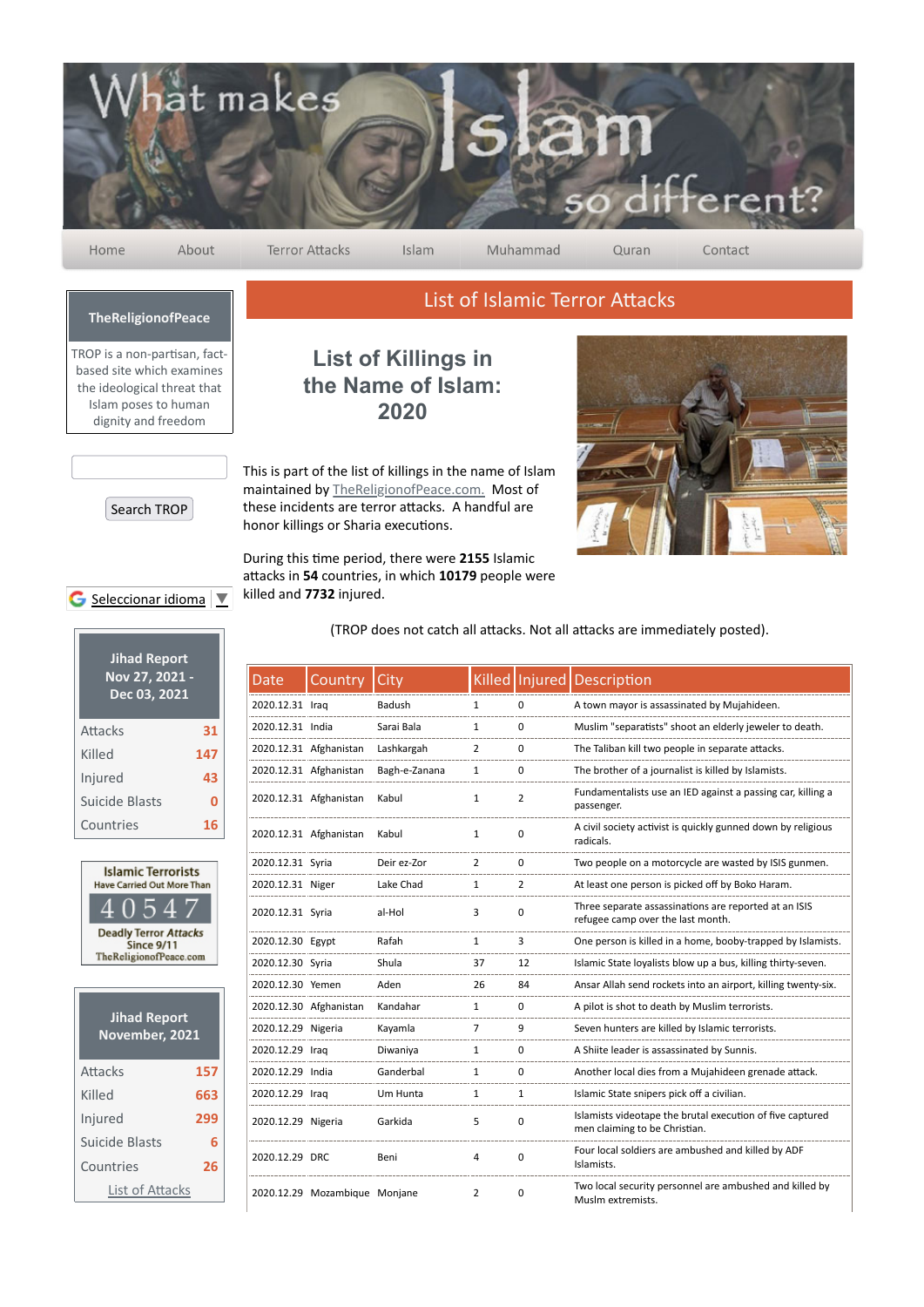It's much easier to act as if critics of Islam have a problem with Muslims as people than it is to accept the uncomfortable truth that Islam is different

 $\overline{1}$ 

$$
\mathbf{H}\mathbf{H}\mathbf{H}\mathbf{P}
$$



THE PROPHET OF ISLAM OWNED **AFRICAN SLAVES** 

| <b>List of Attacks</b> |
|------------------------|
| Last 30 Days           |
| 2021                   |
| 2020                   |
| 2019                   |
| 2018                   |
| 2017                   |
| 2016                   |
| 2015                   |
| 2014                   |
| 2013                   |
| 2012                   |
| 2011                   |
| 2010                   |
| 2009                   |
| 2008                   |
| 2007                   |
| 2006                   |
| 2005                   |
| 2004                   |
| 2003                   |
| 2002                   |
| 2001 (Post 9/11)       |



|                     | 2020.12.28 Mozambique Olumbe    |             | 4              | 0  | Four people are murdered while defending their homes<br>from Muslim terrorists.                      |
|---------------------|---------------------------------|-------------|----------------|----|------------------------------------------------------------------------------------------------------|
| 2020.12.28 Somalia  |                                 | Waberi      | 4              | 0  | Four plain-clothed police are assassinated by al-Shabaab<br>gunmen.                                  |
| 2020.12.28 Kenya    |                                 | Mandera     | 1              | 1  | al-Shabaab gunmen ambush and ambulance, killing a man<br>and injuring his pregnant wife.             |
| 2020.12.28 Syria    |                                 | Albukamal   | 2              | 0  | An ISIS bomb blast disintegrates a passing motorcycle and<br>two riders.                             |
| 2020.12.28 Syria    |                                 | Albukamal   | 1              | 0  | A local is kidnapped and executed by the Islamic State.                                              |
| 2020.12.28 Somalia  |                                 | Taabto      | 9              | 0  | A baby is among nine civilians blown to bits by al-Shabaab<br>bombers.                               |
|                     | 2020.12.28 Afghanistan          | Kabul       | $\mathbf{1}$   | 13 | Taliban bombers target a statistics agency, killing an<br>employee.                                  |
| 2020.12.28 Iraq     |                                 | Kanaan      | 1              | 1  | Terrorists kill a fisherman.                                                                         |
| 2020.12.28 Nigeria  |                                 | Logomani    | 4              | 0  | A landmine planted by Boko Haram claims four lives.                                                  |
| 2020.12.28 Mali     |                                 | Mopti       | 3              | 0  | Three French peacekeepers are eliminated by al-Qaeda.                                                |
| 2020.12.28 Chechnya |                                 | Grozny      | 1              | 1  | A police officer is stabbed to death by Muslim terrorists.                                           |
|                     | 2020.12.28 Afghanistan          | Anardara    | 1              | 3  | A suicide attack on a police station kills one other person.                                         |
|                     | 2020.12.28 Afghanistan          | Ghazni      | 2              | 0  | Two revenue employees are shot to death by a group<br>fighting for Sharia.                           |
| 2020.12.27 Nigeria  |                                 | Azare       | 3              | 0  | Three defenders are killed when Boko Haram overrun a<br>town.                                        |
| 2020.12.27 Nigeria  |                                 | Shaffa      | 7              | 0  | Family members are among seven innocents murdered by<br>Islamic radicals.                            |
| 2020.12.27 Syria    |                                 | Deir ez-Zor | 1              | 0  | Religion of Peace rivals break into the house of a prayer<br>leader and execute him.                 |
|                     | 2020.12.27 Mozambique Saba Saba |             | 5              | 3  | At least five innocents are shot dead by Islamic radicals.                                           |
|                     | 2020.12.26 Afghanistan          | Nawa        | 2              | 0  | Two Afghans are sent to Allah by Sunni bombers.                                                      |
| 2020.12.26 Iraq     |                                 | Diyala      | 1              | 1  | ISIS members fire into a shop, killing the owner.                                                    |
|                     | 2020.12.26 Afghanistan          | Kabul       | 4              | 4  | Two bombs leave four dead.                                                                           |
| 2020.12.26 Nigeria  |                                 | Garkida     | 1              | 7  | An off-duty policeman is murdered by Boko Haram while<br>visiting his family for Christmas.          |
| 2020.12.25 Niger    |                                 | Gamboru     | 3              | 0  | Jihadists kill three people collecting firewood.                                                     |
|                     | 2020.12.25 Afghanistan          | Gizab       | 3              | 8  | A group fighting for Sharia tunnels under a police<br>headquarters to plant a bomb that kills three. |
| 2020.12.25 Nigeria  |                                 | Iwajowa     | 3              | 0  | Militant Muslims murder three farmers on their way to a<br>baby christening.                         |
|                     | 2020.12.25 Afghanistan          | Balkh       | 2              | 2  | Two Afghans are laid out by a Taliban roadside bomb.                                                 |
| 2020.12.24 Yemen    |                                 | Ibb         | $\mathbf{1}$   | 0  | Shiite militia beat a woman to death in front of her children.                                       |
|                     | 2020.12.24 Afghanistan          | Chawoni     | 1              | 1  | Radicals are thought responsible for the assassination of a<br>government official.                  |
|                     | 2020.12.24 Afghanistan          | Kohistan    | 2              | 0  | A women's rights activist is shot dead along with her<br>brother.                                    |
|                     | 2020.12.24 Afghanistan          | Ashkhamsh   | 4              | 3  | A religious group plants a mine that takes out four<br>passengers in a passing car.                  |
| 2020.12.24 Syria    |                                 | Ash-Shola   | 10             | 5  | ISIS members stop a bus with an IED, then fire into the<br>survivors, killing ten.                   |
| 2020.12.24 Egypt    |                                 | Bir al-Abd  | 1              | 0  | An ISIS IED claims one life.                                                                         |
| 2020.12.24 Thailand |                                 | Pattani     | 1              | 0  | A 26-year-old is shot to death by Muslim terrorists.                                                 |
| 2020.12.24 Nigeria  |                                 | Pemi        | 11             | 7  | Islamists burn homes and a church - and kill eleven<br>innocents.                                    |
| 2020.12.24 Nigeria  |                                 | Garkida     | 5              | 5  | Five people are killed when Islamists attack a community on<br>Christmas Eve.                        |
| 2020.12.23 India    |                                 | Srinigar    | 1              | 5  | One person succumbs to injury a day after a terrorist tosses<br>a grenade into the street.           |
| 2020.12.23 Pakistan |                                 | Karachi     | 1              | 0  | A Shiite is shot to death in a targeted attack by Sipah<br>Sahaba.                                   |
|                     | 2020.12.23 Afghanistan          | Kabul       | $\overline{2}$ | 0  | An election official is among two people murdered in<br>separate attacks.                            |
| 2020.12.23 Pakistan |                                 | Mirali      | 1              | 7  | Terrorists fire into a group of border guards, killing one.                                          |
|                     | 2020.12.22 Afghanistan          | Yaqubi      | 6              | 0  | Six people traveling in a vehicle are sent to Allah by Islamic<br>hardliners.                        |
|                     |                                 |             |                |    |                                                                                                      |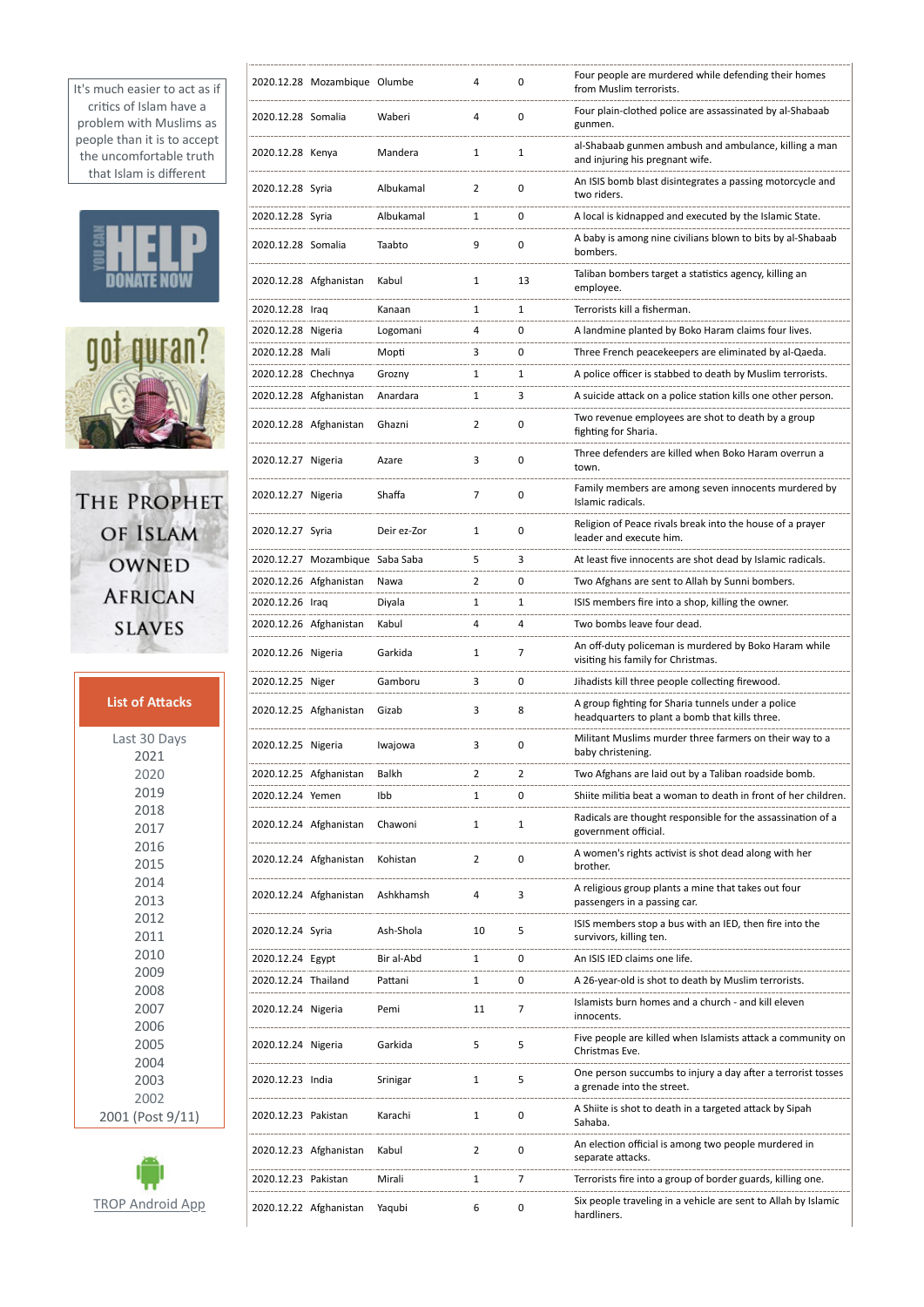

 $\overline{1}$ 

What can we learn about Islam from this woman?

|                      | 2020.12.22 Afghanistan | Doghabad             | 1  | 0              | A civilian traveling in a car is neatly dispatched by an Islamic<br>bomb.                                 |
|----------------------|------------------------|----------------------|----|----------------|-----------------------------------------------------------------------------------------------------------|
|                      | 2020.12.22 Afghanistan | Kabul                | 5  | $\overline{2}$ | A group of doctors are eliminated by Islamic State loyalists.                                             |
| 2020.12.21 Israel    |                        | <b>Reihan Forest</b> | 1  | 0              | An Israeli mother-of-6 is violently dispatched by terrorists.                                             |
|                      | 2020.12.21 Afghanistan | Mahleh               | 3  | $\mathbf 0$    | Three civilians are purged by Religion of Peace gunmen.                                                   |
|                      | 2020.12.21 Afghanistan | Ghazni City          | 1  | 0              | The Islamic State is suspected in the assassination of a<br>journalist.                                   |
|                      | 2020.12.21 Afghanistan | Alamkhel             | 4  | $\mathbf 0$    | Four civilians traveling in a car are taken out by Taliban<br>bombers.                                    |
|                      | 2020.12.21 Afghanistan | Bolsan               | 1  | $\mathbf 0$    | A Shahid suicide bomber goes off at a funeral, killing a<br>mourner.                                      |
| 2020.12.21 Niger     |                        | Tillabéri            | 7  | $\mathbf 0$    | Jihadists ambush a local security patrol, killing seven<br>members.                                       |
|                      | 2020.12.21 Afghanistan | Dawlatabad           | 3  | 10             | Taliban bombers transform three civilians into a bloody<br>mess.                                          |
| 2020.12.21 Iraq      |                        | Shamiya              | 2  | 0              | Two locals are kidnapped and murdered by Sunni radicals.                                                  |
| 2020.12.21 Iraq      |                        | Baghdad              | 1  | 0              | An Islamic group called 'People for the Good' places a bomb<br>at a liquor store that kills a clerk.      |
| 2020.12.21 Nigeria   |                        | Maiduguri            | 1  | 0              | A Christian is kidnapped and later killed by Boko Haram.                                                  |
| 2020.12.21 Syria     |                        | Diban                | 5  | 0              | An ISIS attack at an office building leaves five dead.                                                    |
| 2020.12.21 Nigeria   |                        | Gwagwada             | 8  | 4              | A pastor is abducted and eight others killed by Muslim<br>militants.                                      |
| 2020.12.21 Uganda    |                        | Kapyana              | 0  | $\mathbf{1}$   | A female pastor is raped as punishment for converting<br>Muslims.                                         |
| 2020.12.20 Iraq      |                        | Baghdad              | 1  | $\mathbf 0$    | A Shiite militia launches rockets into embassies, killing a<br>civilian.                                  |
|                      | 2020.12.20 Afghanistan | Gardez               | 3  | $\mathbf 0$    | A woman is among three slain in a suspected honor killing.                                                |
|                      | 2020.12.20 Afghanistan | Parwan               | 1  | 4              | One Afghan is dismantled by a Taliban highway bomb.                                                       |
| 2020.12.20 Iraq      |                        | Hawija               | 1  | 0              | An ISIS attack leaves at least one dead.                                                                  |
| 2020.12.20 Tunisia   |                        | Slatnia              | 1  | 0              | A civilian is found murdered by Muslim terrorists.                                                        |
|                      | 2020.12.20 Afghanistan | Kabul                | 10 | 20             | The Islamic State claims a bombing that kills ten, including<br>women and children.                       |
| 2020.12.19 Nigeria   |                        | Mafa                 | 5  | 0              | Islamists fire a rocket point-blank into a vehicle, killing five.                                         |
| 2020.12.19 Nigeria   |                        | Konduga              | 3  | 2              | A teenage girl blows herself up in a suicide attack on a<br>crowd of people.                              |
|                      | 2020.12.19 Afghanistan | Greshk               | 2  | 4              | Two civilians are vaporized by Taliban shrapnel.                                                          |
| 2020.12.19 Iraq      |                        | Wajihya              | 1  | 0              | A woman is tortured and shot to death by radicals.                                                        |
| 2020.12.18 Iraq      |                        | Hawalli              | 1  | 0              | ISIS drop a young man with two bullets to the head.                                                       |
| 2020.12.18 Nigeria   |                        | Garin Kuturu         | 5  | 35             | Islamists stop cars along a highway, then fire at fleeing<br>passengers, killing a woman and four others. |
|                      | 2020.12.18 Afghanistan | Gilan                | 15 | 20             | Twelve children are among fifteen purged by Religion of<br>Peace rivals at a Quran Recital                |
| 2020.12.18 Somalia   |                        | Galkayo              | 15 | 10             | A suicide bomber detonates at a soccer stadium, taking<br>fifteen others with him.                        |
| 2020.12.18 Iraq      |                        | Kirkuk               | 1  | 0              | A young man is shot to death by Islamic fundamentalists.                                                  |
|                      | 2020.12.18 Afghanistan | Khawja Dobaradar     | 6  | 4              | A half-dozen local security personnel are cut down by<br>Taliban militants.                               |
| 2020.12.18 Kenya     |                        | Gumarey              | 1  | 0              | A local leader is kidnapped and beheaded by al-Shabaab.                                                   |
| 2020.12.18 Egypt     |                        | Sheikh Zuweid        | 5  | 0              | The Islamic State attacks a local security patrol, killing five<br>members.                               |
| 2020.12.18 Nigeria   |                        | Borno                | 2  | 0              | Two residents are killed during a targeted attack on a<br>Christian village.                              |
| 2020.12.17 Nigeria   |                        | Gora Gan             | 5  | 0              | Muslim militants burn homes and kill five members of the<br>same family.                                  |
| 2020.12.17 Australia |                        | <b>Brisbane</b>      | 2  | 0              | A man shouting praises to Allah stabs a couple in their<br>late-80s to death in their home.               |
|                      | 2020.12.17 Afghanistan | Nangarhar            | 1  | 2              | A terrorist in a rickshaw and shoots three security officers.                                             |
| 2020.12.17 Mali      |                        | Gao                  | 1  | 5              | An Islamist bomb planted along the highway claims one life.                                               |
| 2020.12.16 Iraq      |                        | Maysan               | 1  | 0              | A secular university professor is assassinated by radicals.                                               |
| 2020.12.16 Nigeria   |                        | Makurdi              | 3  | 0              | A blind man and a married couple are murdered by Muslim<br>militants.                                     |
|                      | 2020.12.16 Afghanistan | Wazirabad            | 13 | 3              | Thirteen police officers are senselessly killed by the Taliban.                                           |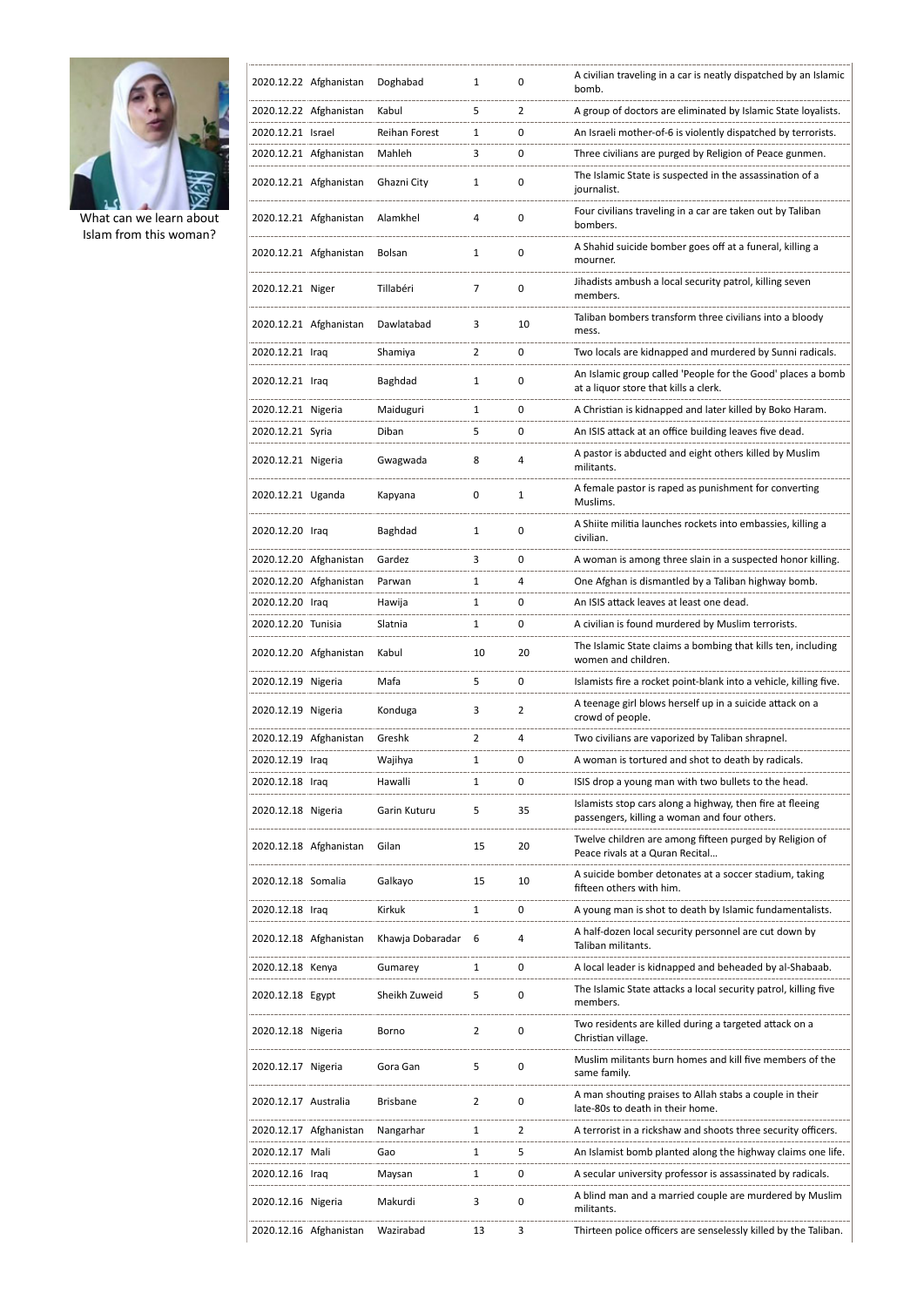| 2020.12.16 Nigeria     |                                 | Zamfara      | $\overline{2}$ | 0              | Two schoolchildren are liquidated by Boko Haram shortly<br>after their abduction.                       |
|------------------------|---------------------------------|--------------|----------------|----------------|---------------------------------------------------------------------------------------------------------|
|                        | 2020.12.16 Mozambique Litingina |              | 10             | 0              | Ten civilians are shot to death by Islamic terrorists.                                                  |
| 2020.12.15 Nigeria     |                                 | Makurdi      | 3              | 0              | Militant Muslims kill three locals.                                                                     |
| 2020.12.15 Philippines |                                 | Pusao        | $\mathbf{1}$   | 0              | A 35-year-old pregnant woman is taken down by<br>Bangsamoro Islamic bombers.                            |
| 2020.12.15 Iraq        |                                 | Baghdad      | 1              | 0              | Sectarian militias murder a demonstrator.                                                               |
|                        | 2020.12.15 Afghanistan          | Botkhak      | $\mathbf{1}$   | 0              | Sunni radicals gun down a local cop.                                                                    |
|                        | 2020.12.15 Afghanistan          | Kabul        | $\overline{2}$ | 2              | A man and his secretary are blown to bits by an Islamist nail<br>bomb.                                  |
|                        | 2020.12.15 Afghanistan          | Ghor         | $\mathbf{1}$   | 0              | Religious radicals assassinate a district chief.                                                        |
| 2020.12.15 Syria       |                                 | Basira       | 2              | 0              | Two people are beheaded by the Islamic State.                                                           |
| 2020.12.14 India       |                                 | Natipora     | 1              | 0              | Terrorists open fire on an opposition politician, killing a<br>guard.                                   |
|                        | 2020.12.14 Afghanistan          | Kodakhel     | 4              | 0              | Four civilians are purged by Taliban bombers.                                                           |
| 2020.12.14 Iraq        |                                 | Alam         | 1              | 0              | Jihadis pick off a farmer with a well-placed bomb.                                                      |
| 2020.12.14 Myanmar     |                                 | Maungdaw     | 2              | 0              | The Arakan Rohingya Salvation Army cuts the throats of two<br>fishermen.                                |
| 2020.12.14 Iraq        |                                 | Najaf        | 1              | 1              | Mujahideen fire point-blank into a group of policemen,<br>killing one.                                  |
| 2020.12.14 Pakistan    |                                 | Sheikhupura  | 1              | 0              | A Muslim uses blasphemy as a justification for stabbing a<br>Christian co-worker to death.              |
| 2020.12.13 Nigeria     |                                 | Askira-Uba   | 1              | $\overline{2}$ | A Boko Haram assault leaves one dead.                                                                   |
| 2020.12.13 Pakistan    |                                 | Rawalpindi   | 0              | 25             | Islamic extremists toss a grenade into the street.                                                      |
|                        | 2020.12.13 Afghanistan          | Imam Sahib   | 10             | 6              | Ten security personnel lose their lives to an attack by armed<br>fundamentalists.                       |
|                        | 2020.12.13 Afghanistan          | Kabul        | 2              | 2              | Radicals attach a bomb to a vehicle, killing two occupants.                                             |
|                        | 2020.12.13 Afghanistan          | Kabul        | 1              | 0              | A prosecutor is shot to death on his way to work.                                                       |
| 2020.12.13 Iraq        |                                 | <b>Dibis</b> | 1              | 2              | An ISIS booby-trap kills an Iraqi.                                                                      |
| 2020.12.13 Syria       |                                 | Mayadeen     | $\mathbf{1}$   | 0              | A captive is executed by the Islamic State.                                                             |
| 2020.12.13 Syria       |                                 | Jazzar       | 3              | 3              | Islamists rake a vehicle with gunfire at a market, killing<br>three.                                    |
| 2020.12.13 Egypt       |                                 | Rabi'a       | 1              | $\mathbf 0$    | Fundamentalists execute a civilian.                                                                     |
| 2020.12.12 Nigeria     |                                 | Ibadan       | 1              | 0              | A local is kidnapped and killed by Boko Haram.                                                          |
| 2020.12.12 Niger       |                                 | Toumour      | 27             | 12             | A targeted attack on a Christian village leaves dozens dead,<br>some burned alive in the name of Allah. |
|                        | 2020.12.12 Afghanistan          | Kabul        | 1              | $\overline{2}$ | The Islamic State fires rockets at an airport, killing one<br>civilian.                                 |
| 2020.12.12 DRC         |                                 | Beni         | 6              | 23             | Six villagers are murdered by the ADF - and two dozen more<br>kidnapped.                                |
| 2020.12.12 Yemen       |                                 | Taiz         | $\overline{2}$ | 0              | A prominent soccer player is killed along with his son by a<br>well-placed Ansar Allah rocket.          |
| 2020.12.12 Iran        |                                 | Tehran       | 1              | 0              | A journalist is executed for "spreading corruption in the<br>land."                                     |
| 2020.12.11 Nigeria     |                                 | Dikwa        | 4              | 8              | Islamic bombers use two car bombs to kill four people.                                                  |
| 2020.12.11 Nigeria     |                                 | Igangan      | 1              | 0              | A farmer is gunned down by militant Muslims.                                                            |
| 2020.12.11 Russia      |                                 | Uchkeken     | $\mathbf{1}$   | 5              | One person succumbs to injury following a suicide bombing.                                              |
| 2020.12.11 Egypt       |                                 | Sinai        | 1              | 0              | A local security officer is gunned down by Islamic<br>extremists.                                       |
| 2020.12.11 Armenia     |                                 | Hadrut       | 1              | 0              | A young border guard is kidnapped and executed on video.                                                |
| 2020.12.10 Thailand    |                                 | Pattani      | 1              | 0              | A local cop is shot point-blank by a terrorist disguised as a<br>woman.                                 |
| 2020.12.10 Egypt       |                                 | Alexandria   | 1              | 2              | Islamic extremists attack a Coptic shop and stab the owner<br>to death.                                 |
|                        | 2020.12.10 Afghanistan          | Jalalabad    | $\overline{2}$ | 0              | A female reporter is murdered along with her driver by the<br>Islamic State.                            |
| 2020.12.10 Syria       |                                 | Jweif        | 9              | 0              | An ISIS attack leaves nine dead.                                                                        |
| 2020.12.09 Iraq        |                                 | Mosul        | 1              | 0              | A young man is shot off his motorcycle by a suspected ISIS<br>sniper.                                   |
|                        | 2020.12.09 Afghanistan          | Kabul        | 3              | 0              | Three people are shot to death by the Taliban.                                                          |
|                        | 2020.12.09 Afghanistan          | Talogan      | $\overline{2}$ | 2              | Fundamentalists assassinate a governor and his bodyguard.                                               |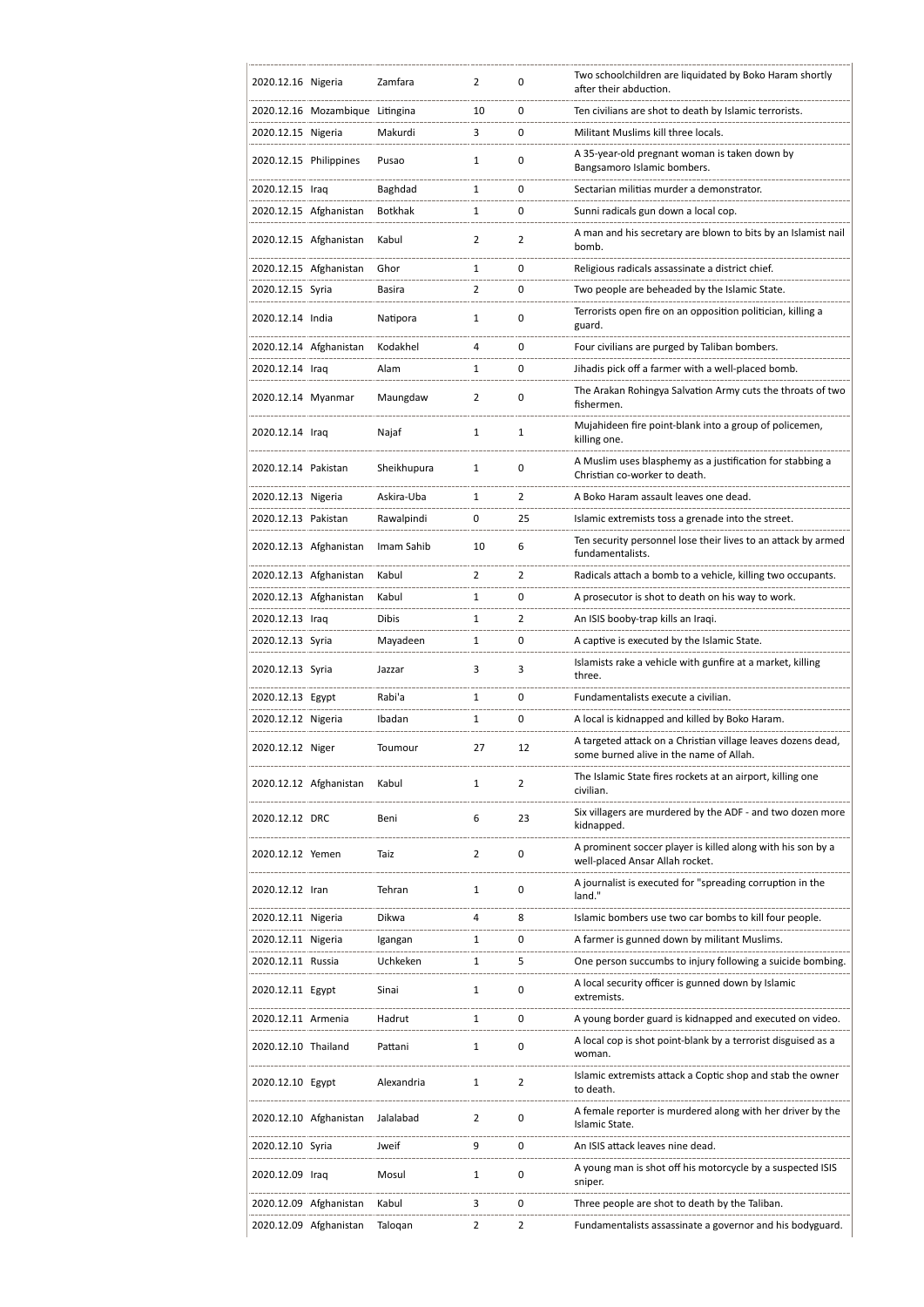|                     | 2020.12.09 Afghanistan | Charbolak        | 7              | 0              | Seven police officers are exterminated by Islamic extremists.                           |
|---------------------|------------------------|------------------|----------------|----------------|-----------------------------------------------------------------------------------------|
|                     | 2020.12.09 Afghanistan | Andar            | 2              | 3              | Two locals are disintegrated by a Shahid suicide bomber.                                |
| 2020.12.09 Somalia  |                        | Galgadud         | 6              | 3              | A brutal al-Shabaab roadside attack leaves six dead.                                    |
| 2020.12.09 Egypt    |                        | Rafah            | 1              | 0              | An ISIS sniper picks off a border guard.                                                |
| 2020.12.09 Iraq     |                        | Hit              | 3              | 4              | Islamic State members attack a local security post, killing<br>three.                   |
|                     | 2020.12.08 Afghanistan | Chahar Bolak     | 7              | 0              | Seven local cops are shot dead point-blank by the Taliban.                              |
| 2020.12.08 DRC      |                        | Beni             | 3              | 3              | An ADF Islamist attack claims at least three lives.                                     |
| 2020.12.08 Iraq     |                        | Sinjar           | $\overline{2}$ | $\overline{2}$ | An ISIS explosive takes the lives of two children.                                      |
| 2020.12.08 Nigeria  |                        | Alagarno         | 10             | 1              | Islamic extremists kill ten local security personnel outside a<br>village.              |
| 2020.12.08 Iraq     |                        | Migdadiya        | 3              | 6              | An Islamic State explosive device claims three lives.                                   |
| 2020.12.07 Pakistan |                        | Dera Ismail Khan | 1              | 0              | Terrorists murder a Christian journalist in his home.                                   |
|                     | 2020.12.07 Afghanistan | Khogyani         | 3              | 0              | Civilians are among three purged by fundamentalists.                                    |
|                     | 2020.12.07 Afghanistan | Daman            | 0              | 35             | Women and children are among the casualties of a car<br>bombing.                        |
| 2020.12.07 Yemen    |                        | Lawder           | 6              | 4              | Six Yemenis are ambushed and murdered by al-Qaeda.                                      |
| 2020.12.07 Syria    |                        | Mayadeen         | 1              | 0              | A man is murdered in his home by the Islamic State.                                     |
| 2020.12.07 Egypt    |                        | Sheikh Zuweid    | 1              | 0              | A border guard is brought down by an ISIS sniper.                                       |
| 2020.12.07 Thailand |                        | Pattani          | 1              | 0              | A police inspector is shot dead by BRN.                                                 |
|                     |                        |                  |                |                |                                                                                         |
| 2020.12.07 Uganda   |                        | Mayuge           | 1              | 0              | A former imam is beaten to death by a mob after converting<br>to Christianity.          |
| 2020.12.06 Nigeria  |                        | Maiduguri        | 5              | 3              | Five local soldiers are ambushed and killed by Boko Haram.                              |
| 2020.12.06 Syria    |                        | Mayadeen         | 2              | 2              | An ISIS IED claims two lives.                                                           |
| 2020.12.06 Somalia  |                        | Mogadishu        | 1              | 0              | One person dies from splinter injuries following an al-<br>Shabaab grenade attack.      |
|                     | 2020.12.06 Afghanistan | Dahindra Band    | 3              | 0              | Three Afghans are taken down by the Taliban.                                            |
|                     | 2020.12.05 Afghanistan | Gurziwan         | 3              | $\mathbf 0$    | Fundamentalists kill two locals with a landmine and another<br>with rifle fire.         |
| 2020.12.05 Iraq     |                        | Khanagin         | 1              | $\overline{2}$ | One person is killed by the Islamic State at a guard post<br>outside an orchard.        |
|                     | 2020.12.05 Afghanistan | Kandahar         | 3              | 7              | Religious extremists target a police checkpoint with a bomb,<br>killing three officers. |
| 2020.12.05 Cameroon |                        | Assighassia      | 3              | 3              | Three villagers are purged by Boko Haram members.                                       |
| 2020.12.04 Pakistan |                        | Mingora          | $\overline{2}$ | 2              | Terrorists shoot two mourners to death at a funeral for a<br>police officer.            |
| 2020.12.04 Yemen    |                        | Hodeidah         | 8              | 13             | Eight are killed when Ansar Allah rain down rockets on an<br>industrial complex.        |
| 2020.12.04 Pakistan |                        | Rawalpindi       | 1              | 8              | A bomb left at a bus stop kills a commuter.                                             |
|                     | 2020.12.04 Afghanistan | Kabul            | 1              | 0              | A prosecutor is assassinated by terrorists.                                             |
| 2020.12.04 Syria    |                        | Mayadeen         | 1              | 0              | A captive is slaughtered by ISIS.                                                       |
| 2020.12.03 Iraq     |                        | Harouniyah       | $\mathbf{1}$   | 5              | Mujahid set off a bomb that sends shrapnel through a<br>bystander.                      |
| 2020.12.03 Pakistan |                        | Bannu            | 1              | 0              | A guard at a polio clinic is picked off by armed radicals.                              |
|                     | 2020.12.03 Afghanistan | Gardez           | 3              | 14             | A bomb placed at a traffic circle claims three lives.                                   |
| 2020.12.03 Sweden   |                        | Saltsjobaden     | 1              | 0              | A migrant woman is honor-killed by her family with a shot<br>to the head.               |
| 2020.12.02 Kenya    |                        | Fafi             | 1              | 0              | A border cop is shot to death by al-Shabaab.                                            |
| 2020.12.02 Algeria  |                        | Jijel            | $\mathbf{1}$   | 0              | A local soldier is killed by armed fundamentalists.                                     |
| 2020.12.02 Iraq     |                        | Amara            | 1              | 0              | Terrorists on motorbikes gun down a civilian.                                           |
|                     | 2020.12.02 Afghanistan | Daman            | 1              | 0              | Fundamentalists kill a passing nomad with a roadside bomb.                              |
| 2020.12.02 Pakistan |                        | Laiti            | $\overline{2}$ | 0              | Two innocents are gunned down by Muslim militants.                                      |
|                     | 2020.12.02 Afghanistan | Qalay-i-Zal      | 1              | 0              | A secular education official is assassinated by Sharia<br>loyalists.                    |
| 2020.12.02 Iraq     |                        | Baghdad          | $\mathbf{1}$   | 0              | A young artist is quickly shot to death after criticizing Shiite<br>leadership.         |
| 2020.12.02 Egypt    |                        | Bir al-Abid      | $\overline{2}$ | 0              | An ISIS sniper picks off a local security member.                                       |
| 2020.12.01 Pakistan |                        | Mirali Bazaar    | 4              | 0              | Four tribal elders are brutally murdered in their car by<br>terrorists.                 |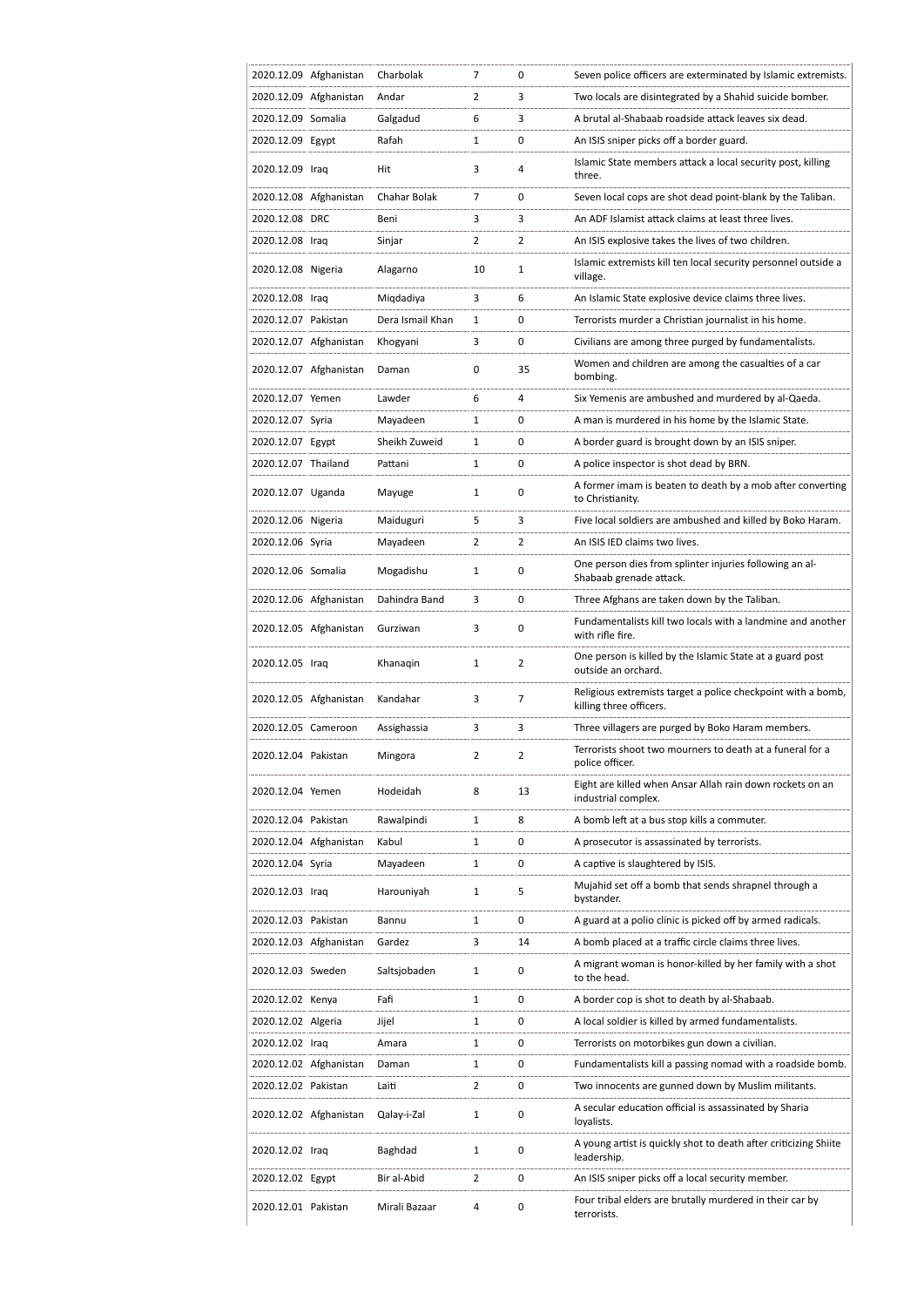| 2020.12.01 Nigeria   |                                | Gura-Pwana            | 3              | 0            | A 70-year-old man is among three innocent Christians cut<br>down by Muslim militants.                                                        |
|----------------------|--------------------------------|-----------------------|----------------|--------------|----------------------------------------------------------------------------------------------------------------------------------------------|
| 2020.12.01 Egypt     |                                | Aqtiya                | 2              | 0            | Religious radicals booby-trap a home, killing a young<br>woman and her 9-month-old baby.                                                     |
| 2020.12.01 Pakistan  |                                | Miramshah             | 1              | 0            | A tribal elder is put down by Islamic extremists.                                                                                            |
| 2020.12.01 Pakistan  |                                | Laittay Bando         | 1              | $\mathbf{1}$ | Terrorists kill a shepherd with a well-placed mortar.                                                                                        |
| 2020.11.30 Somalia   |                                | Baladweyne            | 15             | 0            | Fifteen others are reported dead following an al-Shabaab<br>attack.                                                                          |
| 2020.11.30 Yemen     |                                | Taiz                  | $\overline{2}$ | 10           | Two children are flattened by an Ansar Allah rocket.                                                                                         |
|                      | 2020.11.30 Afghanistan         | Obe                   | $\mathbf{1}$   | 0            | A beloved police chief is ambushed and murdered by<br>Islamic extremists.                                                                    |
| 2020.11.30 Pakistan  |                                | Rawalpindi            | 1              | 0            | A 24-year-old Christian woman is murdered after refusing to<br>marry a Muslim man.                                                           |
| 2020.11.30 Nigeria   |                                | Maiduguri             | 2              | 0            | Islamista capture and kill two locals.                                                                                                       |
| 2020.11.30 Syria     |                                | al-Hol                | 6              | 0            | Six different people are assassinated in single attacks by ISIS<br>over the course of a month at a refugee camp.                             |
| 2020.11.29 Iran      |                                | Sanadai               | $\mathbf{1}$   | 0            | A mother of two is stabbed to death by her brothers for<br>adultery.                                                                         |
|                      | 2020.11.29 Mozambique Muidumbe |                       | 25             | 0            | Over two dozen local soldiers are ambushed and killed by<br>Islamic hardliners.                                                              |
| 2020.11.29 Yemen     |                                | Tadawin               | 8              | 3            | Ansar Allah claims the killing of eight Saudis.                                                                                              |
| 2020.11.29 Iraq      |                                | Shoura                | 1              | 1            | A barbaric bomb blast claims the life of a civilian.                                                                                         |
|                      | 2020.11.29 Afghanistan         | Haqbayat              | 3              | 23           | Children are among the casualties of a suicide bombing.                                                                                      |
| 2020.11.29 Yemen     |                                | Hodeidah              | 8              | 7            | Four children and four women are eliminated by an Ansar<br>Allah rocket                                                                      |
| 2020.11.29 Nigeria   |                                | Jema'a                | 7              | 4            | Muslim militants dispatch seven unfortunates.                                                                                                |
| 2020.11.29 Syria     |                                | Jabal Bishri          | 3              | 0            | Three people are killed by an Islamic State mine.                                                                                            |
|                      | 2020.11.29 Afghanistan         | Khair Khana           | $\mathbf{1}$   | 4            | Fundamentalists aerate two passing cars with shrapnel,<br>killing one passenger.                                                             |
|                      | 2020.11.28 Afghanistan         | Ghazni                | 31             | 24           | A Fedayeen suicide bomber slaughters thirty-one at a<br>security base.                                                                       |
| 2020.11.28 Nigeria   |                                | Kwashebe<br>Zamarmari | 110            | 16           | Over one-hundred farm workers are tied up and then<br>murdered by having their throats slit.                                                 |
| 2020.11.28 Iraq      |                                | Ramadi                | 6              | 0            | ISIS operatives murder six people in a home, including a<br>Mukhtar.                                                                         |
|                      |                                |                       |                |              |                                                                                                                                              |
| 2020.11.28 Iraq      |                                | Shirgat               | $\overline{2}$ | 0            | Two people are kidnapped off their farm and beheaded by<br>Mujahideen.                                                                       |
| 2020.11.28 Iraq      |                                | Rutba                 | 1              | 4            | Islamic militants kill one person during an attack on a<br>village.                                                                          |
| 2020.11.27 Iraq      |                                | Nasiriya              | 5              | 40           | Supporters of a radical cleric fire into an opposition rally,<br>killing five.                                                               |
| 2020.11.27 Indonesia |                                | Lembantongoa          | 4              | 7            | The East Indonesia Mujahideen group murder four Christian<br>family members working for the Salvation Army. Two by<br>beheading and burning. |
| 2020.11.27 Somalia   |                                | Mogadishu             | 7              | 10           | A Shahid suicide bomber takes down seven patrons at a<br>busy restaurant.                                                                    |
| 2020.11.27 DRC       |                                | Beni                  | 1              | 4            | An Islamist group fires a rocket at a truck, killing at least one<br>passenger.                                                              |
| 2020.11.26 Mali      |                                | Farabougou            | 6              | 2            | Six rice farmers are killed in their fields by Religion of Peace<br>proponents.                                                              |
| 2020.11.26 Pakistan  |                                | Mirali                | 4              | 0            | Terrorists shoot four construction workers to death.                                                                                         |
| 2020.11.26 India     |                                | Srinagar              | 2              | 0            | Jaish-e-Muhammad gunmen fire from a passing car, killing<br>two Indians.                                                                     |
| 2020.11.26 Cameroon  |                                | Gabass                | 3              | 1            | Boko Haram attack sleeping villagers, killing three.                                                                                         |
| 2020.11.26 Pakistan  |                                | Kahna                 | 2              | 0            | Two Christian sisters are abducted by Muslims, who then<br>slit their throats.                                                               |
| 2020.11.26 Nigeria   |                                | Ikere-Ekite           | 1              | 0            | A pastor is ambushed and murdered by Muslim militants.                                                                                       |
| 2020.11.25 Somalia   |                                | Eelasha Biyaha        | 5              | 3            | A well-placed bomb obliterates five souls in a passing<br>vehicle.                                                                           |
|                      | 2020.11.24 Afghanistan         | Tirinkot              | 2              | 0            | Two local cops are ambushed and murdered by religious<br>extremists.                                                                         |
|                      | 2020.11.24 Burkina Faso        | Anra                  | 5              | 0            | Five guards at a gold mine are shot to death by Jihadists.                                                                                   |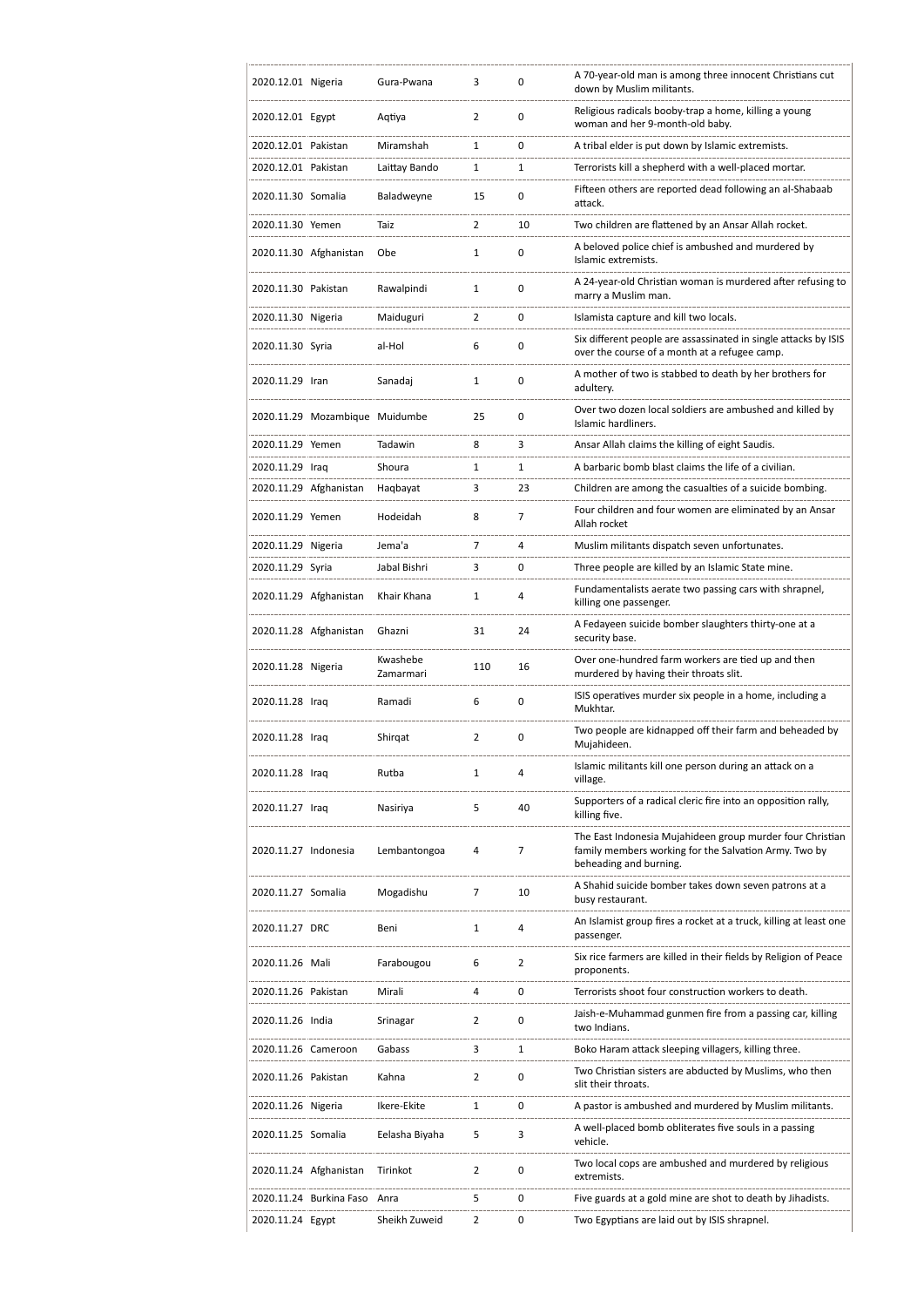| 2020.11.24 Somalia  |                        | Wajid         | 7              | 0              | Four children and a pregnant woman are among a family of<br>seven slaughtered in cold blood by an Islamist group.           |
|---------------------|------------------------|---------------|----------------|----------------|-----------------------------------------------------------------------------------------------------------------------------|
|                     | 2020.11.24 Afghanistan | Bamiyan       | 17             | 51             | Two bombs, placed outside a row of shops, clear out<br>seventeen patrons.                                                   |
|                     | 2020.11.24 Switzerland | Lugano        | 0              | $\overline{2}$ | A 'radicalized' woman stabs two others at a supermarket.                                                                    |
|                     | 2020.11.24 Afghanistan | Khenjan       | 2              | 2              | A boy and his father are dispatched by a Taliban mortar<br>shell.                                                           |
| 2020.11.24 Chad     |                        | Ngouboua      | 4              | 24             | A bomb placed in a boat by Boko Haram claims four victims.                                                                  |
| 2020.11.23 Somalia  |                        | Lego          | 6              | 11             | Six Somalis are sent to Allah by radicals fighting for an<br>Islamic state.                                                 |
| 2020.11.23 DRC      |                        | North Kivu    | 26             | 29             | A brutal attack on several Christian villages by Islamic<br>radicals leaves twenty-six dead.                                |
| 2020.11.23 Uganda   |                        | Kameme        | 1              | 0              | The 6-year-old son of an apostate to Christianity is<br>murdered by relatives.                                              |
| 2020.11.22 DRC      |                        | Mayitike      | 4              | 0              | A pastor loses four family members, as they are hacked to<br>death for refusing to convert to Islam.                        |
|                     | 2020.11.22 Afghanistan | Chakhansoor   | 3              | 6              | Three Afghan lives are snuffed out by the Taliban.                                                                          |
|                     | 2020.11.22 Afghanistan | Baghlan       | 6              | 12             | Six local security personnel are killed by the Taliban in two<br>attacks.                                                   |
| 2020.11.22 Iraq     |                        | Salahuddin    | 6              | 5              | Islamists open fire on first responders to an earlier<br>bombing, bringing down six.                                        |
| 2020.11.22 Nigeria  |                        | Dutsen Gari   | 5              | 18             | Boko Haram elements are blamed for a brutal attack on a<br>rival mosque that leaves five dead.                              |
| 2020.11.22 Pakistan |                        | Spinwam       | $\mathbf{1}$   | $\overline{2}$ | Local Taliban murder a border guard.                                                                                        |
| 2020.11.22 Iraq     |                        | Mosul         | $\mathbf{1}$   | 4              | Islamic extremists murder one person with a roadside<br>bomb.                                                               |
| 2020.11.21 Iraq     |                        | Mosul         | 1              | 0              | A young agricultural worker is senselessly gunned down by<br>Muslim radicals.                                               |
| 2020.11.21 Nigeria  |                        | Ja'alta       | 9              | 0              | At least nine people are killed when Islamists attack a<br>convoy overseeing food distribution.                             |
|                     | 2020.11.21 Afghanistan | Kabul         | 1              | 3              | Fundamentalists plant a mine along a rode that claims a<br>driver.                                                          |
|                     |                        |               |                |                |                                                                                                                             |
| 2020.11.21 Iraq     |                        | Zouiya        | 4              | 0              | Four civilians are reduced to pulp by an ISIS roadside bomb.                                                                |
| 2020.11.21 Nigeria  |                        | Baga          | 7              | 3              | Boko Haram ambush a local security patrol, killing seven<br>members.                                                        |
|                     | 2020.11.21 Afghanistan | Kabul         | 10             | 51             | The Taliban send rockets into an area with embassies, killing<br>ten.                                                       |
| 2020.11.21 Egypt    |                        | Sheikh Zuweid | 2              | 0              | Two local security personnel are gunned down by Islamic<br>radicals.                                                        |
| 2020.11.21 Uganda   |                        | Kisoro        | $\overline{2}$ | 0              | A former Muslim turned pastor is beaten and stabbed along<br>with his 12-year-old son after refusing to renounce his faith. |
| 2020.11.20 DRC      |                        | Beni          | 4              | 0              | A brutal ambush by the ADF leaves four dead.                                                                                |
| 2020.11.20 DRC      |                        | Beni          | 4              | 3              | Four first responders to an earlier attack are killed by<br>Islamists.                                                      |
| 2020.11.20 Pakistan |                        | Sanghla Hill  | 1              | 3              | An Ahmadi doctor is shot to death over his minority faith.                                                                  |
| 2020.11.19 Somalia  |                        | Lafole        | 1              | 3              | al-Shabaab claims a bombing that takes one life.                                                                            |
| 2020.11.19 Iraq     |                        | Shoura        | 1              | 0              | Mujahideen use a sticky bomb to kill a civilian.                                                                            |
| 2020.11.18 Pakistan |                        | Bajaur        | $\overline{2}$ | 1              | Terrorists kill a woman and her 5-year-old son in their<br>home.                                                            |
|                     | 2020.11.18 Afghanistan | Barfak        | $\overline{2}$ | 0              | Two women are shot dead in front of other villagers by<br>Islamic extremists.                                               |
| 2020.11.18 Pakistan |                        | Charsadda     | 1              | 0              | One worker is killed when terrorists attack a government<br>office.                                                         |
| 2020.11.18 Pakistan |                        | Push Ziarat   | 2              | 0              | Islamic radicals open fire on a border patrol, killing two<br>members.                                                      |
|                     | 2020.11.18 Afghanistan | Qaramql       | 5              | 3              | The Taliban aerate five locals.                                                                                             |
|                     | 2020.11.18 Afghanistan | Taloka        | 7              | 6              | Women and children are among seven purged by the<br>Taliban.                                                                |
| 2020.11.18 Syria    |                        | Mayadeen      | $\overline{2}$ | 0              | ISIS members dispatch two rivals with machine-gun fire.                                                                     |
|                     | 2020.11.17 Afghanistan | Pul-e-Khumri  | $\overline{2}$ | 4              | Religious radicals burn two people alive in their vehicle.                                                                  |
| 2020.11.17 Somalia  |                        | Mogadishu     | 5              | 10             | A Shahid suicide bomber at a restaurant takes out five<br>patrons.                                                          |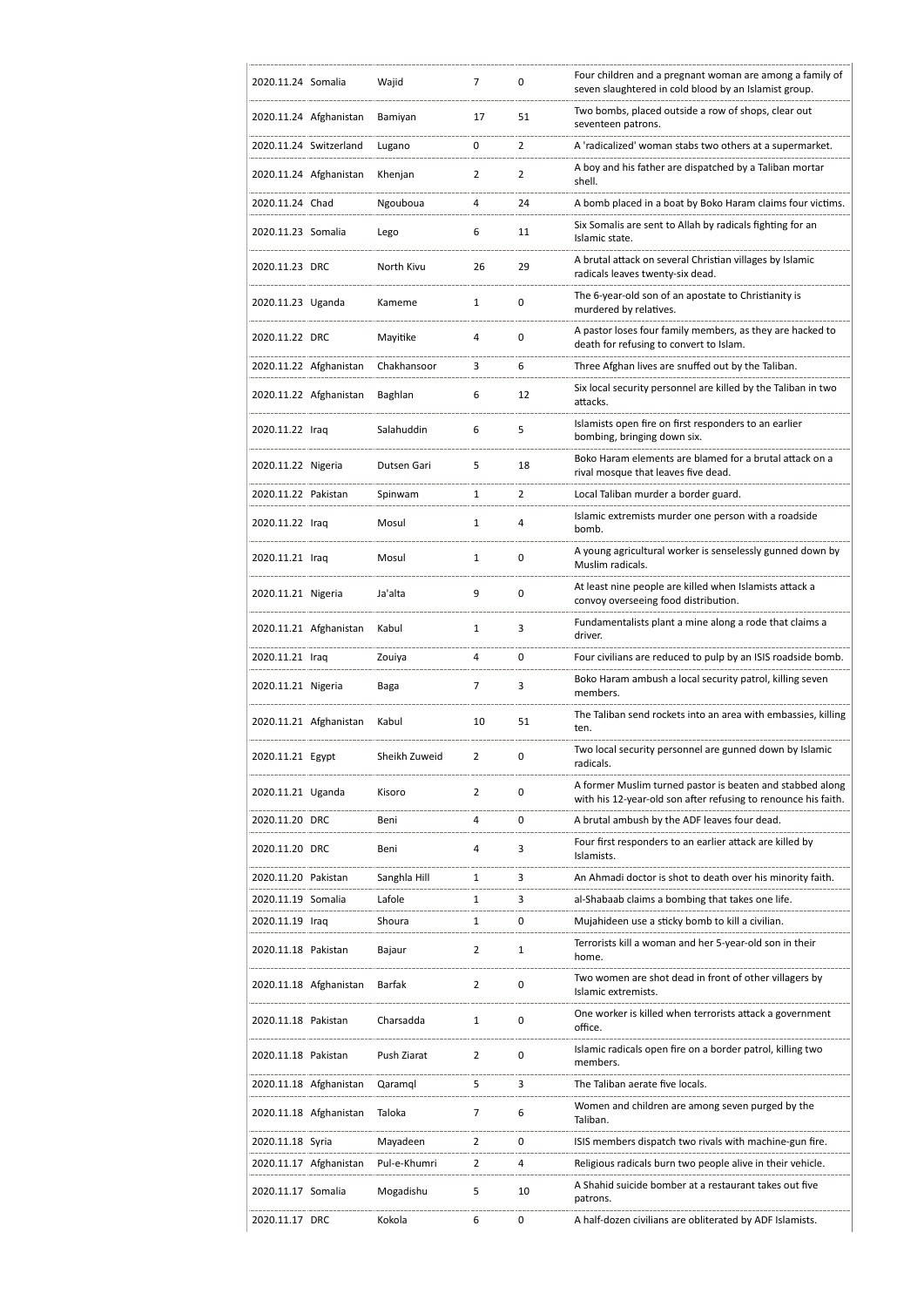| 2020.11.17 Pakistan   |                         | Jamrud           | 1              | 0  | A man is gunned down on his way home by Pakistani<br>Taliban.                                                       |
|-----------------------|-------------------------|------------------|----------------|----|---------------------------------------------------------------------------------------------------------------------|
| 2020.11.17 Iraq       |                         | Baghdad          | 1              | 5  | Terrorists manage to kill a little girl with a rocket.                                                              |
| 2020.11.17 Nigeria    |                         | Zangon Kataf     | $\overline{2}$ | 0  | A Christian father and son are killed by suspected Myetti<br>Allah sympathists.                                     |
|                       | 2020.11.17 Afghanistan  | Jalalabad        | 1              | 0  | A prayer leader is shot to death by Religion of Peace rivals.                                                       |
| 2020.11.16 DRC        |                         | Virunga NP       | 29             | 0  | Twenty-nine villagers are executed en masse by ADF<br>Islamists.                                                    |
|                       | 2020.11.16 Afghanistan  | Mahmud-e-Raqi    | 1              | 0  | An off-duty cop is gunned down by the Taliban.                                                                      |
|                       | 2020.11.16 Afghanistan  | Kabul            | $\overline{2}$ | 1  | Two security officers at a checkpoint are picked off by<br>armed fundamentalists.                                   |
|                       | 2020.11.16 Afghanistan  | Badakhshan       | 12             | 10 | A dozen Afghans are tragically killed by the Taliban.                                                               |
|                       | 2020.11.16 Afghanistan  | Nangarhar        | 2              | 0  | Two civilians succumb to injury following a Taliban mine<br>blast.                                                  |
| 2020.11.15 Iraq       |                         | Jurf Al-Nasr     | 1              | 1  | A vicious Mujahid attack leaves one dead.                                                                           |
|                       | 2020.11.15 Afghanistan  | Jurluq           | 0              | 5  | A Taliban mine injures five children.                                                                               |
| 2020.11.15 Nigeria    |                         | Albasu           | 11             | 5  | Jihadist-linked gunmen take down eleven residents.                                                                  |
| 2020.11.14 Syria      |                         | Raqqa            | 3              | 0  | An Islamic State roadside bomb claims three lives.                                                                  |
| 2020.11.14 Egypt      |                         | Rafah            | 1              | 1  | One person is machine-gunned by fundamentalists.                                                                    |
|                       | 2020.11.14 Afghanistan  | Khak-e-Jabar     | 2              | 0  | Islamic bombers dismantle a pair of locals.                                                                         |
|                       | 2020.11.14 Afghanistan  | Khawaja Ghar     | 5              | 5  | Five Afghans are left dead after Taliban radicals storm a<br>police checkpoint.                                     |
|                       | 2020.11.14 Afghanistan  | Arghandai        | $\overline{2}$ | 4  | A Fedayeen suicide bomber takes out two victims.                                                                    |
| 2020.11.13 Iraq       |                         | Kubba            | 1              | 2  | Mujahideen plant a bomb on an agricultural road, killing<br>one passerby.                                           |
|                       | 2020.11.13 Afghanistan  | Niyazbik         | 1              | 0  | A young army officer is shot to death by religious radicals.                                                        |
| 2020.11.13 Iraq       |                         | Muqdadiya        | 1              | 0  | A teacher at a secular school loses his life to terrorists.                                                         |
|                       | 2020.11.13 Afghanistan  | Imam Sahib       | 8              | 11 | Islamic hardliners fire rockets into a checkpoint, killing eight.                                                   |
|                       | 2020.11.13 Afghanistan  | Kabul            | 3              | 4  | A Shahid suicide car bomber claims three other lives.                                                               |
| 2020.11.13 Iraq       |                         | Naqshbandi       | 1              | 4  | An ISIS attack leaves one dead and four injured.                                                                    |
| 2020.11.13 Egypt      |                         | Rafah            | 1              | 0  | Islamic State snipers pick off a local soldier.                                                                     |
| 2020.11.13 India      |                         | Kashmir          | 1              | 0  | A young woman is honor-killed by her family for immoral<br>behavior.                                                |
| 2020.11.12 Iraq       |                         | Khailana         | 1              | 1  | Fundamentalists plant a bomb in a home, killing one<br>person.                                                      |
|                       | 2020.11.12 Afghanistan  | Bala Hisar       | 12             | 0  | A dozen local security forces are gunned down by the<br>Taliban.                                                    |
|                       | 2020.11.12 Afghanistan  | Kunduz           | $\overline{2}$ | 0  | Two first responders to an earlier attack are picked off by<br>Taliban bombers.                                     |
| 2020.11.12 Somalia    |                         | Kismayo          | 3              | 0  | An al-Qaeda-linked group throws a bomb through a house<br>window, killing three inside.                             |
|                       | 2020.11.12 Afghanistan  | Lashkar Gah      | 1              | 3  | Fundamentalist bombers kill a journalist and injure his child.                                                      |
|                       | 2020.11.11 Afghanistan  | Lab-e-Jar        | 2              | 1  | A skillfully-placed bomb takes out two passersby.                                                                   |
|                       | 2020.11.11 Saudi Arabia | Jeddah           | 0              | 3  | Radicals bomb a non-Muslim cemetery during a ceremony<br>honoring WWI dead.                                         |
|                       | 2020.11.11 Burkina Faso | Tin-Akoff        | 14             | 3  | Islamic State advocates ambush and kill fourteen travelers                                                          |
| 2020.11.11 Nigeria    |                         | Northeast        | 2              | 0  | Two Nigerians are captured and quickly killed by Boko<br>Haram.                                                     |
| 2020.11.10 Syria      |                         | Mayadeen         | 1              | 0  | A Syrian is captured, tortured and executed by ISIS.                                                                |
|                       | 2020.11.10 Afghanistan  | Pul-e-Alam       | 4              | 0  | Four locals are machine-gunned by the Taliban.                                                                      |
| 2020.11.10 Somalia    |                         | Dusamareb        | 2              | 8  | An al-Shabaab bomb destroys a passing vehicle and two<br>lives.                                                     |
|                       | 2020.11.10 Afghanistan  | Maidan Shar      | 1              | 9  | A student is blown to bits by a Religion of Peace bomb blast<br>at his university.                                  |
| 2020.11.10 Azerbaijan |                         | Nagorno-Karabakh | 11             | 0  | Eleven Armenian captivies are executed.                                                                             |
| 2020.11.09 Iraq       |                         | Balkana          | 2              | 7  | Two oil company employees are thoroughly refined by a<br>Mujahideen bomb blast.                                     |
| 2020.11.09 Pakistan   |                         | Gujranwala       | 2              | 0  | A Christian woman and her son are lynched in broad<br>daylight by a Muslim mob angered over alleged<br>"blasphemy". |
| 2020.11.09 Nigeria    |                         | Borno            | 5              | 3  | Five Nigerians are killed by Boko Haram.                                                                            |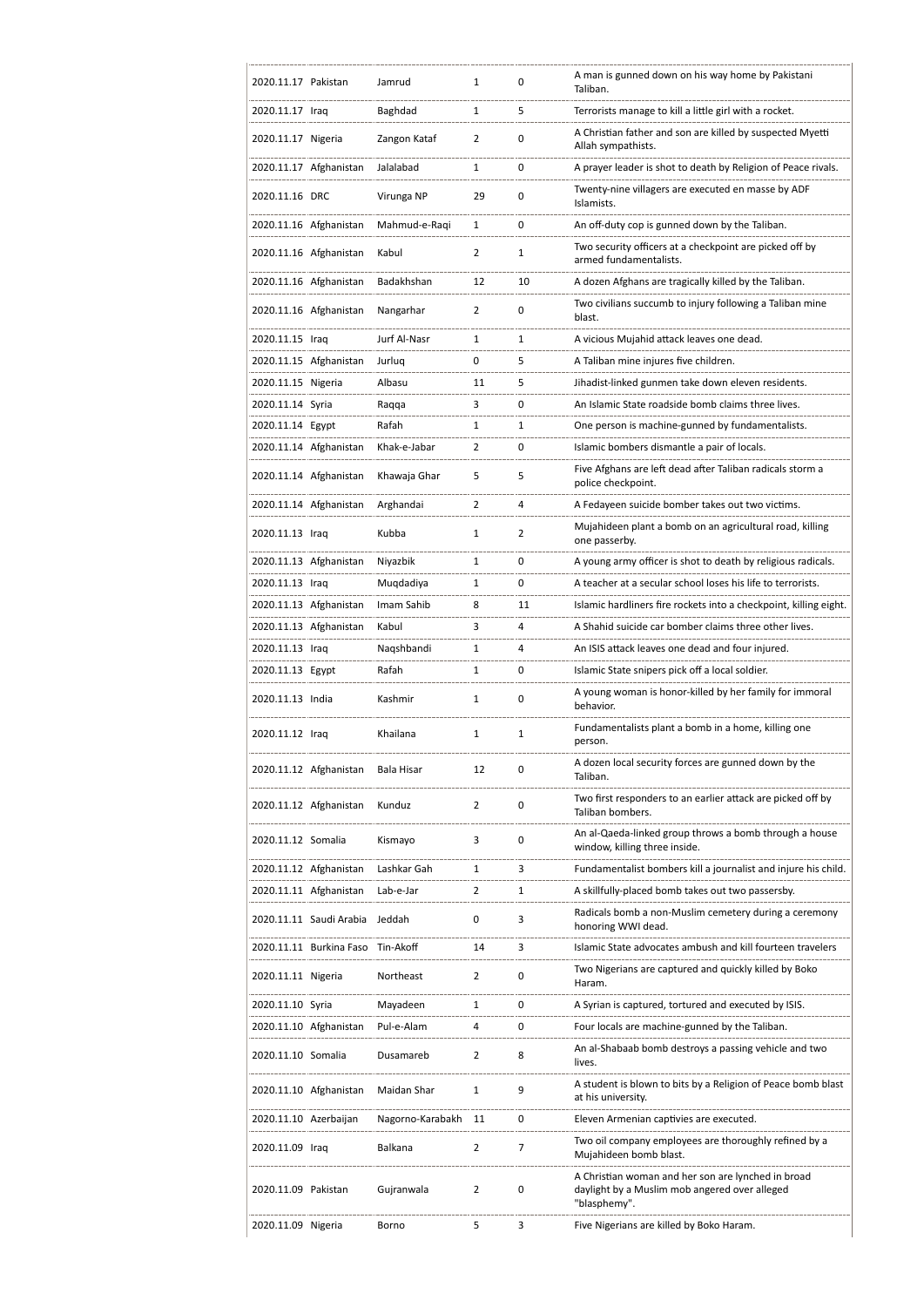| 2020.11.08 Iraq     |                               | Babel            | 10             | 6              | Ten first responders to an earlier blast are cut down by ISIS<br>bombers.                                                                 |
|---------------------|-------------------------------|------------------|----------------|----------------|-------------------------------------------------------------------------------------------------------------------------------------------|
|                     | 2020.11.08 Afghanistan        | Badakhshan       | 1              | 0              | A man on his way home after work is shot off his motorcycle<br>by the Taliban.                                                            |
|                     | 2020.11.08 Mozambique Muatide |                  | 50             | 0              | Islamists behead fifty villagers on a soccer pitch.                                                                                       |
| 2020.11.08 DRC      |                               | Oicha            | 6              | 0              | A half-dozen more villagers are cut down by the ADF.                                                                                      |
|                     | 2020.11.08 Afghanistan        | Naw Abad         | 8              | 7              | Five children and three women are dispatched by a barrage<br>of Taliban rockets on their homes.                                           |
| 2020.11.08 India    |                               | Macchil          | 3              | $\overline{2}$ | An attempt by Islamic terrorists to infiltrate the border<br>leaves three guards dead.                                                    |
| 2020.11.08 Pakistan |                               | Peshawar         | 1              | 0              | An 82-year-old Ahmadi minority is shot to death.                                                                                          |
|                     | 2020.11.08 Afghanistan        | Maiwand          | 4              | 40             | Four others are killed when a Fedayeen suicide bomber self-<br>detonates.                                                                 |
|                     | 2020.11.08 Afghanistan        | Pusht Rod        | $\overline{2}$ | 0              | At least two people are killed during a Taliban attack.                                                                                   |
|                     | 2020.11.08 Afghanistan        | Baghlan          | 4              | 6              | Islamic fundamentalists stage a series of attacks that leave<br>four dead.                                                                |
| 2020.11.08 Iraq     |                               | Radhwaniya       | 11             | 8              | The Islamic State kill eleven people in a sudden and brutal<br>attack.                                                                    |
| 2020.11.07 DRC      |                               | Kisima           | 7              | 0              | Seven innocents are slain by ADF Islamists.                                                                                               |
|                     | 2020.11.07 Afghanistan        | Kabul            | 3              | 0              | A TV presenter is among three civilians incinerated by<br>Islamist bombers.                                                               |
|                     | 2020.11.07 Afghanistan        | Qalat            | 4              | 12             | A Fedayeen suicide bomber claims four lives.                                                                                              |
| 2020.11.07 Egypt    |                               | Aqtia            | 2              | 0              | A bomb planted by an ISIS-linked group kills two.                                                                                         |
| 2020.11.07 Syria    |                               | al-Bab           | 3              | 0              | In a heinous attack, Islamists detonate a bomb remotely,<br>killing the engineers trying to defuse it.                                    |
| 2020.11.06 Nigeria  |                               | Dande            | 4              | 7              | Muslim militants kill four villagers and abduct several<br>women.                                                                         |
| 2020.11.06 Iraq     |                               | Rutba            | 1              | 0              | An engineer is reportedly slain in captivity by Mujahideen.                                                                               |
| 2020.11.06 Thailand |                               | Narathiwat       | 1              | 0              | A 48-year-old farmer is shot to death by Muslim terrorists.                                                                               |
| 2020.11.06 Iraq     |                               | Kirkuk           | 1              | 0              | The Islamic State murder a man in his own home.                                                                                           |
|                     | 2020.11.06 Mozambique Nanjaba |                  | 2              | 3              | Militants shout praised to Allah as they behead two villagers<br>and abduct several women                                                 |
|                     | 2020.11.05 Afghanistan        | Koshan           | 1              | 0              | A woman is gunned down by the Taliban.                                                                                                    |
|                     | 2020.11.05 Afghanistan        | Kabul            | 1              | 0              | Hardliners assassinate the father of a female politician.                                                                                 |
|                     | 2020.11.05 Afghanistan        | Ali Abad         | 2              | 1              | A father and son are brought down in a hail of Taliban<br>bullets.                                                                        |
|                     | 2020.11.05 Afghanistan        | Shulgara         | з              | 17             | Back-to-back explosions claim three lives.                                                                                                |
| 2020.11.05 Iraq     |                               | Baqubah          | 3              | 3              | Three people are killed in an ISIS remote-controlled<br>bombing.                                                                          |
| 2020.11.05 Iraq     |                               | Baqubah          | 1              | 2              | An ISIS bomb kills a first responder to an earlier blast.                                                                                 |
|                     | 2020.11.05 Afghanistan        | Chahar Sadeh     | 1              | 0              | An off-duty soldier on vacation is abducted and murdered<br>by Islamic radicals.                                                          |
| 2020.11.05 India    |                               | Tral             | 1              | 1              | Terrorists fire into a shop, killing the owner.                                                                                           |
| 2020.11.04 Pakistan |                               | Khushab          | 1              | 0              | A bank manager is shot to death by an employee over<br>'blasphemy'.                                                                       |
| 2020.11.04 Nigeria  |                               | Maiduguri        | 3              | 3              | Boko Haram machine-gun three police.                                                                                                      |
| 2020.11.03 Egypt    |                               | Rafah            | $\overline{2}$ | 0              | Terrorists attack a local security patrol, killing two members.                                                                           |
| 2020.11.03 Iraq     |                               | Baghdad          | 1              | 0              | Terrorists murder a retired man in his home.                                                                                              |
| 2020.11.03 Mali     |                               | Bandiagara       | 8              | 4              | Children are among the casualties when Jihadists fire on a<br>minibus.                                                                    |
| 2020.11.03 Pakistan |                               | Manzaikai        | 1              | 2              | A Taliban sniper is suspected of picking off a border guard.                                                                              |
| 2020.11.02 Austria  |                               | Vienna           | 4              | 22             | An Islamic extremist rampages through a nightlife district<br>with an automatic weapon, killing four.                                     |
| 2020.11.02 Mali     |                               | N'Débougou       | 1              | 0              | An imam is assassinated by suspected radicals.                                                                                            |
|                     | 2020.11.02 Afghanistan        | Lashkargah       | 7              | 1              | Taliban bombers claim seven civilians and injure a child.                                                                                 |
|                     | 2020.11.02 Afghanistan        | Khwaja Sabz Posh | $\overline{2}$ | 0              | Two locals are purged by the Taliban.                                                                                                     |
|                     | 2020.11.02 Afghanistan        | Kabul            | 35             | 22             | Three Islamic State Fedayeen storm a university and<br>massacre three-dozen students and teachers, claiming they<br>had "rejected Islam." |
| 2020.11.02 Iraq     |                               | Safra            | 1              | 0              | A prayer caller to death by rivals outside his home.                                                                                      |
| 2020.11.02 Nigeria  |                               | Malam Fatori     | 10             | 0              | Ten passengers in a vehicle succumb to a Boko Haram IED.                                                                                  |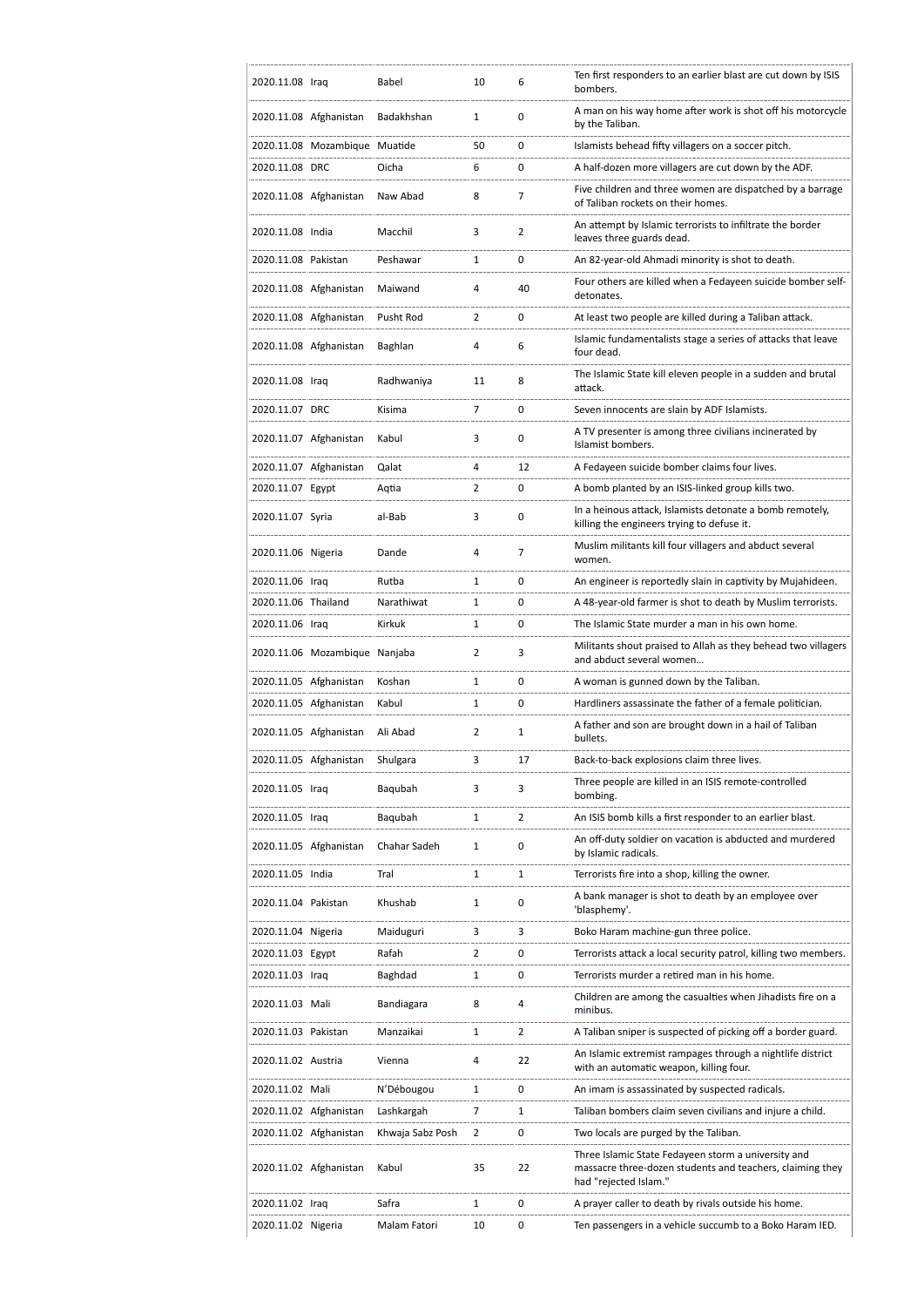|                     | 2020.11.01 Afghanistan         | Gozarah       | 1              | 0              | A religious scholar is shot dead by rivals.                                                                                                                                          |
|---------------------|--------------------------------|---------------|----------------|----------------|--------------------------------------------------------------------------------------------------------------------------------------------------------------------------------------|
|                     | 2020.11.01 Afghanistan         | Bagrami       | 1              | 0              | Taliban shrapnel claims a civilian.                                                                                                                                                  |
| 2020.11.01 Iraq     |                                | Maysan        | $\mathbf{1}$   | 0              | Terrorists shoot dead a civilian.                                                                                                                                                    |
| 2020.11.01 Nigeria  |                                | Takulashi     | 12             | 9              | Islamic extremists kill a dozen villagers and kidnap nine<br>women.                                                                                                                  |
|                     | 2020.11.01 Afghanistan         | Herat         | 3              | 1              | Religion of Peace activists kill three Afghans with a<br>motorcycle bomb.                                                                                                            |
| 2020.11.01 Nigeria  |                                | Takulashi     | 11             | 20             | Islamists fire sporadically into a village, taking down eleven<br>fleeing residents.                                                                                                 |
| 2020.10.31 Iraq     |                                | Hamrin Lake   | 1              | 0              | An ISIS sniper picks off a fisherman.                                                                                                                                                |
|                     | 2020.10.31 Afghanistan         | Kunduz        | 4              | 8              | Islamic Hardliners send a mortar round into a volleyball<br>game, killing ten.                                                                                                       |
| 2020.10.31 Syria    |                                | Sukhnah       | $\overline{2}$ | $\mathbf 0$    | Islamic State members fire machine-guns into a passing<br>vehicle, killing two occupants.                                                                                            |
|                     | 2020.10.31 Mozambique Muidumbe |               | $\overline{2}$ | $\mathbf 0$    | At least two local security personnel are ambushed and<br>killed by Islamic radicals.                                                                                                |
| 2020.10.30 Egypt    |                                | Sheikh Zuweid | $\mathbf{1}$   | $\mathbf 0$    | A local resident is murdered by religious hardliners.                                                                                                                                |
| 2020.10.30 DRC      |                                | Buliki        | 21             | $\mathbf 0$    | Fifteen women are among twenty-one villagers killed<br>"without mercy" by an Islamic group.                                                                                          |
| 2020.10.30 Iraq     |                                | Muthanna      | 2              | 0              | Two children are put down by Muslim terrorists.                                                                                                                                      |
| 2020.10.30 Russia   |                                | Kukmor        | $\mathbf{1}$   | $\mathbf{1}$   | Jihadis 'radicalize' a teen into firebombing a police station<br>and stabbing an officer.                                                                                            |
|                     | 2020.10.29 Bangladesh          | Burimari      | $\mathbf{1}$   | $\mathbf 0$    | A mentally-ill man is dragged from a mosque and lynched by<br>a mob over rumor of Quran desecration.                                                                                 |
| 2020.10.29 India    |                                | Kulgam        | 3              | $\mathbf 0$    | Three politicians are assassinated by Pakistani-backed<br>militants.                                                                                                                 |
| 2020.10.29 France   |                                | Nice          | 3              | 0              | A 60-year-old woman is beheaded in a church, and two<br>other Catholics are stabbed to death - including a mother of<br>two - by a Quran-carrying migrant shouting praises to Allah. |
|                     | 2020.10.29 Saudi Arabia Jeddah |               | 0              | $\mathbf{1}$   | A man angered over cartoons, stabs a guard outside the<br>French consulate.                                                                                                          |
| 2020.10.29 Nigeria  |                                | Borno         | 6              | 3              | Six local security personnel are ambushed and killed by<br>Boko Haram.                                                                                                               |
| 2020.10.29 Syria    |                                | Palmyra       | 1              | 0              | ISIS is suspected of killing a pilot on his way to work.                                                                                                                             |
| 2020.10.28 Somalia  |                                | Mogadishu     | 1              | $\overline{2}$ | al-Shabaab fire a rocket into a checkpoint, killing one<br>person.                                                                                                                   |
|                     | 2020.10.28 Afghanistan         | Sholgara      | 6              | 1              | A half-dozen family members are reduced to rubble by a<br>Taliban rocket.                                                                                                            |
| 2020.10.28 DRC      |                                | Baeti         | 19             | 0              | ADF Islamists burn a church and slaughter nineteen<br>innocents in an "atrocious way."                                                                                               |
| 2020.10.28 Iraq     |                                | Wajiha        | 1              | 0              | An Iraqi is eliminated by Mujahid gunmen.                                                                                                                                            |
| 2020.10.28 Pakistan |                                | Jailor        | 1              | 0              | A police officer is abducted and murdered by suspected<br>Taliban.                                                                                                                   |
|                     | 2020.10.27 Afghanistan         | Shenki        | 3              | 3              | Three civilians are sent to Allah by Mujahideen.                                                                                                                                     |
|                     | 2020.10.27 Afghanistan         | Siory         | 4              | 3              | Four civilians traveling in a car are blown to bits by<br>fundamentalist bombers.                                                                                                    |
|                     | 2020.10.27 Afghanistan         | Kabul         | 3              | 10             | Religious zealots attach a bomb to a car, killing three<br>bystanders.                                                                                                               |
| 2020.10.27 Somalia  |                                | Mogadishu     | 3              | 13             | A well-placed car bomb takes out three innocents.                                                                                                                                    |
| 2020.10.27 Somalia  |                                | Mogadishu     | 2              | 0              | Two aid workers are shot to death while trying to protect<br>children from polio.                                                                                                    |
| 2020.10.27 Iraq     |                                | Maqdadiyah    | 5              | $\overline{2}$ | Enterprising Jihadis shoot dead a shepherd and then kill<br>four other members of his family with two bombs.                                                                         |
| 2020.10.27 Morocco  |                                | Rabat         | $\mathbf{1}$   | 3              | An ISIS inmate beats a prison guard to death with a metal<br>rod.                                                                                                                    |
| 2020.10.27 Pakistan |                                | Peshawar      | 8              | 120            | Hardliners send ball bearings and shrapnel through a rival<br>Quran school, killing eight.                                                                                           |
|                     | 2020.10.27 Afghanistan         | Khost         | 5              | 34             | A Taliban car bombing cuts short five lives.                                                                                                                                         |
|                     | 2020.10.26 Afghanistan         | Shawli Kot    | $\overline{2}$ | 0              | Two civilians are put down by the Taliban.                                                                                                                                           |
|                     | 2020.10.26 Afghanistan         | Sharan Katwal | 4              | 0              | Four children are liquidated by Taliban bombers.                                                                                                                                     |
| 2020.10.26 Egypt    |                                | Bir al-Abed   | 1              | 0              | A landmine planted by fundamentalists kills a third-grade<br>student.                                                                                                                |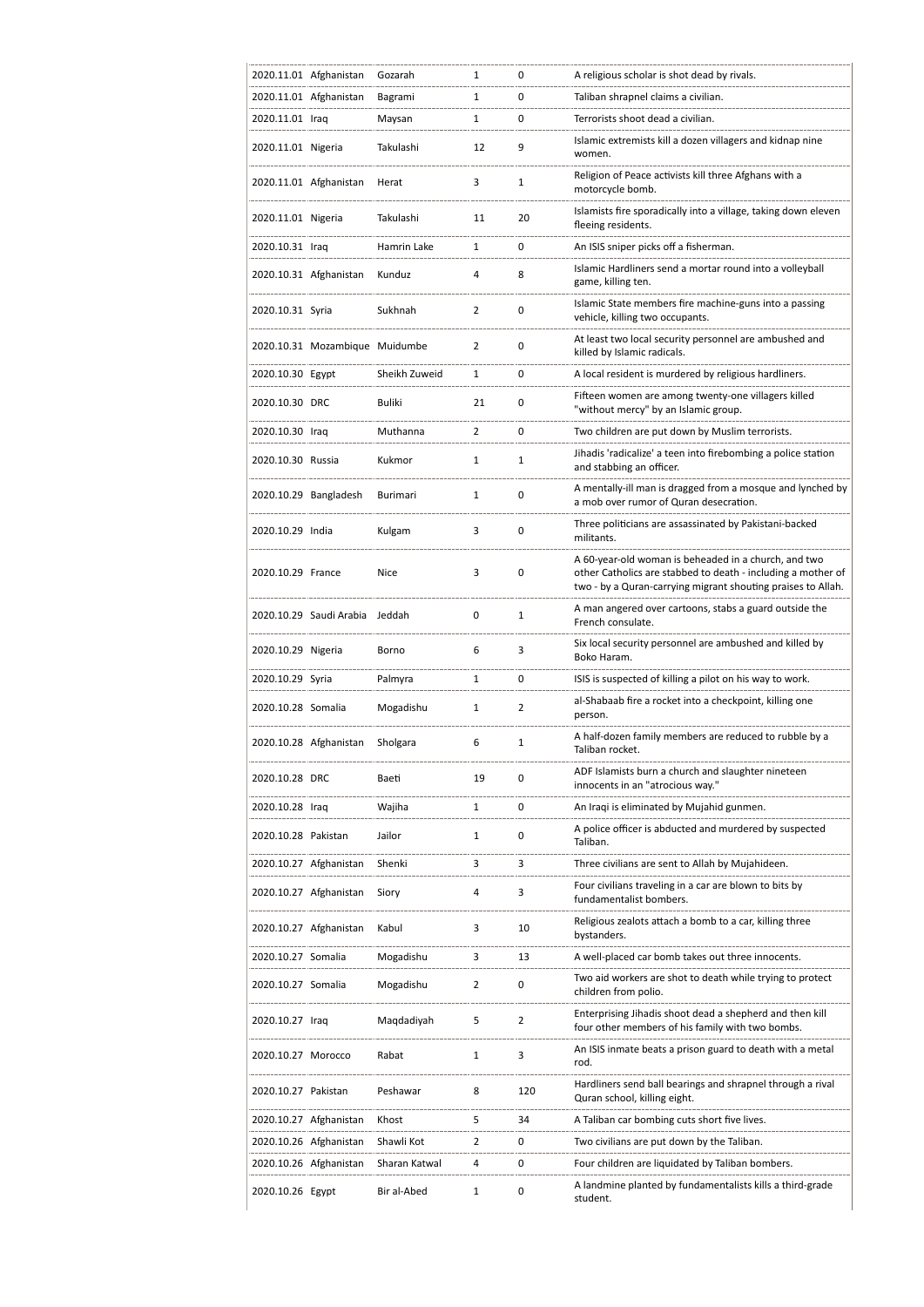| 2020.10.26 India       |                        | Faridabad           | 1              | 0              | A Hindu college student is shot to death for refusing to<br>convert and marry a Muslim.                        |
|------------------------|------------------------|---------------------|----------------|----------------|----------------------------------------------------------------------------------------------------------------|
| 2020.10.26 Iraq        |                        | Badush              | 30             | 0              | Thirty victims of Islamic State execution are discovered in a<br>mass grave.                                   |
| 2020.10.25 Nigeria     |                        | Damboa              | 6              | $\overline{7}$ | A pregnant woman is among a half-dozen purged by Boko<br>Haram.                                                |
| 2020.10.25 Egypt       |                        | Bir al-Abd          | 4              | 3              | Fundamentalists kill four women with a well-placed highway<br>bomb.                                            |
| 2020.10.25 Nigeria     |                        | Tarmuwa             | 1              | 0              | A local cop is gunned down by Boko Haram.                                                                      |
| 2020.10.25 Egypt       |                        | Bir al-Abd          | 14             | 10             | Islamic terrorists booby-trap homes, killing over a dozen -<br>including women and children.                   |
|                        | 2020.10.25 Afghanistan | Kandahar            | 1              | 0              | A female cop is gunned down by suspected Taliban.                                                              |
| 2020.10.25 Iraq        |                        | Makhisa             | 1              | $\mathbf{1}$   | An Islamic State attack leaves one dead.                                                                       |
|                        | 2020.10.24 Afghanistan | Ghazni              | 9              | 3              | Four women are among nine bus passengers purged by<br>Taliban bombers.                                         |
|                        | 2020.10.24 Afghanistan | Kabul               | 24             | 57             | A Sunni suicide blast rips through a Shiite education center -<br>and the lives of dozens, including children. |
|                        | 2020.10.24 Afghanistan | Qala-e-Fata         | 6              | 2              | Six security guards at a dam are picked off by Muslim<br>fundamentalists.                                      |
| 2020.10.24 Somalia     |                        | Mogadishu           | 1              | $\overline{2}$ | An al-Qaeda linked group guns down a local cop.                                                                |
| 2020.10.24 Egypt       |                        | Aqtia               | 1              | 0              | An ISIS mine blast kills a woman.                                                                              |
| 2020.10.23 Iraq        |                        | Abu Saida           | 1              | $\mathbf 0$    | Mujahideen open fire on a civilian, bringing him down<br>quickly.                                              |
| 2020.10.23 Niger       |                        | Samira              | 2              | $\mathbf 0$    | Islamists are suspected of a roadside bomb that claims two<br>miners.                                          |
|                        | 2020.10.22 Afghanistan | Khaashrud           | 23             | 6              | A middle-of-the-night attack by the Taliban leaves two-<br>dozen dead.                                         |
|                        | 2020.10.22 Afghanistan | Sharin Tagab        | 4              | 14             | Four civilians are killed in their homes by Taliban rockets.                                                   |
| 2020.10.22 Syria       |                        | Qudsaya             | 1              | 0              | A mufti is assassinated by a car bomb planted by Religion of<br>Peace rivals.                                  |
| 2020.10.22 Egypt       |                        | Aqtia               | 1              | 0              | A child is reduced to pulp by ISIS bombers.                                                                    |
| 2020.10.22 Nigeria     |                        | Maiduguri           | 6              | $\overline{2}$ | A Boko Haram attack leaves six dead.                                                                           |
|                        | 2020.10.21 Afghanistan | Baharak             | 42             | 8              | Forty-two local security personnel lose their lives to a brutal<br>Taliban ambush.                             |
| 2020.10.21 Iraq        |                        | Halwan              | 3              | 0              | Religious radicals spray a car with bullets, killing three<br>civilians.                                       |
|                        | 2020.10.21 Afghanistan | Herat               | 1              | $\mathbf 0$    | A civilian is shot to death by a group fighting for Sharia.                                                    |
| 2020.10.20 Iraq        |                        | Abbara              | 1              | 0              | A boy is vaporized by ISIS explosives.                                                                         |
| 2020.10.20 Iraq        |                        | Qaraj Plains        | 4              | 1              | Four members of a Kurdish family are disintegrated by a<br>Religion of Peace bomb blast.                       |
| 2020.10.20 Chad        |                        | Lake Chad           | 6              | 12             | A half-dozen border guards are picked off by Boko Haram.                                                       |
| 2020.10.20 Somalia     |                        | Mogadishu           | 2              | 3              | An al-Shabaab bomb blast claims the lives of two<br>bystanders.                                                |
|                        | 2020.10.20 Afghanistan | Jalrez              | 5              | 9              | Five innocents are sent to Allah by Taliban bombers.                                                           |
| 2020.10.20 Syria       |                        | Manbij              | 1              | 5              | An ISIS car bomb near a pharmacy leaves one dead.                                                              |
|                        | 2020.10.20 Afghanistan | Kang                | 5              | 0              | The Taliban kill five with a roadside bomb.                                                                    |
|                        | 2020.10.20 Afghanistan | Kang                | 7              | 0              | The Taliban use a roadside bomb to kill seven first<br>responders to an earlier blast.                         |
| 2020.10.20 Philippines |                        | Barangay Langgong 2 |                | 0              | Two people are left dead following an attack by Moro<br>Islamists.                                             |
| 2020.10.19 Nigeria     |                        | Sabon Gari          | $\overline{2}$ | 0              | Muslim 'antagonists' murder two Christian girls.                                                               |
|                        | 2020.10.19 Afghanistan | Zazai Maidan        | $\overline{2}$ | 0              | Fundamentalists assassinate a local governor.                                                                  |
| 2020.10.19 India       |                        | Anantnag            | 1              | 0              | Islamic terrorists murder a man outside his home.                                                              |
|                        | 2020.10.19 Afghanistan | Masjid-i-Safid      | 25             | 0              | Over two-dozen Afghans are reported killed in a terror<br>attack by fundamentalists.                           |
| 2020.10.18 DRC         |                        | Ituri               | 10             | $\mathbf{1}$   | ADF Islamists are suspected of hacking ten to death with<br>machetes.                                          |
| 2020.10.18 Iraq        |                        | Hamira              | $\overline{2}$ | 0              | Two village guards are picked off by the Islamic State.                                                        |
|                        | 2020.10.18 Afghanistan | Imam Sahib          | 8              | 0              | Eight Afghan police are murdered by the Taliban.                                                               |
| 2020.10.18 Somalia     |                        | Biyo Adde           | 4              | 0              | Four Somalis are pasted by an al-Shabaab IED.                                                                  |
|                        | 2020.10.18 Afghanistan | Feroz Koh           | 16             | 151            | Disabled persons and children are among sixteen civilians<br>shredded by a Taliban car bomb.                   |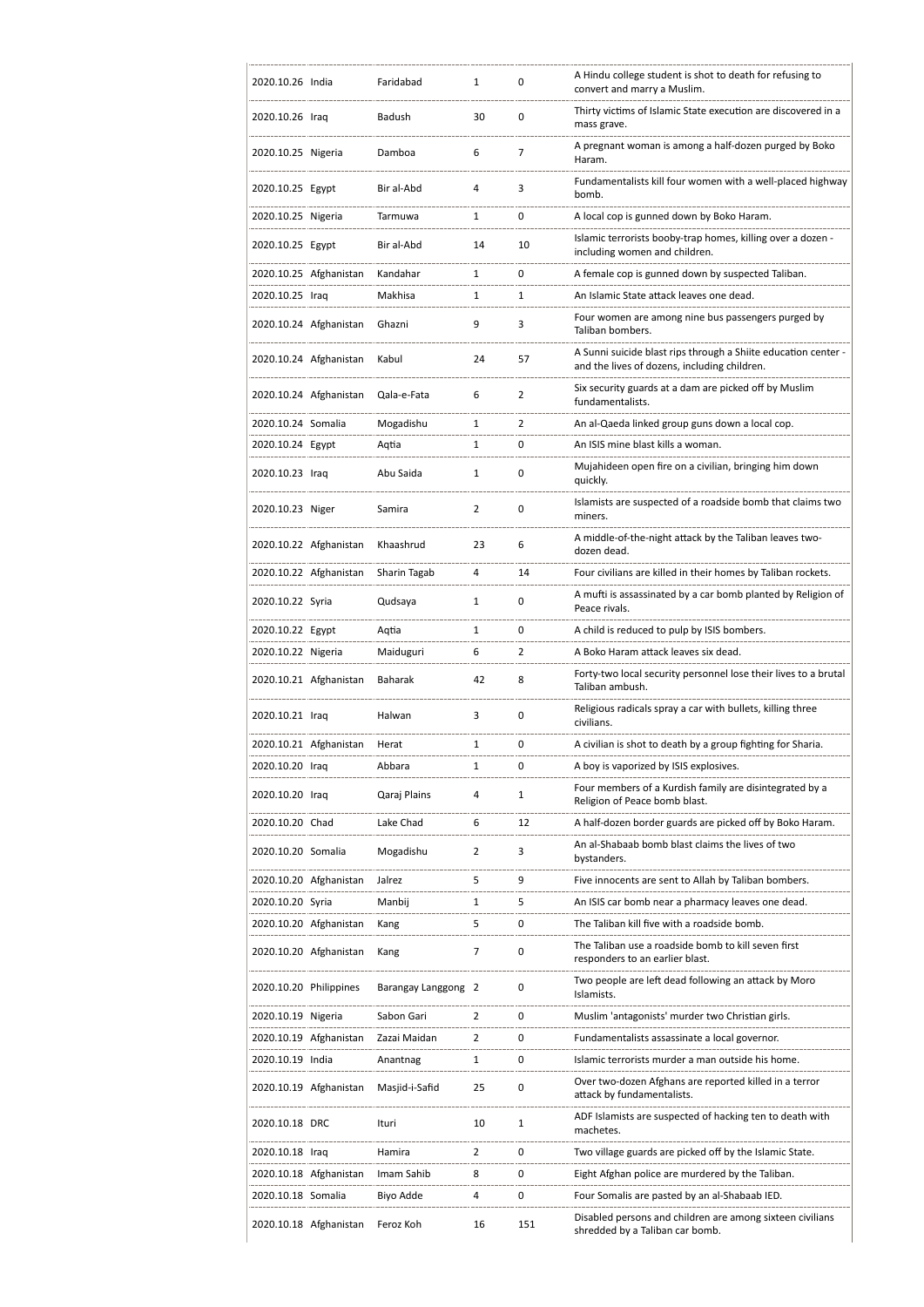|                        | 2020.10.17 Afghanistan  | Lashkar Gah      | 2              | 0              | A religious radical shoots two police officers to death.                                     |
|------------------------|-------------------------|------------------|----------------|----------------|----------------------------------------------------------------------------------------------|
|                        | 2020.10.17 Afghanistan  | Surkh Rod        | 1              | 0              | Rivals bomb a religious school, killing the director.                                        |
|                        | 2020.10.17 Afghanistan  | Deh Rawood       | $\overline{2}$ | $\overline{2}$ | The Taliban kill two women with a well-placed rocket strike<br>on their home.                |
|                        | 2020.10.17 Afghanistan  | Lalmah-e-Sabzak  | 3              | 5              | Two Taliban bomb blasts leave three dead.                                                    |
| 2020.10.17 Nigeria     |                         | Bang             | 1              | 1              | One farmer is killed and another maimed by Muslim<br>militants.                              |
|                        | 2020.10.17 Afghanistan  | Shamar           | $\overline{2}$ | 0              | A high school teacher is among two shot to death by<br>religious radicals.                   |
| 2020.10.17 Iraq        |                         | <b>Toolik</b>    | 3              | 0              | Three Kurds are shot to death by Mujahideen.                                                 |
| 2020.10.17 Iraq        |                         | Farahat          | 10             | 2              | Shiites abduct a dozen Sunnis, then execute ten.                                             |
| 2020.10.17 Nigeria     |                         | Dutse            | 1              | 0              | A Christian is reportedly stabbed to death for her faith.                                    |
| 2020.10.17 Nigeria     |                         | Apo              | 7              | 0              | Seven civilians are murdered by a Muslim mob.                                                |
| 2020.10.17 Philippines |                         | Tuburan          | $\overline{2}$ | 0              | Two men are shot and killed by Abus Sayyaf.                                                  |
| 2020.10.16 France      |                         | Paris            | 1              | 0              | A teacher is beheaded by a Muslim migrant after showing<br>the class cartoons of Muhammad.   |
|                        | 2020.10.16 Afghanistan  | Ferozkoh         | 7              | 3              | Two children and two women are among seven souls<br>claimed by a Muslim bomb blast.          |
| 2020.10.16 Cameroon    |                         | Oudal            | 3              | 5              | Three farmers are killed by a group fighting for the law of<br>Allah.                        |
| 2020.10.15 Iraq        |                         | Kanaan           | 1              | 0              | Fundamentalists assassinate an Internet café operator.                                       |
| 2020.10.15 Iraq        |                         | Abara            | 1              | 0              | A bomb blast at an orchard claims a farm worker.                                             |
| 2020.10.15 Mali        |                         | Anefis           | 1              | 1              | A UN peacekeeper is dismantled by Islamic shrapnel.                                          |
| 2020.10.15 Somalia     |                         | Mahadday         | $\overline{2}$ | 3              | Two people in a rickshaw are laid out by a Muslim bomb<br>blast.                             |
|                        | 2020.10.15 Afghanistan  | Najrab           | 1              | 0              | A local mullah is assassinated by Religion of Peace rivals.                                  |
| 2020.10.15 Somalia     |                         | Afgoya           | 13             | 0              | An attack by al-Shabaab on a group of farm guards leaves<br>thirteen dead.                   |
| 2020.10.15 Pakistan    |                         | Razmak           | 6              | 0              | Muslim terrorists set off a bomb that kills a half-dozen.                                    |
| 2020.10.15 India       |                         | Jhalawar         | 1              | 0              | A Hindu man is beaten to death by a gang of six Muslims.                                     |
|                        | 2020.10.14 Burkina Faso | Seno             | 24             | 0              | Two dozen villagers are massacred by hardcore Islamists.                                     |
|                        | 2020.10.14 Afghanistan  | Asmar            | 5              | 0              | The Taliban use a remote controlled bomb against a bus,<br>killing five passengers.          |
|                        | 2020.10.14 Afghanistan  | Gozargah-e-Noor  | 16             | 10             | Sixteen Afghan security personnel are murdered by the<br>Taliban.                            |
| 2020.10.14 Pakistan    |                         | North Waziristan | 7              | 0              | Fundamentalists kills seven Pakistanis in two attacks.                                       |
|                        | 2020.10.14 Afghanistan  | Kushki Kuhna     | 5              | 13             | Five children are eliminated by the Taliban.                                                 |
| 2020.10.14 Yemen       |                         | Salh             | 1              | $\overline{2}$ | An Ansar Allah bombing lays out a young man.                                                 |
|                        | 2020.10.14 Afghanistan  | Mehtarlam        | 3              | 15             | A bomb planted by an Islamic fundamentalist group claims<br>three civilians.                 |
| 2020.10.14 Tanzania    |                         | Kitaya           | 20             | 0              | Twenty villagers are beheaded by Religion of Peace<br>proponents.                            |
| 2020.10.14 Nigeria     |                         | Plateau          | 1              | 2              | A young Christian is hacked to death by Muslim militants.                                    |
| 2020.10.14 Egypt       |                         | Marih            | 1              | 4              | Religious radicals aerate a border guard with shrapnel.                                      |
| 2020.10.14 Egypt       |                         | Marih            | 1              | 2              | A resident is blown to bits by Islamic bombers.                                              |
| 2020.10.14 DRC         |                         | Beni             | 1              | 1              | At least one person is put down by the ADF.                                                  |
| 2020.10.13 Mali        |                         | Western Border   | 3              | 0              | Three first responders to an earlier attack are picked off by<br>Jihadists.                  |
| 2020.10.13 Mali        |                         | Bandiagara       | 13             | 0              | A brutal shooting attack on traders leaves thirteen dead,<br>including two women and a baby. |
|                        | 2020.10.13 Afghanistan  | Teri Ada         | 1              | 3              | An early morning Taliban bombing leaves one dead.                                            |
|                        | 2020.10.12 Afghanistan  | Kabul            | 1              | 0              | A physician is assassinated by religious radicals.                                           |
| 2020.10.12 Nigeria     |                         | Ngwom            | 14             | 1              | Boko Haram slash the throats of fourteen farmers.                                            |
| 2020.10.12 Mali        |                         | Sokoura          | 9              | 0              | Nine local soldiers are ambushed and killed by Religion of<br>Peace activists.               |
| 2020.10.11 Iraq        |                         | al-Riyadh        | 50             | 0              | Fifty young victims of ISIS execution are discovered in a<br>mass grave.                     |
| 2020.10.11 Egypt       |                         | Janain           | $\overline{2}$ | 0              | A woman and her daughter are laid out by ISIS shrapnel.                                      |
| 2020.10.11 Egypt       |                         | Aqtia            | 4              | 2              | A 2-year-old child and three women are exterminated by<br>Jihadis.                           |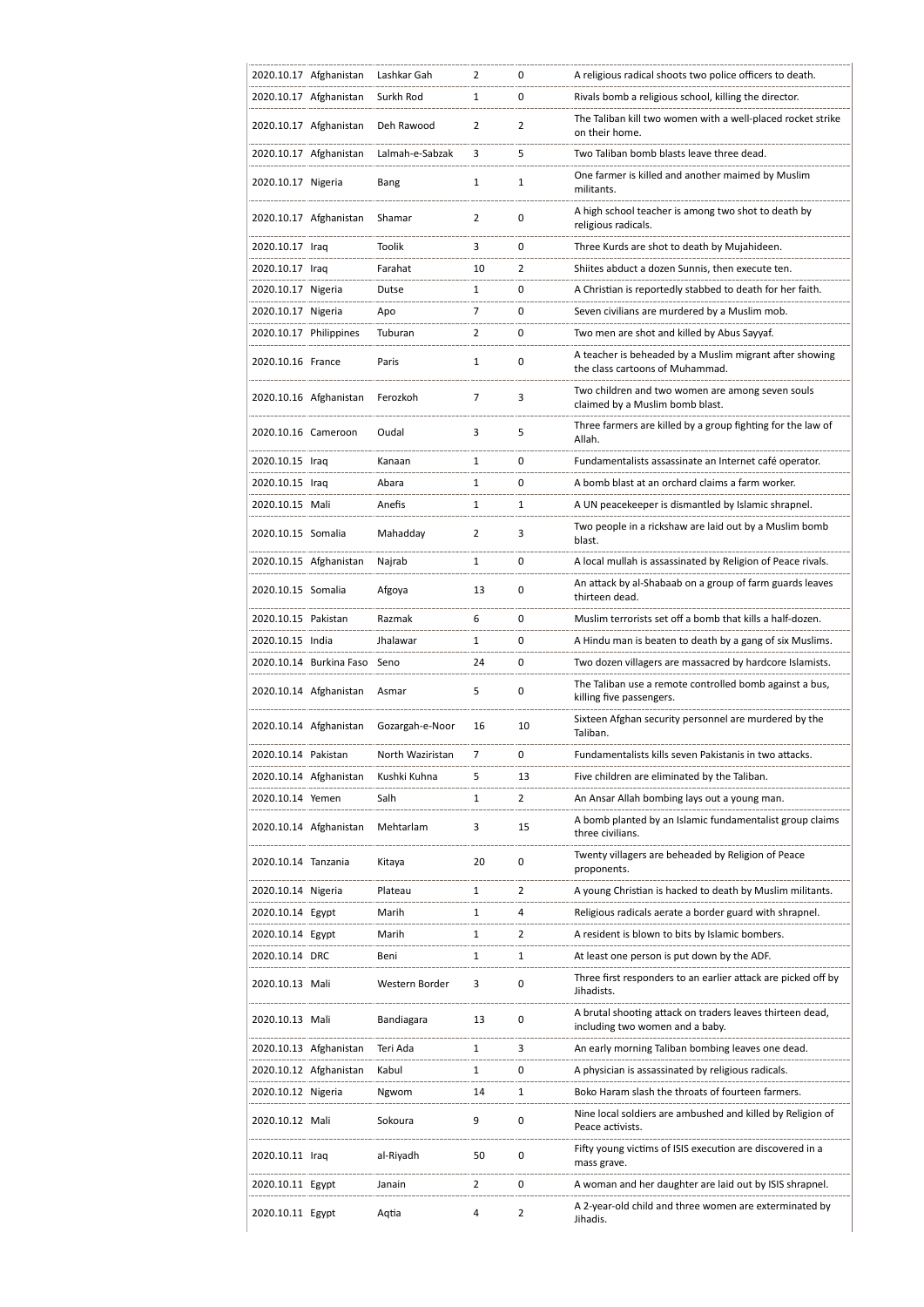| 2020.10.11 Syria    |                        | Agirbat        | 5              | 0              | Five Syrians are killed by the Islamic State.                                                                    |
|---------------------|------------------------|----------------|----------------|----------------|------------------------------------------------------------------------------------------------------------------|
| 2020.10.11 Mali     |                        | Farabougou     | 6              | 15             | A half-dozen villagers are massacred by Jihadists.                                                               |
| 2020.10.10 Somalia  |                        | Lower Shabelle | 0              | 3              | Three children survive an al-Shabaab bombing of their<br>home.                                                   |
| 2020.10.10 Pakistan |                        | Mana Mandra    | 2              | 4              | Militants fighting for Sharia kill two government soldiers.                                                      |
|                     | 2020.10.10 Afghanistan | Gereshk        | 5              | 9              | Five passengers on a bus are aerated by Taliban shrapnel.                                                        |
|                     | 2020.10.10 Afghanistan | Zawul          | 2              | 10             | The Taliban plant a bomb by the road that kills two<br>commuters.                                                |
| 2020.10.10 Pakistan |                        | Karachi        | $\overline{2}$ | 0              | Suspected rivals murder a religious scholar and his driver.                                                      |
|                     | 2020.10.10 Afghanistan | Dagari         | 7              | 4              | The Taliban murder seven police officers.                                                                        |
| 2020.10.10 India    |                        | Khojri         | $\overline{2}$ | 0              | A young couple is honor-killed by their family for marrying<br>without permission.                               |
|                     | 2020.10.10 Afghanistan | Baghawi        | 13             | 3              | Fundamentalists plant a mine that claims the lives of<br>thirteen passengers and bystanders.                     |
|                     | 2020.10.10 Afghanistan | Gereshk        | 5              | 9              | The Taliban hit a civilian bus with a roadside blast, claiming<br>five passengers.                               |
| 2020.10.10 Egypt    |                        | Qatia          | $\overline{2}$ | 1              | Two women cleaning a house are aerated by an ISIS booby-<br>trap.                                                |
| 2020.10.09 Syria    |                        | Albukamal      | 1              | 0              | An ISIS IED claims one life.                                                                                     |
| 2020.10.09 Iraq     |                        | Abu Fasheka    | $\mathbf{1}$   | $\overline{2}$ | Jihadis kill a young girl with a bomb that also injures her<br>parents.                                          |
| 2020.10.09 Thailand |                        | Sai Buri       | 1              | 5              | Islamic radicals kill a defense volunteer with a bomb.                                                           |
| 2020.10.09 Mali     |                        | Bamako         | 1              | 0              | A female Christian missionary from Switzerland is murdered<br>in captivity by Jama'at Nusrat al-Islam Muslimeen. |
| 2020.10.09 Iraq     |                        | Deir           | 1              | 0              | Islamists murder the son of a rival Mukhtar.                                                                     |
|                     | 2020.10.09 Afghanistan | Qaisar         | 4              | 0              | Four Afghan security personnel are killed by the Taliban at<br>their checkpoint.                                 |
|                     | 2020.10.08 Afghanistan | Ali Abad       | 8              | $\mathbf 0$    | Eight locals are cut down by the Taliban.                                                                        |
|                     | 2020.10.08 Afghanistan | Nahri Saraj    | 3              | 0              | Three local security personnel are pumped full of bullets by<br>religious radicals.                              |
|                     | 2020.10.08 Afghanistan | Dolat Shah     | 3              | 0              | A local governor is assassinated by Islamic extremists, along<br>with two bodyguards.                            |
|                     | 2020.10.08 Afghanistan | Pul-e-Khumri   | 4              | 0              | Four Afghans are killed by the Taliban.                                                                          |
|                     | 2020.10.08 Afghanistan | Imam Sabib     | 6              | 21             | A brutal attack by the Taliban leaves a half-dozen dead.                                                         |
| 2020.10.08 Nigeria  |                        | Borno          | 2              | 0              | Two Christians are killed by the Islamic State.                                                                  |
| 2020.10.07 Syria    |                        | Shahil         | $\mathbf{1}$   | $\mathbf 0$    | A local council member is murdered by ISIS.                                                                      |
| 2020.10.07 Somalia  |                        | Bal'ad         | 6              | 4              | An al-Shabaab landmine claims six souls.                                                                         |
|                     | 2020.10.07 Afghanistan | Nahr-e-Aab     | $\overline{2}$ | 0              | A civilian is among two individuals gunned down by the<br>Taliban.                                               |
|                     | 2020.10.07 Afghanistan | Ibrahim Manda  | 3              | 4              | Three local cops are machine-gunned point-blank by the<br>Taliban.                                               |
|                     | 2020.10.07 Afghanistan | Anda Kori      | 3              | 0              | A district governor is assassinated by fundamentalists, along<br>with two guards.                                |
| 2020.10.07 Sudan    |                        | Nyala          | $\overline{2}$ | 0              | Arab militia kill two innocents riding donkeys.                                                                  |
| 2020.10.07 India    |                        | Adarsh Nagar   | 1              | 0              | A Hindu teen is beaten to death for dating a Muslim girl.                                                        |
| 2020.10.06 Pakistan |                        | Badin          | 1              | 0              | A Hindu father is killed while trying to defend his daughter<br>from targeted rape by a Muslim gang.             |
|                     | 2020.10.06 Afghanistan | Ghazni         | 1              | 0              | A prison official is abducted and murdered by the Taliban.                                                       |
| 2020.10.06 Kenya    |                        | Mandera        | 0              | 7              | Islamists fire on a bus in an effort to kill Christians.                                                         |
|                     | 2020.10.06 Afghanistan | Khost City     | $\mathbf{1}$   | 0              | A female employee at a secular court is killed outside her<br>house by Sharia hardliners.                        |
|                     | 2020.10.06 Afghanistan | Shahr-e-Safa   | 6              | 0              | An unprovoked attack by the Taliban leaves six dead.                                                             |
|                     | 2020.10.06 Afghanistan | Khisha Chena   | 3              | 0              | A woman is among three pulled into pieces by Taliban<br>explosives.                                              |
|                     | 2020.10.06 Afghanistan | Nahrsaraj      | 4              | 0              | The Taliban set off a bomb outside a police station, killing<br>four unfortunates.                               |
| 2020.10.06 Nigeria  |                        | Wereng         | 6              | 3              | An attack by Muslims on unarmed villagers leaves six dead.                                                       |
| 2020.10.06 Iraq     |                        | Nakar          | 4              | 3              | A group fighting for an Islamic state fire into a police<br>checkpoint, killing four members.                    |
|                     | 2020.10.06 Afghanistan | Dor Baba       | 3              | 0              | Three passengers in a car are exterminated by Taliban<br>shrapnel.                                               |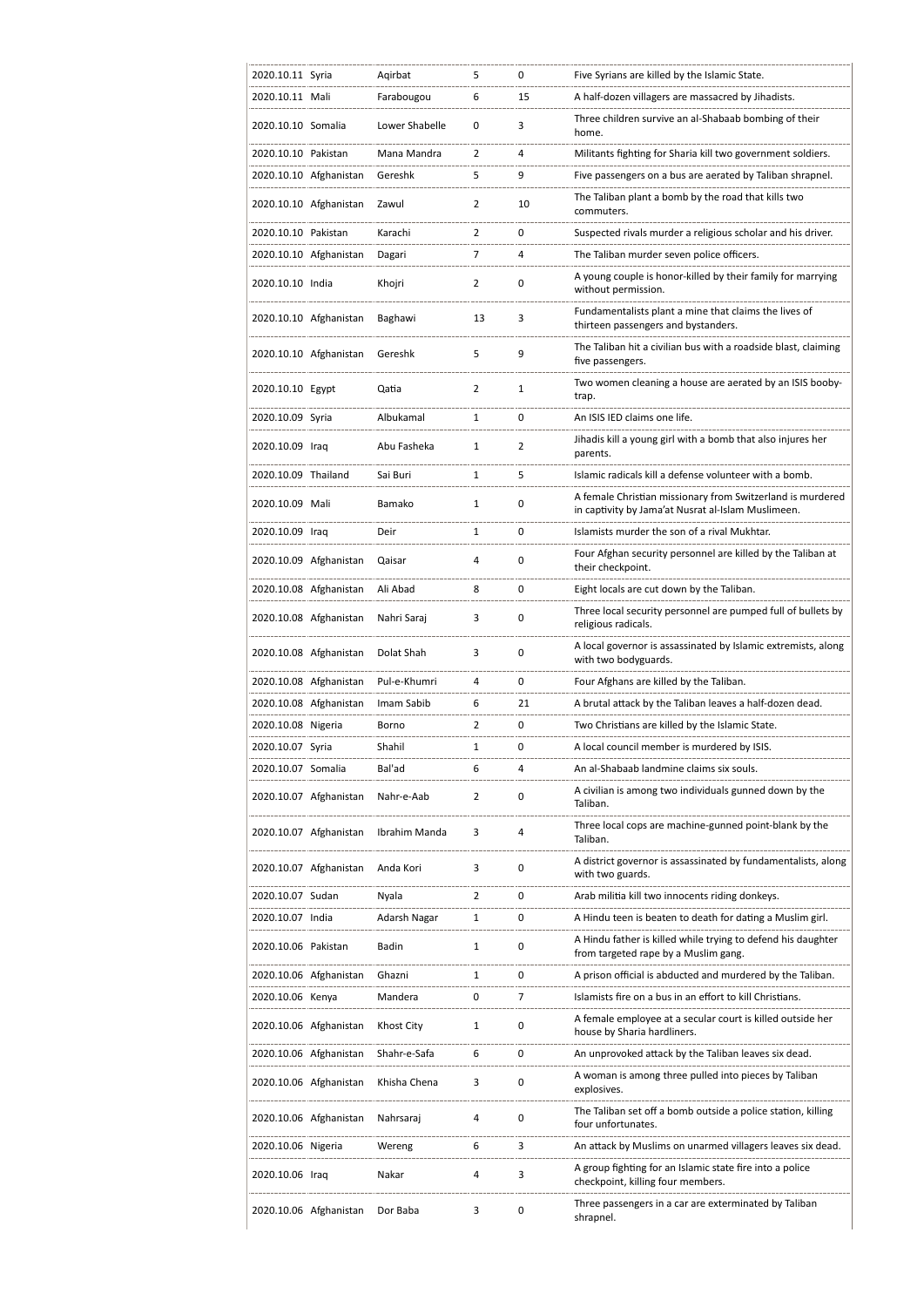| 2020.10.06 Afghanistan<br>Yakhchal<br>5<br>3<br>A Shahid suicide car bomber sends five Afghans to Allah.<br>Three local security personnel are ambushed and delivered<br>3<br>0<br>2020.10.06 Mali<br>Birga-Peul<br>by Muslim terrorists.<br>Abu Sayyaf fire on a group of locals harvesting food, killing<br>0<br>2020.10.05 Philippines<br>1<br>Barangay Igasan<br>one.<br>$\overline{2}$<br>2020.10.05 Afghanistan<br>Kabul<br>0<br>Two locals are shot to death by Islamists.<br>2020.10.05 Afghanistan<br>Kabul<br>1<br>1<br>The Taliban target a vehicle with a bomb, killing the driver.<br>Lashkar-e-Toiba open fire on a group of Indian soldiers,<br>2020.10.05 India<br>2<br>3<br>Srinagar<br>killing two.<br>A suicide bomber rams his car into a governor's convoy,<br>2020.10.05 Afghanistan<br>8<br>28<br>Laghman<br>killing eight others.<br>ADF members infiltrate a village and hack six residents to<br>6<br>$\overline{2}$<br>2020.10.05 DRC<br>Mamove<br>death.<br>An Ahmadi professor is assassinated by a Sunni professor<br>2020.10.05 Pakistan<br>1<br>0<br>Peshawar<br>following an argument on religion.<br>$\overline{2}$<br>2020.10.05 Iraq<br>Nakar<br>2<br>Two police officers are ambushed and killed by Mujahideen.<br>2020.10.05 Afghanistan<br>A chauffeur is driven to an early grave by the Taliban.<br>Baba Yadegar<br>1<br>0<br>A local man in his 50's is shot several times by Muslim<br>0<br>2020.10.05 Iraq<br>Arbajiya<br>1<br>terrorists.<br>2020.10.05 Sudan<br>2<br>0<br>Two farmers are murdered by Arab militia.<br>Nierteti<br>2020.10.04 Afghanistan<br>Isakhail<br>4<br>0<br>Four civilians are murdered in their own car by the Taliban.<br>Two local officials are machine-gunned by Religion of Peace<br>2020.10.04 Afghanistan<br>2<br>0<br>Tank Chakri<br>advocates.<br>Two dozen displaced persons are singled out and<br>2020.10.04 Burkina Faso Pissila<br>25<br>3<br>slaughtered by Jihadists.<br>2020.10.04 Afghanistan<br>Gardiz<br>1<br>0<br>A tribal elder is assassinated by Islamic fundamentalists.<br>A Quran scholar is kidnapped and killed by Religion of Peace<br>2020.10.04 Afghanistan<br>Dasht-e-Qala<br>0<br>1<br>rivals.<br>A Syrian "refugee" and ISIS supporter stabs two middle-<br>2020.10.04 Germany<br>Dresden<br>1<br>1<br>aged tourists at random, killing one.<br>2020.10.03 Afghanistan<br>Nadi<br>2<br>0<br>Two children are vaporized by Taliban explosives.<br>$\overline{2}$<br>2020.10.03 Afghanistan<br>2<br>Togh<br>Religious radicals shoot two cops to death.<br>2020.10.02 Afghanistan<br>0<br>Habashkhel<br>1<br>A court employee is shot to death on his way home.<br>2020.10.02 Afghanistan<br>Pul-e-Alam<br>3<br>0<br>Terrorists open fire on civilians, killing three.<br>2020.10.02 Syria<br>Rasafah<br>10<br>6<br>An ISIS attack on a checkpoint leaves a half-dozen dead.<br>Four children are among fifteen innocents slain by a Shahid<br>2020.10.02 Afghanistan Ghani Khel<br>15<br>40<br>suicide car bomber.<br>0<br>2020.10.01 Somalia<br>$\mathbf{1}$<br>A female suicide bomber kills a man outside a row of shops.<br>Howl-Wadag<br>A 17-year-old farm worker is plowed under by Islamist<br>0<br>2020.10.01 Iraq<br>Kubaiba<br>$\mathbf{1}$<br>shrapnel.<br>A BRN bomb blast claims one life.<br>2020.10.01 Thailand<br>1<br>6<br>Thepa<br>The pregnant wife of a soldier is assassinated while<br>2020.10.01 Afghanistan<br>Pashtoon Kot<br>1<br>0<br>dropping her kids off at school.<br>2020.09.30 Iraq<br>Saladin<br>1<br>0<br>ISIS shrapnel claims one life.<br>Fundamentalists hit a night spot with a bomb blast, killing<br>2020.09.30 Somalia<br>Mogadishu<br>1<br>2<br>one.<br>6<br>2020.09.30 Afghanistan<br>Khost<br>1<br>A suicide bomber claims one life.<br>A Shahid suicide bomber takes out nine bystanders,<br>9<br>2020.09.30 Afghanistan<br>Nahr Saraj<br>4<br>including two women.<br>2020.09.30 Afghanistan<br>Dawlat Yar<br>2<br>0<br>A husband and wife are aerated by Islamist shrapnel.<br>Taliban bombers pick off a man and woman on their way to<br>2020.09.30 Afghanistan<br>Ghor<br>2<br>0<br>a funeral.<br>2020.09.30 Afghanistan<br>Dolina<br>1<br>0<br>A child is disassembled by a well-placed Taliban mine.<br>Islamic extremists open fire on a passing security patrol,<br>2020.09.29 Nigeria<br>10<br>8<br>Marte<br>killing ten members.<br>A woman and two children are exterminated by a Taliban<br>2020.09.29 Afghanistan<br>Qoltak<br>3<br>3<br>mortar shell.<br>2020.09.29 Afghanistan<br>Ghor<br>1<br>0<br>A civilian driver is leveled by a fundamentalist IED.<br>Seven women and five children are among fourteen<br>Dasht-e-Sulaiman<br>2020.09.29 Afghanistan<br>3<br>14<br>innocents lost when the Taliban bomb a bus.<br>Islamic State advocates storm a village and slaughter nine<br>9<br>2020.09.29 Syria<br>Fasida<br>0<br>civilians. |  |  |  |
|------------------------------------------------------------------------------------------------------------------------------------------------------------------------------------------------------------------------------------------------------------------------------------------------------------------------------------------------------------------------------------------------------------------------------------------------------------------------------------------------------------------------------------------------------------------------------------------------------------------------------------------------------------------------------------------------------------------------------------------------------------------------------------------------------------------------------------------------------------------------------------------------------------------------------------------------------------------------------------------------------------------------------------------------------------------------------------------------------------------------------------------------------------------------------------------------------------------------------------------------------------------------------------------------------------------------------------------------------------------------------------------------------------------------------------------------------------------------------------------------------------------------------------------------------------------------------------------------------------------------------------------------------------------------------------------------------------------------------------------------------------------------------------------------------------------------------------------------------------------------------------------------------------------------------------------------------------------------------------------------------------------------------------------------------------------------------------------------------------------------------------------------------------------------------------------------------------------------------------------------------------------------------------------------------------------------------------------------------------------------------------------------------------------------------------------------------------------------------------------------------------------------------------------------------------------------------------------------------------------------------------------------------------------------------------------------------------------------------------------------------------------------------------------------------------------------------------------------------------------------------------------------------------------------------------------------------------------------------------------------------------------------------------------------------------------------------------------------------------------------------------------------------------------------------------------------------------------------------------------------------------------------------------------------------------------------------------------------------------------------------------------------------------------------------------------------------------------------------------------------------------------------------------------------------------------------------------------------------------------------------------------------------------------------------------------------------------------------------------------------------------------------------------------------------------------------------------------------------------------------------------------------------------------------------------------------------------------------------------------------------------------------------------------------------------------------------------------------------------------------------------------------------------------------------------------------------------------------------------------------------------------------------------------------------------------------------------------------------------------------------------------------------------------------------------------------------------------------------------------------------------------------------------------------------------------------------------------------------------------------------------------------------------------------------------------------------------------------------------------------------------------------------------------------------------------------------------------------------------------------------------------------------------------|--|--|--|
|                                                                                                                                                                                                                                                                                                                                                                                                                                                                                                                                                                                                                                                                                                                                                                                                                                                                                                                                                                                                                                                                                                                                                                                                                                                                                                                                                                                                                                                                                                                                                                                                                                                                                                                                                                                                                                                                                                                                                                                                                                                                                                                                                                                                                                                                                                                                                                                                                                                                                                                                                                                                                                                                                                                                                                                                                                                                                                                                                                                                                                                                                                                                                                                                                                                                                                                                                                                                                                                                                                                                                                                                                                                                                                                                                                                                                                                                                                                                                                                                                                                                                                                                                                                                                                                                                                                                                                                                                                                                                                                                                                                                                                                                                                                                                                                                                                                                                                                  |  |  |  |
|                                                                                                                                                                                                                                                                                                                                                                                                                                                                                                                                                                                                                                                                                                                                                                                                                                                                                                                                                                                                                                                                                                                                                                                                                                                                                                                                                                                                                                                                                                                                                                                                                                                                                                                                                                                                                                                                                                                                                                                                                                                                                                                                                                                                                                                                                                                                                                                                                                                                                                                                                                                                                                                                                                                                                                                                                                                                                                                                                                                                                                                                                                                                                                                                                                                                                                                                                                                                                                                                                                                                                                                                                                                                                                                                                                                                                                                                                                                                                                                                                                                                                                                                                                                                                                                                                                                                                                                                                                                                                                                                                                                                                                                                                                                                                                                                                                                                                                                  |  |  |  |
|                                                                                                                                                                                                                                                                                                                                                                                                                                                                                                                                                                                                                                                                                                                                                                                                                                                                                                                                                                                                                                                                                                                                                                                                                                                                                                                                                                                                                                                                                                                                                                                                                                                                                                                                                                                                                                                                                                                                                                                                                                                                                                                                                                                                                                                                                                                                                                                                                                                                                                                                                                                                                                                                                                                                                                                                                                                                                                                                                                                                                                                                                                                                                                                                                                                                                                                                                                                                                                                                                                                                                                                                                                                                                                                                                                                                                                                                                                                                                                                                                                                                                                                                                                                                                                                                                                                                                                                                                                                                                                                                                                                                                                                                                                                                                                                                                                                                                                                  |  |  |  |
|                                                                                                                                                                                                                                                                                                                                                                                                                                                                                                                                                                                                                                                                                                                                                                                                                                                                                                                                                                                                                                                                                                                                                                                                                                                                                                                                                                                                                                                                                                                                                                                                                                                                                                                                                                                                                                                                                                                                                                                                                                                                                                                                                                                                                                                                                                                                                                                                                                                                                                                                                                                                                                                                                                                                                                                                                                                                                                                                                                                                                                                                                                                                                                                                                                                                                                                                                                                                                                                                                                                                                                                                                                                                                                                                                                                                                                                                                                                                                                                                                                                                                                                                                                                                                                                                                                                                                                                                                                                                                                                                                                                                                                                                                                                                                                                                                                                                                                                  |  |  |  |
|                                                                                                                                                                                                                                                                                                                                                                                                                                                                                                                                                                                                                                                                                                                                                                                                                                                                                                                                                                                                                                                                                                                                                                                                                                                                                                                                                                                                                                                                                                                                                                                                                                                                                                                                                                                                                                                                                                                                                                                                                                                                                                                                                                                                                                                                                                                                                                                                                                                                                                                                                                                                                                                                                                                                                                                                                                                                                                                                                                                                                                                                                                                                                                                                                                                                                                                                                                                                                                                                                                                                                                                                                                                                                                                                                                                                                                                                                                                                                                                                                                                                                                                                                                                                                                                                                                                                                                                                                                                                                                                                                                                                                                                                                                                                                                                                                                                                                                                  |  |  |  |
|                                                                                                                                                                                                                                                                                                                                                                                                                                                                                                                                                                                                                                                                                                                                                                                                                                                                                                                                                                                                                                                                                                                                                                                                                                                                                                                                                                                                                                                                                                                                                                                                                                                                                                                                                                                                                                                                                                                                                                                                                                                                                                                                                                                                                                                                                                                                                                                                                                                                                                                                                                                                                                                                                                                                                                                                                                                                                                                                                                                                                                                                                                                                                                                                                                                                                                                                                                                                                                                                                                                                                                                                                                                                                                                                                                                                                                                                                                                                                                                                                                                                                                                                                                                                                                                                                                                                                                                                                                                                                                                                                                                                                                                                                                                                                                                                                                                                                                                  |  |  |  |
|                                                                                                                                                                                                                                                                                                                                                                                                                                                                                                                                                                                                                                                                                                                                                                                                                                                                                                                                                                                                                                                                                                                                                                                                                                                                                                                                                                                                                                                                                                                                                                                                                                                                                                                                                                                                                                                                                                                                                                                                                                                                                                                                                                                                                                                                                                                                                                                                                                                                                                                                                                                                                                                                                                                                                                                                                                                                                                                                                                                                                                                                                                                                                                                                                                                                                                                                                                                                                                                                                                                                                                                                                                                                                                                                                                                                                                                                                                                                                                                                                                                                                                                                                                                                                                                                                                                                                                                                                                                                                                                                                                                                                                                                                                                                                                                                                                                                                                                  |  |  |  |
|                                                                                                                                                                                                                                                                                                                                                                                                                                                                                                                                                                                                                                                                                                                                                                                                                                                                                                                                                                                                                                                                                                                                                                                                                                                                                                                                                                                                                                                                                                                                                                                                                                                                                                                                                                                                                                                                                                                                                                                                                                                                                                                                                                                                                                                                                                                                                                                                                                                                                                                                                                                                                                                                                                                                                                                                                                                                                                                                                                                                                                                                                                                                                                                                                                                                                                                                                                                                                                                                                                                                                                                                                                                                                                                                                                                                                                                                                                                                                                                                                                                                                                                                                                                                                                                                                                                                                                                                                                                                                                                                                                                                                                                                                                                                                                                                                                                                                                                  |  |  |  |
|                                                                                                                                                                                                                                                                                                                                                                                                                                                                                                                                                                                                                                                                                                                                                                                                                                                                                                                                                                                                                                                                                                                                                                                                                                                                                                                                                                                                                                                                                                                                                                                                                                                                                                                                                                                                                                                                                                                                                                                                                                                                                                                                                                                                                                                                                                                                                                                                                                                                                                                                                                                                                                                                                                                                                                                                                                                                                                                                                                                                                                                                                                                                                                                                                                                                                                                                                                                                                                                                                                                                                                                                                                                                                                                                                                                                                                                                                                                                                                                                                                                                                                                                                                                                                                                                                                                                                                                                                                                                                                                                                                                                                                                                                                                                                                                                                                                                                                                  |  |  |  |
|                                                                                                                                                                                                                                                                                                                                                                                                                                                                                                                                                                                                                                                                                                                                                                                                                                                                                                                                                                                                                                                                                                                                                                                                                                                                                                                                                                                                                                                                                                                                                                                                                                                                                                                                                                                                                                                                                                                                                                                                                                                                                                                                                                                                                                                                                                                                                                                                                                                                                                                                                                                                                                                                                                                                                                                                                                                                                                                                                                                                                                                                                                                                                                                                                                                                                                                                                                                                                                                                                                                                                                                                                                                                                                                                                                                                                                                                                                                                                                                                                                                                                                                                                                                                                                                                                                                                                                                                                                                                                                                                                                                                                                                                                                                                                                                                                                                                                                                  |  |  |  |
|                                                                                                                                                                                                                                                                                                                                                                                                                                                                                                                                                                                                                                                                                                                                                                                                                                                                                                                                                                                                                                                                                                                                                                                                                                                                                                                                                                                                                                                                                                                                                                                                                                                                                                                                                                                                                                                                                                                                                                                                                                                                                                                                                                                                                                                                                                                                                                                                                                                                                                                                                                                                                                                                                                                                                                                                                                                                                                                                                                                                                                                                                                                                                                                                                                                                                                                                                                                                                                                                                                                                                                                                                                                                                                                                                                                                                                                                                                                                                                                                                                                                                                                                                                                                                                                                                                                                                                                                                                                                                                                                                                                                                                                                                                                                                                                                                                                                                                                  |  |  |  |
|                                                                                                                                                                                                                                                                                                                                                                                                                                                                                                                                                                                                                                                                                                                                                                                                                                                                                                                                                                                                                                                                                                                                                                                                                                                                                                                                                                                                                                                                                                                                                                                                                                                                                                                                                                                                                                                                                                                                                                                                                                                                                                                                                                                                                                                                                                                                                                                                                                                                                                                                                                                                                                                                                                                                                                                                                                                                                                                                                                                                                                                                                                                                                                                                                                                                                                                                                                                                                                                                                                                                                                                                                                                                                                                                                                                                                                                                                                                                                                                                                                                                                                                                                                                                                                                                                                                                                                                                                                                                                                                                                                                                                                                                                                                                                                                                                                                                                                                  |  |  |  |
|                                                                                                                                                                                                                                                                                                                                                                                                                                                                                                                                                                                                                                                                                                                                                                                                                                                                                                                                                                                                                                                                                                                                                                                                                                                                                                                                                                                                                                                                                                                                                                                                                                                                                                                                                                                                                                                                                                                                                                                                                                                                                                                                                                                                                                                                                                                                                                                                                                                                                                                                                                                                                                                                                                                                                                                                                                                                                                                                                                                                                                                                                                                                                                                                                                                                                                                                                                                                                                                                                                                                                                                                                                                                                                                                                                                                                                                                                                                                                                                                                                                                                                                                                                                                                                                                                                                                                                                                                                                                                                                                                                                                                                                                                                                                                                                                                                                                                                                  |  |  |  |
|                                                                                                                                                                                                                                                                                                                                                                                                                                                                                                                                                                                                                                                                                                                                                                                                                                                                                                                                                                                                                                                                                                                                                                                                                                                                                                                                                                                                                                                                                                                                                                                                                                                                                                                                                                                                                                                                                                                                                                                                                                                                                                                                                                                                                                                                                                                                                                                                                                                                                                                                                                                                                                                                                                                                                                                                                                                                                                                                                                                                                                                                                                                                                                                                                                                                                                                                                                                                                                                                                                                                                                                                                                                                                                                                                                                                                                                                                                                                                                                                                                                                                                                                                                                                                                                                                                                                                                                                                                                                                                                                                                                                                                                                                                                                                                                                                                                                                                                  |  |  |  |
|                                                                                                                                                                                                                                                                                                                                                                                                                                                                                                                                                                                                                                                                                                                                                                                                                                                                                                                                                                                                                                                                                                                                                                                                                                                                                                                                                                                                                                                                                                                                                                                                                                                                                                                                                                                                                                                                                                                                                                                                                                                                                                                                                                                                                                                                                                                                                                                                                                                                                                                                                                                                                                                                                                                                                                                                                                                                                                                                                                                                                                                                                                                                                                                                                                                                                                                                                                                                                                                                                                                                                                                                                                                                                                                                                                                                                                                                                                                                                                                                                                                                                                                                                                                                                                                                                                                                                                                                                                                                                                                                                                                                                                                                                                                                                                                                                                                                                                                  |  |  |  |
|                                                                                                                                                                                                                                                                                                                                                                                                                                                                                                                                                                                                                                                                                                                                                                                                                                                                                                                                                                                                                                                                                                                                                                                                                                                                                                                                                                                                                                                                                                                                                                                                                                                                                                                                                                                                                                                                                                                                                                                                                                                                                                                                                                                                                                                                                                                                                                                                                                                                                                                                                                                                                                                                                                                                                                                                                                                                                                                                                                                                                                                                                                                                                                                                                                                                                                                                                                                                                                                                                                                                                                                                                                                                                                                                                                                                                                                                                                                                                                                                                                                                                                                                                                                                                                                                                                                                                                                                                                                                                                                                                                                                                                                                                                                                                                                                                                                                                                                  |  |  |  |
|                                                                                                                                                                                                                                                                                                                                                                                                                                                                                                                                                                                                                                                                                                                                                                                                                                                                                                                                                                                                                                                                                                                                                                                                                                                                                                                                                                                                                                                                                                                                                                                                                                                                                                                                                                                                                                                                                                                                                                                                                                                                                                                                                                                                                                                                                                                                                                                                                                                                                                                                                                                                                                                                                                                                                                                                                                                                                                                                                                                                                                                                                                                                                                                                                                                                                                                                                                                                                                                                                                                                                                                                                                                                                                                                                                                                                                                                                                                                                                                                                                                                                                                                                                                                                                                                                                                                                                                                                                                                                                                                                                                                                                                                                                                                                                                                                                                                                                                  |  |  |  |
|                                                                                                                                                                                                                                                                                                                                                                                                                                                                                                                                                                                                                                                                                                                                                                                                                                                                                                                                                                                                                                                                                                                                                                                                                                                                                                                                                                                                                                                                                                                                                                                                                                                                                                                                                                                                                                                                                                                                                                                                                                                                                                                                                                                                                                                                                                                                                                                                                                                                                                                                                                                                                                                                                                                                                                                                                                                                                                                                                                                                                                                                                                                                                                                                                                                                                                                                                                                                                                                                                                                                                                                                                                                                                                                                                                                                                                                                                                                                                                                                                                                                                                                                                                                                                                                                                                                                                                                                                                                                                                                                                                                                                                                                                                                                                                                                                                                                                                                  |  |  |  |
|                                                                                                                                                                                                                                                                                                                                                                                                                                                                                                                                                                                                                                                                                                                                                                                                                                                                                                                                                                                                                                                                                                                                                                                                                                                                                                                                                                                                                                                                                                                                                                                                                                                                                                                                                                                                                                                                                                                                                                                                                                                                                                                                                                                                                                                                                                                                                                                                                                                                                                                                                                                                                                                                                                                                                                                                                                                                                                                                                                                                                                                                                                                                                                                                                                                                                                                                                                                                                                                                                                                                                                                                                                                                                                                                                                                                                                                                                                                                                                                                                                                                                                                                                                                                                                                                                                                                                                                                                                                                                                                                                                                                                                                                                                                                                                                                                                                                                                                  |  |  |  |
|                                                                                                                                                                                                                                                                                                                                                                                                                                                                                                                                                                                                                                                                                                                                                                                                                                                                                                                                                                                                                                                                                                                                                                                                                                                                                                                                                                                                                                                                                                                                                                                                                                                                                                                                                                                                                                                                                                                                                                                                                                                                                                                                                                                                                                                                                                                                                                                                                                                                                                                                                                                                                                                                                                                                                                                                                                                                                                                                                                                                                                                                                                                                                                                                                                                                                                                                                                                                                                                                                                                                                                                                                                                                                                                                                                                                                                                                                                                                                                                                                                                                                                                                                                                                                                                                                                                                                                                                                                                                                                                                                                                                                                                                                                                                                                                                                                                                                                                  |  |  |  |
|                                                                                                                                                                                                                                                                                                                                                                                                                                                                                                                                                                                                                                                                                                                                                                                                                                                                                                                                                                                                                                                                                                                                                                                                                                                                                                                                                                                                                                                                                                                                                                                                                                                                                                                                                                                                                                                                                                                                                                                                                                                                                                                                                                                                                                                                                                                                                                                                                                                                                                                                                                                                                                                                                                                                                                                                                                                                                                                                                                                                                                                                                                                                                                                                                                                                                                                                                                                                                                                                                                                                                                                                                                                                                                                                                                                                                                                                                                                                                                                                                                                                                                                                                                                                                                                                                                                                                                                                                                                                                                                                                                                                                                                                                                                                                                                                                                                                                                                  |  |  |  |
|                                                                                                                                                                                                                                                                                                                                                                                                                                                                                                                                                                                                                                                                                                                                                                                                                                                                                                                                                                                                                                                                                                                                                                                                                                                                                                                                                                                                                                                                                                                                                                                                                                                                                                                                                                                                                                                                                                                                                                                                                                                                                                                                                                                                                                                                                                                                                                                                                                                                                                                                                                                                                                                                                                                                                                                                                                                                                                                                                                                                                                                                                                                                                                                                                                                                                                                                                                                                                                                                                                                                                                                                                                                                                                                                                                                                                                                                                                                                                                                                                                                                                                                                                                                                                                                                                                                                                                                                                                                                                                                                                                                                                                                                                                                                                                                                                                                                                                                  |  |  |  |
|                                                                                                                                                                                                                                                                                                                                                                                                                                                                                                                                                                                                                                                                                                                                                                                                                                                                                                                                                                                                                                                                                                                                                                                                                                                                                                                                                                                                                                                                                                                                                                                                                                                                                                                                                                                                                                                                                                                                                                                                                                                                                                                                                                                                                                                                                                                                                                                                                                                                                                                                                                                                                                                                                                                                                                                                                                                                                                                                                                                                                                                                                                                                                                                                                                                                                                                                                                                                                                                                                                                                                                                                                                                                                                                                                                                                                                                                                                                                                                                                                                                                                                                                                                                                                                                                                                                                                                                                                                                                                                                                                                                                                                                                                                                                                                                                                                                                                                                  |  |  |  |
|                                                                                                                                                                                                                                                                                                                                                                                                                                                                                                                                                                                                                                                                                                                                                                                                                                                                                                                                                                                                                                                                                                                                                                                                                                                                                                                                                                                                                                                                                                                                                                                                                                                                                                                                                                                                                                                                                                                                                                                                                                                                                                                                                                                                                                                                                                                                                                                                                                                                                                                                                                                                                                                                                                                                                                                                                                                                                                                                                                                                                                                                                                                                                                                                                                                                                                                                                                                                                                                                                                                                                                                                                                                                                                                                                                                                                                                                                                                                                                                                                                                                                                                                                                                                                                                                                                                                                                                                                                                                                                                                                                                                                                                                                                                                                                                                                                                                                                                  |  |  |  |
|                                                                                                                                                                                                                                                                                                                                                                                                                                                                                                                                                                                                                                                                                                                                                                                                                                                                                                                                                                                                                                                                                                                                                                                                                                                                                                                                                                                                                                                                                                                                                                                                                                                                                                                                                                                                                                                                                                                                                                                                                                                                                                                                                                                                                                                                                                                                                                                                                                                                                                                                                                                                                                                                                                                                                                                                                                                                                                                                                                                                                                                                                                                                                                                                                                                                                                                                                                                                                                                                                                                                                                                                                                                                                                                                                                                                                                                                                                                                                                                                                                                                                                                                                                                                                                                                                                                                                                                                                                                                                                                                                                                                                                                                                                                                                                                                                                                                                                                  |  |  |  |
|                                                                                                                                                                                                                                                                                                                                                                                                                                                                                                                                                                                                                                                                                                                                                                                                                                                                                                                                                                                                                                                                                                                                                                                                                                                                                                                                                                                                                                                                                                                                                                                                                                                                                                                                                                                                                                                                                                                                                                                                                                                                                                                                                                                                                                                                                                                                                                                                                                                                                                                                                                                                                                                                                                                                                                                                                                                                                                                                                                                                                                                                                                                                                                                                                                                                                                                                                                                                                                                                                                                                                                                                                                                                                                                                                                                                                                                                                                                                                                                                                                                                                                                                                                                                                                                                                                                                                                                                                                                                                                                                                                                                                                                                                                                                                                                                                                                                                                                  |  |  |  |
|                                                                                                                                                                                                                                                                                                                                                                                                                                                                                                                                                                                                                                                                                                                                                                                                                                                                                                                                                                                                                                                                                                                                                                                                                                                                                                                                                                                                                                                                                                                                                                                                                                                                                                                                                                                                                                                                                                                                                                                                                                                                                                                                                                                                                                                                                                                                                                                                                                                                                                                                                                                                                                                                                                                                                                                                                                                                                                                                                                                                                                                                                                                                                                                                                                                                                                                                                                                                                                                                                                                                                                                                                                                                                                                                                                                                                                                                                                                                                                                                                                                                                                                                                                                                                                                                                                                                                                                                                                                                                                                                                                                                                                                                                                                                                                                                                                                                                                                  |  |  |  |
|                                                                                                                                                                                                                                                                                                                                                                                                                                                                                                                                                                                                                                                                                                                                                                                                                                                                                                                                                                                                                                                                                                                                                                                                                                                                                                                                                                                                                                                                                                                                                                                                                                                                                                                                                                                                                                                                                                                                                                                                                                                                                                                                                                                                                                                                                                                                                                                                                                                                                                                                                                                                                                                                                                                                                                                                                                                                                                                                                                                                                                                                                                                                                                                                                                                                                                                                                                                                                                                                                                                                                                                                                                                                                                                                                                                                                                                                                                                                                                                                                                                                                                                                                                                                                                                                                                                                                                                                                                                                                                                                                                                                                                                                                                                                                                                                                                                                                                                  |  |  |  |
|                                                                                                                                                                                                                                                                                                                                                                                                                                                                                                                                                                                                                                                                                                                                                                                                                                                                                                                                                                                                                                                                                                                                                                                                                                                                                                                                                                                                                                                                                                                                                                                                                                                                                                                                                                                                                                                                                                                                                                                                                                                                                                                                                                                                                                                                                                                                                                                                                                                                                                                                                                                                                                                                                                                                                                                                                                                                                                                                                                                                                                                                                                                                                                                                                                                                                                                                                                                                                                                                                                                                                                                                                                                                                                                                                                                                                                                                                                                                                                                                                                                                                                                                                                                                                                                                                                                                                                                                                                                                                                                                                                                                                                                                                                                                                                                                                                                                                                                  |  |  |  |
|                                                                                                                                                                                                                                                                                                                                                                                                                                                                                                                                                                                                                                                                                                                                                                                                                                                                                                                                                                                                                                                                                                                                                                                                                                                                                                                                                                                                                                                                                                                                                                                                                                                                                                                                                                                                                                                                                                                                                                                                                                                                                                                                                                                                                                                                                                                                                                                                                                                                                                                                                                                                                                                                                                                                                                                                                                                                                                                                                                                                                                                                                                                                                                                                                                                                                                                                                                                                                                                                                                                                                                                                                                                                                                                                                                                                                                                                                                                                                                                                                                                                                                                                                                                                                                                                                                                                                                                                                                                                                                                                                                                                                                                                                                                                                                                                                                                                                                                  |  |  |  |
|                                                                                                                                                                                                                                                                                                                                                                                                                                                                                                                                                                                                                                                                                                                                                                                                                                                                                                                                                                                                                                                                                                                                                                                                                                                                                                                                                                                                                                                                                                                                                                                                                                                                                                                                                                                                                                                                                                                                                                                                                                                                                                                                                                                                                                                                                                                                                                                                                                                                                                                                                                                                                                                                                                                                                                                                                                                                                                                                                                                                                                                                                                                                                                                                                                                                                                                                                                                                                                                                                                                                                                                                                                                                                                                                                                                                                                                                                                                                                                                                                                                                                                                                                                                                                                                                                                                                                                                                                                                                                                                                                                                                                                                                                                                                                                                                                                                                                                                  |  |  |  |
|                                                                                                                                                                                                                                                                                                                                                                                                                                                                                                                                                                                                                                                                                                                                                                                                                                                                                                                                                                                                                                                                                                                                                                                                                                                                                                                                                                                                                                                                                                                                                                                                                                                                                                                                                                                                                                                                                                                                                                                                                                                                                                                                                                                                                                                                                                                                                                                                                                                                                                                                                                                                                                                                                                                                                                                                                                                                                                                                                                                                                                                                                                                                                                                                                                                                                                                                                                                                                                                                                                                                                                                                                                                                                                                                                                                                                                                                                                                                                                                                                                                                                                                                                                                                                                                                                                                                                                                                                                                                                                                                                                                                                                                                                                                                                                                                                                                                                                                  |  |  |  |
|                                                                                                                                                                                                                                                                                                                                                                                                                                                                                                                                                                                                                                                                                                                                                                                                                                                                                                                                                                                                                                                                                                                                                                                                                                                                                                                                                                                                                                                                                                                                                                                                                                                                                                                                                                                                                                                                                                                                                                                                                                                                                                                                                                                                                                                                                                                                                                                                                                                                                                                                                                                                                                                                                                                                                                                                                                                                                                                                                                                                                                                                                                                                                                                                                                                                                                                                                                                                                                                                                                                                                                                                                                                                                                                                                                                                                                                                                                                                                                                                                                                                                                                                                                                                                                                                                                                                                                                                                                                                                                                                                                                                                                                                                                                                                                                                                                                                                                                  |  |  |  |
|                                                                                                                                                                                                                                                                                                                                                                                                                                                                                                                                                                                                                                                                                                                                                                                                                                                                                                                                                                                                                                                                                                                                                                                                                                                                                                                                                                                                                                                                                                                                                                                                                                                                                                                                                                                                                                                                                                                                                                                                                                                                                                                                                                                                                                                                                                                                                                                                                                                                                                                                                                                                                                                                                                                                                                                                                                                                                                                                                                                                                                                                                                                                                                                                                                                                                                                                                                                                                                                                                                                                                                                                                                                                                                                                                                                                                                                                                                                                                                                                                                                                                                                                                                                                                                                                                                                                                                                                                                                                                                                                                                                                                                                                                                                                                                                                                                                                                                                  |  |  |  |
|                                                                                                                                                                                                                                                                                                                                                                                                                                                                                                                                                                                                                                                                                                                                                                                                                                                                                                                                                                                                                                                                                                                                                                                                                                                                                                                                                                                                                                                                                                                                                                                                                                                                                                                                                                                                                                                                                                                                                                                                                                                                                                                                                                                                                                                                                                                                                                                                                                                                                                                                                                                                                                                                                                                                                                                                                                                                                                                                                                                                                                                                                                                                                                                                                                                                                                                                                                                                                                                                                                                                                                                                                                                                                                                                                                                                                                                                                                                                                                                                                                                                                                                                                                                                                                                                                                                                                                                                                                                                                                                                                                                                                                                                                                                                                                                                                                                                                                                  |  |  |  |
|                                                                                                                                                                                                                                                                                                                                                                                                                                                                                                                                                                                                                                                                                                                                                                                                                                                                                                                                                                                                                                                                                                                                                                                                                                                                                                                                                                                                                                                                                                                                                                                                                                                                                                                                                                                                                                                                                                                                                                                                                                                                                                                                                                                                                                                                                                                                                                                                                                                                                                                                                                                                                                                                                                                                                                                                                                                                                                                                                                                                                                                                                                                                                                                                                                                                                                                                                                                                                                                                                                                                                                                                                                                                                                                                                                                                                                                                                                                                                                                                                                                                                                                                                                                                                                                                                                                                                                                                                                                                                                                                                                                                                                                                                                                                                                                                                                                                                                                  |  |  |  |
|                                                                                                                                                                                                                                                                                                                                                                                                                                                                                                                                                                                                                                                                                                                                                                                                                                                                                                                                                                                                                                                                                                                                                                                                                                                                                                                                                                                                                                                                                                                                                                                                                                                                                                                                                                                                                                                                                                                                                                                                                                                                                                                                                                                                                                                                                                                                                                                                                                                                                                                                                                                                                                                                                                                                                                                                                                                                                                                                                                                                                                                                                                                                                                                                                                                                                                                                                                                                                                                                                                                                                                                                                                                                                                                                                                                                                                                                                                                                                                                                                                                                                                                                                                                                                                                                                                                                                                                                                                                                                                                                                                                                                                                                                                                                                                                                                                                                                                                  |  |  |  |
|                                                                                                                                                                                                                                                                                                                                                                                                                                                                                                                                                                                                                                                                                                                                                                                                                                                                                                                                                                                                                                                                                                                                                                                                                                                                                                                                                                                                                                                                                                                                                                                                                                                                                                                                                                                                                                                                                                                                                                                                                                                                                                                                                                                                                                                                                                                                                                                                                                                                                                                                                                                                                                                                                                                                                                                                                                                                                                                                                                                                                                                                                                                                                                                                                                                                                                                                                                                                                                                                                                                                                                                                                                                                                                                                                                                                                                                                                                                                                                                                                                                                                                                                                                                                                                                                                                                                                                                                                                                                                                                                                                                                                                                                                                                                                                                                                                                                                                                  |  |  |  |
|                                                                                                                                                                                                                                                                                                                                                                                                                                                                                                                                                                                                                                                                                                                                                                                                                                                                                                                                                                                                                                                                                                                                                                                                                                                                                                                                                                                                                                                                                                                                                                                                                                                                                                                                                                                                                                                                                                                                                                                                                                                                                                                                                                                                                                                                                                                                                                                                                                                                                                                                                                                                                                                                                                                                                                                                                                                                                                                                                                                                                                                                                                                                                                                                                                                                                                                                                                                                                                                                                                                                                                                                                                                                                                                                                                                                                                                                                                                                                                                                                                                                                                                                                                                                                                                                                                                                                                                                                                                                                                                                                                                                                                                                                                                                                                                                                                                                                                                  |  |  |  |
|                                                                                                                                                                                                                                                                                                                                                                                                                                                                                                                                                                                                                                                                                                                                                                                                                                                                                                                                                                                                                                                                                                                                                                                                                                                                                                                                                                                                                                                                                                                                                                                                                                                                                                                                                                                                                                                                                                                                                                                                                                                                                                                                                                                                                                                                                                                                                                                                                                                                                                                                                                                                                                                                                                                                                                                                                                                                                                                                                                                                                                                                                                                                                                                                                                                                                                                                                                                                                                                                                                                                                                                                                                                                                                                                                                                                                                                                                                                                                                                                                                                                                                                                                                                                                                                                                                                                                                                                                                                                                                                                                                                                                                                                                                                                                                                                                                                                                                                  |  |  |  |
|                                                                                                                                                                                                                                                                                                                                                                                                                                                                                                                                                                                                                                                                                                                                                                                                                                                                                                                                                                                                                                                                                                                                                                                                                                                                                                                                                                                                                                                                                                                                                                                                                                                                                                                                                                                                                                                                                                                                                                                                                                                                                                                                                                                                                                                                                                                                                                                                                                                                                                                                                                                                                                                                                                                                                                                                                                                                                                                                                                                                                                                                                                                                                                                                                                                                                                                                                                                                                                                                                                                                                                                                                                                                                                                                                                                                                                                                                                                                                                                                                                                                                                                                                                                                                                                                                                                                                                                                                                                                                                                                                                                                                                                                                                                                                                                                                                                                                                                  |  |  |  |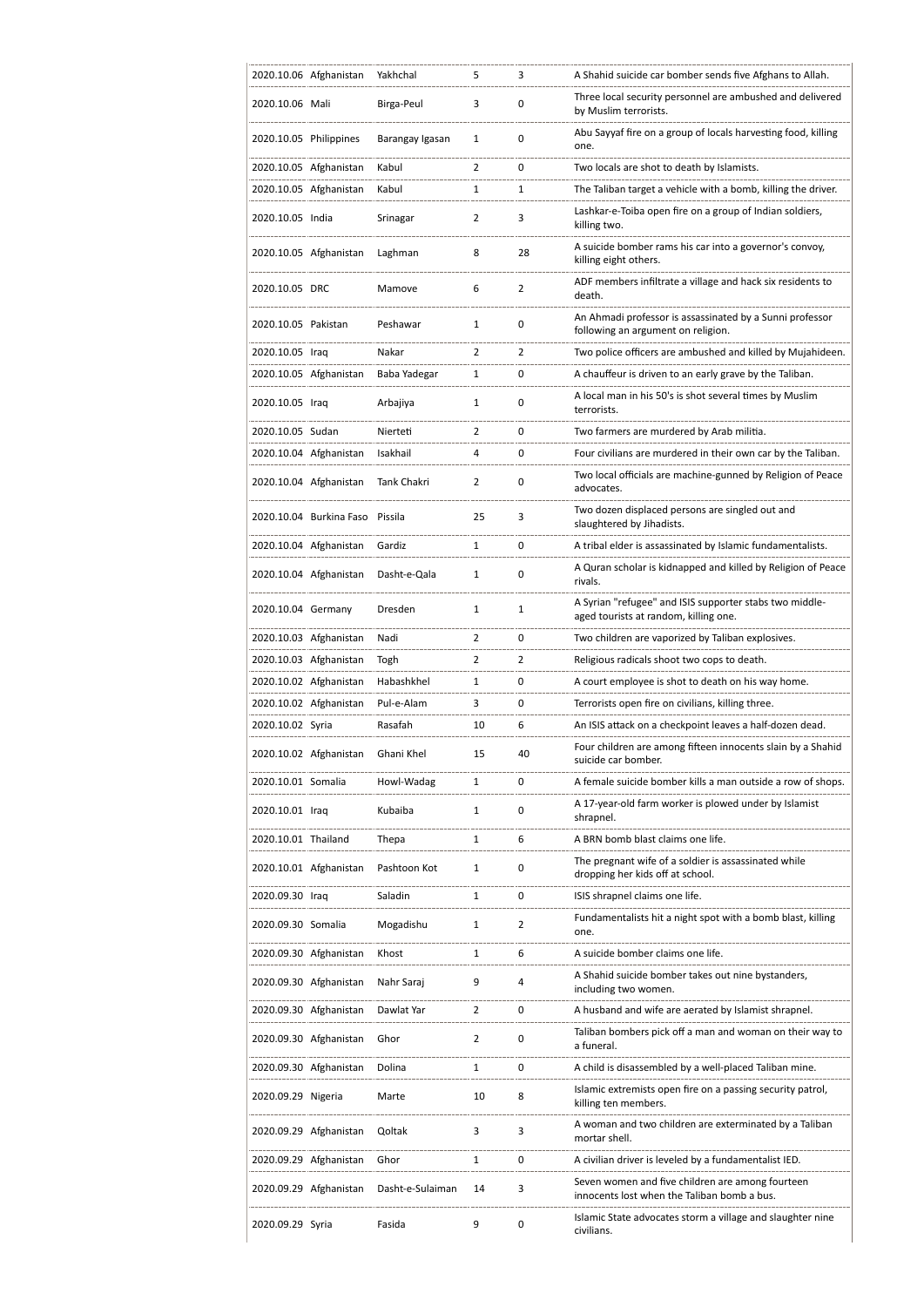| 2020.09.29 Pakistan    |                         | Mardan                | 4              | 3              | Four bystanders are blown to bits by a bomb planted on a<br>motorcycle.                                   |
|------------------------|-------------------------|-----------------------|----------------|----------------|-----------------------------------------------------------------------------------------------------------|
| 2020.09.28 Philippines |                         | Patikul               | 1              | 0              | A fisherman held hostage by Abu Sayyaf dies during a<br>rescue attempt.                                   |
| 2020.09.28 Iraq        |                         | Khalis                | 1              | 1              | A man is killed in front of his son by holy warriors.                                                     |
| 2020.09.28 India       |                         | Nildoora              | 1              | 0              | A rural development employee is picked off by Islamic<br>terrorists.                                      |
| 2020.09.28 India       |                         | Sirhama               | 1              | 3              | A young person dies from injuries suffered during a Mujahid<br>bombing.                                   |
| 2020.09.28 Cameroon    |                         | Zeleved               | 2              | 1              | Islamists attack a local security post, killing two.                                                      |
| 2020.09.28 Nigeria     |                         | Baga                  | 5              | 0              | Five captives are slaughtered by Boko Haram.                                                              |
| 2020.09.28 Somalia     |                         | Hiran                 | 1              | 0              | al-Shabaab execute a 44-year-old man by firing squad.                                                     |
| 2020.09.28 Syria       |                         | Mayadeen              | 1              | 0              | ISIS operatives kill a man inside his home.                                                               |
|                        | 2020.09.28 Afghanistan  | Ali Abad              | 4              | 12             | A Taliban attack produces four bodies.                                                                    |
| 2020.09.28 Iraq        |                         | Baghdad               | 7              | 0              | Terrorists turn two women and five children into pulp with a                                              |
|                        |                         |                       |                |                | rocket.                                                                                                   |
| 2020.09.28 Yemen       |                         | Lahj                  | $\overline{2}$ | 0              | An Ansar Allah attack leaves two dead.                                                                    |
| 2020.09.28 Philippines |                         | Guindulungan          | 1              | 0              | A town councilor is assassinated by suspected Abu Sayyaf.                                                 |
| 2020.09.28 Syria       |                         | Idlib                 | 4              | 0              | An Hay'at Tahrir al-Sham missile claims four lives.                                                       |
| 2020.09.27 DRC         |                         | Mamove                | 19             | 0              | ADF Islamists massacre nineteen villagers.                                                                |
| 2020.09.27 Lebanon     |                         | Minieh                | 2              | 0              | A Fedayeen suicide bomber kills two Lebanese soldiers.                                                    |
| 2020.09.27 Syria       |                         | Idlib                 | 4              | 0              | An Hay'at Tahrir al-Sham rocket attack leaves four dead.                                                  |
| 2020.09.26 Syria       |                         | Deir ez-Zor           | 1              | 0              | A prison interpreter is murdered by the Islamic State.                                                    |
|                        | 2020.09.26 Afghanistan  | Kabul                 | 1              | 0              | A man is killed in his own home by religious<br>fundamentalists.                                          |
| 2020.09.26 Nigeria     |                         | Borno                 | 3              | 0              | Islamists kidnap and kill three Africans.                                                                 |
|                        | 2020.09.26 Afghanistan  | <b>Bala Block</b>     | 20             | 11             | A Taliban attack along a highway leaves twenty dead.                                                      |
| 2020.09.26 Iraq        |                         | Kirkuk                | 1              | 0              | An agriculture department employee is kidnapped and<br>murdered.                                          |
| 2020.09.26 Iraq        |                         | Qahtaniyah            | 1              | 0              | One person is killed when Mujahideen fire on a school.                                                    |
|                        | 2020.09.26 Afghanistan  | Ali Abad              | 3              | 4              | Three locals are blown to bits by a Taliban roadside bomb.                                                |
|                        | 2020.09.26 Afghanistan  | Shibar                | 4              | $\overline{2}$ | Fundamentalists ambush and kill four members of a special<br>police force.                                |
| 2020.09.25 Pakistan    |                         | <b>Buner</b>          | 2              | 0              | A couple that married of their own free will is quickly honor<br>killed by family members.                |
| 2020.09.25 France      |                         | Paris                 | 0              | 2              | A Muslim radical stabs two people at random with a meat<br>cleaver.                                       |
| 2020.09.25 Iraq        |                         | Mansuriya             | 1              | 2              | ISIS militants plant an IED that shreds a farm worker.                                                    |
| 2020.09.25 Iraq        |                         | Bajwan                | 1              | 0              | One person is murdered in his home by five Islamic State<br>members.                                      |
| 2020.09.25 England     |                         | Croydon               | 1              | 0              | A 54-year-old cop is shot to death by a migrant with<br>'Islamist views'.                                 |
| 2020.09.25 Nigeria     |                         | Baga                  | 15             | 7              | A brutal assassination attempt by Boko Haram leaves fifteen                                               |
|                        |                         |                       |                |                | dead.                                                                                                     |
| 2020.09.25 Nigeria     | 2020.09.25 Burkina Faso | Touldeni<br>Maiduguri | 6<br>1         | 3<br>3         | An attack by Jihadists leaves six dead civilians.<br>One person is killed in an unprovoked attack by Boko |
|                        |                         |                       |                |                | Haram.                                                                                                    |
| 2020.09.25 Syria       |                         | Deir ez-Zor           | 2              | 0              | Two lives are cut short by ISIS shrapnel.                                                                 |
| 2020.09.24 Philippines |                         | Mindanao              | 3              | 0              | Three security forces die after being ambushed by Muslim<br>radicals.                                     |
|                        | 2020.09.24 Afghanistan  | Patawak               | 5              | 0              | Brave Jihadis wipe out a family of five, including children.                                              |
| 2020.09.24 India       |                         | Kaisermulla           | 1              | 0              | A local cop succumbs to injury after an Islamist shooting.                                                |
| 2020.09.24 India       |                         | Srinagar              | 1              | 0              | A lawyer is shot to death by Muslim terrorists.                                                           |
|                        | 2020.09.24 Afghanistan  | Takht-e-Pul           | 7              | 4              | Seven police manning a checkpoint, are machine-gunned<br>point-blank by fundamentalists.                  |
| 2020.09.23 Yemen       |                         | Saada                 | 8              | 28             | Eight lives are lost to an Ansar Allah missile.                                                           |
| 2020.09.23 Mali        |                         | <b>Boulkessy</b>      | 3              | 4              | A vicious attack on a local security patrol leaves three dead.                                            |
| 2020.09.23 DRC         |                         | Mutuanga              | 11             | 0              | Eleven villagers are massacred by ADF Islamists.                                                          |
| 2020.09.23 Nigeria     |                         | Mandaragraw           | 3              | 7              | Boko Haram open fire on citizens in their homes, killing<br>three.                                        |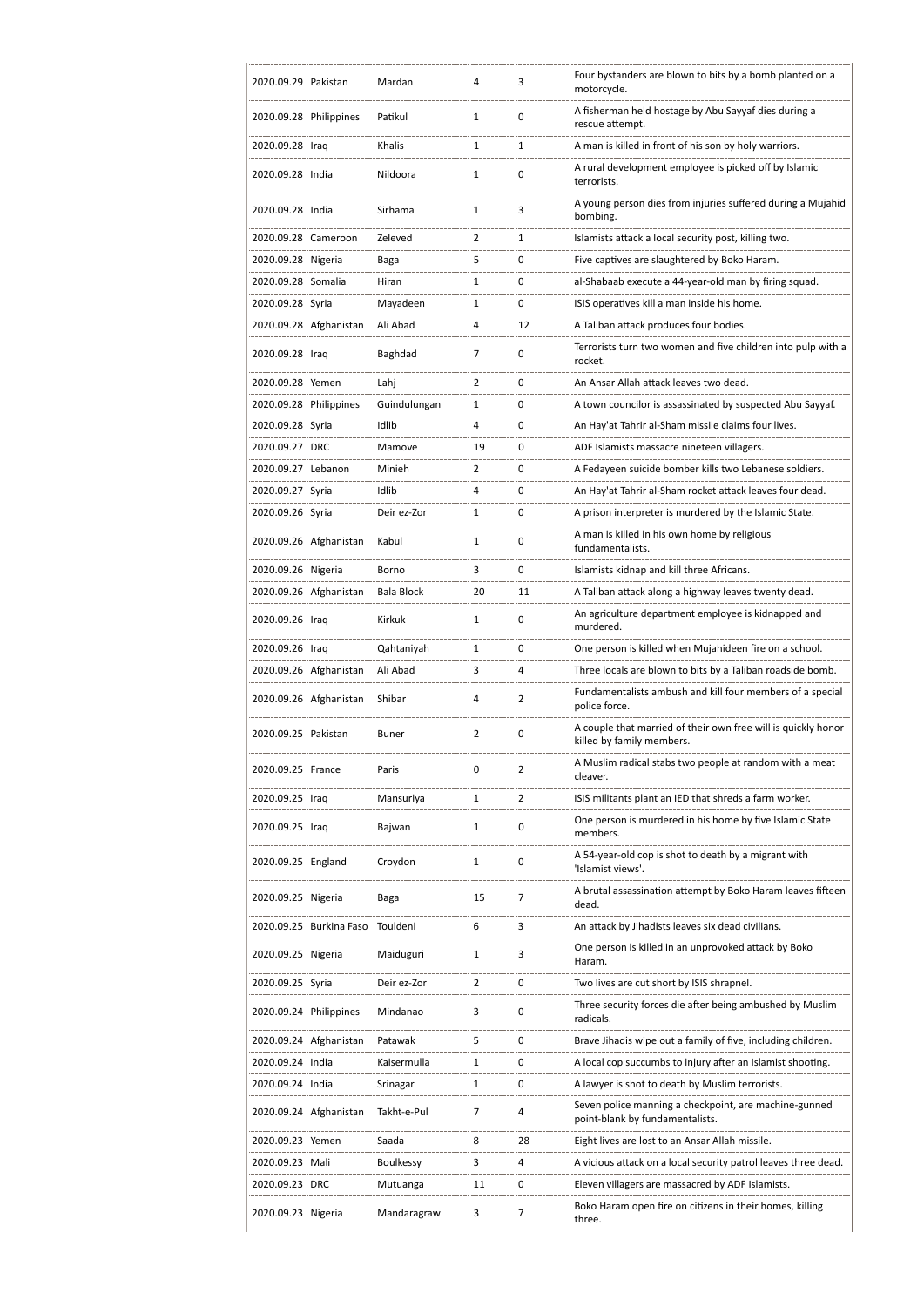| 2020.09.23 Nigeria     |                        | Jol            | 9              | 2 | Nine miners are killed in cold blood by militant Muslims.                                        |
|------------------------|------------------------|----------------|----------------|---|--------------------------------------------------------------------------------------------------|
|                        | 2020.09.23 Afghanistan | Uruzgan        | 28             | 0 | Twenty-eight Afghan police are executed by the Taliban,<br>allegedly after surrendering.         |
| 2020.09.23 Iraq        |                        | Abbara         | $\mathbf{1}$   | 0 | A civilian is shot to death by ISIS near his home.                                               |
| 2020.09.23 Somalia     |                        | Afgoye         | 1              | 0 | al-Shabaab throw a grenade into a livestock market, killing a<br>participant.                    |
|                        | 2020.09.23 Afghanistan | Zaray          | 1              | 0 | A man is shot to death in his own garden by Islamic<br>extremists.                               |
| 2020.09.23 Egypt       |                        | Tora           | 3              | 0 | Jailed Islamic militants murder three prison guards in an<br>escape attempt.                     |
|                        | 2020.09.23 Afghanistan | Trenkot        | 3              | 0 | Three security personnel are cut down in a residential<br>neighborhood by the Taliban.           |
| 2020.09.23 India       |                        | Budgam         | 1              | 0 | Lashkar-e-Taiba assassinate a non-Muslim political<br>advocate.                                  |
| 2020.09.22 Iraq        |                        | Nimrod         | $\overline{2}$ | 0 | A married couple is murdered in their home by Mujahideen.                                        |
|                        | 2020.09.22 Afghanistan | Kampani        | 2              | 1 | A Kung Fu trainer and a 15-year-old student are gunned<br>down by suspected Taliban.             |
|                        | 2020.09.22 Afghanistan | Hewad          | 5              | 0 | Five local security personnel are murdered during an attack<br>by fundamentalists on their post. |
|                        | 2020.09.22 Afghanistan | Gezaab         | 14             | 0 | Fourteen men lose their lives trying to defend a small town<br>from the Taliban.                 |
|                        | 2020.09.22 Afghanistan | Shibar         | $\overline{2}$ | 0 | Two local cops are gunned down by religious radicals.                                            |
| 2020.09.22 Somalia     |                        | Mogadishu      | 1              | 1 | An al-Shabaab grenade thrown at a group of police kills one.                                     |
| 2020.09.22 Pakistan    |                        | Sargodha       | 1              | 0 | A 30-year-old woman is honor-killed by her 9-year-old<br>nephew for marrying by choice.          |
| 2020.09.21 India       |                        | Sonbhadra      | 1              | 0 | A 23-year-old Hindu woman is beheaded by her husband<br>after refusing to embrace Islam.         |
| 2020.09.21 Pakistan    |                        | Bajur          | $\mathbf{1}$   | 0 | A border guard is picked off by an Islamic sniper.                                               |
| 2020.09.21 Iraq        |                        | Mosul          | 1              | 2 | ISIS members fire into a home, killing a family man.                                             |
| 2020.09.21 DRC         |                        | Linzo          | 1              | 0 | A civilian is caught and killed by the ADF.                                                      |
| 2020.09.21 Nigeria     |                        | Damboa         | 1              | 0 | A Nigerian man is shot to death by Boko Haram.                                                   |
| 2020.09.21 Pakistan    |                        | Mir Ali        | 1              | 0 | A female polio worker is assassinated in broad daylight.                                         |
|                        | 2020.09.21 Afghanistan | Kabul          | 1              | 3 | A child is pulled into pieces by a landmine planted by<br>hardliners.                            |
| 2020.09.20 Iraq        |                        | Dawasa         | 1              | 2 | A man and his two sons are shot inside their home by<br>Mujahideen.                              |
| 2020.09.20 Iraa        |                        | Sheiki         | 1              | 1 | Radicals set off a bomb along an agricultural road that<br>leaves one dead.                      |
|                        | 2020.09.20 Afghanistan | Naw Abad       | 9              | 0 | Nine local security personnel are tragically cut down by the<br>Taliban.                         |
|                        | 2020.09.20 Afghanistan | Tagab          | 8              | 0 | Eight Afghans are killed by the Taliban.                                                         |
|                        | 2020.09.20 Afghanistan | Kandahar       | 7              | 0 | Seven local soldiers are killed in a heinous insider attack by<br>religious extremists.          |
| 2020.09.20 DRC         |                        | Kitoho         | 13             | 0 | A dozen civilians, including eight women, are massacred by<br>ADF Islamists.                     |
| 2020.09.20 Nigeria     |                        | Tse-Aspera     | 5              | 8 | Five villagers are murdered by Muslim militants, including<br>one beheading.                     |
| 2020.09.20 Egypt       |                        | Sheikh Zuweid  | 1              | 3 | At least one person is killed during a firing by religious<br>extremists.                        |
|                        | 2020.09.19 Afghanistan | Golaee Khasa   | 1              | 8 | A suicide bomber takes one other person with him.                                                |
|                        | 2020.09.19 Afghanistan | Gardez         | $\mathbf{1}$   | 0 | A former university student is gunned down by Sharia<br>proponents.                              |
|                        | 2020.09.19 Afghanistan | Mazar-i-Sharif | 1              | 5 | A woman is disintegrated by a well-placed Taliban IED that<br>also injures her children.         |
| 2020.09.19 Iraq        |                        | Muqdadiya      | 1              | 0 | Jihadis fell a woman with an explosive device.                                                   |
| 2020.09.19 Iraq        |                        | Om Hunta       | $\overline{2}$ | 0 | Two are killed when ISIS members snipe at villagers.                                             |
| 2020.09.19 Pakistan    |                        | Spalga         | $\overline{2}$ | 0 | Tehreek-e-Taliban ambush a security patrol, killing two<br>members.                              |
|                        | 2020.09.19 Afghanistan | Aks Dawood     | 3              | 0 | A highway attack by the Taliban leaves three dead.                                               |
| 2020.09.18 Philippines |                        | Datu Hofer     | 1              | 4 | Dawlah Islamiya members use a mobile phone to set off a<br>bomb that kills a passerby.           |
| 2020.09.18 Nigeria     |                        | Gereri         | $\overline{2}$ | 0 | Two residents are murdered in their own village by Boko<br>Haram.                                |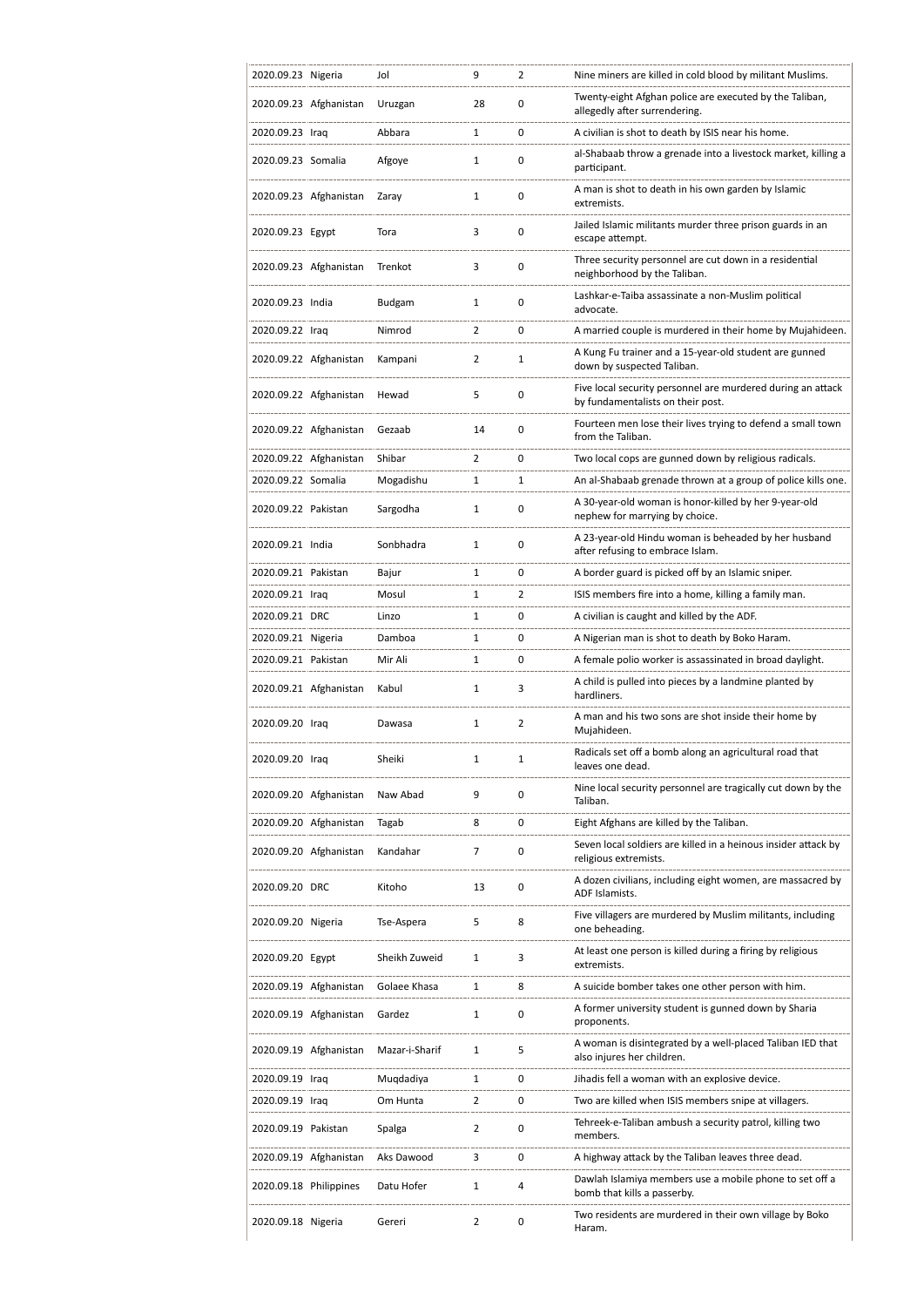| 2020.09.18 Nigeria  |                             | Kuwani           | 1              | 0              | A villager is shot to death by Boko Haram.                                                        |
|---------------------|-----------------------------|------------------|----------------|----------------|---------------------------------------------------------------------------------------------------|
| 2020.09.18 Cameroon |                             | Kassa            | 2              | 3              | Boko Haram shoot fleeing civilians, bringing down a man<br>and woman.                             |
| 2020.09.18 Syria    |                             | Mayadeen         | 1              | 0              | A captive is executed by the Islamic State.                                                       |
| 2020.09.18 Cameroon |                             | Parkwa           | 1              | 0              | A Bible translator is shot to death in his own home by Boko<br>Haram.                             |
| 2020.09.17 DRC      |                             | Beni             | 1              | 0              | A local soldier is shot to death by Islamic extremists.                                           |
| 2020.09.17 Somalia  |                             | Mogadishu        | 3              | 0              | Three policemen die from splinter injuries after an Islamist<br>tosses a grenade into their post. |
| 2020.09.17 Chad     |                             | Lake Chad        | 10             | 7              | Ten local security personnel are dispatched by Boko Haram.                                        |
| 2020.09.17 Nigeria  |                             | Malul            | $\mathbf{1}$   | 0              | A Christian man is shot dead on his motorcycle by Muslim<br>terrorists.                           |
| 2020.09.17 India    |                             | Batamaloo        | 1              | 0              | A woman is killed during a Hib-ul-Mujahideen firing                                               |
| 2020.09.17 Nigeria  |                             | Tangaza          | 2              | 0              | Two cops make easy picking for about 100 armed Boko<br>Haram members.                             |
|                     | 2020.09.17 Afghanistan      | Hesarak          | 11             | 0              | Eleven security personnel are killed in an attack by the<br>Taliban.                              |
|                     | 2020.09.17 Afghanistan      | Khogyani         | 8              | 0              | Eight Afghans are purged by the Taliban.                                                          |
| 2020.09.17 Iraq     |                             | Bashir           | 4              | 3              | Four Iraqis are killed in two attacks by the Islamic State.                                       |
|                     | 2020.09.16 Afghanistan      | Charah Sahat     | 1              | 0              | A traffic cop is gunned down in cold blood.                                                       |
| 2020.09.16 Iraq     |                             | Baghdad          | 3              | 0              | Shiite militias slaughter a women's rights activist in her<br>home, along with her parents.       |
| 2020.09.16 Iraq     |                             | Mosul            | 1              | 0              | ISIS is suspected in the torture-death of a young woman.                                          |
| 2020.09.16 Syria    |                             | Deir ez-Zor      | 4              | 0              | Four are killed when ISIS gunmen open fire on a checkpoint.                                       |
| 2020.09.15 Syria    |                             | Basira           | 1              | 0              | A man is shot to death inside his home by the Islamic State.                                      |
| 2020.09.15 Somalia  |                             | Mogadishu        | 6              | $\overline{2}$ | A group fighting for Sharia kills six civilians with a roadside<br>bomb.                          |
|                     | 2020.09.15 Afghanistan      | Tebrian          | $\overline{2}$ | 0              | Fundamentalists kill two local cops with a bomb hidden on a<br>motorcycle.                        |
| 2020.09.15 Pakistan |                             | Tando Allahyar   | 1              | 0              | Radicals slit the throat of a Hindu doctor.                                                       |
|                     | 2020.09.15 Afghanistan      | Khogiani         | 1              | 0              | A literature professor is assassinated on his way home by<br>fundamentalists.                     |
|                     | 2020.09.15 Afghanistan      | Barakai          | $\overline{2}$ | 2              | Two Afghan villagers are shot point-blank by the Taliban.                                         |
|                     | 2020.09.15 Afghanistan      | Nangarhar        | 1              | 3              | A terrorist bombing along a city street leaves one dead.                                          |
|                     | 2020.09.15 Afghanistan      | Kalafgan         | 2              | 12             | Two are killed when a school is targeted by a car bomb.                                           |
| 2020.09.15 Nigeria  |                             | Auno             | 3              | 0              | Three innocents are slain by Boko Haram gunmen.                                                   |
| 2020.09.15 Nigeria  |                             | Wasaram          | 8              | 20             | Islamists open fire on villagers, bringing down eight.                                            |
|                     | 2020.09.14 Afghanistan      | <b>Badghis</b>   | 6              | 0              | Six villagers are gunned down by the Taliban.                                                     |
|                     | 2020.09.14 Afghanistan      | Baraki Barak     | $\overline{2}$ | 0              | Islam activists break into a home and murder two<br>occupants.                                    |
| 2020.09.14 Syria    |                             | al-Rai           | 1              | 1              | A Red Crescent worker is shot to death in his car by<br>suspected ISIS.                           |
| 2020.09.14 Egypt    |                             | Rafah            | 1              | 0              | A border guard is picked off by an ISIS sniper.                                                   |
| 2020.09.13 Syria    |                             | Mayadeen         | $\mathbf{2}$   | 1              | Islamists target a passing vehicle, killing two passengers.                                       |
| 2020.09.13 Syria    |                             | al-Hol           | $\mathbf{2}$   | 0              | ISIS members fire machine-guns at a checkpoint, killing two.                                      |
|                     | 2020.09.13 Afghanistan      | Abkamari         | 5              | 0              | A Taliban roadside bomb claims five lives.                                                        |
| 2020.09.13 Iraq     |                             | Girgachali       | 1              | 5              | Terrorists open fire on guards at an oilfield, killing one.                                       |
| 2020.09.13 Iraq     |                             | <b>Balad Ruz</b> | 1              | 0              | Mujahid gunmen bring down a civilian at a market.                                                 |
| 2020.09.13 Somalia  |                             | Hiraan           | 1              | 0              | A man is shot to death in his house by al-Shabaab.                                                |
| 2020.09.13 Nigeria  |                             | Miango           | $\overline{2}$ | 0              | A married couple heading home are intercepted and<br>eliminated by Muslim terrorists.             |
|                     | 2020.09.13 Switzerland      | Morges           | 1              | 0              | A migrant with a Quran stabs a man to death to "avenge the<br>prophet."                           |
| 2020.09.12 Iraq     |                             | al-Shoura        | 1              | 1              | Jihadi bombers target two pick-up trucks, getting one.                                            |
| 2020.09.12 Pakistan |                             | North Waziristan | 1              | 0              | Terrorists kill a local soldier on routine duty with a remote-<br>controlled bomb.                |
|                     | 2020.09.12 Afghanistan      | Tagab            | 5              | 7              | An attack by Islamic fundamentalists on a police post leaves<br>five dead.                        |
|                     | 2020.09.12 Mozambique Palma |                  | 2              | 0              | Islamic extremists attack trucks ferrying people, killing two<br>passengers.                      |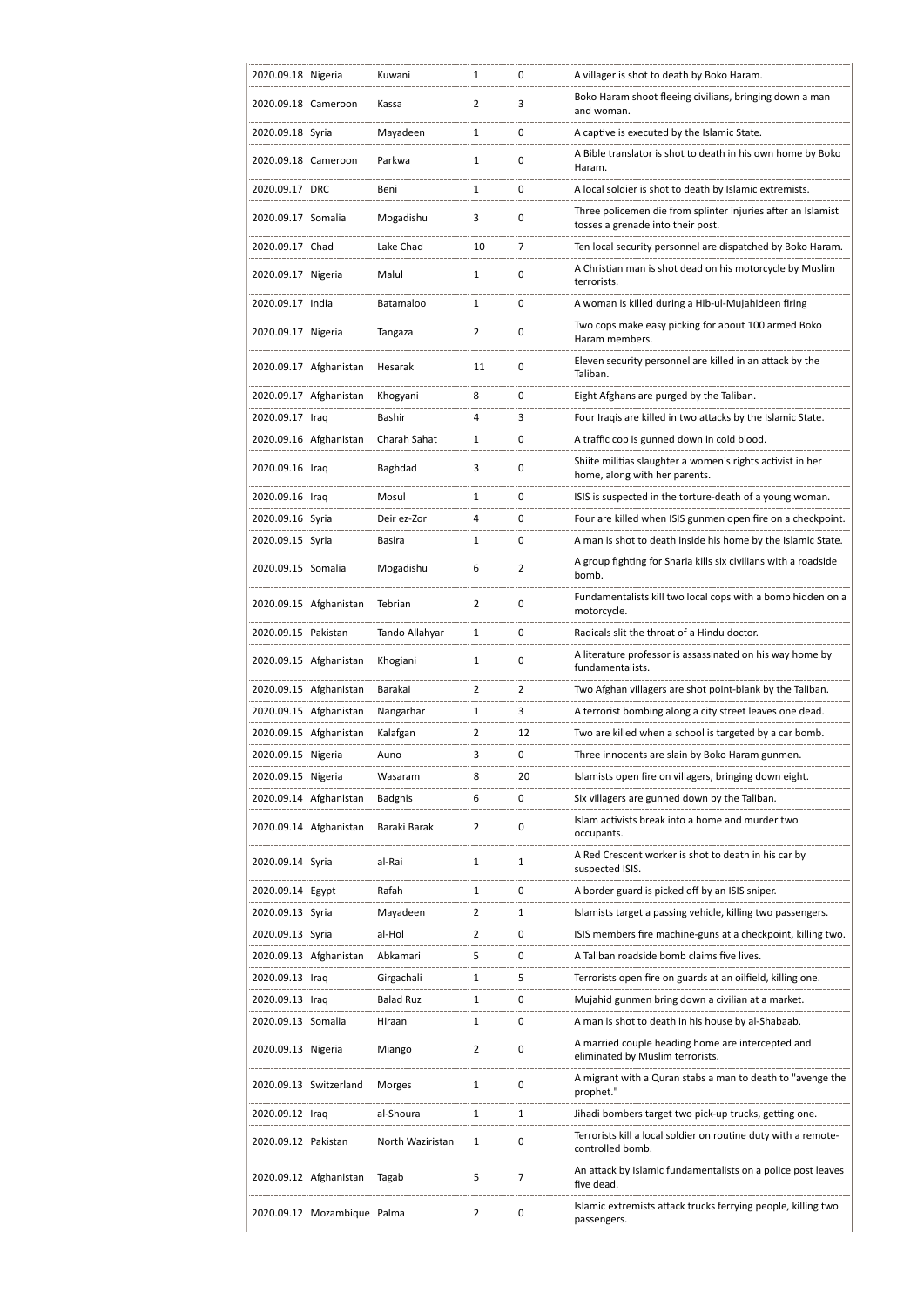| 2020.09.12 Pakistan |                        | Swabi         | 1  | 0              | A transgender person is honor killed by her family.                                                      |
|---------------------|------------------------|---------------|----|----------------|----------------------------------------------------------------------------------------------------------|
|                     | 2020.09.12 Afghanistan | Shinwari      | 5  | 0              | Five policemen are gunned down by Muslim extremists.                                                     |
|                     | 2020.09.12 Afghanistan | Maiwand       | 1  | 3              | One other person is killed by a Fedayeen suicide bomber.                                                 |
| 2020.09.11 Cameroon |                        | Zeleved       | 6  | 10             | A Shahid suicide bomber sends a half-dozen civilians to<br>Allah.                                        |
| 2020.09.11 Mali     |                        | Boura         | 6  | 0              | A pregnant woman and a 2-year-old are purged by Jihadists.                                               |
| 2020.09.11 Mali     |                        | Sikasso       | 2  | 0              | Two environmental workers are kidnapped and murdered<br>by Muslim terrorists.                            |
|                     | 2020.09.11 Afghanistan | Slorina       | 4  | 12             | Four people are blown up at a wedding.                                                                   |
| 2020.09.11 Somalia  |                        | Kismayo       | 6  | 20             | A rival mosque is the target of a Shahid suicide bomber,<br>who sends six worshippers straight to Allah. |
|                     | 2020.09.11 Afghanistan | Chaharkent    | 3  | 0              | Three Afghans are machine-gunned by religious hardliners.                                                |
| 2020.09.10 Mali     |                        | Alatona       | 4  | 0              | Jihadists ambush a local security patrol and shoot four<br>members to death.                             |
|                     | 2020.09.10 Afghanistan | Arghandab     | 3  | 7              | A Fedayeen sucide bomber in a Mazda takes out three local<br>cops.                                       |
|                     | 2020.09.10 Afghanistan | Gandumak      | 16 | 20             | An unprovoked Taliban attack leaves sixteen dead.                                                        |
| 2020.09.09 Pakistan |                        | Kohistan      | 2  | 0              | A married couple is honor-killed in front of their children for<br>marrying without consent.             |
| 2020.09.09 Iraq     |                        | Abu Saida     | 1  | 0              | Religious radicals shoot a man to death outside his home.                                                |
| 2020.09.09 Mali     |                        | Ogoboro       | 8  | 0              | Suspected Jihadists burn homes and kill eight residents.                                                 |
|                     | 2020.09.09 Afghanistan | Kabul         | 10 | 15             | Ten civilians are reduced to pulp by Taliban roadside<br>bombers.                                        |
| 2020.09.09 Somalia  |                        | Mogadishu     | 3  | 7              | A suicide bomber walks into a restaurant and takes out<br>three patrons in mid-bite.                     |
|                     | 2020.09.09 Afghanistan | Nawa          | 2  | $\overline{2}$ | Islamic gunmen cut down two Afghans.                                                                     |
| 2020.09.09 Pakistan |                        | Tank          | 3  | 0              | Terrorists fire on a passing vehicle, killing three civilians.                                           |
| 2020.09.09 Pakistan |                        | Islamabad     | 1  | 1              | A transgender activist is brought down in a hail of bullets.                                             |
| 2020.09.09 Egypt    |                        | Qatia         | 4  | 0              | Fundamentalists kill four members of a security patrol.                                                  |
| 2020.09.09 DRC      |                        | Tshabi        | 35 | 10             | Thirty-five villagers are hacked, stabbed and shot to death<br>by Islamists.                             |
| 2020.09.08 Nigeria  |                        | Atakmawei     | 3  | 0              | Muslim militants hack to death three sugar cane farmers.                                                 |
| 2020.09.08 DRC      |                        | Tshabi        | 23 | 7              | Two-dozen villagers are massacred by the ADF.                                                            |
| 2020.09.08 Somalia  |                        | Balad         | 1  | 6              | An attack by al-Shabaab leaves one dead.                                                                 |
|                     | 2020.09.08 Afghanistan | Dasht-e-Archi | 3  | $\overline{2}$ | Three policemen are killed during a barbaric ambush by the<br>Taliban.                                   |
|                     | 2020.09.08 Afghanistan | Daraband      | 2  | 0              | Two civilians are sent to Allah by Taliban bombers.                                                      |
|                     | 2020.09.08 Afghanistan | Daikundi      | 2  | 0              | Two policemen are purged by Islamic extremists.                                                          |
|                     | 2020.09.08 Afghanistan | Nishgam       | 3  | 3              | Three Afghans are aerated by Islamist shrapnel.                                                          |
| 2020.09.08 Yemen    |                        | Haiys         | 2  | 0              | Two children are killed when Ansar Allah pepper their<br>neighborhood with mortars.                      |
| 2020.09.07 Iraq     |                        | New Baghdad   | 5  | 0              | A family of five is exterminated in their own home by<br>Mujahideen.                                     |
|                     | 2020.09.07 Afghanistan | Urozgan       | 1  | $\mathbf{1}$   | A vehicle trying to get to a hospital is hit with a Taliban<br>landmine.                                 |
| 2020.09.07 Somalia  |                        | Jana Cabdalle | 5  | 1              | At least five others are sent to Allah by a Shahid suicide<br>bomber.                                    |
|                     | 2020.09.07 Afghanistan | Kandahar City | 3  | 0              | Three people at a market are wasted by terrorist gunmen.                                                 |
| 2020.09.06 Iraq     |                        | Qala          | 2  | 1              | An ISIS attack leaves two village guards dead.                                                           |
| 2020.09.06 Iraq     |                        | Qasaba Bashir | 1  | 0              | Jihadis send a mortar into a soccer stadium, killing a<br>bystander.                                     |
| 2020.09.06 Nigeria  |                        | Kajuru        | 3  | 7              | Muslim militants stage an unprovoked attack on a village,<br>killing three.                              |
| 2020.09.06 Tunisia  |                        | Sousse        | 1  | 1              | Three Jihadis ram a security check point at a resort, then<br>stab a guard to death.                     |
| 2020.09.06 Pakistan |                        | Kohat         | 1  | 0              | A Shiite is gunned down in his own shop by dedicated<br>Sunnis.                                          |
| 2020.09.06 Nigeria  |                        | Kurmari       | 4  | 0              | Four villagers are woken from their sleep and hacked to<br>death by Islamists.                           |
| 2020.09.06 Nigeria  |                        | Maiduguri     | 3  | 0              | Three innocents are burned alive by a group fighting for<br>Sharia.                                      |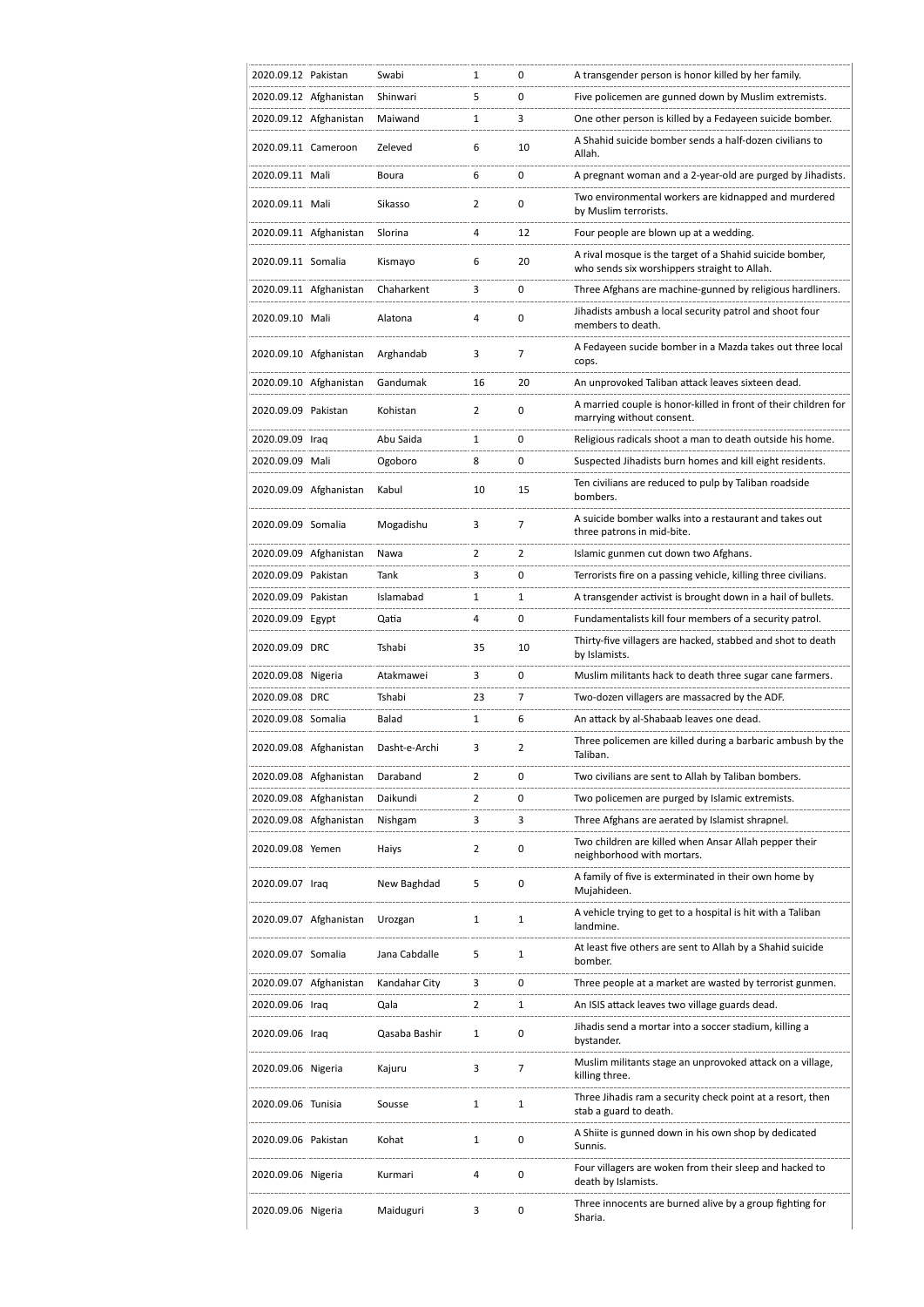| 2020.09.06 Nigeria   |                        | Maiduguri        | 1              | 0              | A farmer is stabbed to death by Boko Haram.                                                                   |
|----------------------|------------------------|------------------|----------------|----------------|---------------------------------------------------------------------------------------------------------------|
| 2020.09.06 Egypt     |                        | Qalyubiya        | 1              | 0              | A 19-year-old taxi driver is stabbed to death with scissors<br>after interrupting a Quran recital with music. |
| 2020.09.06 Nigeria   |                        | Badu             | 3              | 7              | A pastor and two other fathers are among three shot to<br>death by militant Muslims.                          |
| 2020.09.06 Syria     |                        | Mayadeen         | 1              | 0              | A Syrian is picked off by an ISIS sniper.                                                                     |
|                      | 2020.09.05 Afghanistan | Sayed Khail      | $\overline{2}$ | 0              | Taliban on motorbikes assassinate two locals.                                                                 |
| 2020.09.05 Mali      |                        | Tessalit         | $\overline{2}$ | 1              | Two French peacekeepers are killed by Jihadists.                                                              |
| 2020.09.05 Pakistan  |                        | Mir Ali          | $\mathbf{1}$   | 3              | Islamic extremists fire on a security patrol, killing one<br>member.                                          |
| 2020.09.05 Pakistan  |                        | Turbat           | 1              | 0              | A female journalist and women's rights activist is<br>assassinated by detractors.                             |
|                      | 2020.09.05 Afghanistan | Band-e-Ali       | 3              | 0              | Three civilians are vaporized by a Taliban landmine.                                                          |
| 2020.09.05 Chad      |                        | Lake Chad        | 3              | 8              | A landmine planted by Boko Haram claims three lives.                                                          |
| 2020.09.04 Iraq      |                        | Salah ad Din     | $\mathbf{1}$   | 0              | A journalist bleeds to death after a Muslim bomb shears off<br>his leg.                                       |
|                      | 2020.09.04 Afghanistan | Kabul            | 1              | 0              | Terrorists gun down an airport security guard.                                                                |
|                      | 2020.09.04 Afghanistan | Laghman          | 1              | 3              | A local police officer is shot to death by the Taliban.                                                       |
| 2020.09.04 Somalia   |                        | Baadweyne        | 14             | 0              | Fourteen villagers are reportedly killed by al-Shabaab.                                                       |
| 2020.09.04 Chad      |                        | Kouri            | 3              | $\overline{2}$ | Boko Haram open fire on a group of border guards, killing<br>three members.                                   |
| 2020.09.04 Syria     |                        | Hasakah          | 1              | 2              | Islamic State operatives target a passing vehicle with an IED,<br>killing one passenger.                      |
| 2020.09.04 Egypt     |                        | Sheikh Zuweid    | $\mathbf{1}$   | 0              | A local soldier is taken down by an ISIS sniper.                                                              |
| 2020.09.03 Pakistan  |                        | North Waziristan | 3              | 4              | A Tehrik-e-Taliban claims three lives.                                                                        |
| 2020.09.03 Mali      |                        | Nara             | 10             | 0              | Ten local soldiers are ambushed and killed by Islamic<br>extremists.                                          |
| 2020.09.03 Iraq      |                        | Anbar            | $\overline{2}$ | 2              | Two border guards are shot to death by Mujahideen.                                                            |
|                      | 2020.09.03 Afghanistan | Pachiragam       | 3              | 0              | A father and son are among three innocents disassembled<br>by Taliban bombers.                                |
|                      |                        |                  |                |                |                                                                                                               |
|                      | 2020.09.03 Afghanistan | Jalalabad        | $\mathbf{1}$   | 0              | Religious extresmists gun down a gender equality activist.                                                    |
|                      | 2020.09.03 Afghanistan | Qalamwal Mina    | 6              | 1              | Taliban fundamentalists murder a half dozen local cops.                                                       |
|                      | 2020.09.03 Afghanistan | Nozi Khwla       | $\overline{2}$ | 0              | Two scholars are kidnapped and murdered by Religion of<br>Peace rivals.                                       |
|                      | 2020.09.03 Afghanistan | Dargay           | 3              | 1              | Three civilians are sent to Allah by Taliban roadside<br>bombers.                                             |
|                      | 2020.09.02 Afghanistan | Andar            | 1              | 1              | Islamic hardliner kidnap and kill an off-duty Afghan cop.                                                     |
| 2020.09.02 Australia |                        | Sydney           | 0              | 3              | Three officers are slashed with a knife by a migrant shouting<br>praises to Allah.                            |
| 2020.09.02 Nigeria   |                        | Garin            | 10             | 0              | A 'notorious Jihadist' leads an attack on a village that kills<br>ten.                                        |
|                      | 2020.09.02 Afghanistan | Sancharak        | 6              | $\overline{2}$ | Six children are blown up by a bomb being built by their<br>religious father.                                 |
|                      | 2020.09.02 Afghanistan | Marawara         | 2              | $\overline{2}$ | Two border guards are cut down by Taliban gunmen.                                                             |
| 2020.09.02 Nigeria   |                        | Yobe             | 3              | 0              | A Boko Haram bomb blast claims three souls.                                                                   |
|                      | 2020.09.02 Afghanistan | Kabul            | 1              | 0              | A professor is gunned down by Islamic radicals.                                                               |
| 2020.09.01 Nigeria   |                        | Magumeri         | 10             | 5              | Armed Islamists overrun a local security base and purge ten<br>on site.                                       |
|                      | 2020.09.01 Afghanistan | Gardez           | 3              | 5              | A suicide bomb blast targeting police kills three.                                                            |
| 2020.09.01 Iraq      |                        | Kirkuk           | 1              | 3              | A woman is taken out by a Fedayeen suicide car bomber.                                                        |
| 2020.09.01 Cameroon  |                        | Goldavi          | 7              | 14             | A suicide bomber blows himself up in a camp for displaced<br>persons, killing seven.                          |
|                      | 2020.09.01 Afghanistan | Gultapa          | 1              | 0              | A policewoman is assassinated by religious hardliners.                                                        |
| 2020.08.31 India     |                        | Ramanathapuram   | 1              | 1              | A Hindu activist is hacked to death by Religion of Peace<br>proponents.                                       |
| 2020.08.31 Cameroon  |                        | Kouyape          | 4              | 3              | Islamists raid a camp for displaced persons, killing four.                                                    |
| 2020.08.31 Cameroon  |                        | Talakachi        | 1              | 3              | One person is killed in their own home by Boko Haram.                                                         |
|                      | 2020.08.31 Afghanistan | Koshenda         | 4              | 1              | A city center is the target of a Taliban terror attack that<br>leaves four dead.                              |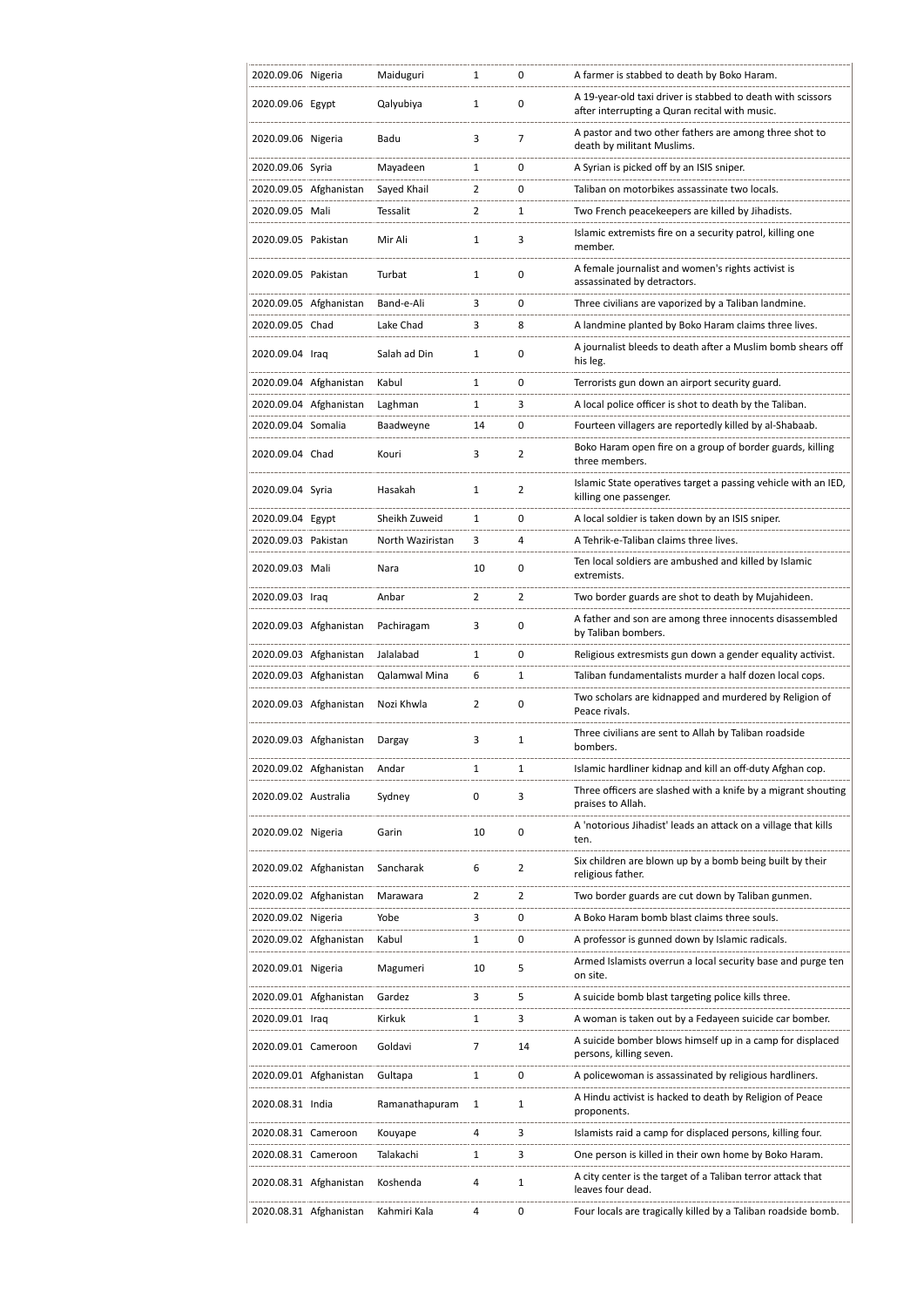|                        | 2020.08.31 Afghanistan | Selmanji                 | 3              | 0              | Three children, ages 10, 13 and 15 are abducted and<br>murdered by the Taliban.                                     |
|------------------------|------------------------|--------------------------|----------------|----------------|---------------------------------------------------------------------------------------------------------------------|
| 2020.08.31 Iraq        |                        | Hitawin                  | 2              | 3              | Two residents are cut down in their own village by Jihadists.                                                       |
|                        | 2020.08.31 Afghanistan | Nad-e-Ali                | $\overline{2}$ | 0              | Two civilians are brought low by Taliban bombers.                                                                   |
| 2020.08.31 Syria       |                        | Mayadeen                 | 2              | 0              | Two are left dead following an ISIS shooting attack.                                                                |
| 2020.08.30 Iraq        |                        | Baqubah                  | 3              | 2              | ISIS snipers pick off three Iragis.                                                                                 |
| 2020.08.30 Syria       |                        | Darbasiyyah              | 1              | 0              | A young woman who wanted to live independently is shot<br>to death by her family for "bringing shame and dishonor." |
| 2020.08.30 Yemen       |                        | Aden                     | 1              | 0              | Terrorists assassinated a politician.                                                                               |
|                        | 2020.08.30 Afghanistan | Noorzo                   | 2              | 0              | Two shopkeepers are reduced to pulp by fundamentalist<br>bombers.                                                   |
|                        | 2020.08.30 Afghanistan | Qala-e-Wazir             | 1              | 0              | A pro-peace politician is gunned down.                                                                              |
| 2020.08.30 Iraq        |                        | Hawi                     | 1              | 0              | ISIS is suspected in the stabbing death of a doctor.                                                                |
| 2020.08.30 India       |                        | Panthachowk              | 1              | 0              | Muslim terrorists gun down a cop at a check point.                                                                  |
|                        | 2020.08.29 Afghanistan | Kabul                    | 1              | 1              | A mine planted in a home kills one resident and maims<br>another.                                                   |
| 2020.08.29 Pakistan    |                        | South Waziristan         | 3              | 4              | Islamic terrorists fire on a search party, killing three<br>members.                                                |
|                        | 2020.08.29 Afghanistan | Jalalabad                | 2              | 0              | Two commuters are aerated by Taliban shrapnel.                                                                      |
| 2020.08.29 Somalia     |                        | Bar Sanguni              | 1              | 2              | al-Shabaab loyalists attack a local security base, killing a<br>defender.                                           |
|                        | 2020.08.29 Afghanistan | Sari Pul                 | 2              | 0              | A 12-year-old boy and his father are purged by Taliban<br>bombers.                                                  |
|                        | 2020.08.29 Afghanistan | Shahjoy                  | 5              | 4              | Roadside bombers pick off five in passing cars.                                                                     |
| 2020.08.29 Philippines |                        | Barangay Kabbon<br>Takas | 1              | 2              | Abu Sayyaf gunmen ambush a security patrol, killing one<br>member.                                                  |
| 2020.08.29 Syria       |                        | Tuwaymin                 | 5              | 0              | Five people are killed by an ISIS 'sleeper cell.'                                                                   |
| 2020.08.29 Egypt       |                        | Aqtia                    | 1              | 1              | At least one other person is killed by a suicide bomber.                                                            |
| 2020.08.29 DRC         |                        | Beni                     | 5              | 0              | At least five locals are cut down in a hail of ADF gunfire.                                                         |
| 2020.08.28 Syria       |                        | Mayadeen                 | 1              | 0              | A man is machine-gunned in his own home by the Islamic<br>State.                                                    |
| 2020.08.28 Syria       |                        | Hasakeh                  | 5              | 0              | Five individuals are obliterated by the Islamic State.                                                              |
| 2020.08.28 Iraq        |                        | Kirkuk                   | 2              | 0              | Two Shiites are laid out by an Islamic State shooting attack<br>on their bus.                                       |
| 2020.08.28 Nigeria     |                        | Alau                     | $\overline{2}$ | $\overline{2}$ | Two farmers are hacked to death by Religion of Peace<br>activists.                                                  |
|                        | 2020.08.28 Afghanistan | Spin Boldak              | 13             | 0              | Thirteen civilians are blown into pieces by a Religion of<br>Peace landmine, including three children.              |
|                        | 2020.08.28 Afghanistan | Spin Boldak              | 1              | 3              | Children are among the casualties of a bomb targeting a<br>passing vehicle.                                         |
| 2020.08.28 Nigeria     |                        | Mussine                  | 2              | 15             | Two civilians are killed during an attack by Boko Haram.                                                            |
| 2020.08.28 DRC         |                        | Mbau                     | 5              | 6              | Three women are among five innocents slain by Islamic<br>terrorists.                                                |
| 2020.08.28 Nigeria     |                        | Juji                     | 2              | 0              | Militant Muslims kill two villagers and abduct a 14-year-old<br>girl.                                               |
|                        | 2020.08.28 Afghanistan | Yangi Qala               | 3              | 0              | Three children are killed when used as shields by Jihad<br>warriors.                                                |
| 2020.08.28 Syria       |                        | Dashisha                 | 4              | 0              | An Islamic State attack claims four lives.                                                                          |
| 2020.08.27 Iraq        |                        | Khanagin                 | 4              | 0              | Four Kurdish civilians are murdered in ISIS captivity.                                                              |
| 2020.08.27 DRC         |                        | North Kivu               | 3              | 0              | Islamists are suspected of killing a teacher and two<br>students.                                                   |
| 2020.08.27 Mali        |                        | Mopti                    | 4              | 12             | A group fighting for Sharia ambush and kill members of an<br>anti-poaching unit.                                    |
|                        | 2020.08.27 Afghanistan | Parwan                   | 4              | 1              | The Taliban fire on fleeing civilians, killing four.                                                                |
| 2020.08.27 Lebanon     |                        | Beirut                   | 2              | 3              | A clash between Hezbollah and Sunnis produces two dead<br>citizens.                                                 |
| 2020.08.27 Nigeria     |                        | Maraban Kajuru           | 1              | 2              | Fulani terrorists kill one family member and abduct two<br>others.                                                  |
| 2020.08.27 Syria       |                        | Mayadeen                 | 3              | 3              | A Shiite village is attack by the Islamic State.                                                                    |
| 2020.08.26 Chad        |                        | Zouar                    | 7              | 0              | Jihadists use a landmine to kill seven local soldiers.                                                              |
|                        | 2020.08.26 Afghanistan | Baghlan Markazi          | 20             | 0              | The Taliban are reported to have killed twenty Afghans in a<br>single attack.                                       |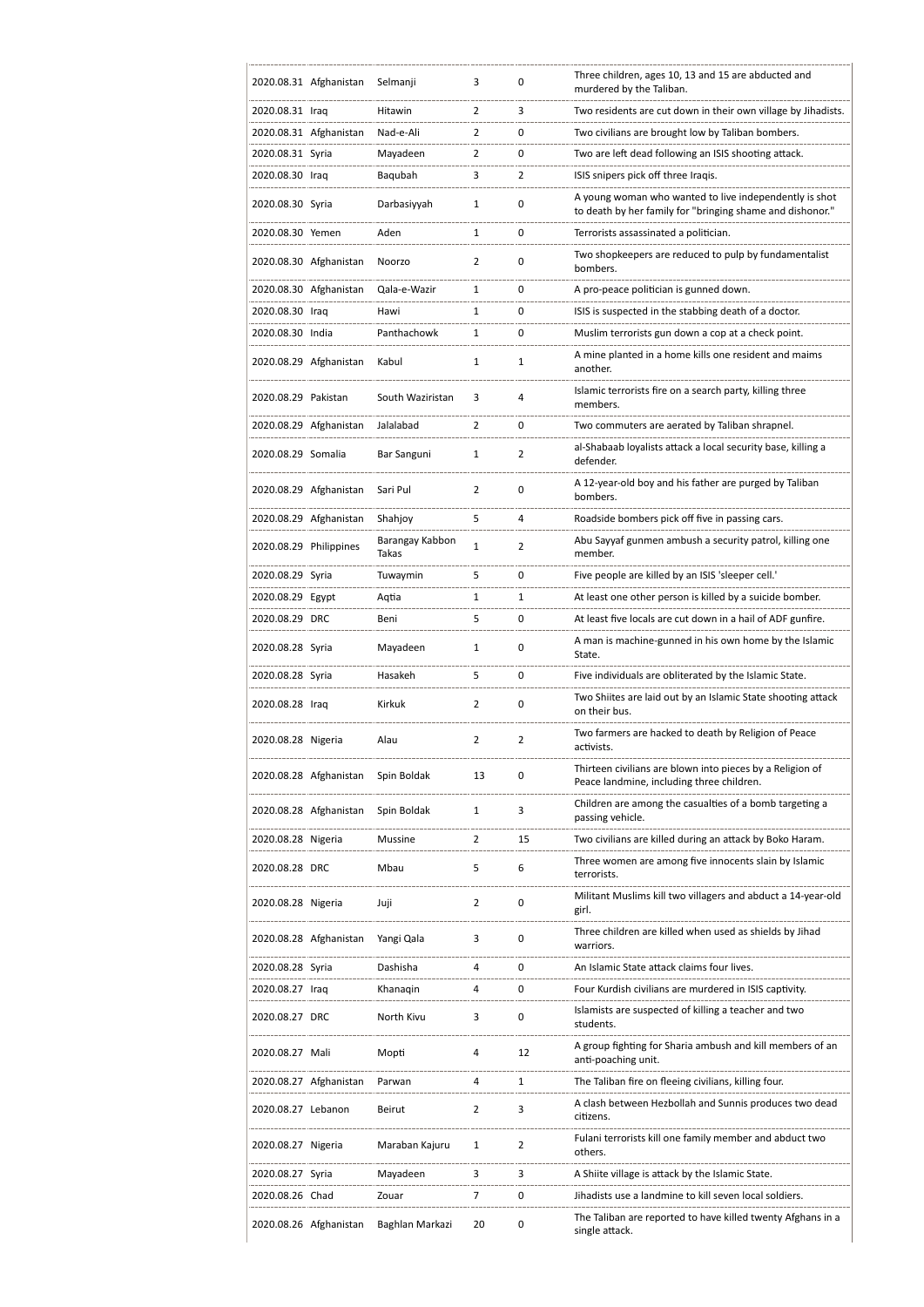| 2020.08.26 Nigeria     |                        | Gwoza            | 75             | 0              | Seventy-five elderly are slaughtered within a matter of<br>hours by Boko Haram.            |
|------------------------|------------------------|------------------|----------------|----------------|--------------------------------------------------------------------------------------------|
| 2020.08.26 DRC         |                        | Sayuni           | 1              | 0              | At least one person is reported dead following an ADF<br>attack.                           |
| 2020.08.26 Israel      |                        | Petah Tikva      | $\mathbf{1}$   | 0              | A 39-year-old rabbi is stabbed to death by a Palestinian<br>terrorist.                     |
| 2020.08.26 Iraq        |                        | Salahudin        | $\overline{2}$ | 1              | Jihadist kill two brothers with a car bomb.                                                |
| 2020.08.26 Iraq        |                        | Kanagin          | 1              | 2              | Islamic State members kill a villager and kidnap two others.                               |
| 2020.08.25 DRC         |                        | Mapansa          | 9              | 0              | Nine villagers are cut down by ADF Islamists.                                              |
| 2020.08.25 Iraq        |                        | Obeidi           | 3              | $\overline{2}$ | Three Iraqi border guards are ambushed and murdered by<br>the Islamic State.               |
|                        | 2020.08.25 Afghanistan | Balkh            | 3              | 41             | A suicide truck bomber takes out three bystanders near a<br>vet clinic.                    |
|                        | 2020.08.25 Afghanistan | Shahrak          | 8              | 5              | A senseless attack by armed fundamentalists leaves eight<br>local soldiers dead.           |
|                        | 2020.08.25 Afghanistan | Kabul            | 1              | 2              | Bombing and shooting attacks target a female film director.                                |
| 2020.08.25 DRC         |                        | Mbau             | 4              | 0              | Four innocents are cut down by an Islamic group.                                           |
| 2020.08.24 Nigeria     |                        | Chikun           | 1              | 6              | Muslim terrorists burn a church, kill a school teacher and<br>kidnap several children.     |
| 2020.08.24 Iraq        |                        | Daquq            | 4              | 7              | Islamists attack a police station, killing four officers.                                  |
|                        | 2020.08.24 Afghanistan | Jowzjan          | 3              | 0              | Three natural gas employees are murdered by Taliban<br>extremists.                         |
| 2020.08.24 DRC         |                        | Mayikiti         | 11             | 0              | ADF Islamists murder eleven villagers.                                                     |
| 2020.08.24 Philippines |                        | Jolo             | 11             | 73             | A Shahid suicide bomber detonates inside a grocery, killing<br>eleven, including children. |
| 2020.08.24 Philippines |                        | Jolo             | 2              | 5              | A female suicide bomber targets first responders to an<br>earlier blast, killing two.      |
|                        | 2020.08.23 Afghanistan | Deh Yak          | 3              | 6              | A Fedayeen suicide car bomber takes three others with him.                                 |
| 2020.08.23 Somalia     |                        | Abdiaziz         | 1              | $\overline{2}$ | Muslim bombers take out a rickshaw driver.                                                 |
|                        | 2020.08.23 Afghanistan | Jaghatu          | 7              | 0              | Three women and two children are among seven<br>disassembled by Taliban bombers.           |
| 2020.08.23 Somalia     |                        | Adde             | 4              | 0              | Four people are lined up and shot to death by religious<br>radicals.                       |
| 2020.08.23 Iraq        |                        | Kirkuk           | 1              | 3              | Sunni bombers target Shiite pilgrims.                                                      |
| 2020.08.22 Syria       |                        | Deir ez-Zor      | $\mathbf{1}$   | 0              | An Islamic State sniper claims one life.                                                   |
| 2020.08.22 Syria       |                        | Mayadeen         | 1              | 0              | The head of a commune is murdered by the Islamic State.                                    |
|                        | 2020.08.22 Afghanistan | Takhar           | 9              | 1              | A brutal Taliban attack on a police check point leaves nine<br>dead.                       |
|                        | 2020.08.22 Afghanistan | Badakhshan       | 4              | 0              | Four Afghans are laid out by religious radicals.                                           |
| 2020.08.22 Mali        |                        | Koro             | 4              | 1              | Jihadists plant a bomb that kills four passengers in a passing<br>car.                     |
|                        | 2020.08.22 Afghanistan | Shah Joy         | 2              | 0              | Two civilians are cut to shreds by Islamic shrapnel.                                       |
|                        | 2020.08.22 Afghanistan | Kabul            | 1              | 2              | Bombs placed in cars claim one life.                                                       |
| 2020.08.21 DRC         |                        | Oicha            | 12             | 0              | Islamic militants tie up thirteen villagers, then slaughter<br>them.                       |
| 2020.08.21 Iraq        |                        | Ramadi           | 3              | 0              | Three children are eliminated by an Islamic State explosive.                               |
|                        | 2020.08.21 Afghanistan | Alasai           | 1              | 3              | Terrorists hit a house with a mortar, killing one resident.                                |
| 2020.08.21 Lebanon     |                        | Kaftoun          | 3              | 0              | Three people are killed during an ISIS drive-by attack.                                    |
| 2020.08.20 Syria       |                        | Mayadeen         | 1              | 1              | ISIS machine-gun fire claims one life.                                                     |
|                        | 2020.08.20 Afghanistan | Badgah           | 6              | 0              | A pregnant woman is among a half-dozen civilians<br>destroyed by a Taliban bomb.           |
| 2020.08.20 DRC         |                        | Wikeno           | 1              | 0              | One villager is hacked to death by ADF.                                                    |
| 2020.08.20 Nigeria     |                        | Kukawa           | 3              | 2              | Three guards ferrying displaced persons are ambushed and<br>killed by Boko Haram.          |
| 2020.08.19 Pakistan    |                        | Kamalpur         | 1              | 0              | A woman is beaten to death with sticks over suspicion of<br>immoral activity.              |
|                        | 2020.08.19 Afghanistan | Khwaja Bahauddin | 14             | 6              | A massive Taliban attack leaves fourteen dead.                                             |
|                        | 2020.08.19 Afghanistan | Kabul            | $\overline{2}$ | 19             | Taliban bombers target government workers with sticky<br>bombs, killing two.               |
|                        | 2020.08.19 Afghanistan | Puli Khumri      | 2              | 11             | Two commuters are laid out by Taliban bombers.                                             |
|                        | 2020.08.19 Afghanistan | Tarin Kot        | 1              | 2              | A local official is assassinated by fundamentalists.                                       |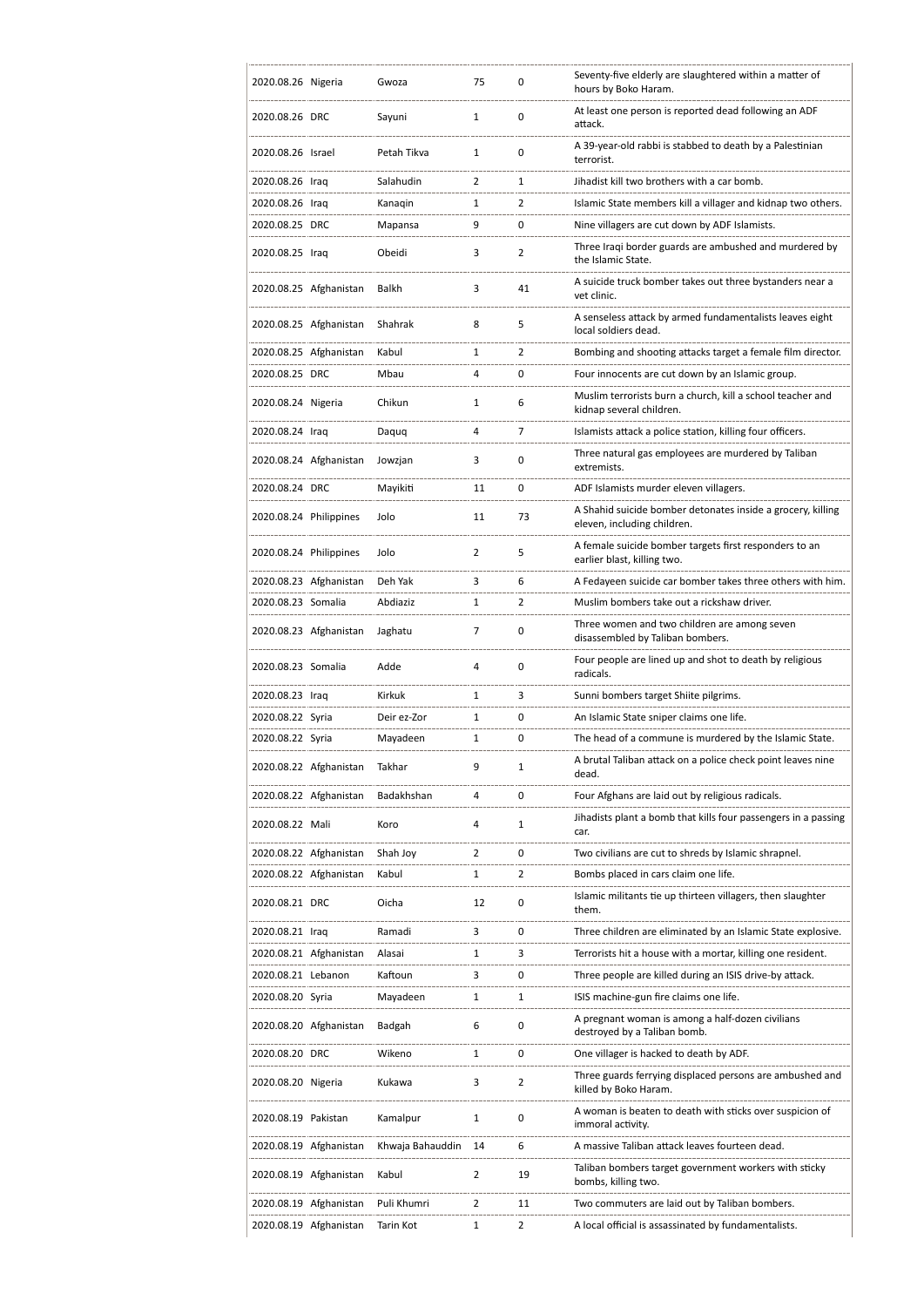| 2020.08.19 Iraq     |                        | Basra           | 2              | 2              | Two women activists, one a doctor, are shot to death in<br>their car.                           |
|---------------------|------------------------|-----------------|----------------|----------------|-------------------------------------------------------------------------------------------------|
| 2020.08.19 Iraq     |                        | Basra           | $\overline{2}$ | 0              | A young man and his fiancée are gunned down by terrorists<br>over their activism.               |
| 2020.08.19 Syria    |                        | Ragaa           | 2              | 0              | Two people bleed out after being peppered by Islamic State<br>bullets.                          |
| 2020.08.18 Egypt    |                        | Sheik Zuweid    | 3              | 3              | Two attacks, one against a construction crew, leaves three<br>dead.                             |
| 2020.08.18 DRC      |                        | Beni            | 8              | 0              | Seven road workers and a guard are slaughtered by ADF<br>Islamists.                             |
| 2020.08.18 Nigeria  |                        | Magumeri        | 3              | 1              | A nursing mother is among three killed by Boko Haram.                                           |
|                     | 2020.08.18 Afghanistan | Kandahar        | $\overline{2}$ | $\overline{2}$ | Religious extremists murder two police officers.                                                |
| 2020.08.18 Somalia  |                        | Beledweyne      | 5              | 7              | Terrorists set off a bomb at a packed soccer stadium, killing<br>five spectators.               |
|                     | 2020.08.18 Afghanistan | Kabul           | 3              | 16             | Religious radicals send a barrage of rockets into a city<br>center, killing three.              |
| 2020.08.18 Germany  |                        | Berlin          | 0              | 6              | An Iraqi refugee plows his vehicle into people while<br>shouting praises to Allah.              |
|                     | 2020.08.18 Afghanistan | Sara            | 5              | 7              | Three women and two children are liquidated by a Taliban<br>rocket.                             |
| 2020.08.18 Iraq     |                        | Mosul           | 2              | $\mathbf 0$    | Religious radicals are suspected in the deaths of two men.                                      |
| 2020.08.18 Nigeria  |                        | Unguwan Gankon  | 3              | 0              | A 16-year-old girl is among three Christians massacred by<br>Fulani terrorists.                 |
| 2020.08.18 Yemen    |                        | Taiz            | $\mathbf{1}$   | 0              | A girl is shot in the head by an Ansar Allah sniper.                                            |
|                     | 2020.08.18 Afghanistan | Qala-e-Zal      | 4              | 0              | Four civilians are blown to bits by Taliban weapons.                                            |
| 2020.08.18 Nigeria  |                        | Gajibo          | 5              | 15             | At least five Nigerians are killed by Boko Haram.                                               |
| 2020.08.17 Nigeria  |                        | Abashiya        | 1              | 0              | The body of a Christian man is discovered two weeks after<br>his kidnapping by Muslim radicals. |
| 2020.08.17 Syria    |                        | Mayadeen        | 6              | 0              | An ISIS IED ends six lives.                                                                     |
| 2020.08.17 Iraq     |                        | Hawija          | 3              | 1              | Islamic State gunmen drop three local cops.                                                     |
| 2020.08.17 Nigeria  |                        | Katul           | 4              | 1              | Four Christians, including a woman, are slaughtered in their<br>vehicle by Muslim militants.    |
| 2020.08.17 Nigeria  |                        | Sabon Gida Idon | $\mathbf{1}$   | 0              | A farmer and father of nine is murdered in cold blood by<br>Muslim gunmen.                      |
| 2020.08.17 Yemen    |                        | Marib           | $\overline{2}$ | 0              | An al-Qaeda shooting leaves two dead.                                                           |
| 2020.08.17 Somalia  |                        | Sawma'ah        | 1              | 0              | A physician is crucified by Islamic hardliners.                                                 |
| 2020.08.17 Somalia  |                        | Gofgadud        | 5              | 0              | Five Somalis are purged by al-Shabaab, which then booby-<br>traps the bodies.                   |
| 2020.08.17 India    |                        | Kreeri          | 5              | 0              | Five policemen are gunned down by Lashkar-e-Taiba.                                              |
| 2020.08.17 Somalia  |                        | Jowhar          | 1              | 0              | A local agriculture official is shot to death by al-Shabaab on<br>his way home.                 |
| 2020.08.17 Pakistan |                        | Sargodha        | 1              | 0              | A young Muslim woman is honor-killed by her brother over<br>her marriage.                       |
| 2020.08.16 Nigeria  |                        | Kallah          | 1              | $\mathbf 0$    | An unarmed farmer makes easy picking for Muslim with<br>guns.                                   |
|                     | 2020.08.16 Bangladesh  | Dhaka           | 1              | 0              | A "sorcerer" is abducted and executed by Islamic purists.                                       |
|                     | 2020.08.16 Afghanistan | Ahmad Khan      | 5              | 0              | Terrorists kill five local cops with a roadside bomb.                                           |
| 2020.08.16 Yemen    |                        | Marib           | $\overline{2}$ | 4              | An Ansar Allah missile claims two lives.                                                        |
| 2020.08.16 Iraq     |                        | Nuishin         | 1              | 2              | A woman is put in her place by Mujahid bombers.                                                 |
| 2020.08.16 Somalia  |                        | Mogadishu       | 16             | 43             | Fedayeen storm a beachfront hotel, massacring sixteen<br>innocents.                             |
| 2020.08.16 Iraq     |                        | Riyadh          | 1              | $\overline{2}$ | One person is obliterated by Mujahideen shrapnel.                                               |
| 2020.08.16 Nigeria  |                        | Bugai           | 4              | 0              | A family of four is shot to death in their own home,<br>including a 97-year-old woman.          |
| 2020.08.16 Egypt    |                        | Sheikh Zuweid   | 1              | 0              | A day laborer is disintegrated by a Sunni bomb blast.                                           |
| 2020.08.16 Syria    |                        | Sukhnah         | 2              | 0              | A Shiite citizen and a policeman are kidnapped and<br>executed by Sunni hardliners.             |
| 2020.08.16 Nigeria  |                        | Kajuro          | 5              | 0              | A pastor and father is among five slaughtered by angry<br>Muslims.                              |
| 2020.08.15 Syria    |                        | Raqqa           | 1              | 0              | An Ismail minority is murdered by the Islamic State.                                            |
| 2020.08.15 Iraq     |                        | Basra           | 1              | 0              | A young activist is shot to death by extremists.                                                |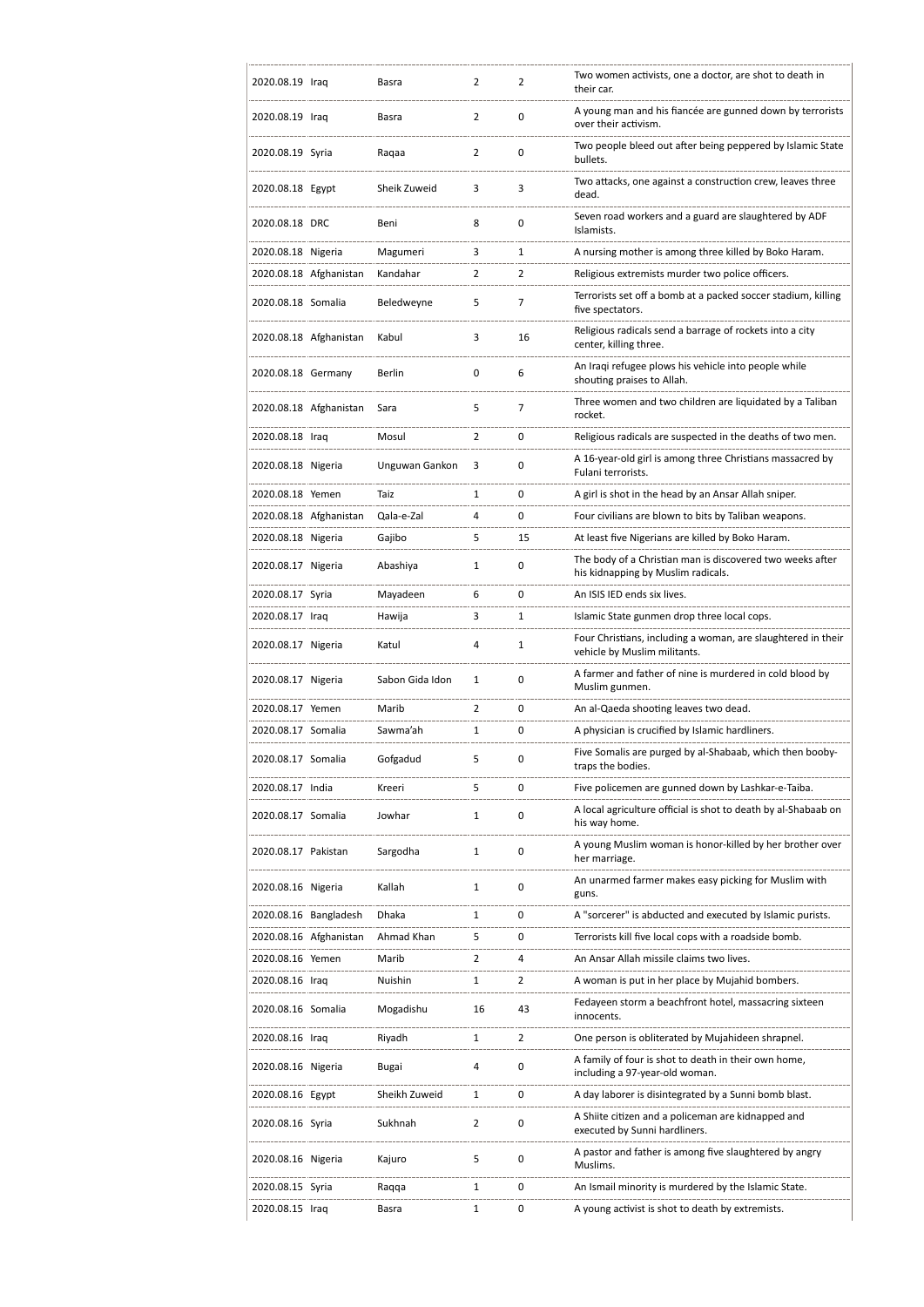| 2020.08.15 Nigeria  |                         | Ladari       | 3              | 3              | Three local security personnel are murdered by Boko<br>Haram.                                |
|---------------------|-------------------------|--------------|----------------|----------------|----------------------------------------------------------------------------------------------|
| 2020.08.15 Nigeria  |                         | Mashio       | 1              | 1              | An older man is abducted and killed by Boko Haram.                                           |
| 2020.08.15 DRC      |                         | Mwende       | 8              | 0              | Four women are among eight hacked to death by ADF<br>Islamists.                              |
| 2020.08.15 Syria    |                         | Deir Ezzor   | 3              | 6              | An ISIS ambush leaves three dead.                                                            |
| 2020.08.15 Syria    |                         | Jarablos     | 1              | $\mathbf 0$    | Terrorists kill a civilian at a market with a bomb hidden on a<br>motorcycle.                |
|                     | 2020.08.15 Afghanistan  | Dara-e-Zain  | 5              | $\mathbf 0$    | A horrible attack by the Taliban leaves five young people<br>dead.                           |
| 2020.08.15 India    |                         | Kangan       | 1              | 0              | A civilian is picked off by Muslim gunmen.                                                   |
|                     | 2020.08.15 Afghanistan  | Marawara     | $\overline{2}$ | $\mathbf 0$    | Two young soldiers at a checkpoint are killed and mutilated<br>by religious radicals.        |
| 2020.08.15 Syria    |                         | Sukhnah      | 12             | 0              | An ISIS attack on a security patrol leaves a dozen dead.                                     |
| 2020.08.14 Somalia  |                         | Balad        | $\mathbf{1}$   | 3              | An al-Shabaab bomb blast claims one life.                                                    |
|                     | 2020.08.14 Afghanistan  | Kotal Rizgan | 4              | 2              | Four Afghans are disassembled by a Taliban landmine.                                         |
|                     | 2020.08.14 Afghanistan  | Tarinkot     | 5              | 5              | Holy Warriors ambush and kill five local security personnel.                                 |
| 2020.08.14 India    |                         | Nowgam       | $\overline{2}$ | 1              | Islamic terrorists fire on a police patrol, killing two<br>members.                          |
| 2020.08.14 Iraq     |                         | Baghdad      | $\mathbf{1}$   | 0              | A civil activist is assassinated inside an internet-based<br>company.                        |
| 2020.08.14 DRC      |                         | Mbau         | 4              | $\mathbf 0$    | Four farmers are killed in their fields by ADF Islamists.                                    |
| 2020.08.14 Egypt    |                         | Rabia        | 4              | $\mathbf 0$    | Four civilians are captured and executed by the Islamic<br>State.                            |
| 2020.08.13 Syria    |                         | Deir Ezzor   | 1              | 0              | The head of a local council is assassinated by the Islamic<br>State.                         |
|                     | 2020.08.13 Burkina Faso | Djibo        | 1              | 0              | An imam who spoke against terrorism is kidnapped and<br>murdered.                            |
|                     | 2020.08.13 Afghanistan  | Kunduz       | $\mathbf{1}$   | 0              | Muslim extremists pull a woman out of her house and<br>murder her in cold blood.             |
| 2020.08.13 Iraq     |                         | Khanaqin     | $\mathbf{1}$   | 1              | A civilian succumbs to injury following an ISIS shooting.                                    |
|                     | 2020.08.13 Afghanistan  | Khak-e-Jabar | 3              | 0              | Three Taliban captives are found tortured and executed.                                      |
|                     | 2020.08.13 Afghanistan  | Kapisa       | $\overline{2}$ | 0              | Two civil engineers are ambushed in their vehicle and killed<br>by religious radicals.       |
|                     | 2020.08.13 Afghanistan  | Panjwai      | 5              | 6              | A family of five is purged by the Taliban with use of a<br>landmine.                         |
| 2020.08.13 Thailand |                         | Nong Chik    | 1              | 3              | A volunteer providing protection for teachers is killed by<br>Muslim 'insurgents'.           |
| 2020.08.13 Pakistan |                         | Karimabad    | 1              | 0              | An off-duty Shiite policeman shot to death in a sectarian<br>attack.                         |
| 2020.08.13 Pakistan |                         | Turbat       | 1              | 3              | Terrorists kill a passing teen with a bomb.                                                  |
| 2020.08.13 Pakistan |                         | Peshawar     | 1              | 0              | A 61-year-old medical store vendor is murdered for his<br>Ahmadi faith.                      |
| 2020.08.13 Thailand |                         | Ra-ngee      | 1              | 6              | Muslim 'separatists' plant a bomb near a school, killing one<br>person.                      |
| 2020.08.13 Syria    |                         | Shadir       | 1              | 0              | An older Ahmadi man is gunned down by sectarian Jihadis.                                     |
| 2020.08.12 Yemen    |                         | Qifah        | 3              | 0              | Three Shiites are killed by Sunnis.                                                          |
| 2020.08.12 India    |                         | Bangaluru    | 0              | 60             | Over sixty police are injured when Muslims riot over a<br>Facebook post concerning Muhammad. |
| 2020.08.12 Pakistan |                         | Lasbela      | 1              | 0              | A young man is victim of an honor killing.                                                   |
| 2020.08.12 Somalia  |                         | Shabellow    | 8              | 0              | Eight villagers are killed resisting al-Shabaab efforts to<br>collect zakat.                 |
|                     | 2020.08.12 Afghanistan  | Farah        | 4              | 16             | A suicide bomber goes off outside a police station, killing<br>four bystanders.              |
| 2020.08.12 Somalia  |                         | Waberi       | 1              | 1              | al-Shabaab kill one person and seriously injure another.                                     |
|                     | 2020.08.11 Afghanistan  | Nazian       | $\overline{2}$ | 0              | Lashkar-e-Islam murder two border guards.                                                    |
|                     | 2020.08.11 Afghanistan  | Khairkhana   | 1              | $\overline{2}$ | A civilian is blown to bits by a magnetic bomb attached to<br>her car.                       |
| 2020.08.11 Nigeria  |                         | Baga         | 3              | 0              | At least three Nigerians are cut down by a Boko Haram<br>ambush.                             |
|                     | 2020.08.11 Afghanistan  | Herat        | 5              | 0              | Sunni hardliners target a gathering of religious minorities,<br>killing five.                |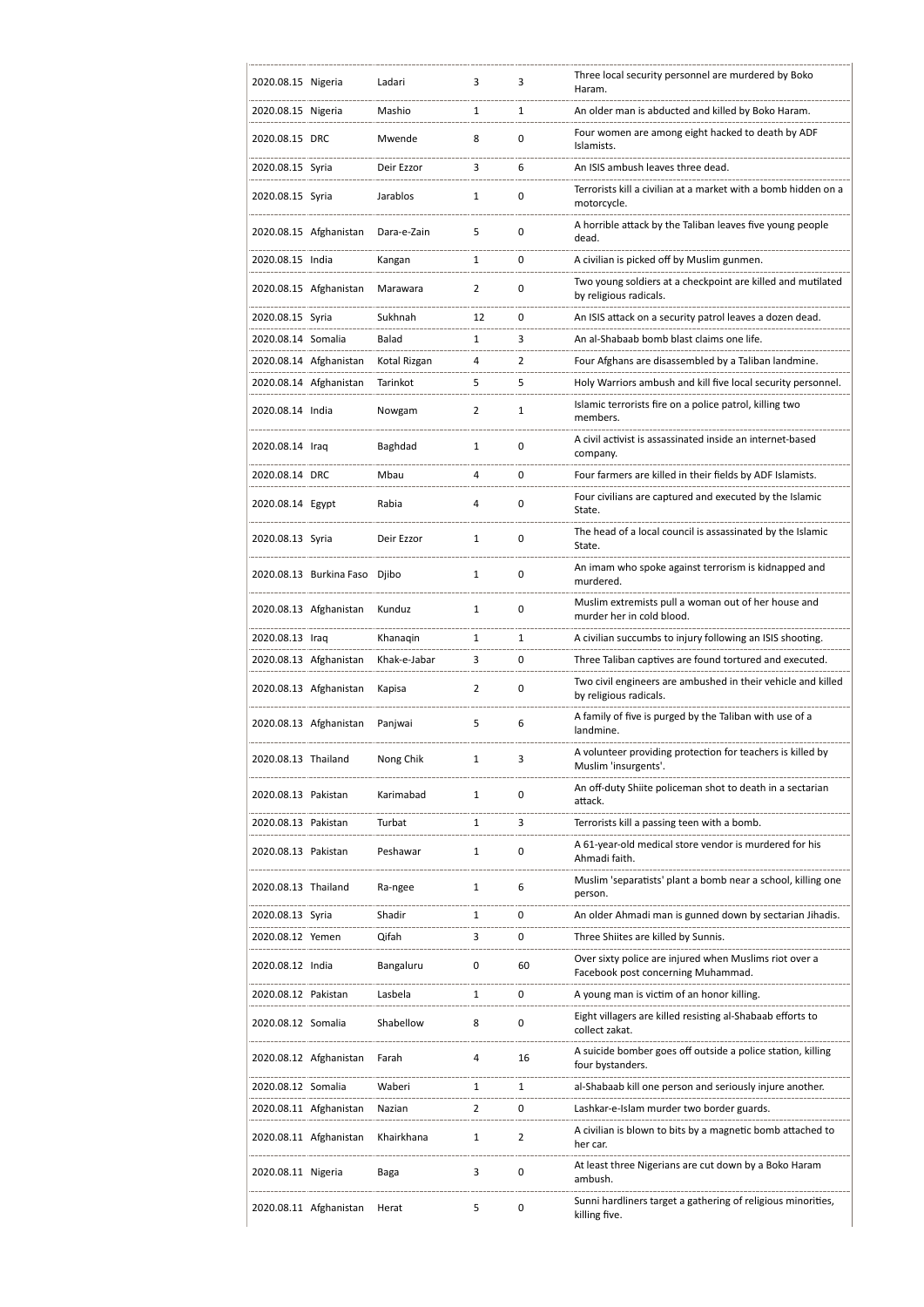| 2020.08.10 Egypt    |                                 | Rabia          | 2              | 0              | Two passengers in a passing vehicle are aerated by Jihadists<br>shrapnel.                                    |
|---------------------|---------------------------------|----------------|----------------|----------------|--------------------------------------------------------------------------------------------------------------|
| 2020.08.10 Iraq     |                                 | al-Majid       | 1              | $\overline{2}$ | A Sunni is gunned down by co-religionists.                                                                   |
| 2020.08.10 Mali     |                                 | Kimparana      | 2              | 0              | Jihadists set fire to a prison, killing two.                                                                 |
| 2020.08.10 Somalia  |                                 | Mogadishu      | 2              | 6              | At least two guards are killed when al-Shabaab prisoners<br>snatch weapons.                                  |
|                     | 2020.08.10 Afghanistan          | Pachir Aw Agam | 6              | 5              | A half-dozen Afghans are purged by Taliban<br>fundamentalists.                                               |
|                     | 2020.08.10 Afghanistan          | Hawoz Karbas   | 2              | $\mathbf 0$    | Islamic extremists are thought responsible for the murder of<br>two women.                                   |
| 2020.08.10 Nigeria  |                                 | Magumeri       | 12             | 16             | More than a dozen farmers are reported killed by Boko<br>Haram.                                              |
|                     | 2020.08.09 Afghanistan          | Burj           | 2              | 0              | Two civilians on foot are sent to Allah by Taliban shrapnel.                                                 |
|                     | 2020.08.09 Mozambique Awasse    |                | 55             | 90             | Jihadists ambush and kill dozens of local soldiers.                                                          |
|                     | 2020.08.09 Afghanistan          | Arghistan      | 8              | 0              | Eight civilians are exterminated by Taliban bombers.                                                         |
|                     | 2020.08.09 Afghanistan          | Matakhan       | 2              | $\mathbf 0$    | Fundamentalists take out a passing motorcycle with a<br>roadside bomb.                                       |
| 2020.08.09 India    |                                 | Shopian        | 1              | 0              | Islamic terrorists kidnap a security officer from his home<br>and kill him in captivity.                     |
| 2020.08.09 Niger    |                                 | Koure          | 8              | $\mathbf 0$    | Six French aid workers are machine-gunned along with their<br>guide and driver.                              |
|                     | 2020.08.09 Afghanistan          | Kabul          | $\overline{2}$ | 5              | A bomb planted by fundamentalists claims two lives.                                                          |
| 2020.08.09 Egypt    |                                 | al-Arish       | 1              | 0              | A local soldier is ambushed an killed by Islamic extremists.                                                 |
|                     | 2020.08.08 Afghanistan          | Sherzad        | $\mathbf{1}$   | 9              | A mortar fired at a family home is among two attacks that<br>leave one dead.                                 |
| 2020.08.08 Pakistan |                                 | Clifton        | $\mathbf{1}$   | $\mathbf 0$    | A 19-year-old woman gets a bullet to the head for not<br>heeding her brother's warning about talking to men. |
|                     | 2020.08.08 Afghanistan          | Ghazni         | $\overline{7}$ | 15             | A suicide blast kicks off a Taliban attack that leaves seven<br>others dead.                                 |
| 2020.08.08 Somalia  |                                 | Mogadishu      | 8              | 14             | A suicide bomber self-detonates outside a sports stadium,<br>killing eight.                                  |
|                     | 2020.08.08 Afghanistan          | Maiwand        | 4              | 0              | A brutal attack on a group of local police leave four dead.                                                  |
|                     | 2020.08.08 Mozambique Litamanda |                | 5              | $\overline{7}$ | Five residents are laid out by Mujahideen, who then burn<br>their homes                                      |
| 2020.08.08 Cameroon |                                 | Parkwa         | $\mathbf{1}$   | $\mathbf 0$    | A man standing guard at a church is shot twice in the head<br>by Islamic extremists.                         |
| 2020.08.07 Somalia  |                                 | Mogadishu      | 1              | 2              | An al-Qaeda linked group kills one person at a check point.                                                  |
| 2020.08.07 Nigeria  |                                 | Kaduna         | 25             | 10             | Jamaat al-Ansar al-Muslimeen claims to have killed over<br>two dozen "apostates."                            |
|                     | 2020.08.07 Burkina Faso         | Namoungou      | 20             | 12             | Islamists pour heavy machine-gun fire into a cattle market,<br>killing twenty.                               |
| 2020.08.07 Nigeria  |                                 | Zango Kataf    | 12             | 0              | Another dozen villagers are murdered by Fulani terrorists.                                                   |
| 2020.08.06 Yemen    |                                 | Rada'a         | 1              | 0              | A Shiite is killed by al-Qaeda.                                                                              |
|                     | 2020.08.06 Afghanistan          | Nawa           | 6              | 0              | Fundamentalists murder a half-dozen local police.                                                            |
| 2020.08.06 India    |                                 | Qazigund       | 1              | 0              | A village head succumbs to injuries after being shot near his<br>home by Mujahideen.                         |
| 2020.08.06 Nigeria  |                                 | Takmawai       | 7              | 0              | Seven villagers are shot point-blank by Muslim terrorists.                                                   |
| 2020.08.06 Nigeria  |                                 | Kurmin Masara  | 13             | 5              | A 'well-coordinated' attack on a village leaves thirteen dead.                                               |
|                     | 2020.08.06 Afghanistan          | Chashmaye Shir | 11             | 0              | A brutal bombing attack on a family convoy kills at least<br>eleven.                                         |
|                     | 2020.08.06 Afghanistan          | Tagab          | 3              | 0              | A Taliban attack leaves three dead.                                                                          |
| 2020.08.06 Iraq     |                                 | Khanaqin       | 2              | 4              | Two more Iraqis lose their lives to an attack by the Islamic<br>State.                                       |
| 2020.08.06 Nigeria  |                                 | Apyiako        | 3              | 0              | Three innocents are slaughtered by Fulani terrorists.                                                        |
| 2020.08.06 Nigeria  |                                 | Magamiya       | 5              | 0              | Muslim militants murder five villagers and burn their<br>homes.                                              |
| 2020.08.06 Syria    |                                 | Hajin          | 1              | 0              | An ISIS assassin claims an apostate.                                                                         |
| 2020.08.06 Nigeria  |                                 | Azikoro        | 4              | 0              | A pregnant woman is among four worshippers shot dead in<br>a church.                                         |
| 2020.08.05 Syria    |                                 | Palmyra        | $\overline{2}$ | 0              | An ISIS IED claims the lives of two truck drivers.                                                           |
| 2020.08.05 Ethiopia |                                 | Guba           | 3              | 0              | Three more people die from injuries suffered during an<br>Islamic attack.                                    |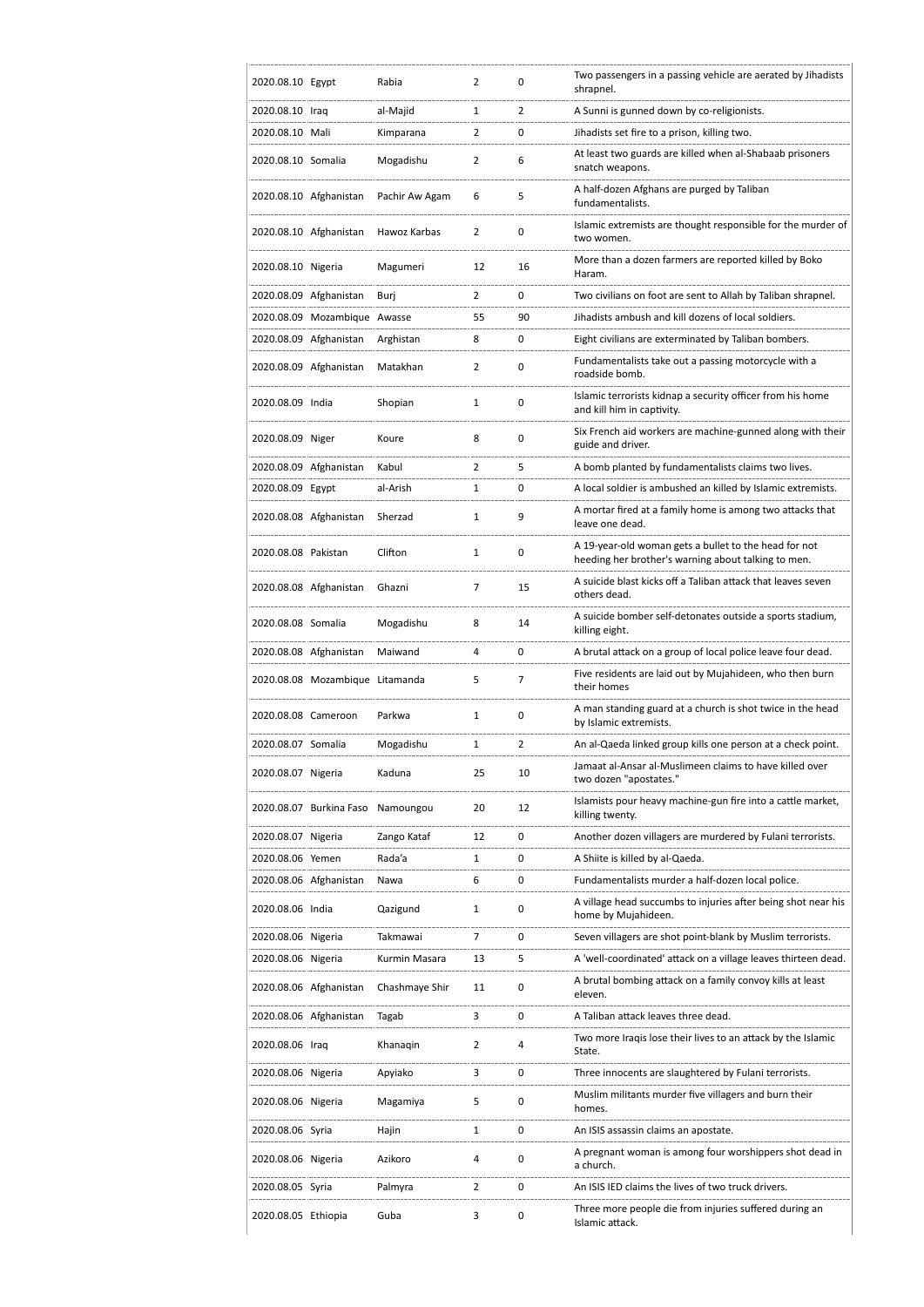|                     | 2020.08.05 Somalia                 | Daynuney     | 8            | 5              | Eight Somalis are purged by al-Shabaab.                                                                           |
|---------------------|------------------------------------|--------------|--------------|----------------|-------------------------------------------------------------------------------------------------------------------|
| 2020.08.05 Iraq     |                                    | Saladin      | 2            | 3              | ISIS militants cut down two Iragis.                                                                               |
| 2020.08.05 Iraq     |                                    | Matabija     | 3            | 0              | Three Iraqis are brought low by Islamic State members.                                                            |
| 2020.08.05 Uganda   |                                    | Budaka       | 1            | 1              | A young man is beaten to death after leaving Islam for<br>Christianity.                                           |
| 2020.08.05 Pakistan |                                    | Bin Shahi    | $\mathbf{1}$ | $\overline{2}$ | The Taliban wipe out a border guard with a well-placed<br>mortar round.                                           |
|                     | 2020.08.05 Afghanistan             | Hadurokali   | 1            | 0              | A grocer is gunned down near his shop.                                                                            |
|                     | 2020.08.05 Afghanistan             | Khashrod     | 7            | $\mathbf{1}$   | A bomb planted by religious extremists claims seven<br>civilians.                                                 |
|                     | 2020.08.04 Afghanistan             | Ezana        | 1            | 0              | A local singer is assassinated by Islamic hardliners.                                                             |
|                     | 2020.08.04 Afghanistan             | Chemai Sher  | 12           | 0              | Twelve police guards transporting a prisoner are brutally cut<br>down by the Taliban.                             |
| 2020.08.04 Syria    |                                    | Mayadeen     | 2            | 8              | An ISIS bomb blast claims eight souls.                                                                            |
| 2020.08.04 Syria    |                                    | Mayadeen     | 1            | 0              | A guard at a prison is gunned down by the Islamic State.                                                          |
|                     | 2020.08.04 Afghanistan             | Farah        | 1            | 0              | A doctor is murdered by the Taliban.                                                                              |
| 2020.08.04 Syria    |                                    | Hasakah      | 3            | $\mathbf 0$    | Three Religion of Peace rivals are taken down by the Islamic<br>State.                                            |
| 2020.08.04 DRC      |                                    | Beni         | 1            | 0              | An ISIS-linked group kills a guard at a warehouse.                                                                |
| 2020.08.03 Chad     |                                    | Lake Chad    | 3            | 0              | A Boko Haram IED claims three lives.                                                                              |
|                     | 2020.08.03 Afghanistan             | Noza Khola   | 1            | 0              | A rival religious scholar is assassinated by radicals.                                                            |
|                     | 2020.08.03 Afghanistan             | Shigal       | 3            | $\mathbf 0$    | Two women and a child are disintegrated by a bomb blast at<br>a wedding.                                          |
| 2020.08.03 Nigeria  |                                    | Washo        | 1            | $\mathbf 0$    | A veteran journalist is hacked to death in his home by<br>suspected Fulani radicals.                              |
| 2020.08.03 Somalia  |                                    | Mogadishu    | 2            | 2              | A suicide bomber blows himself up outside a restaurant,<br>killing two guards.                                    |
|                     | 2020.08.03 Afghanistan             | Spin Boldok  | 3            | $\overline{2}$ | Three civilians are sent to Allah by Religion of Peace<br>bombers.                                                |
| 2020.08.02 Syria    |                                    | Deir Ezzor   | 1            | 0              | A man is abducted and executed by ISIS.                                                                           |
| 2020.08.02 Syria    |                                    | Deir Ezzor   | 1            | 0              | A local investigator is murdered by ISIS.                                                                         |
|                     |                                    |              |              |                |                                                                                                                   |
|                     | 2020.08.02 Afghanistan             | Jalalabad    | 29           | 50             | A suicide bombing sets off an attack on a prison that leaves<br>two dozen dead.                                   |
| 2020.08.02 Mali     |                                    | Goma-Coura   | 5            | 5              | Five local soldiers are ambushed and killed by Jihadists.                                                         |
| 2020.08.02 Somalia  |                                    | Wanlaweyn    | 1            | $\overline{2}$ | al-Qaeda-linked militants throw a grenade into a home,                                                            |
|                     | 2020.08.02 Burkina Faso Ouahigouya |              | 6            | 4              | killing one resident.<br>A half-dozen children are purged by religious radicals in an                             |
|                     |                                    |              |              |                | IED attack.                                                                                                       |
| 2020.08.02 Ethiopia |                                    | Guba         | 13           | 6              | Muslim terrorists kill thirteen civilians in an ambush.                                                           |
| 2020.08.01 Nigeria  |                                    | Nasarawa     | 5            | 14             | Militant Muslims are suspected in a shooting attack that<br>leaves five dead.                                     |
| 2020.08.01 Cameroon |                                    | Nguetchewe   | 28           | 11             | Suicide bombers are sent into a camp for displaced people,<br>eliminating twenty-eight, including seven children. |
| 2020.08.01 Syria    |                                    | Deir Ezzor   | 4            | $\overline{2}$ | An ISIS attack leaves four dead and two wounded.                                                                  |
|                     | 2020.08.01 Afghanistan             | Khodzaey     | 1            | 0              | A civil activist is kidnapped and killed by Islamic radicals.                                                     |
|                     | 2020.08.01 Afghanistan             | Tarin Kot    | 1            | 0              | The Taliban plant a bomb in a garden which kills a resident.                                                      |
|                     | 2020.07.31 Afghanistan             | Torasha      | 6            | 4              | Six Afghans are purged by a Taliban roadside bomb.                                                                |
|                     | 2020.07.31 Afghanistan             | Dehrawot     | 4            | 0              | Two children are among four eliminated by Taliban<br>bombers.                                                     |
| 2020.07.31 Sudan    |                                    | Boronga      | 1            | 3              | Arab militia gun down a local.                                                                                    |
|                     | 2020.07.31 Philippines             | Patikul      | 3            | 3              | Abu Sayyaf open fire on a local patrol, dropping three<br>members.                                                |
| 2020.07.31 Chad     |                                    | Tenana       | 10           | 7              | Sharia proponents burn and loot a fishing village, killing ten<br>residents.                                      |
| 2020.07.31 Iraq     |                                    | Mosul        | 8            | 0              | Eight more Islamic State victims are pulled from a mass<br>grave.                                                 |
| 2020.07.31 Iraq     |                                    | Samara       | 6            | 0              | A half-dozen police are aerated by Jihadi shrapnel.                                                               |
| 2020.07.31 Nigeria  |                                    | Tudun Woulgo | 20           | 0              | Boko Haram brutally execute twenty prisoners with knives<br>to jubilant cries of "Allahu Akbar."                  |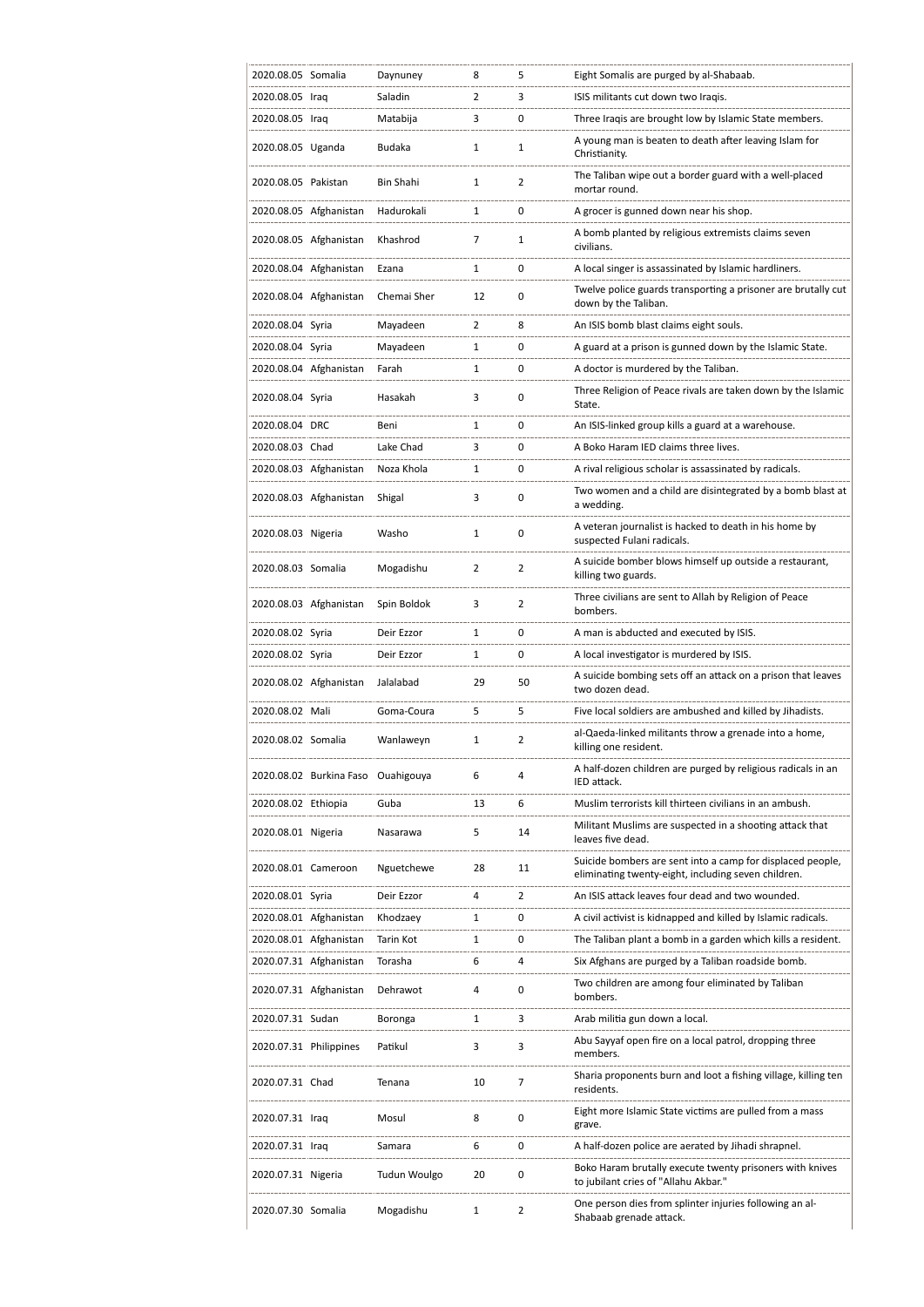|                        | 2020.07.30 Afghanistan         | Pul-e-Alam                                | 17             | 40             | A Shahid suicide bomber takes out seventeen shoppers at a<br>mall.                                                    |
|------------------------|--------------------------------|-------------------------------------------|----------------|----------------|-----------------------------------------------------------------------------------------------------------------------|
| 2020.07.30 Nigeria     |                                | Maiduguri                                 | $\overline{2}$ | 0              | Boko Haram plant a bomb at a furniture store that kills the<br>owner and his son.                                     |
| 2020.07.30 Nigeria     |                                | Gwange                                    | 1              | 0              | A child is disassembled by an Islamist bomb blast.                                                                    |
| 2020.07.30 Nigeria     |                                | Borno                                     | $\overline{2}$ | 16             | Two innocents lose their lives to Jihadist bombers.                                                                   |
| 2020.07.30 Syria       |                                | Mayadeen                                  | 1              | 0              | A man is killed by extremists for being an "infidel".                                                                 |
| 2020.07.29 Syria       |                                | Mayadeen                                  | 2              | $\overline{2}$ | An IED planted by ISIS claims two passengers in a passing<br>car.                                                     |
| 2020.07.29 Nigeria     |                                | Agbadu-Daruwana                           | 14             | 0              | Thirteen members of the same family are among Baptists<br>massacred in the middle of the night by Muslim terrorists.  |
|                        | 2020.07.29 Mozambique Tandacua |                                           | 8              | 0              | Eight villagers are beheaded by Islamic supremacists.                                                                 |
| 2020.07.29 Pakistan    |                                | Peshawar                                  | $\mathbf{1}$   | 0              | An accused blasphemer is murdered in a courtroom, where<br>he was on trial for insulting Islam.                       |
| 2020.07.29 Nigeria     |                                | Baga                                      | 5              | 0              | Five are killed when Boko Haram attack a governor's convoy.                                                           |
|                        | 2020.07.29 Afghanistan         | Haji Abbas                                | 2              | 6              | Women and children are among the casualties of a car<br>bombing.                                                      |
| 2020.07.29 Pakistan    |                                | Tarlandi                                  | $\overline{2}$ | 0              | Terrorists ambush and kill two local cops.                                                                            |
| 2020.07.29 DRC         |                                | Ruwenzori                                 | $\overline{2}$ | 0              | ADF Islamists shoot two people off a motorcycle.                                                                      |
| 2020.07.29 Iraq        |                                | Bab al-Shargi                             | 2              | 5              | A minibus carrying Shiites is target by ISIS bombers with two<br>killed.                                              |
| 2020.07.28 DRC         |                                | Kainama                                   | 6              | 0              | Two women are among six innocents slain by the ADF.                                                                   |
| 2020.07.28 DRC         |                                | Virunga                                   | $\overline{7}$ | 0              | Seven local soldiers are ambushed and killed by the ADF in a<br>national park.                                        |
| 2020.07.28 Pakistan    |                                | Bajour                                    | 1              | 0              | Islamic militants open fire on a guard post, killing an<br>occupant.                                                  |
|                        | 2020.07.28 Afghanistan         | Kabul                                     | 1              | $\overline{2}$ | Terrorists target a van with a bomb, killing one passenger.                                                           |
|                        |                                | 2020.07.28 Mozambique Mocimboa da Praia 1 |                | 0              | A civilian is killed in cold blood at a flour mill by Islamic<br>militants.                                           |
| 2020.07.28 Syria       |                                | Manbij                                    | 3              | 0              | Three people are murdered by the Islamic State.                                                                       |
| 2020.07.27 Cameroon    |                                | Border                                    | $\mathbf{1}$   | 0              | At least one other person is killed during an ISIS-allied terror<br>attack.                                           |
| 2020.07.27 Egypt       |                                | Rabi'a                                    | 1              | 1              | An ISIS sniper picks off a local.                                                                                     |
| 2020.07.27 Iraq        |                                | Hit                                       | 2              | 0              | Two Iraqis are killed by Islamic State elements.                                                                      |
| 2020.07.27 Iraq        |                                | Arar                                      | 1              | 4              | Terrorists open fire on border guards, killing one.                                                                   |
|                        | 2020.07.27 Afghanistan         | Kashak Sirowan                            | 4              | 0              | Four local cops are liquidated in their vehicle by a Taliban<br>roadside bomb.                                        |
| 2020.07.27 Nigeria     |                                | Dawusu                                    | 5              | 3              | A housewife is among five murdered by gunmen screaming<br>praises to Allah.                                           |
| 2020.07.27 Nigeria     |                                | Sambisa                                   | 4              | 0              | Four hunters, taken captive by Boko Haram, are<br>slaughtered.                                                        |
| 2020.07.26 Pakistan    |                                | Nazimabad                                 | 2              | 0              | A woman and her husband are honor-hacked to death with<br>an axe by her family for marrying without their permission. |
| 2020.07.26 Syria       |                                | Sakariya                                  | 5              | 5              | Five people are reported dead following an ISIS bomb blast.                                                           |
| 2020.07.26 Syria       |                                | Sukhnah                                   | $\overline{2}$ | 0              | Two Syrians are kidnapped and executed by the Islamic<br>State.                                                       |
| 2020.07.25 Egypt       |                                | Rabi'a                                    | 1              | 0              | A local officer is abducted and executed on video by the<br>Islamic State.                                            |
| 2020.07.25 Philippines |                                | Mindanao                                  | 3              | 0              | Three people are killed in their home by Islamic radicals.                                                            |
| 2020.07.25 Niger       |                                | Diffa                                     | 3              | 3              | Three people are machine-gunned by an ISIS-allied group.                                                              |
|                        | 2020.07.25 Afghanistan         | Andar                                     | $\overline{2}$ | 0              | A policewoman is among two people abducted and killed by<br>Islamic hardliners.                                       |
| 2020.07.25 Sudan       |                                | Masteri                                   | 60             | 60             | Janjaweed militia are suspected of a brutal attack on a<br>village that leaves sixty dead.                            |
| 2020.07.25 Nigeria     |                                | Damboa                                    | 10             | 3              | At least ten are killed when Boko Haram open fire on a<br>convoy of local soldiers.                                   |
| 2020.07.25 Iraq        |                                | Samum                                     | 6              | 0              | A man and his sons are among family members murdered in<br>their home by caliphate loyalists.                         |
|                        | 2020.07.25 Afghanistan         | Kalakan                                   | 2              | 1              | Jihadis murder two police officers on patrol.                                                                         |
|                        | 2020.07.24 Afghanistan         | Pul-e-Khumri                              | 4              | 1              | A bomb planted by fundamentalists claims four civilians.                                                              |
| 2020.07.24 Nigeria     |                                | Zipkak                                    | 9              | $\overline{2}$ | Militant Muslims open fire on church during service, killing<br>nine, including the pastor.                           |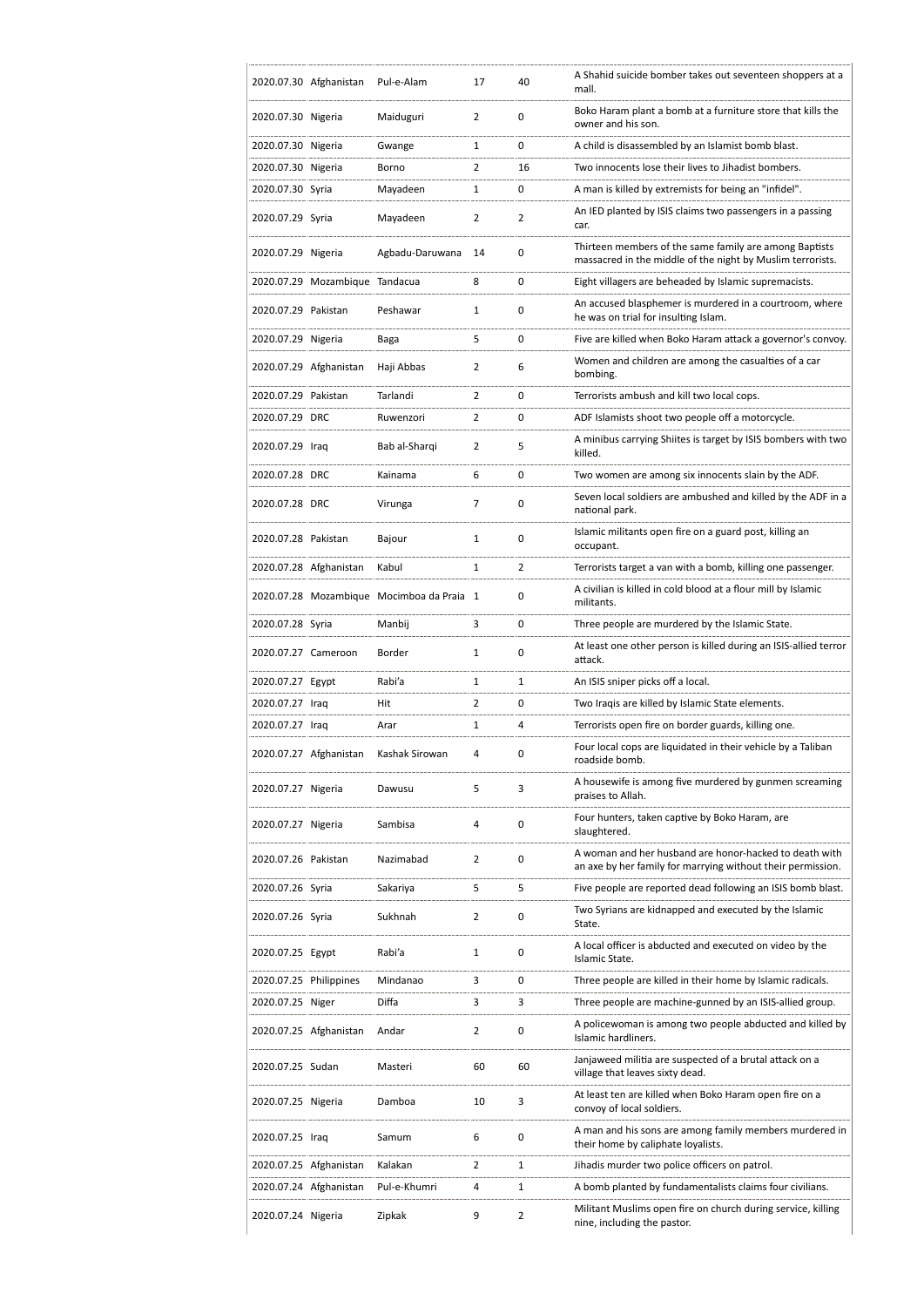|                     | 2020.07.24 Afghanistan       | Faryab         | 4              | 0  | Two children are among four residents disassembled by<br>Taliban mortars.                                     |
|---------------------|------------------------------|----------------|----------------|----|---------------------------------------------------------------------------------------------------------------|
| 2020.07.24 Nigeria  |                              | Gassol         | 1              | 0  | A woman is gunned down in her restaurant by Fulani<br>militants.                                              |
| 2020.07.24 Nigeria  |                              | Kafanchan      | 10             | 11 | A pastor and a 5-year-old boy are among ten villagers<br>murdered by Muslim terrorists.                       |
|                     | 2020.07.24 Philippines       | Mindanao       | 1              | 0  | At least one person is killed in an Islamist rocket attack.                                                   |
| 2020.07.23 Nigeria  |                              | Maiduguri      | $\mathbf{1}$   | 0  | Islamists take a Christian hostage before killing him in<br>captivity.                                        |
| 2020.07.23 Sudan    |                              | Gereida        | 15             | 20 | Janjaweed open fire on people heading to their farms,<br>bringing down fifteen.                               |
|                     | 2020.07.23 Afghanistan       | Kandahar       | $\overline{2}$ | 3  | Two civilians are turned to pulp by the Mujahideen.                                                           |
| 2020.07.23 India    |                              | Furrah         | 1              | 0  | Terrorist shoot an off-duty cop to death inside his home.                                                     |
| 2020.07.23 Pakistan |                              | Karachi        | 1              | 0  | A guard at a market is gunned down by a suspected radical.                                                    |
| 2020.07.23 Nigeria  |                              | Doka Avong     | 7              | 0  | An 85-year-old is among a half-dozen unarmed men,<br>women and children hacked to death by Muslim terrorists. |
|                     | 2020.07.23 Afghanistan       | Taghri         | $\overline{2}$ | 12 | A massive Taliban assault on a town manages to kill only<br>two defenders.                                    |
|                     | 2020.07.23 Mozambique Nguida |                | 1              | 1  | A pregnant woman is injured in an Islamist attack that<br>leaves her husband dead.                            |
|                     | 2020.07.22 Afghanistan       | Khas Uruzgan   | 7              | 0  | Seven Afghans are blown to bits by Taliban bombers.                                                           |
| 2020.07.22 Iraq     |                              | Abi Saida      | 1              | 0  | A man is shot to death outside his home by suspected ISIS.                                                    |
| 2020.07.22 Egypt    |                              | Beir al-Abd    | 2              | 4  | Islamic hardliners kill two local soldiers.                                                                   |
| 2020.07.22 Kenya    |                              | Yumbis         | 1              | 0  | al-Shabaab fundamentalists burn down a school and kill a<br>guard.                                            |
| 2020.07.22 Nigeria  |                              | Borno          | 5              | 0  | Five aid workers are forced to kneel and then shot in the<br>back of the head by ISWAP.                       |
|                     | 2020.07.21 Afghanistan       | Takhta Pul     | $\overline{7}$ | 0  | A shocking attack on local security personnel leaves seven<br>dead.                                           |
| 2020.07.21 Iraq     |                              | Tawakal        | 2              | 2  | Two people lose their lives to an Islamic State shooting<br>attack.                                           |
|                     | 2020.07.21 Afghanistan       | Pul-e-Khumri   | 1              | 1  | Jihadis bomb a logistics firm, killing one employee.                                                          |
|                     | 2020.07.21 Afghanistan       | Shah Wali Kot  | 1              | 0  | The Taliban gun down a taxi driver.                                                                           |
|                     | 2020.07.21 Afghanistan       | Kandahar       | $\mathbf{1}$   | 0  | An unarmed civilian on a motorbike makes easy prey for the<br>Taliban.                                        |
|                     | 2020.07.21 Afghanistan       | Qadis          | 5              | 0  | A terror attack on a construction site leaves five dead.                                                      |
| 2020.07.21 Syria    |                              | Daraaa e-Balad | 1              | 10 | A suicide bomber on a motorcycle clears out a pedestrian.                                                     |
| 2020.07.20 Nigeria  |                              | Gora Gan       | 11             | 9  | A 7-year-old child is among ten killed during an attack on a<br>Christian village.                            |
|                     | 2020.07.20 Afghanistan       | Saydabad       | 8              | 9  | A suicide bomber blows up next to a convoy of Afghan<br>soldiers, killing eight.                              |
|                     | 2020.07.20 Afghanistan       | Kunduz         | 13             | 10 | Thirteen are left dead after the Taliban storm a police<br>checkpoint.                                        |
| 2020.07.20 Iraq     |                              | Bablan         | 1              | 6  | Sunnis booby-trap a house with explosives killing one<br>unfortunate.                                         |
|                     | 2020.07.20 Burkina Faso      | Tankoualou     | 2              | 5  | Religious extremists murder two border guards.                                                                |
| 2020.07.20 Nigeria  |                              | Barkin Ladi    | 1              | 3  | Fulani terrorists hack one person to death at a hospital.                                                     |
| 2020.07.19 Somalia  |                              | Mogadishu      | 2              | 10 | Suspected fundamentalists fire into a 'demon-cleansing'<br>house, killing two.                                |
| 2020.07.19 Nigeria  |                              | Kaura          | 21             | 28 | Militant Muslims on motorcycles fire into a wedding, taking<br>down twenty-one.                               |
| 2020.07.19 Iraq     |                              | Jazira         | 2              | 0  | An ISIS bomb attack claims two lives.                                                                         |
|                     | 2020.07.19 Afghanistan       | Surobi         | 4              | 0  | Jihadists plant a roadside mine that lays out four passengers<br>in a passing car.                            |
|                     | 2020.07.19 Afghanistan       | Urozgan        | 3              | 0  | Three civilians in a car are neatly disassembled by Jihadist<br>bombers.                                      |
|                     | 2020.07.18 Afghanistan       | Qara Bagh      | 2              | 0  | Two brothers are shot to death by fundamentalists.                                                            |
| 2020.07.18 Somalia  |                              | Hodan          | 1              | 3  | An al-Shabaab bomb claims one life.                                                                           |
| 2020.07.18 Nigeria  |                              | Malumfashi     | 5              | 6  | Five children are liquidated by a bomb blast.                                                                 |
|                     |                              |                |                |    |                                                                                                               |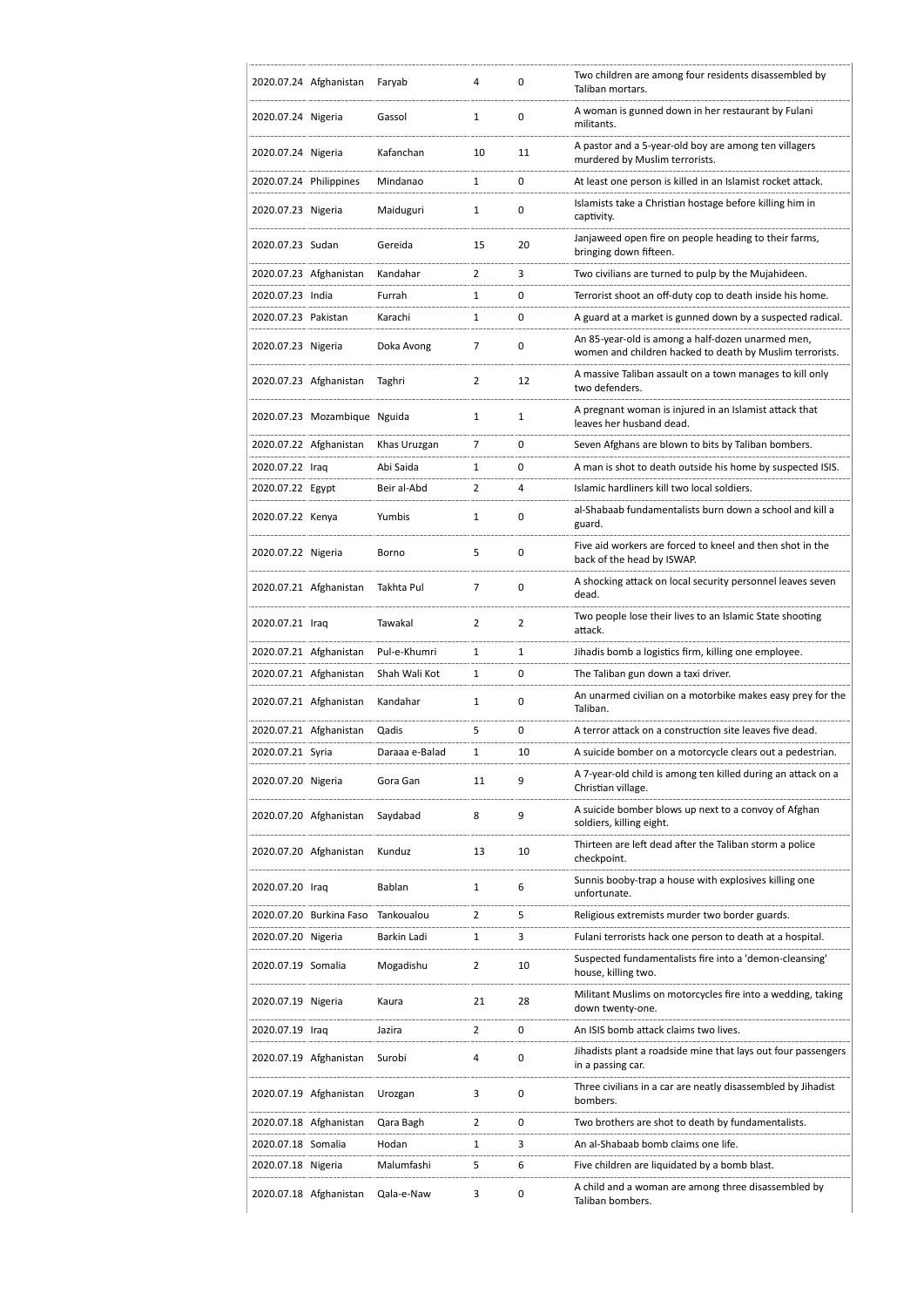| 2020.07.18 Nigeria     |                         | Boftari                            | 2              | 10             | Boko Haram spray a group of farmers with automatic-<br>weapons fire, killing two.                            |
|------------------------|-------------------------|------------------------------------|----------------|----------------|--------------------------------------------------------------------------------------------------------------|
|                        | 2020.07.18 Afghanistan  | Shahr-e-Safa                       | 1              | 4              | Religious radicals plant a bomb that kills a local police<br>officer.                                        |
|                        | 2020.07.18 Afghanistan  | Sarobi                             | 4              | $\mathbf 0$    | Four Afghans are blown to bits by a Religion of Peace bomb<br>blast.                                         |
|                        | 2020.07.18 Afghanistan  | Tagab                              | 3              | 9              | The Taliban hit an office building with a rocket, killing three<br>civilians.                                |
| 2020.07.17 Iraq        |                         | Tarmiyah                           | 1              | 0              | Islamic State members murder a local soldier.                                                                |
| 2020.07.17 Iraq        |                         | Shirgat                            | 2              | $\overline{2}$ | A father and daughter are torn to shreds by Mujahid<br>shrapnel.                                             |
|                        | 2020.07.17 Afghanistan  | Geriveh                            | $\overline{2}$ | 0              | The Taliban barge into a family home and brutally murder a<br>married couple in front of their children.     |
| 2020.07.17 Nigeria     |                         | Doka Avong                         | 5              | 0              | Two small children, ages 3 and 6, are slaughtered along with<br>their family by Muslim militants.            |
| 2020.07.17 Nigeria     |                         | Mai-Ido                            | 4              | 10             | Four villagers are left dead following a Muslim raid.                                                        |
| 2020.07.17 Jordan      |                         | al-Balga                           | 1              | 0              | A young woman is honor-killed by her father with bricks as<br>her family looks on.                           |
|                        |                         | 2020.07.17 Mozambique Cabo Delgado | 12             | $\mathbf 0$    | About a dozen villagers are destroyed by Jihadists.                                                          |
| 2020.07.16 Iraq        |                         | Shwan                              | 3              | 0              | Three locals are tied up and shot.                                                                           |
|                        | 2020.07.16 Afghanistan  | Dawlan Abad                        | 9              | 0              | Nine Afghans are shot to death by Taliban radicals.                                                          |
| 2020.07.16 Iraq        |                         | Erbil                              | 3              | $\mathbf 0$    | Suspected ISIS storm a nursery and drop three civilians.                                                     |
|                        | 2020.07.15 Afghanistan  | Qarghaz                            | $\overline{2}$ | 11             | Religious extremists murder two local cops.                                                                  |
| 2020.07.15 Iraq        |                         | Umm al-Hinta                       | 1              | 4              | Islamic state militants attack a village and kill a resident.                                                |
| 2020.07.15 Syria       |                         | Idlib                              | $\overline{2}$ | $\mathbf 0$    | Two civilians are reported killed by Hay'at Tahrir al Sham.                                                  |
|                        | 2020.07.15 Burkina Faso | Fondioaga                          | 2              | 0              | Two villagers are executed by Jihadists.                                                                     |
|                        | 2020.07.14 Afghanistan  | Kabul-Gardez                       | 2              | 0              | A 7-year-old child is shot to death along with his father by<br>Religion of Peace proponents.                |
|                        | 2020.07.14 Afghanistan  | Jegdalak                           | 5              | 11             | Five civilians are killed when the Taliban hit their vehicle<br>with a roadside bomb.                        |
| 2020.07.14 Thailand    |                         | Pattani                            | 1              | 10             | One person is killed in a bombing by Muslim terrorists.                                                      |
|                        | 2020.07.14 Afghanistan  | Maimana                            | 4              | 3              | Fundamentalists spray rivals at a mosque with automatic<br>weapons, killing four.                            |
| 2020.07.13 CAR         |                         | <b>NW</b>                          | 1              | 2              | A pro-Muslim terror group murders a UN peacekeeper.                                                          |
| 2020.07.13 Iraq        |                         | Baqubah                            | 3              | 1              | A bomb planted by ISIS claims three lives.                                                                   |
| 2020.07.13 Afghanistan |                         | Arghanjkhwa                        | 7              | $\overline{2}$ | An attack by religious radicals leaves seven dead.                                                           |
|                        |                         |                                    |                |                |                                                                                                              |
|                        | 2020.07.13 Afghanistan  | Aybak                              | 11             | 63             | Eleven are killed when the Taliban stage a massive car bomb<br>and shooting attack on a government building. |
| 2020.07.13 Somalia     |                         | Tarabunka                          | 1              | 1              | A Fedayeen suicide bomber takes a passerby with him.                                                         |
| 2020.07.13 Iraq        |                         | Gir Ozer                           | 4              | 0              | Four elderly religious minorities are found by their family<br>dumped in an ISIS grave.                      |
| 2020.07.13 Sudan       |                         | Fata Borno                         | 13             | 18             | Janjaweed militia on motorbikes fire into a protest rally,<br>killing at least thirteen.                     |
| 2020.07.13 Nigeria     |                         | Kumulla                            | 8              | 0              | Eight are killed when Jihadists attack a group of vehicles.                                                  |
| 2020.07.13 Nigeria     |                         | Kolore                             | $\overline{2}$ | 0              | Boko Haram fire on a security patrol, killing two members.                                                   |
| 2020.07.12 Thailand    |                         | Pattani                            | 1              | 0              | Muslim 'insurgents' bomb a group of teachers, killing a<br>guard.                                            |
| 2020.07.12 Nigeria     |                         | Anguwan Audu                       | 2              | 0              | Two locals are gunned down in cold blood by Muslim<br>terrorists.                                            |
| 2020.07.12 Iraq        |                         | Baqubah                            | $\overline{2}$ | $\overline{2}$ | An ISIS bomb blast claims two lives.                                                                         |
|                        | 2020.07.12 Afghanistan  | Daikundi                           | 4              | 5              | Four government troops are cut down by Taliban gunmen.                                                       |
| 2020.07.12 Lebanon     |                         | <b>Baalbek</b>                     | 1              | 0              | Terrorists open fire on a security patrol, killing one member.                                               |
| 2020.07.12 Nigeria     |                         | Zangon Kataf                       | 22             | 24             | Muslim terrorists ride through a village, picking off twenty-<br>two residents.                              |
|                        | 2020.07.12 Afghanistan  | Imam Sahib                         | 6              | 8              | A half-dozen people are tragically killed by the Taliban.                                                    |
| 2020.07.11 Pakistan    |                         | Vizda                              | 4              | 0              | Four police are machine-gunned by Islamic radicals.                                                          |
|                        | 2020.07.11 Afghanistan  | Qalat                              | 3              | 2              | Three children are reduced to parts by Taliban bombers.                                                      |
|                        | 2020.07.11 Afghanistan  | Jaghato                            | 6              | 8              | Women and children are among six minibus passengers<br>aerated by Sunni shrapnel.                            |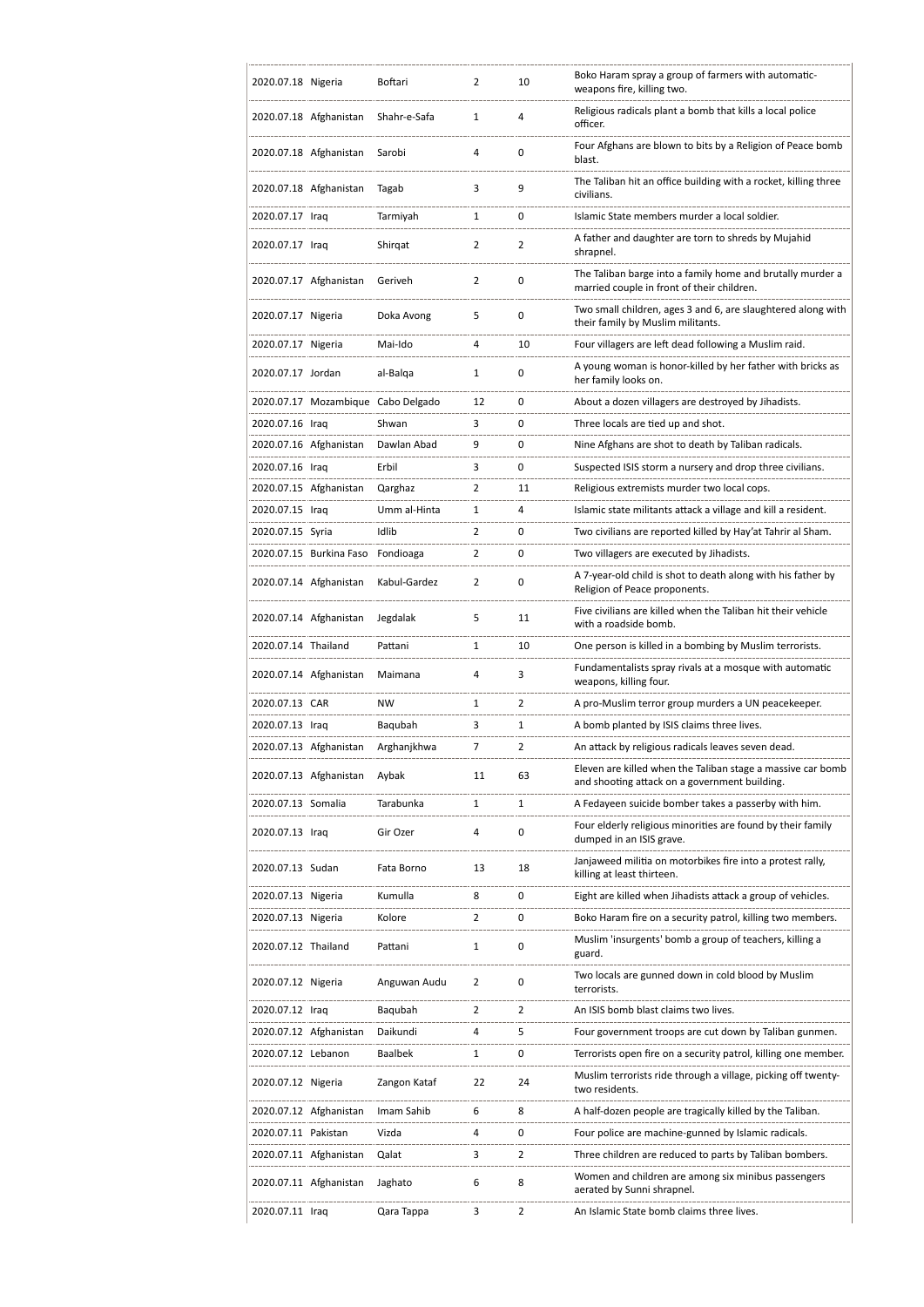|                        | 2020.07.11 Afghanistan        | Panjwai              | 1              | 3              | An elderly man is murdered in his own home by armed<br>fundamentalists.                       |
|------------------------|-------------------------------|----------------------|----------------|----------------|-----------------------------------------------------------------------------------------------|
| 2020.07.10 Nigeria     |                               | Chibwob              | 7              | 20             | Seven people lose their lives when Muslim militants burn<br>down a village.                   |
|                        | 2020.07.10 Afghanistan        | Kabul                | 15             | 34             | An additional fifteen civilians are reported killed in attacks<br>over the last week.         |
| 2020.07.10 Nigeria     |                               | Kigudu               | 11             | 0              | Eleven are left dead when a Catholic village is targeted by<br>Muslim militants.              |
| 2020.07.10 Nigeria     |                               | Baga                 | 20             | 0              | Islamists storm a town, killing twenty defenders.                                             |
| 2020.07.10 Nigeria     |                               | Gada Blu             | 15             | 0              | Fifteen are killed when Boko Haram pour heavy machine-<br>gun fire into a local convoy.       |
|                        | 2020.07.10 Afghanistan        | Sayed Abad           | 3              | 0              | A man and his two sons are reduced to rubble when their<br>house is hit with a mortar.        |
| 2020.07.09 Nigeria     |                               | Chibuak              | 9              | 0              | Nine villagers are laid out by Muslim militants.                                              |
| 2020.07.09 Philippines |                               | <b>Shariff Aguak</b> | 2              | 0              | Islamic terrorists use a roadside bomb to kill two people in a<br>passing car.                |
|                        | 2020.07.09 Afghanistan        | Jalalabad            | $\mathbf{1}$   | 0              | A police officer is gunned down by Sharia proponents.                                         |
| 2020.07.09 Nigeria     |                               | Umaisha              | 2              | 8              | Suspected terrorists kill two farmers and kidnap eight<br>children.                           |
| 2020.07.09 Pakistan    |                               | Jacobabad            | 2              | 0              | A man guns down his daughter and her lover in an honor<br>killing.                            |
| 2020.07.09 Iraq        |                               | Karbala              | $\mathbf{1}$   | 0              | Terrorists assassinate a disabled worker at a repair kiosk.                                   |
| 2020.07.08 Thailand    |                               | Yala                 | $\mathbf{1}$   | 0              | Muslim 'insurgents' pump six bullets into a village guard.                                    |
|                        | 2020.07.08 Afghanistan        | Chahar Asyab         | $\mathbf{1}$   | 0              | A biometrics expert is murdered by terrorists on his way<br>home.                             |
| 2020.07.08 Pakistan    |                               | Karachi              | $\mathbf{1}$   | 0              | Terrorists kill the 68-year-old owner of a bakery shop with a<br>grenade.                     |
|                        | 2020.07.08 Afghanistan        | Dayak                | 3              | 0              | The Taliban murder a local political leader and two guards.                                   |
| 2020.07.08 India       |                               | Bandipore            | 3              | 0              | Terrorists fire into a shop, killing the owner and two family<br>members.                     |
|                        | 2020.07.08 Afghanistan        | Shah Wali Kot        | 3              | 18             | A Fedayeen suicide bomber takes three souls with him.                                         |
| 2020.07.08 Nigeria     |                               | Kaduna               | 1              | 0              | A Boko Haram member kills his own father for the cause.                                       |
| 2020.07.07 Nigeria     |                               | <b>Bulabulin</b>     | 35             | 48             | Thirty-five security personnel are reported dead following a<br>Boko Haram ambush.            |
| 2020.07.07 India       |                               | Goosu                | 1              | 2              | Lashkar-e-Toiba open fire on local police, killing one.                                       |
|                        | 2020.07.07 Afghanistan        | Kuz Kunar            | 3              | 0              | A bomb attack at a market claims three souls.                                                 |
|                        | 2020.07.07 Afghanistan        | Khewa                | 4              | 11             | A suicide bomber takes out four guards at a market.                                           |
|                        |                               |                      |                |                |                                                                                               |
|                        | 2020.07.06 Burkina Faso Pensa |                      | 8              | 5              | A mayor is among eight wiped out when Jihadists attack a<br>town hall.                        |
| 2020.07.06 Nigeria     |                               | Avilamo              | $\overline{2}$ | 0              | Muslim gunmen murder two livestock workers.                                                   |
| 2020.07.06 Iraq        |                               | Shaqraq              | 1              | 0              | A bystander is picked off during an ISIS shooting.                                            |
| 2020.07.06 Philippines |                               | Baluno               | 1              | 0              | A pro-peace cleric is shot to death.                                                          |
| 2020.07.06 Nigeria     |                               | Katsina              | 15             | $\overline{2}$ | Fulani terrorists invade a farming community on<br>motorcycles, killing fifteen.              |
| 2020.07.06 Iraq        |                               | Baghdad              | $\mathbf{1}$   | 0              | Shiite militia are suspected in the assassination of a political<br>analyst outside his home. |
| 2020.07.05 Nigeria     |                               | Gajibo               | 1              | 3              | A guard posted outside a village is machine-gunned by Boko<br>Haram.                          |
|                        | 2020.07.05 Afghanistan        | Kabul                | $\mathbf{1}$   | 0              | Terrorists shoot a politician's relative to death inside his<br>home.                         |
|                        | 2020.07.04 Afghanistan        | Kohistan             | 3              | 3              | Taliban bombers kill three occupants of a vehicle with a<br>roadside blast.                   |
|                        | 2020.07.04 Afghanistan        | <b>Band Sang</b>     | $\overline{2}$ | 0              | Two Afghans lose their lives to a Taliban bomb blast.                                         |
| 2020.07.04 Nigeria     |                               | Gengere              | $\mathbf{1}$   | 0              | A farmer and father of six is hacked to death by Muslim<br>militants.                         |
|                        | 2020.07.04 Afghanistan        | Jalalabad            | $\mathbf{1}$   | 0              | A day laborer is taken off the clock by Taliban bombers                                       |
| 2020.07.04 Somalia     |                               | Baidoa               | 6              | 17             | A half-dozen patrons at a restaurant are taken out in mid-<br>bite by terrorists.             |
|                        | 2020.07.04 Afghanistan        | Kohson               | 3              | 3              | Three local cops are cut down by Taliban shrapnel.                                            |
| 2020.07.04 Syria       |                               | Sukhneh              | 20             | 25             | Islamic State attacks leave at least twenty dead.                                             |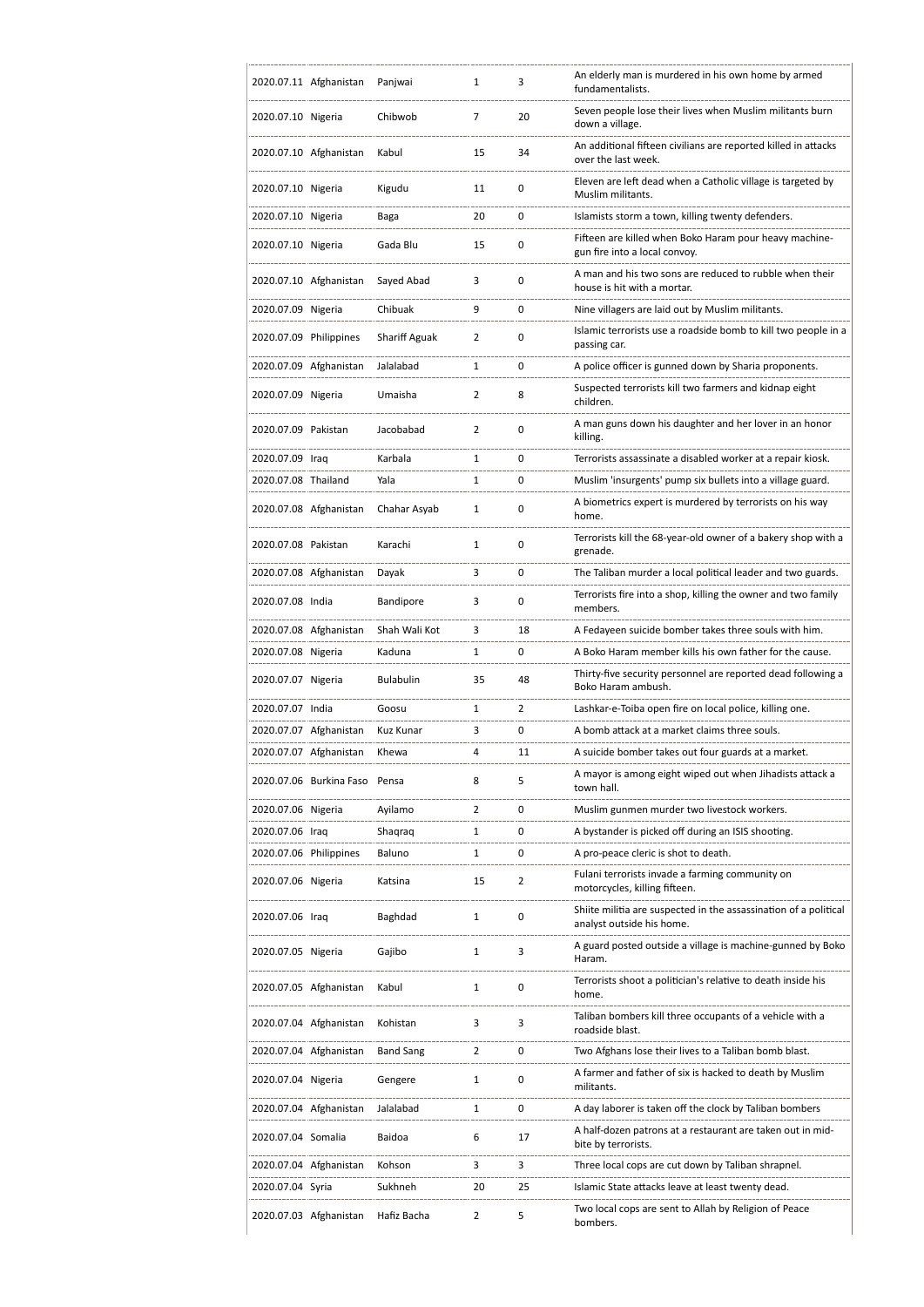|                        | 2020.07.03 Afghanistan      | Shahwalikot                                | 6              | 0              | Six civilians are reportedly blown to bits by a Jihad bomb<br>blast.                                     |
|------------------------|-----------------------------|--------------------------------------------|----------------|----------------|----------------------------------------------------------------------------------------------------------|
| 2020.07.03 Nigeria     |                             | Damasak                                    | 1              | $\mathbf 0$    | A 5-year-old child is shot to death during a Boko Haram<br>attack.                                       |
| 2020.07.03 Pakistan    |                             | Birman                                     | 4              | $\mathbf 0$    | Terrorists spray the inside of a car with automatic weapons<br>fire, killing four laborers.              |
| 2020.07.02 Uganda      |                             | Ruhengyere                                 | 2              | 6              | An Islamic group is suspected of hurling a bomb into a<br>training camp, killing two recruits.           |
| 2020.07.02 Iraq        |                             | Saladin                                    | 2              | 0              | Two security personnel are cut down on patrol by Jihadi<br>bombers.                                      |
| 2020.07.02 Philippines |                             | Maguindanao                                | 1              | $\overline{2}$ | Moro Islamists kill a village guard.                                                                     |
| 2020.07.02 Mali        |                             | Guoari                                     | 9              | 2              | Jihadists destroy nine lives.                                                                            |
| 2020.07.02 Thailand    |                             | Pattani                                    | 1              | $\overline{2}$ | Muslim 'insurgents' pick off a village guard.                                                            |
| 2020.07.01 Mali        |                             | Djimdo                                     | 15             | $\mathbf 0$    | Fifteen villagers are cut down by Jihadists.                                                             |
| 2020.07.01 Mali        |                             | Pangadougou                                | 2              | 0              | Two farmers are shot to death by Islamic radicals.                                                       |
| 2020.07.01 Mali        |                             | Gouari                                     | 16             | 0              | A brutal attack on men returning from their fields leaves<br>sixteen dead.                               |
| 2020.07.01 Somalia     |                             | Baidoa                                     | 1              | 0              | The chairman for people living with disabilities is gunned<br>down by al-Shabaab.                        |
| 2020.07.01 Iraq        |                             | Baghdad                                    | 2              | 0              | Mujahideen kill two Iragis and throw them in the river.                                                  |
| 2020.07.01 India       |                             | Sopore                                     | 2              | 3              | An elderly man is killed in front of his very young grandson<br>by Lashkar-e-Toiba firing from a mosque. |
| 2020.07.01 Nigeria     |                             | Kautikari                                  | 1              | 0              | Islamic radicals slaughter a farmer.                                                                     |
|                        | 2020.07.01 Afghanistan      | Saru Ghundi                                | 2              | 9              | The Taliban murder two border guards.                                                                    |
| 2020.07.01 Pakistan    |                             | Mamond                                     | 1              | $\mathbf 0$    | A bomb planted near a shop takes the life of a civilian.                                                 |
|                        | 2020.07.01 Afghanistan      | Jalalabad                                  | 2              | 10             | A series of bombing attacks target family members and<br>others.                                         |
| 2020.06.30 Iraq        |                             | Tikrit                                     | 4              | 2              | Four members of a defense militia are killed on patrol by<br>ISIS bombers.                               |
| 2020.06.30 Ethiopia    |                             | Addis Ababa                                | 177            | 38             | Nearly two-hundred religious minorities are killed across<br>the country during mob violence.            |
|                        |                             |                                            |                |                |                                                                                                          |
| 2020.06.29 Iraq        |                             | Qahtanya                                   | 4              | 0              | A family of four are found buried in their garden after being<br>killed by ISIS.                         |
|                        | 2020.06.29 Afghanistan      | Tarinkot                                   | 1              | $\overline{2}$ | A police chief is cut down by Islamic assassins.                                                         |
| 2020.06.29 Pakistan    |                             | Karachi                                    | 7              | 0              | Majeed Brigade Fedayeen stage a suicide attack at the<br>Pakistani stock exchange, killing seven.        |
|                        | 2020.06.29 Afghanistan      | Sangin                                     | 23             | 15             | A rocket and mortar attack on a cattle market leaves two<br>dozen dead.                                  |
| 2020.06.29 DRC         |                             | Hululu                                     | 1              | 1              | ADF gunmen fire on peacekeepers guarding a bridge<br>project, killing one.                               |
| 2020.06.28 Pakistan    |                             | Jamshoro                                   | 1              | 0              | A young woman is stoned to death.                                                                        |
|                        |                             | 2020.06.28 Mozambique Mocimboa da Praia 12 |                | 13             | Over a dozen are reported dead when Al Sunnah wa<br>Jama'ah occupy a small town.                         |
|                        | 2020.06.28 Afghanistan      | Firozkoh                                   | 4              | 2              | Four Afghans are laid out by armed fundamentalists.                                                      |
| 2020.06.28 Nigeria     |                             | Mallam Fatori                              | 6              | $\mathbf 0$    | A group fighting for a Sharia state kills a half dozen<br>government employees.                          |
| 2020.06.28 Iraq        |                             | Abu Khanazir                               | 4              | 2              | An ISIS attack leaves four dead.                                                                         |
|                        | 2020.06.28 Afghanistan      | Washir                                     | 6              | 1              | Two children and a woman are among a family of six<br>exterminated by the Taliban.                       |
| 2020.06.28 Nigeria     |                             | Gwoza                                      | 1              | 0              | A young Nigerian is tragically cut down by Boko Haram.                                                   |
| 2020.06.27 Iraq        |                             | al-Hay                                     | 1              | $\mathbf 0$    | A local police chief is assassinated by religious radicals.                                              |
| 2020.06.27 Iraq        |                             | Abi Saida                                  | 1              | 3              | An Islamic State attack on a checkpoint leaves one dead.                                                 |
|                        | 2020.06.27 Afghanistan      | Kabul                                      | 2              | 0              | A woman is among two human rights workers murdered by<br>a group trying to establish Islamic law.        |
| 2020.06.27 Nigeria     |                             | Damboa                                     | 11             | $\mathbf 0$    | Eleven local security personnel are ambushed and<br>eliminated by Boko Haram.                            |
|                        | 2020.06.27 Afghanistan      | Imam Sahib                                 | 6              | 0              | A half-dozen Afghans are obliterated by fundamentalists.                                                 |
| 2020.06.27 Mali        |                             | Dinangourou                                | 3              | 3              | Three local soldiers are murdered by Jihadists.                                                          |
|                        | 2020.06.27 Mozambique Palma |                                            | 8              | 0              | Eight natural gas workers are ambushed and murdered by<br>Jihadists.                                     |
| 2020.06.26 India       |                             | Bijbehara                                  | $\overline{2}$ | 0              | A 6-year-old boy is among two Indians gunned down by                                                     |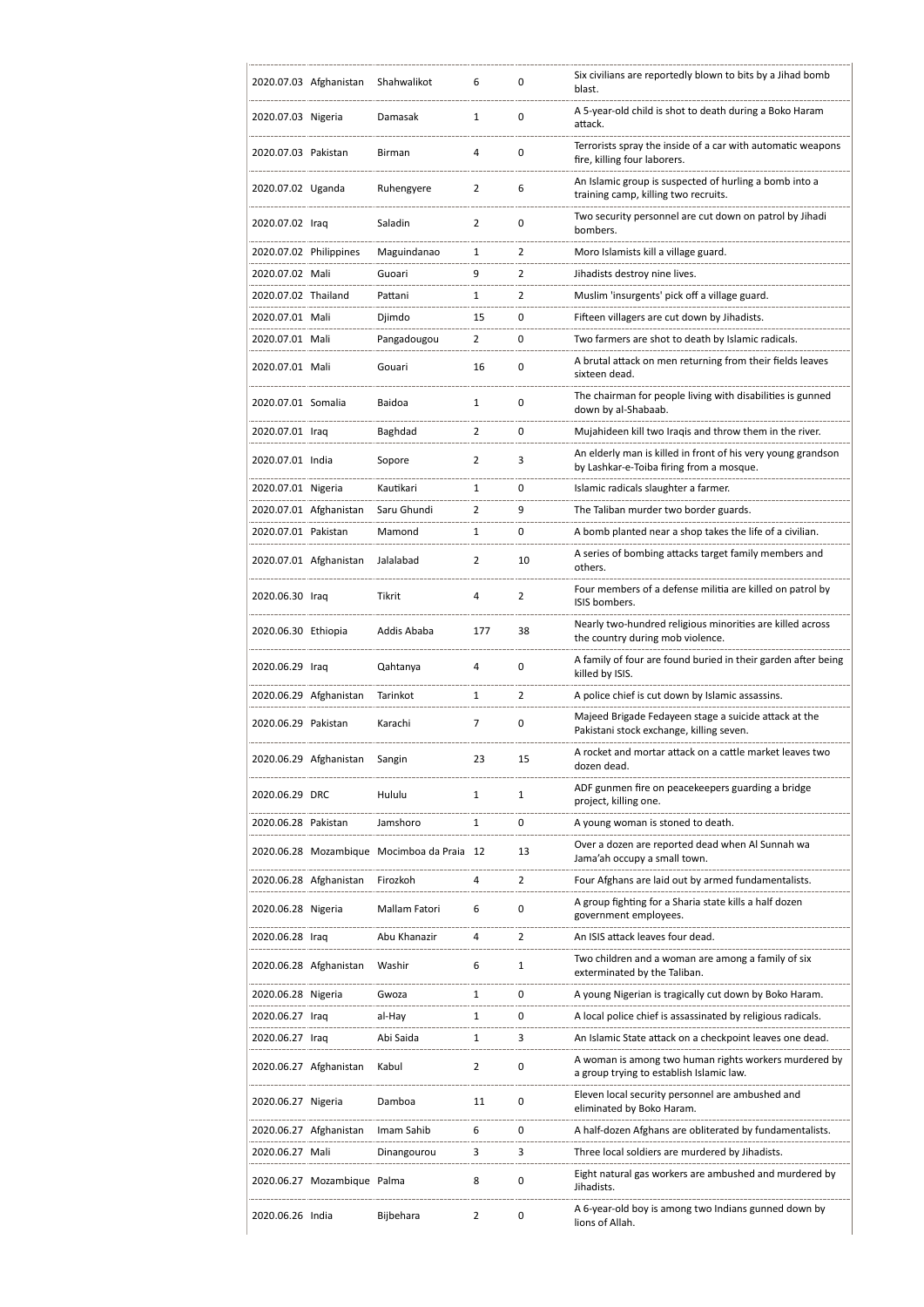|                     | 2020.06.26 Afghanistan        | Shamal Damanda | 4              | 3              | A well-placed Taliban mortar round claims four civilians.                                                   |
|---------------------|-------------------------------|----------------|----------------|----------------|-------------------------------------------------------------------------------------------------------------|
|                     | 2020.06.25 Afghanistan        | Takhar         | 4              | 9              | Four local cops manning a remote post are machine-gunned<br>by Taliban faithful.                            |
|                     | 2020.06.24 Afghanistan        | <b>Baghdis</b> | 10             | 0              | Ten Afghan security personnel are slain by Islamic<br>extremists.                                           |
|                     | 2020.06.24 Afghanistan        | Mardyan        | 6              | 0              | Four children, a woman and an elderly man are sent to<br>Allah by the Taliban.                              |
|                     | 2020.06.24 Afghanistan        | Dand-e-Ghori   | $\overline{2}$ | 1              | Two Afghans succumb to injury following a Taliban attack.                                                   |
|                     | 2020.06.23 Afghanistan        | Kandahar       | 4              | 0              | A Jihadi car bomb blast claims four lives.                                                                  |
| 2020.06.23 India    |                               | Bandzoo        | 1              | 0              | A police officer is shot to death by suspected Lashkar-<br>e-Toiba.                                         |
|                     | 2020.06.23 Afghanistan        | Bala Murghab   | 7              | 0              | A sustained Taliban attack on a lonely government outpost<br>leaves seven dead.                             |
| 2020.06.23 Somalia  |                               | Mogadishu      | $\overline{2}$ | 1              | A civilian is among two killed when a suicide bomber<br>detonates at a Turkish military base.               |
|                     | 2020.06.23 Afghanistan        | Kapisa         | 1              | 0              | A secular judge is assassinated by terrorists on his way to<br>work.                                        |
|                     | 2020.06.22 Mozambique Macomia |                | 6              | 0              | A half-dozen kidnap victims are killed by their Muslim<br>captors.                                          |
|                     | 2020.06.22 Afghanistan        | Kabul          | 5              | 0              | Two prosecutors are among five in a car wiped out at point-<br>blank range by Islamist gunmen.              |
| 2020.06.22 DRC      |                               | Makisabo       | 1              | $\mathbf{1}$   | ADF Islamists murder a UN peacekeeper.                                                                      |
|                     | 2020.06.22 Afghanistan        | <b>Beshtek</b> | 10             | 0              | A group of armed fundamentalists kill ten Afghans.                                                          |
|                     | 2020.06.22 Afghanistan        | Baharak        | 5              | 0              | Five members of a civilian militia are dispatched by the<br>Taliban.                                        |
|                     | 2020.06.22 Afghanistan        | Peyazkar       | 6              | $\mathbf 1$    | Six local cops are laid out by a group fighting for a Sharia<br>state.                                      |
| 2020.06.22 Nigeria  |                               | Kautikari      | $\overline{2}$ | 3              | Boko Haram kill two older women and abduct three teen<br>girls.                                             |
| 2020.06.22 Uganda   |                               | Namuseru       | $\overline{2}$ | 0              | A pastor and a member of his church are beaten and<br>drowned for evangelizing to Muslims.                  |
|                     | 2020.06.21 Afghanistan        | Nahrin         | 2              | 0              | The Taliban burn stores and kill two individuals during an<br>attack.                                       |
| 2020.06.21 Somalia  |                               | Galmudug       | 3              | 0              | Three suicide bombers take out three other lives.                                                           |
| 2020.06.21 Somalia  |                               | Wanlaweyn      | 5              | 0              | Two bombs placed outside a home claim five lives, including<br>one woman.                                   |
| 2020.06.21 DRC      |                               | Vukaka         | 10             | 0              | Another ten innocents are slaughtered by ADF terrorists.                                                    |
|                     | 2020.06.21 Afghanistan        | Kohsan         | 3              | 3              | Islamic extremists kill three people in a passing car with a<br>bomb.                                       |
|                     | 2020.06.21 Afghanistan        | Paikamari      | 3              | 0              | Three children are exterminated by Islamic bombers.                                                         |
|                     | 2020.06.21 Afghanistan        | Doulatyar      | 1              | 0              | A landmine placed by fundamentalists claims one life.                                                       |
| 2020.06.21 Pakistan |                               | Ghulumabad     | 1              | 0              | A Christian father of five is beaten to death by police<br>investigating a crime with religious undertones. |
|                     | 2020.06.20 Afghanistan        | Kabul          | 1              | 0              | An attempted assassination of a secular politician leaves a<br>guard dead.                                  |
| 2020.06.20 DRC      |                               | Biangolo       | 10             | 0              | ADF Islamists massacre ten villagers.                                                                       |
| 2020.06.20 Pakistan |                               | Ghariom        | $\overline{2}$ | $\overline{2}$ | al-Qaeda members ambush and kill two Pakistani soldiers.                                                    |
|                     | 2020.06.20 Afghanistan        | Pul-e-Khumri   | 3              | 16             | A Taliban leaves three dead and sixteen injured.                                                            |
| 2020.06.20 Tunisia  |                               | Ain Defla      | 1              | 0              | A young Tunisian soldier is killed by Islamic radicals.                                                     |
| 2020.06.20 Iraq     |                               | Saladin        | $\overline{2}$ | 4              | Two Iraqis lose their lives to an ISIS attack.                                                              |
|                     | 2020.06.20 Afghanistan        | Aino           | 2              | 6              | The wife and daughter of a writer bleed to death following a<br>roadside blast.                             |
| 2020.06.20 Syria    |                               | Kihel          | 9              | 19             | Jihadis aerate a bus with shrapnel, claiming nine souls.                                                    |
|                     | 2020.06.20 Afghanistan        | Lashkar Gah    | 1              | $\overline{2}$ | Children are among the casualties, when gunmen on<br>motorcycles open fire.                                 |
|                     | 2020.06.20 Afghanistan        | Dand-e-Ghor    | 1              | 0              | A prayer leader dies after torture from fundamentalists<br>angry over his announcing a policeman's funeral. |
| 2020.06.20 Iraq     |                               | Muqdadiya      | 1              | 0              | An ISIS sniper picks off a guard outside a village.                                                         |
| 2020.06.20 DRC      |                               | Bukaka         | 10             | 0              | Five men, three women and two children are hacked to<br>death by local Islamists.                           |
| 2020.06.20 Sudan    |                               | Khartoum       | 1              | 0              | A Muslim mob stabs a Christian father-of-four to death on<br>the street while shouting praises to Allah.    |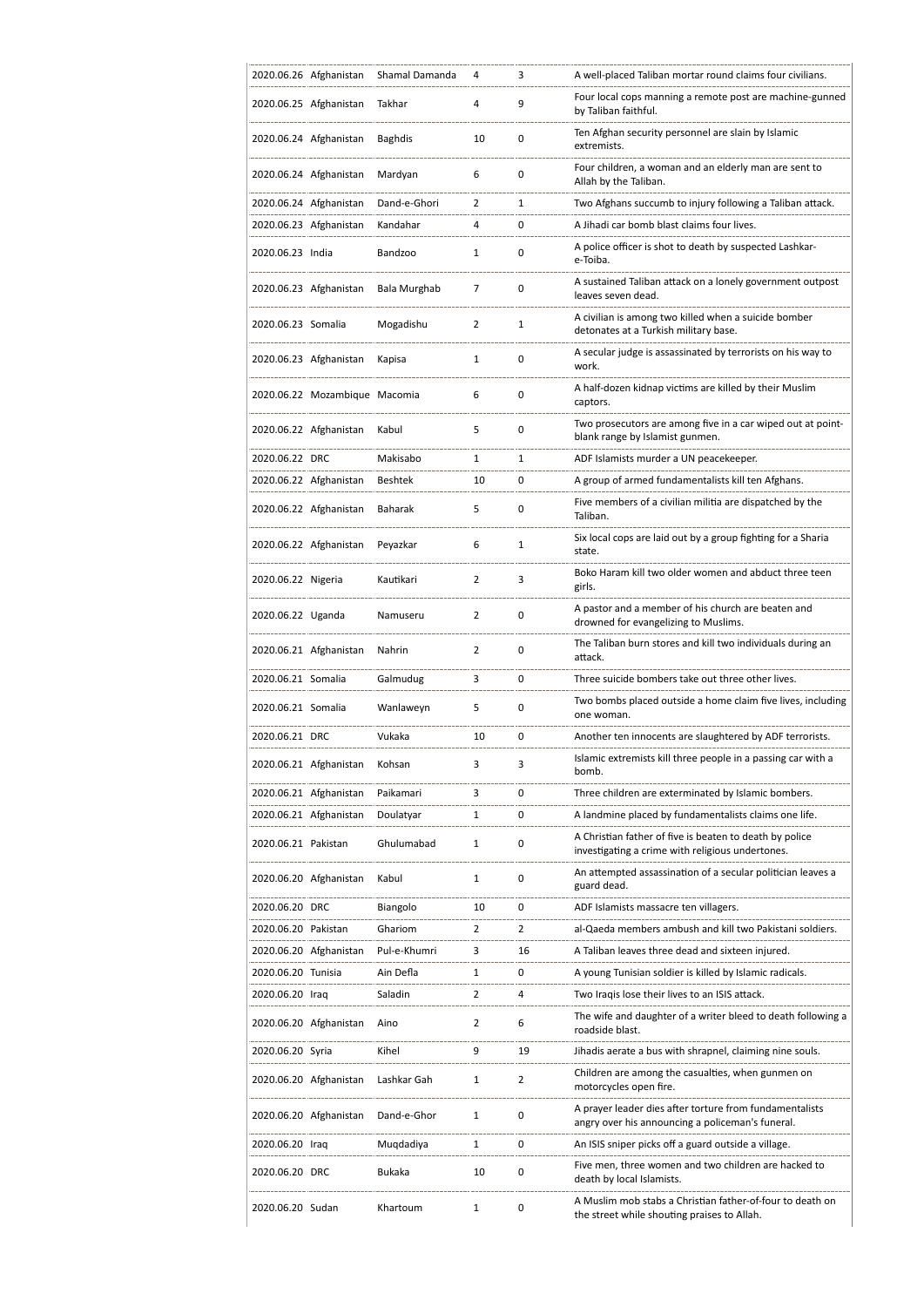| 2020.06.20 England  |                                | Reading           | 3            | 1  | A migrant from Libya yells praises to Allah and "victory over<br>infidels" as he stabs three innocents to death in a park. |
|---------------------|--------------------------------|-------------------|--------------|----|----------------------------------------------------------------------------------------------------------------------------|
| 2020.06.19 DRC      |                                | Kivu              | 9            | 0  | Nine villagers are kidnapped and executed by the ADF.                                                                      |
| 2020.06.19 Iraq     |                                | <b>Balad Ruz</b>  | 1            | 0  | An old man is killed by suspected ISIS and thrown into a<br>canal.                                                         |
| 2020.06.19 Pakistan |                                | Ghotki            | 3            | 3  | Taliban extremists toss a grenade outside a market, killing<br>three.                                                      |
| 2020.06.19 Pakistan |                                | Karachi           | 1            | 6  | One person is destroyed when fundamentalists throw a<br>grenade at a school.                                               |
| 2020.06.18 Somalia  |                                | Mogadishu         | 4            | 3  | A mother and daughter are among four blown to bits by an<br>al-Shabaab landmine.                                           |
|                     | 2020.06.18 Afghanistan         | Shahr-e-Kohna     | 10           | 8  | Ten students are vaporized by a bomb blast at their Islamic<br>seminary.                                                   |
|                     | 2020.06.18 Mozambique Ilala    |                   | 17           | 0  | Islamists go door-to-door, seeking victims. Seventeen are<br>eventually killed.                                            |
| 2020.06.17 Yemen    |                                | Awadh             | 3            | 0  | Three people are killed by a Shiite militia rocket.                                                                        |
|                     | 2020.06.17 Afghanistan         | Ghazni            | 7            | 0  | Taliban shrapnel destroys seven lives.                                                                                     |
|                     | 2020.06.17 Mozambique Mocimboa |                   | 4            | 0  | Four people are killed when Islamic terrorists attack a<br>farming community.                                              |
| 2020.06.17 Nigeria  |                                | Okawu             | 1            | 0  | Muslim terrorists murder a local man.                                                                                      |
| 2020.06.17 Nigeria  |                                | Kautikari         | 3            | 5  | Boko Haram kill three innocents and kidnap five women.                                                                     |
|                     | 2020.06.17 Afghanistan         | Pul-e-Khumri      | 7            | 0  | A shocking attack by Islamic hardliners kills seven police.                                                                |
|                     | 2020.06.17 Afghanistan         | Talawka           | 5            | 6  | Five Afghan security personnel are killed by<br>fundamentalists.                                                           |
| 2020.06.17 Cameroon |                                | Waza              | 4            | 0  | Four shepherds are kidnapped and murdered by Boko<br>Haram.                                                                |
|                     | 2020.06.17 Afghanistan         | Aqcha             | 12           | 5  | Muslim terrorists attack an Afghan checkpoint, killing a<br>dozen members.                                                 |
|                     | 2020.06.17 Afghanistan         | Suraki            | 3            | 1  | A mother and two young children are exterminated by<br>Taliban bombers.                                                    |
| 2020.06.17 Iraq     |                                | Badush            | 1            | 0  | A woman is shot in the head by Mujahideen.                                                                                 |
|                     | 2020.06.16 Afghanistan         | <b>Bala Hisar</b> | 6            | 3  | A half-dozen Afghans are laid out by religious radicals.                                                                   |
|                     | 2020.06.16 Afghanistan         | Qaisar            | 3            | 0  | Three local cops are senselessly killed by the Taliban.                                                                    |
|                     | 2020.06.16 Bangladesh          | Cox's Bazar       | 3            | 0  | Three people are abducted and killed by Rohingya terrorists.                                                               |
| 2020.06.15 Iran     |                                | Kerman            | $\mathbf{1}$ | 0  | A father honor kills his teen daughter with an iron bar for<br>leaving home without permission.                            |
|                     | 2020.06.15 Afghanistan         | Kandahar          | 1            | 2  | A doctor has his ticket punched by the Taliban.                                                                            |
| 2020.06.15 Iraq     |                                | Kahla             | $\mathbf{1}$ | 3  | Jihadis target a home with a bomb, killing one woman.                                                                      |
| 2020.06.15 Iraq     |                                | Tuz Khurmatu      | 3            | 4  | Three Iragis are cut to size by a Mujahid bomb blast.                                                                      |
|                     | 2020.06.15 Afghanistan         | Argo              | 2            | 1  | The Taliban aerate a passing car with a roadside bomb,<br>killing two riders.                                              |
| 2020.06.14 Iran     |                                | Valiasr           | 1            | 0  | A wife is beheaded by her husband after leaving without<br>permission.                                                     |
| 2020.06.14 Iraq     |                                | Khanagin          | 8            | 6  | Eight are left dead after Islamic militants attack a small<br>town.                                                        |
| 2020.06.14 Nigeria  |                                | Adama             | 3            | 0  | Miyetti Allah sympathists kill three innocents.                                                                            |
|                     | 2020.06.14 Afghanistan         | Takhar            | 1            | 0  | An Islamic scholar is assassinated by Religion of Peace rivals.                                                            |
|                     | 2020.06.14 Afghanistan         | Jalalabad         | 1            | 3  | One person is aerated by fundamentalist shrapnel.                                                                          |
| 2020.06.14 Mali     |                                | Bouka Were        | 24           | 8  | A group fighting for an Islamic state kills two dozen local<br>security personnel.                                         |
|                     | 2020.06.14 Afghanistan         | Tagab             | 4            | 11 | Four guard manning a post are cut down by Taliban<br>gunmen.                                                               |
| 2020.06.14 DRC      |                                | Eringeti          | 6            | 6  | Four women are among six villagers murdered by ADF<br>Islamists.                                                           |
|                     | 2020.06.14 Mozambique Malinde  |                   | 4            | 0  | Muslim radicals set fire to a market, killing four patrons.                                                                |
| 2020.06.13 Somalia  |                                | Lower Juba        | 4            | 0  | Four local soldiers are ambushed and killed by al-Shabaab.                                                                 |
| 2020.06.13 Somalia  |                                | Ruun-Nirgood      | 2            | 0  | Two men are executed by al-Shabaab for unIslamic<br>activities.                                                            |
| 2020.06.13 Mali     |                                | Tarkint           | 2            | 0  | Two UN peacekeepers are ambushed and murdered by<br>Jihadi gunmen.                                                         |
|                     | 2020.06.13 Kenya               | Warankalla        | 1            | 0  | al-Shabaab Islamists kill a guard at a cell tower.                                                                         |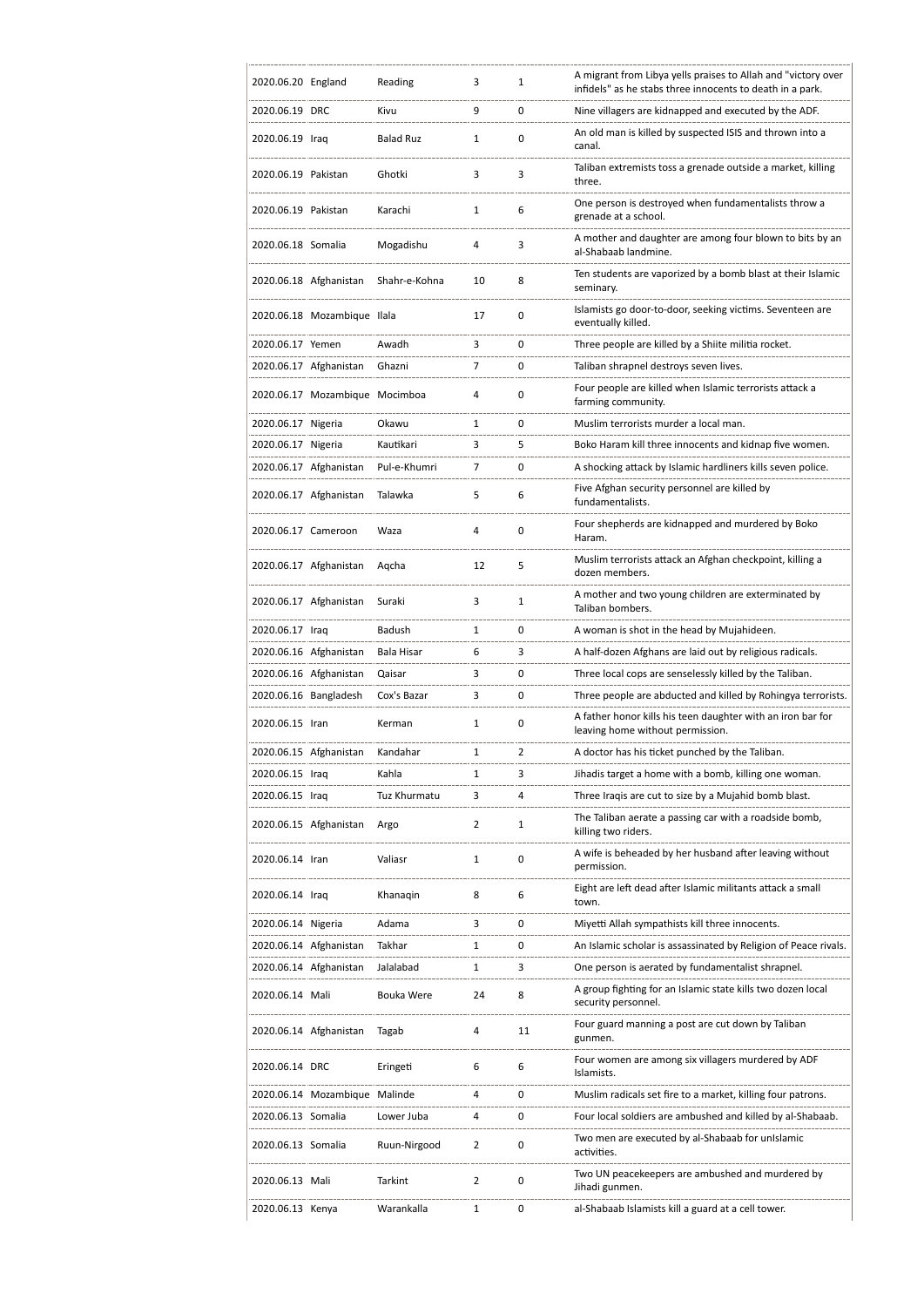| 2020.06.13 Mali        |                              | Dogons                  | 4              | 2              | Muslim terrorists on motorcycles shoot up a village, killing<br>four.                                       |
|------------------------|------------------------------|-------------------------|----------------|----------------|-------------------------------------------------------------------------------------------------------------|
| 2020.06.13 Nigeria     |                              | Monguno                 | 20             | 90             | Islamic extremists overrun a humanitarian hub and<br>slaughter at least twenty.                             |
| 2020.06.13 Nigeria     |                              | Nganzai                 | 42             | 0              | Forty villagers are machine-gunned by Islamists in<br>technicals.                                           |
| 2020.06.13 Philippines |                              | Sulu                    | 2              | $\overline{2}$ | Abu Sayyaf members fire into a police station from<br>motorcycles, killing two officers.                    |
|                        | 2020.06.13 Afghanistan       | Badakhshan              | 4              | 0              | Four Afghans are laid out by religious extremists with guns.                                                |
| 2020.06.12 Somalia     |                              | Afgooye                 | 2              | 0              | Two Somalis are blown to bits by radicals.                                                                  |
|                        | 2020.06.12 Afghanistan       | Logar                   | 4              | 2              | A woman and her three daughters are slaughtered in their<br>own home.                                       |
| 2020.06.12 Pakistan    |                              | Rawalpindi              | 1              | 15             | One patron is killed when radicals bomb a market.                                                           |
|                        | 2020.06.12 Afghanistan       | Ghor                    | 10             | $\overline{2}$ | Armed fundamentalists storm a police checkpoint and put<br>down ten officers.                               |
|                        | 2020.06.12 Afghanistan       | Khost                   | 8              | 0              | Eight people are shot to death by terrorists at a clinic.                                                   |
| 2020.06.12 Nigeria     |                              | Sabon Gari Gusawa 1     |                | 0              | A pastor is murdered by Muslim militants while working in a<br>field.                                       |
|                        | 2020.06.11 Mozambique Cabor  |                         | 10             | 0              | Ten family members are beheaded by Religion of Peace<br>proponents.                                         |
| 2020.06.11 Syria       |                              | Deir al Freies          | 1              | 0              | A Sunni cleric dies under torture from Shiite co-religionists.                                              |
|                        | 2020.06.11 Ivory Coast       | Kafolo                  | 13             | 6              | Jihadists attack a border post, killing thirteen guards.                                                    |
|                        | 2020.06.11 Afghanistan       | Ahmad Shah Baba<br>Mina | 1              | 1              | A civilian bystander is aerated by a car bomb.                                                              |
|                        | 2020.06.11 Afghanistan       | Kandahar                | 1              | 0              | A man on his way to work is picked off by Taliban snipers.                                                  |
| 2020.06.11 Nigeria     |                              | Maiduguri               | 2              | 0              | Two Nigerians are forced to their knees and shot in the back<br>of the head by Religion of Peace activists. |
| 2020.06.11 Egypt       |                              | Sinai                   | 1              | 0              | Wilayat Sinai Islamists torture a 75-year-old man, tie him to<br>a pole and blow him up with explosives.    |
| 2020.06.10 Pakistan    |                              | Shatial                 | $\overline{2}$ | 0              | Two brothers are murdered by terrorists.                                                                    |
|                        | 2020.06.10 Afghanistan       | <b>Bhak Khel</b>        | 1              | 4              | One person is killed during a Taliban attack.                                                               |
| 2020.06.10 Somalia     |                              | Kismayo                 | 1              | 10             | al-Shabaab is suspected of a grenade attack on a market.                                                    |
| 2020.06.10 Pakistan    |                              | Miran Shah              | 2              | 0              | Hardliners kill two local cops with a roadside bomb.                                                        |
| 2020.06.09 Pakistan    |                              | Lahore                  | 1              | 0              | A woman is honor-killed with an axe for marrying without<br>her family's permission.                        |
|                        | 2020.06.09 Afghanistan       | Shewa                   | 1              | 0              | A policeman manning a checkpoint is shot to death by<br>fundamentalists.                                    |
|                        | 2020.06.09 Afghanistan       | Batur                   | 5              | 0              | Five defense volunteers are leveled by a Taliban bomb blast.                                                |
| 2020.06.09 Philippines |                              | Sultan Kudarat          | 1              | 0              | An off-duty soldier is picked off by a Dawlah Islamiyah<br>gunman.                                          |
|                        | 2020.06.09 Afghanistan       | Nangarhar               | 1              | 0              | An individual standing outside a bake shop is eliminated by<br>Jihadi bombers.                              |
| 2020.06.09 Iraq        |                              | <b>Bunouk</b>           | 2              | 0              | A woman and her daughter are wasted by Mujahid gunmen.                                                      |
| 2020.06.09 Nigeria     |                              | Faduma Kolomdi          | 81             | 24             | Over eighty villagers are gathered together and massacred<br>by local Islamists.                            |
| 2020.06.08 India       |                              | Larkipora               | 1              | 0              | Hizbul Mujahideen gun down a village head.                                                                  |
| 2020.06.08 Somalia     |                              | Mogadishu               | 3              | 3              | A suicide bomber claims three other lives.                                                                  |
|                        | 2020.06.08 Burkina Faso      | Kelbo                   | 1              | 4              | A Jihadist attack leaves one dead and four injured.                                                         |
|                        | 2020.06.08 Afghanistan       | Logar                   | 1              | 0              | A secular politician is abducted and murdered by Islamic<br>hardliners.                                     |
| 2020.06.08 Somalia     |                              | Janale                  | 3              | 2              | Three civilians lose their lives during an al-Shabaab ambush.                                               |
|                        | 2020.06.08 Mozambique Tapara |                         | 1              | 0              | A Christian is singled out and killed over his faith.                                                       |
|                        | 2020.06.08 Mozambique Torono |                         | 1              | 3              | Islamic radicals kill one villager and kidnap three women.                                                  |
| 2020.06.07 Nigeria     |                              | Mammanti                | 1              | 1              | A suicide bomber kills a village guard.                                                                     |
| 2020.06.07 Nigeria     |                              | Mainari                 | 3              | 2              | Three villagers are purged by a suicide bomber.                                                             |
|                        | 2020.06.07 Afghanistan       | Kabul                   | 3              | 4              | The Taliban pour heavy machine-gun fire into a checkpoint,<br>killing three police.                         |
| 2020.06.07 Iraq        |                              | Qayyara                 | 1              | 0              | An infidel is put down by the Islamic State with a double-tap<br>to the head.                               |
|                        | 2020.06.06 Afghanistan       | Proshi                  | 1              | 0              | A security director is shot to death by Muslim militants.                                                   |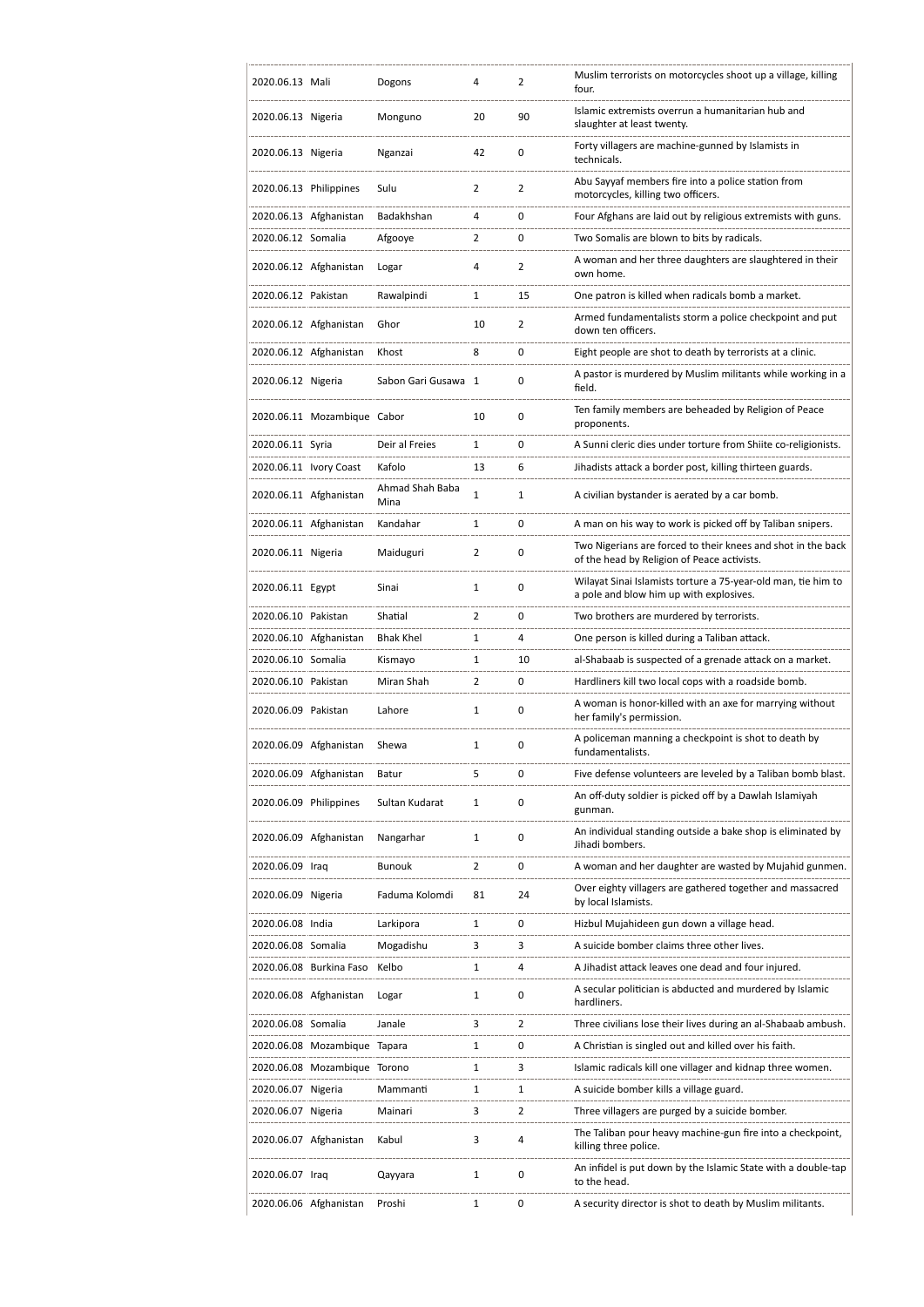| 2020.06.06 Nigeria     |                               | Auno          | 6              | 0              | A half-dozen local soldiers are killed during an assault on<br>their base by Islamic radicals. |
|------------------------|-------------------------------|---------------|----------------|----------------|------------------------------------------------------------------------------------------------|
|                        | 2020.06.06 Afghanistan        | Khash         | 11             | 0              | Eleven Afghans are torn to shreds by a Taliban bomb.                                           |
|                        | 2020.06.06 Afghanistan        | Kabul         | 3              | 0              | Three local cops are gunned down by Islamic hardliners.                                        |
| 2020.06.06 Philippines |                               | Patikul       | 4              | 17             | Abu Sayyaf gunmen kill four Filipinos.                                                         |
| 2020.06.06 India       |                               | Adipora       | 1              | 0              | A 25-year-old is shot to death in his home by Muslim<br>militants.                             |
| 2020.06.06 Egypt       |                               | Tarabin       | 1              | 0              | A 75-year-old man is kidnapped, tortured and then blown<br>up by Religion of Peace activists.  |
| 2020.06.05 Pakistan    |                               | Chak          | 4              | 0              | Four family members are neatly gunned down by the<br>Taliban.                                  |
|                        | 2020.06.05 Afghanistan        | Zabul         | 12             | 0              | The Taliban ambush an Afghan convoy with a bomb, then<br>machine-gun survivors.                |
|                        | 2020.06.05 Mozambique Ulo     |               | $\overline{2}$ | 0              | Two fishermen are murdered by local Islamists.                                                 |
| 2020.06.04 Pakistan    |                               | Peshawar      | 1              | 3              | A Muslim mob attacks a Christian family, killing the father.                                   |
|                        | 2020.06.04 Afghanistan        | Qaisar        | 3              | 1              | Fundamentalist gunmen roll up on a security checkpoint<br>and claim three lives.               |
| 2020.06.04 Pakistan    |                               | Damadola      | $\overline{2}$ | 0              | Two schoolteachers are blown off their motorcycle by a<br>roadside bomb.                       |
| 2020.06.04 Iraq        |                               | Jalawla       | 3              | 1              | Islamists machine-gun three sons in front of their father.                                     |
|                        | 2020.06.04 Afghanistan        | Qarabagh      | 1              | 4              | A bomb placed next to a restaurant snags a bystander.                                          |
| 2020.06.03 Nigeria     |                               | Kujuru        | 9              | 0              | Nine fleeing women and children are hacked to death by<br>Fulani mercenaries.                  |
|                        | 2020.06.03 Afghanistan        | Arghistan     | 10             | 4              | Ten civilians are spread over the roadside by Religion of<br>Peace bombers.                    |
|                        | 2020.06.03 Mozambique Imbada  |               | 3              | 0              | Three people are beheaded by a group pressing for Sharia.                                      |
| 2020.06.03 USA         |                               | New York, NY  | 0              | 3              | An immigrant from Bosnia stabs three police officers while<br>shouting praises to Allah.       |
| 2020.06.02 Nigeria     |                               | Kwabila       | 1              | 1              | Boko Haram return to the scene of an earlier attack and kill<br>another innocent.              |
|                        | 2020.06.02 Afghanistan        | Sayid Karam   | 5              | 0              | Five Afghans are killed by armed fundamentalists in a series<br>of attacks.                    |
|                        | 2020.06.02 Afghanistan        | Kabul         | 2              | $\overline{2}$ | A rival prayer leader is among two who lose their lives to an<br>ISIS bombing at a mosque.     |
| 2020.06.02 Yemen       |                               | Aden          | 1              | 0              | A young journalist is assassinated outside his home.                                           |
|                        | 2020.06.01 Afghanistan        | Shabi         | 1              | 1              | An IED planted by religious radicals takes down a child.                                       |
|                        | 2020.06.01 Afghanistan        | Khan Abad     | 6              | 7              | Six laborers are exterminated by Islamic extremists.                                           |
|                        | 2020.06.01 Mozambique Macomia |               | 2              | 0              | A teacher and a child are discovered dead after they fled a<br>Jihadist assault on their town. |
| 2020.06.01 Iraq        |                               | Makhmour      | 2              | 2              | Two Iraqis lose their lives to Islamist shrapnel.                                              |
| 2020.06.01 Indonesia   |                               | South Daha    | 1              | 0              | A sword-wielding Islamist lures and slays a police officer.                                    |
|                        | 2020.06.01 Afghanistan        | Mahmud-e-Raqi | 1              | 0              | A traffic cop is easily picked off by Taliban gunmen.                                          |
| 2020.06.01 Egypt       |                               | Joura         | 1              | 0              | Islamic extremists kill an innocent person during a kidnap<br>attempt.                         |
|                        | 2020.05.31 Afghanistan        | Badakhshan    | 2              | 0              | Two Afghans are ambushed and murdered by<br>fundamentalists.                                   |
| 2020.05.31 Turkey      |                               | Ankara        | 1              | 0              | A Kurdish man is stabbed in the heart for playing music that<br>interrupted a call to prayer.  |
| 2020.05.31 Niger       |                               | Intikane      | 3              | 1              | Jihadists storm a refugee camp and murder three civilians.                                     |
| 2020.05.31 Iraq        |                               | Karbala       | 1              | 0              | Terrorists on motorbikes shoot a civilian to death outside a<br>hospital.                      |
| 2020.05.31 Somalia     |                               | Hawa Abdi     | 10             | 13             | Ten civilians are blown to bits by Religion of Peace bombers.                                  |
|                        | 2020.05.31 Burkina Faso       | Kompienbiga   | 30             | 0              | Islamic Supremacists fire into a livestock market,<br>slaughtering thirty patrons.             |
| 2020.05.31 Yemen       |                               | Hodeidah      | 4              | 18             | Four civilians are killed when Ansar Allah shells rain down<br>on their neighborhood.          |
| 2020.05.31 Nigeria     |                               | Itakpa        | 13             | 0              | Militant Muslims attack a village with machetes and hack<br>thirteen to death.                 |
|                        | 2020.05.31 Afghanistan        | Kohistan      | 2              | 0              | Two shepherds are thoroughly eliminated by Mujahid<br>explosives.                              |
|                        | 2020.05.30 Mozambique Macomia |               | 17             | 0              | Seventeen civilians are murdered when Jihadists storm their<br>town.                           |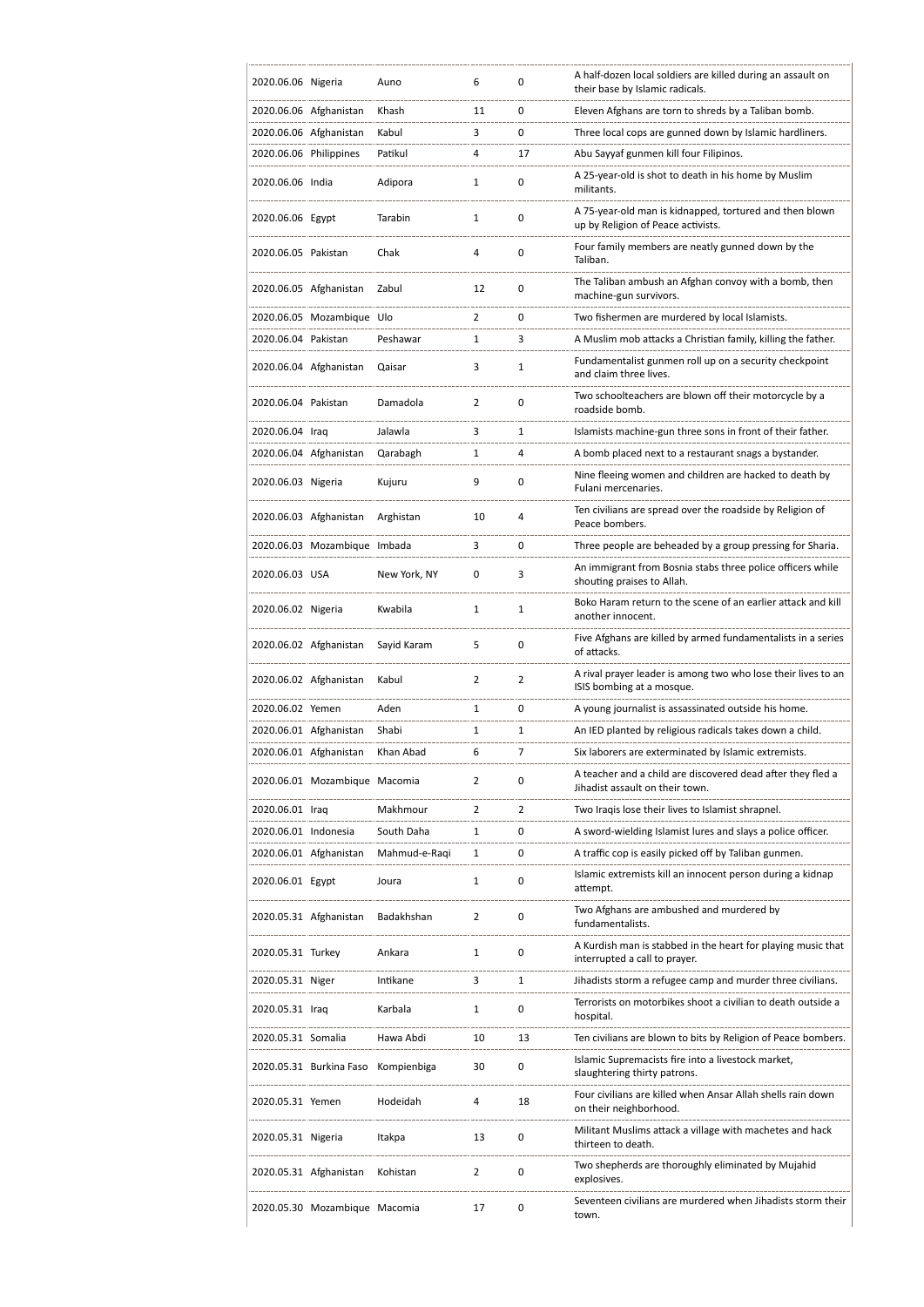| 2020.05.30 Iraq       |                                | Mu'tasam      | 1              | 5              | A local cop is gunned down by the Islamic State loyalists.                                             |
|-----------------------|--------------------------------|---------------|----------------|----------------|--------------------------------------------------------------------------------------------------------|
| 2020.05.30 Egypt      |                                | Sheikh Zuweid | $\overline{2}$ | $\overline{2}$ | Two security personnel are vaporized by an Islamic<br>landmine.                                        |
|                       | 2020.05.30 Burkina Faso Loroum |               | 15             | 15             | Children are among at least fifteen innocents murdered by<br>Islamic extremists targeting traders.     |
|                       | 2020.05.30 Afghanistan         | Kabul         | $\overline{2}$ | 4              | A television van is bombed by the Islamic Emirate, killing<br>two employees.                           |
| 2020.05.30 Kenya      |                                | Diana         | 2              | 4              | Two children are killed when a terrorist uses them as a<br>human shield.                               |
|                       | 2020.05.30 Afghanistan         | Parwan        | 3              | 0              | Three children are disassembled by an 'insurgent' mortar<br>round through their roof.                  |
|                       | 2020.05.30 Burkina Faso        | Barsalogho    | 13             | 20             | Islamists massacre thirteen innocents in an aid convoy.                                                |
| 2020.05.30 Nigeria    |                                | Kwabila       | 2              | 3              | A man and woman are killed in a brutal attack on a family<br>by Boko Haram.                            |
| 2020.05.29 Egypt      |                                | al-Ajra       | $\overline{2}$ | 0              | Two tribesmen lose their lives to a fundamentalist attack.                                             |
|                       | 2020.05.29 Afghanistan         | Dande Patan   | 14             | 5              | Fourteen security force members are killed during an attack<br>by Mujahideen.                          |
|                       | 2020.05.29 Afghanistan         | Kandahar      | $\overline{2}$ | 5              | Two children are eliminated by Jihadist bombers.                                                       |
|                       |                                |               |                |                | A minority is found shot to death after being abducted by                                              |
| 2020.05.29 Iraq       |                                | Kirkuk        | $\mathbf{1}$   | 0              | ISIS.<br>A young woman is beaten to death by her father for using                                      |
| 2020.05.29 Pal. Auth. |                                | Deir al Balah | 1              | 0              | her cell phone without permission.                                                                     |
|                       | 2020.05.28 Afghanistan         | Hase-e-Duwem  | 1              | 3              | A Taliban landmine claims the life of a passing driver.                                                |
| 2020.05.28 Somalia    |                                | Balcad        | 8              | 0              | Eight young aid workers are abducted and murdered in<br>captivity.                                     |
| 2020.05.28 Somalia    |                                | Hamarweyne    | 2              | 0              | Islamists kill two people by planting a bomb under their car<br>outside a hotel.                       |
| 2020.05.28 Somalia    |                                | Mogadishu     | 2              | 0              | Two individuals are assassinated by an al-Qaeda linked<br>group.                                       |
|                       | 2020.05.28 Afghanistan         | Aantan        | 7              | 0              | The Taliban burn five Afghans alive and shoot two others.                                              |
| 2020.05.28 Nigeria    |                                | Miango        | 5              | 0              | Muslims gun down five Christians in cold blood.                                                        |
| 2020.05.27 Yemen      |                                | Marib         | 8              | 3              | An Ansar Allah rocket claims eight lives.                                                              |
| 2020.05.27 Mali       |                                | Koro          | 20             | 0              | Twenty more villagers are cut down by Muslim radicals.                                                 |
|                       | 2020.05.27 Afghanistan         | Farah         | 7              | 3              | A brutal attack by Taliban fundamentalists leaves seven<br>dead.                                       |
| 2020.05.27 Iraq       |                                | Sufait        | 1              | 0              | A woman is found stabbed to death inside her home.                                                     |
| 2020.05.26 Iraq       |                                | Maysan        | 1              | 0              | A young man is kidnapped, tortured and beheaded.                                                       |
| 2020.05.26 DRC        |                                | Samboko       | 40             | 0              | Forty villagers are massacred by ADF Islamists.                                                        |
| 2020.05.26 Mali       |                                | Tillé         | 7              | 0              | Seven villagers are killed by militant Muslims, some by<br>burning.                                    |
| 2020.05.26 Cameroon   |                                | Soueram       | 2              | 0              | Two border guards are murdered by ISWAP.                                                               |
| 2020.05.26 Yemen      |                                | Shibam        | 5              | 0              | Suspected Shiite terrorists kill five persons with a nail bomb.                                        |
| 2020.05.26 Pakistan   |                                | Garhi Khero   | 1              | 0              | A journalist and teacher is shot to death for adultery.                                                |
| 2020.05.26 Iran       |                                | Rasht         | 1              | 0              | An 18-year-old woman is burned alive by her brother in an<br>honor killing.                            |
| 2020.05.25 Nigeria    |                                | Oshimili      | 3              | 0              | Three persons are killed and mutilated by Muslim militants.                                            |
|                       | 2020.05.25 Afghanistan         | Kandahar      | 4              | 0              | Three children and their mother are eliminated by Taliban<br>bombers.                                  |
| 2020.05.25 DRC        |                                |               |                |                |                                                                                                        |
| 2020.05.25 Pakistan   |                                | Makutano      | 17             | 0              | At least seventeen innocents are purged by ADF Islamists.                                              |
|                       |                                | Sheikhupura   | 1              | 0              | The family member of a woman accused of 'blasphemy' is<br>found with a slit throat in his field.       |
|                       | 2020.05.24 Burkina Faso        | Faramana      | 2              | 1              | Jihadists ambush a police outpost, killing two officers.                                               |
| 2020.05.24 DRC        |                                | Beni          | 9              | 0              | Two women are among nine murdered by the ADF.                                                          |
| 2020.05.24 Pakistan   |                                | Eidgah        | 3              | 0              | Terrorists open fire on an Eid celebration, killing three family<br>members.                           |
| 2020.05.24 Somalia    |                                | Baidoa        | 5              | 20             | An Eid celebration is cut short by Jihadi bombers.                                                     |
| 2020.05.24 Nigeria    |                                | Kajuru        | 20             | 78             | Fulani terrorists stage attacks on a series of towns, burning<br>churches and killing at least twenty. |
|                       | 2020.05.24 Afghanistan         | Alisheng      | 4              | 7              | The Taliban hit a family home with a mortar, killing four<br>members.                                  |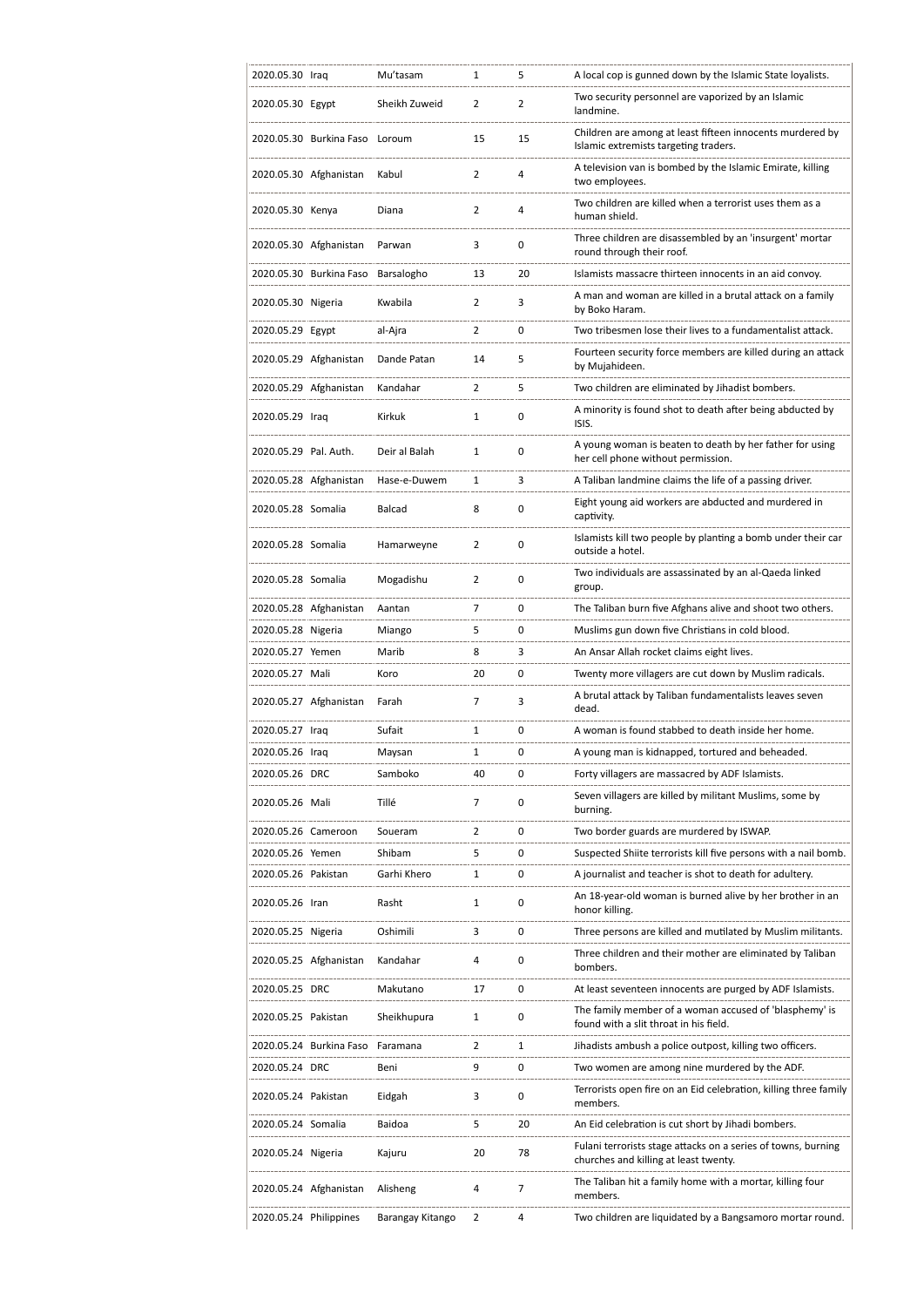| 2020.05.24 Iraq        |                         | Kirkuk                  | 1            | 0           | An Iraqi is beheaded by Muslim terrorists.                                                        |
|------------------------|-------------------------|-------------------------|--------------|-------------|---------------------------------------------------------------------------------------------------|
| 2020.05.23 Pakistan    |                         | Palosai Payan           | 1            | 1           | A young couple is shot by the girl's family in an 'honor-<br>related' incident.                   |
| 2020.05.23 Yemen       |                         | al Jawf                 | $\mathbf{1}$ | 0           | A captive is tortured to death by Ansar Allah.                                                    |
| 2020.05.23 India       |                         | Hyderabad               | 1            | 0           | A young man's throat is slit by Sharia enforcers over<br>drinking and smoking during Ramadan.     |
|                        | 2020.05.22 Afghanistan  | Chak                    | 1            | 0           | A local cop is gunned down at a mosque by Religion of<br>Peace rivals.                            |
| 2020.05.22 Egypt       |                         | Joura                   | $\mathbf{1}$ | 0           | A fundamentalist bomb dismantles a local shepherd.                                                |
|                        | 2020.05.22 Afghanistan  | Yaftal-e-Bala           | 2            | 6           | Two Afghans are killed during an attack by Taliban<br>fundamentalists.                            |
| 2020.05.22 Iraq        |                         | Kor Ge Gal              | 1            | 3           | A guard at an oil refinery is cut down by Mujahid gunmen.                                         |
| 2020.05.22 Iraq        |                         | Abbara                  | 1            | 0           | A civilian is reduced to pulp by Sunni shrapnel.                                                  |
| 2020.05.22 Yemen       |                         | Najd al-Atak            | 1            | 0           | One defender loses their life to an attack by Shiite militia.                                     |
| 2020.05.21 India       |                         | Prichoo                 | 1            | 1           | Muslim terrorists fire on a police patrol, killing one member.                                    |
| 2020.05.21 USA         |                         | Corpus Christi, TX      | 0            | 1           | A Muslim terrorist opens fire on a navy base, injuring a<br>sailor.                               |
| 2020.05.21 Iran        |                         | Talesh                  | 1            | 0           | A 13-year-old girl is beheaded by her father, who honor kills<br>her for running away with a man. |
| 2020.05.20 Yemen       |                         | Kaniyah                 | 4            | 15          | Four people are killed by Ansar Allah militia.                                                    |
| 2020.05.20 Somalia     |                         | Mogadishu               | 1            | 4           | The head of a medical team is assassinated by suspected al-<br>Shabaab.                           |
| 2020.05.20 Iraq        |                         | Sadr City               | 1            | 0           | Reportedly, a gay man is killed and then displayed with a<br>note.                                |
| 2020.05.20 Pakistan    |                         | Sharif Khana            | $\mathbf{1}$ | 0           | Suspected radicals pump a health care worker full of bullets.                                     |
| 2020.05.20 Pakistan    |                         | Hilal Khail<br>Charmong | 1            | 0           | A bomb planted in a field kills a laborer.                                                        |
| 2020.05.20 India       |                         | Ganderbal               | 2            | 0           | Muslim extremists open fire on two border guards, killing<br>both.                                |
| 2020.05.19 Iraq        |                         | Zahra                   | 1            | 0           | Mujahid send a civilian to Allah with a well-placed<br>explosive.                                 |
|                        | 2020.05.19 Afghanistan  | Kunduz                  | 8            | 7           | Islamic fundamentalists attack security checkpoint in a city,<br>killing eight.                   |
|                        | 2020.05.19 Afghanistan  | Kunduz                  | 3            | 48          | Three people in and around a clinic are killed when it is<br>bombed by religious hardliners.      |
|                        | 2020.05.19 Afghanistan  | Maruf                   | 5            | 0           | An 'insider' attack by a Talibani results in five dead police.                                    |
| 2020.05.19 Egypt       |                         | Qabir Omair             | 4            | 13          | Fundamentalists open fire on families inside their homes,<br>killing four members.                |
|                        | 2020.05.19 Afghanistan  | Charekar                | 11           | 5           | Eleven worshippers lose their lives when rivals open fire in<br>their mosque.                     |
|                        | 2020.05.19 Afghanistan  | Gorchako                | 3            | $\mathbf 1$ | A child is among the casualties of a mosque shooting that<br>claims the lives of three brothers.  |
|                        | 2020.05.19 Afghanistan  | Mizan                   | 4            | 8           | Two children are among four civilians pasted by Islamic<br>shrapnel.                              |
| 2020.05.19 Iraq        |                         | Muqdadiya               | 1            | 0           | Jihadis successfully kill a local cop by placing a bomb under<br>his car.                         |
|                        | 2020.05.19 Afghanistan  | Ali Sheng               | 1            | 6           | A civilian is reduced to parts by a Taliban mortar round.                                         |
| 2020.05.19 Philippines |                         | Barangay Zapakan        | 1            | 0           | A local soldier manning a quarantine is brutally murdered<br>by Bangsamoro Islamists.             |
|                        | 2020.05.19 Afghanistan  | Qayaq Valley            | 5            | 0           | Five people are shot in a car and then burned by the<br>Taliban.                                  |
|                        | 2020.05.18 Afghanistan  | Ghazni City             | 7            | 40          | A massive suicide car bombing leaves seven dead.                                                  |
| 2020.05.18 Syria       |                         | Deir Ezzor              | 7            | 0           | Seven people are pulled from their cars and shot by ISIS.                                         |
|                        | 2020.05.18 Burkina Faso | Banh                    | 7            | 4           | Civilians are among those ambushed and killed by the<br>"Group to Support Islam and Muslims."     |
| 2020.05.18 Niger       |                         | Blabrine                | 12           | 10          | Twelve local security personnel are liquidated by Boko<br>Haram.                                  |
| 2020.05.18 Pakistan    |                         | Eidak                   | 2            | 3           | Islamists detonate a bomb killing a soldier and a civilian in<br>the resulting crossfire.         |
| 2020.05.18 DRC         |                         | Kelele                  | 6            | 0           | A second ADF attack in as many days leaves six dead,<br>including women.                          |
| 2020.05.18 Nigeria     |                         | Kautikeri               | 1            | 0           | A resident is beheaded during a Jihadist raid.                                                    |
| 2020.05.17 Nigeria     |                         | Dapchi                  | 1            | 3           | Boko Haram shoot dead a guard while looting a village.                                            |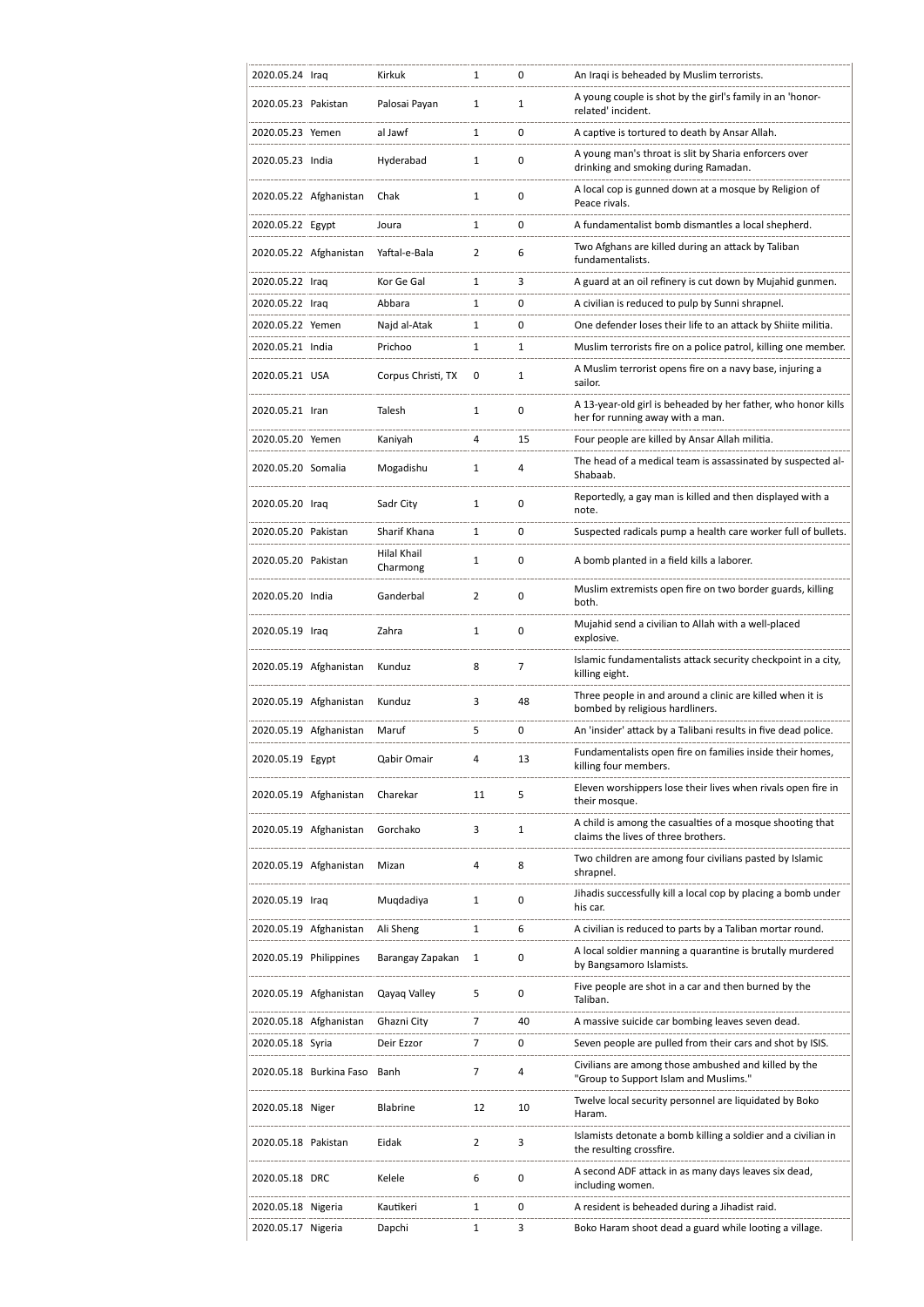| 2020.05.17 Nigeria   |                        | Maza                  | 6              | 0              | A half-dozen security personnel are stopped with a<br>landmine and then shot with automatic weapons by<br>Jihadists. |
|----------------------|------------------------|-----------------------|----------------|----------------|----------------------------------------------------------------------------------------------------------------------|
| 2020.05.17 Nigeria   |                        | Konduga               | $\overline{2}$ | 0              | Two female suicide bombers take down two passersby.                                                                  |
| 2020.05.17 Indonesia |                        | Pattaneteang          | 1              | 0              | A teenage girl is stabbed to death in an honor killing by her<br>brothers over immoral behavior.                     |
| 2020.05.17 Syria     |                        | Deir Ezzor            | 4              | 0              | A woman is among four killed execution-style by the Islamic<br>State.                                                |
| 2020.05.17 Nigeria   |                        | Buni Yadi             | 2              | 3              | Boko Haram stage an elaborate attack on local security<br>forces, killing two.                                       |
| 2020.05.17 Iraq      |                        | Tuz Khormato          | 1              | 3              | ISIS militants set fire to crops, the kill a first responder.                                                        |
| 2020.05.17 Nigeria   |                        | Gajigana              | 20             | 24             | Boko Haram gunmen mow down twenty villagers.                                                                         |
| 2020.05.17 DRC       |                        | Kokola                | 7              | 4              | Seven innocents are massacred by ADF Islamists.                                                                      |
| 2020.05.17 Iraq      |                        | Chardaghli            | $\overline{2}$ | 3              | An Islamic State bomb blast leaves two dead.                                                                         |
| 2020.05.17 Somalia   |                        | Galkayo               | 4              | 0              | Four Somalis are blown to bits by a Shahid suicide bomber.                                                           |
|                      | 2020.05.17 Afghanistan | Mohammad Agha         | 8              | 5              | Islamic radicals fire point-blank into a checkpoint, killing<br>eight officers.                                      |
|                      | 2020.05.17 Afghanistan | Kabul                 | 1              | 1              | Terrorists open fire on two Afghan officers, killing one.                                                            |
| 2020.05.16 Iraq      |                        | Abara                 | 3              | 0              | Three Mujahid shootings leave three dead, including a<br>lawyer.                                                     |
| 2020.05.16 Iraq      |                        | Miqdadiya             | 1              | $\overline{2}$ | An adult is killed and two children severely injured in<br>Jihadist attacks.                                         |
| 2020.05.16 Iraq      |                        | Baghdad               | $\mathbf{1}$   | 0              | A 25-year-old man is abducted and murdered by the Islamic<br>State.                                                  |
|                      | 2020.05.16 Afghanistan | Dehradu               | 9              | 6              | A group fighting for Sharia attacks local security forces,<br>killing nine.                                          |
|                      | 2020.05.16 Afghanistan | Ghor                  | 3              | 11             | Three Afghans are taken down by fundamentalist gunmen.                                                               |
| 2020.05.16 India     |                        | Kulgam                | 1              | 0              | A local cop is brutally gunned down by Muslim terrorists.                                                            |
| 2020.05.16 Iraq      |                        | Tikrit                | 2              | 3              | Two Iraqis manning a checkpoint are shot to death by<br>Islamic State loyalists.                                     |
| 2020.05.16 Nigeria   |                        | Ungwan Anjo           | 2              | $\overline{2}$ | Two are killed when armed Muslims burn homes and<br>churches.                                                        |
| 2020.05.15 Nigeria   |                        | Jos                   | $\mathbf{1}$   | 1              | Muslim murder a Christian university professor and kidnap<br>his 6-year-old daughter.                                |
| 2020.05.15 Iraq      |                        | Jillam                | 6              | 0              | Radicalized Muslims break into a home and murder a family<br>of six.                                                 |
| 2020.05.15 Iraq      |                        | Tarmiya               | $\overline{2}$ | 0              | Islamists kill two Iragis with a bomb.                                                                               |
| 2020.05.15 Iraq      |                        | Mubarak               | $\mathbf{1}$   | 0              | A Kurdish civilian is shot outside his home by Islamic State<br>members.                                             |
|                      | 2020.05.15 Afghanistan | Paktia                | 8              | 12             | Eight security personnel are killed in a middle-of-the-night<br>attack by the Taliban.                               |
| 2020.05.15 Iraq      |                        | Saladin               | 3              | 0              | Three brothers are killed when Islamic State members fire<br>into their home.                                        |
| 2020.05.15 Yemen     |                        | Awadh                 | 1              | 0              | A local woman is murdered by Ansar Allah.                                                                            |
| 2020.05.14 Pakistan  |                        | Shaam Plain<br>Garyom | $\overline{2}$ | 0              | Two teen girls are honor-killed over a video showing them<br>with a boy.                                             |
|                      | 2020.05.14 Afghanistan | Khanabad              | 5              | 3              | A group of armed fundamentalists attack government<br>checkpoints, killing five.                                     |
| 2020.05.14 Iraq      |                        | Jurf al-Nasr          | 5              | 14             | An ISIS attack claims one life.                                                                                      |
|                      | 2020.05.14 Afghanistan | Paktia                | 5              | 29             | A Fedayeen suicide bomber eliminates five civilians.                                                                 |
| 2020.05.13 Nigeria   |                        | Mainok                | 5              | 0              | A surprise Jihadist attack on security personnel leaves five<br>dead.                                                |
|                      | 2020.05.13 Afghanistan | Khattabi              | 5              | 0              | A radical fires at random in a city district, killing five<br>bystanders.                                            |
| 2020.05.13 Nigeria   |                        | Agasha                | $\overline{2}$ | 0              | A woman is among two villagers cut down by Miyetti Allah<br>mercenaries.                                             |
| 2020.05.13 Nigeria   |                        | Tomatar Lwendyer      | 2              | 0              | Two civilians are purged by Muslim militants.                                                                        |
| 2020.05.13 Nigeria   |                        | Makyali               | 7              | 0              | Elderly are among seven slaughtered by Muslim terrorists.                                                            |
| 2020.05.12 Nigeria   |                        | Katul                 | $\overline{2}$ | 0              | A man and his wife are murdered by militant Muslims.                                                                 |
| 2020.05.12 Iraq      |                        | Olayoua               | $\overline{2}$ | 1              | Mujahid fire into a car, killing a couple, and injuring their<br>3-year-old daughter.                                |
|                      | 2020.05.12 Afghanistan | Sabarau               | 1              | 10             | A civilian is disassembled by Taliban shrapnel.                                                                      |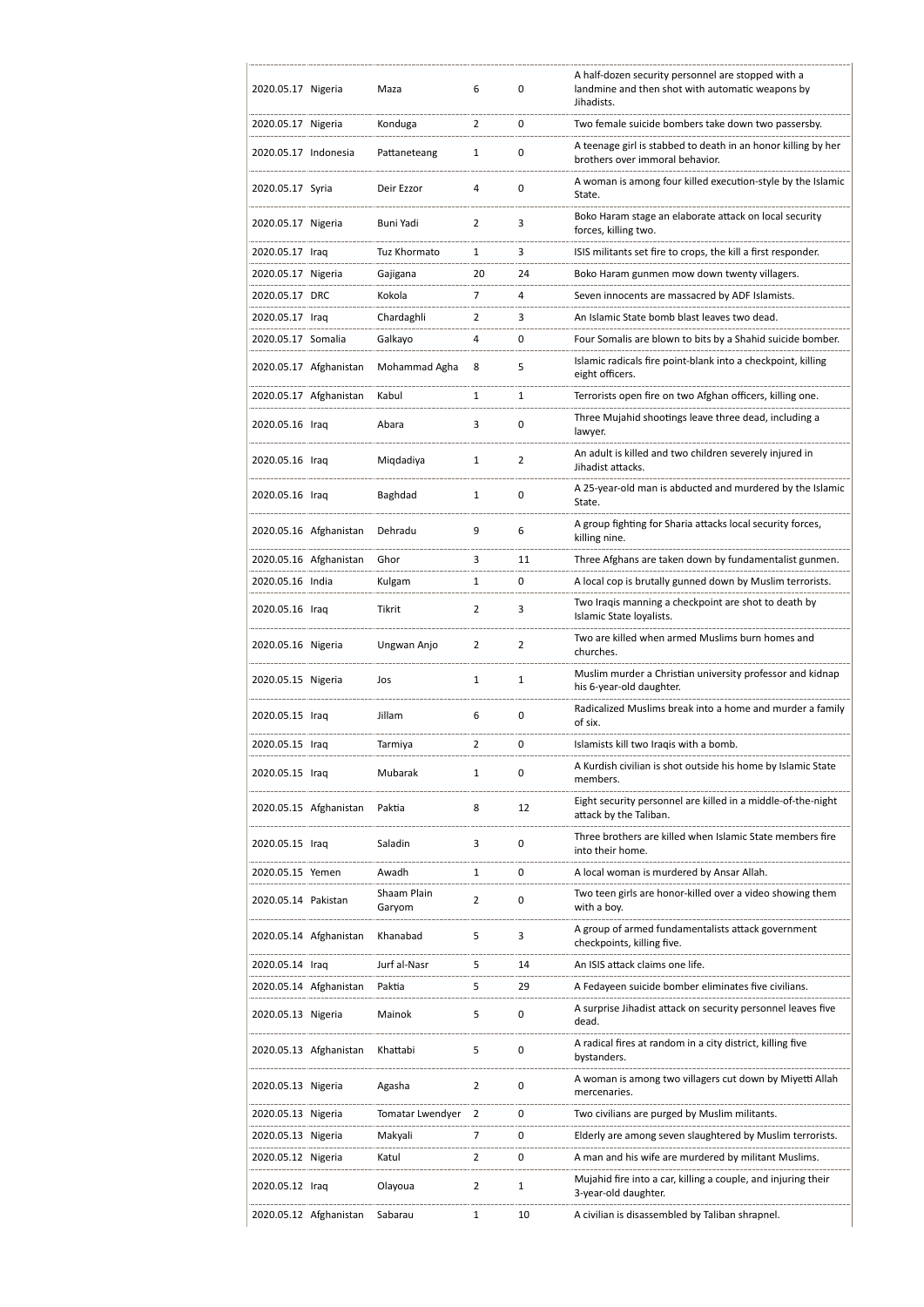| 2020.05.12 Iraq      |                         | al-Tuz             | 1              | 0              | An imam is assassinated by Religion of Peace rivals.                                                                    |
|----------------------|-------------------------|--------------------|----------------|----------------|-------------------------------------------------------------------------------------------------------------------------|
|                      | 2020.05.12 Afghanistan  | Nangarhar          | 32             | 68             | A suicide bomber puts two dozen mourners out of their<br>misery.                                                        |
|                      | 2020.05.12 Afghanistan  | Khanaqin           | 24             | 16             | Newborn babies, their mothers and nurses are purged by<br>Islamic State warriors at a Doctors without Borders hospital. |
| 2020.05.12 Nigeria   |                         | Numan              | 2              | 0              | Two non-Muslim villagers are killed in an early morning<br>attack by militants.                                         |
| 2020.05.12 Nigeria   |                         | Agwala             | 1              | $\mathbf 0$    | An older woman is hacked to death by Muslim radicals.                                                                   |
| 2020.05.12 Nigeria   |                         | Idanu-Doka         | $\mathbf{1}$   | 1              | A 53-year-old villager is brought down by Muslim gunmen.                                                                |
| 2020.05.12 Nigeria   |                         | Mussa Bri          | 1              | $\mathbf{1}$   | A woman is stabbed to death by Boko Haram.                                                                              |
|                      | 2020.05.11 Burkina Faso | Yagha              | 8              | $\mathbf 0$    | Eight border guards are ambushed and killed by Jihadists.                                                               |
| 2020.05.11 Nigeria   |                         | Gonan Rogo         | 17             | 6              | Families are among Christians massacred in their homes by<br>Fulani terrorists.                                         |
| 2020.05.11 Israel    |                         | Yabed              | $\mathbf{1}$   | 0              | An Israeli soldier is killed by a stone thrown from a<br>Palestinian roof.                                              |
| 2020.05.11 Pakistan  |                         | Peshawar           | 5              | 0              | Five bystanders are sent to Allah by Ramadan bombers.                                                                   |
| 2020.05.11 Iraq      |                         | Khanagin           | 2              | $\mathbf{1}$   | A Sunni roadside bomb claims two Shiites.                                                                               |
|                      | 2020.05.11 Afghanistan  | Feroz Koh          | 4              | 3              | Four village guards lose their lives to a Taliban attack.                                                               |
| 2020.05.11 Iraq      |                         | Albu Dhiban        | 3              | 6              | Three inside are killed when ISIS members attack a<br>residence.                                                        |
| 2020.05.11 Egypt     |                         | Abou Tawila        | 1              | 0              | Fundamentalists toss the head of a young man into the<br>village from which he was kidnapped.                           |
| 2020.05.10 Syria     |                         | Sahl al-Ghab       | 35             | 0              | An attack by Hurras al-Deen leaves thirty-five dead.                                                                    |
| 2020.05.10 Iraq      |                         | Nasiriyah          | $\mathbf{1}$   | 0              | An activist is assassinated by Shiite militia.                                                                          |
|                      | 2020.05.10 Afghanistan  | Alisheng           | 6              | 5              | A half-dozen local security personnel are tragically<br>murdered by the Taliban.                                        |
| 2020.05.10 Mali      |                         | Aguelhok           | 3              | 4              | Jihadists eliminate three UN peacekeepers with an IED.                                                                  |
| 2020.05.10 Iraq      |                         | Merkhas            | 2              | 0              | A farmer and his nephew are easy prey for four armed<br>fundamentalists, on the hunt for religious minorities.          |
|                      | 2020.05.09 Afghanistan  | Alam Khel          | 4              | $\overline{7}$ | Taliban gunmen purge four local cops.                                                                                   |
| 2020.05.09 Niger     |                         | Gadbo              | 10             | 0              | Islamic gunmen on motorcycles murder ten teenagers at a<br>well.                                                        |
| 2020.05.09 Pakistan  |                         | Edek               | $\overline{2}$ | 0              | Muslim hardliners kill two border guards with a rocket.                                                                 |
|                      | 2020.05.09 Afghanistan  | Azr                | 1              | 3              | A child is disassembled in his home by a Taliban rocket.                                                                |
| 2020.05.09 Iraq      |                         | Saadiya            | 1              | $\mathbf 0$    | A civilian is shot in the head within the former ISIS                                                                   |
|                      |                         |                    |                |                | stronghold.                                                                                                             |
| 2020.05.09 Indonesia |                         | Bantaeng           | 1              | 0              | A 16-year-old is hacked to death by her brothers over a<br>relationship with an older man.                              |
|                      | 2020.05.08 Afghanistan  | Khost              | 4              | 0              | A Taliban bomb leaves a police chief and three others dead.                                                             |
| 2020.05.08 Nigeria   |                         | Dumankara          | 2              | 0              | Two villagers are cut down by Boko Haram.                                                                               |
| 2020.05.08 DRC       |                         | Mbingi             | 3              | 0              | A woman is among three beheaded by ADF Islamists.                                                                       |
| 2020.05.08 Niger     |                         | Zibane Koira-Tegui | 3              | 0              | Three men are killed in cold blood by Holy Warriors.                                                                    |
| 2020.05.08 Niger     |                         | Zibane-Koira Zeno  | 7              | 0              | Seven villagers are murdered, including several hiding under<br>their beds.                                             |
| 2020.05.07 DRC       |                         | Mabatundu          | 2              | 0              | Two civilians are murdered by the ADF.                                                                                  |
| 2020.05.07 Syria     |                         | al-Shula           | 11             | 0              | The Islamic State ambush a security convoy and massacre<br>eleven members in their vehicles.                            |
| 2020.05.07 Iraq      |                         | Waqf               | $\mathbf{1}$   | 0              | A local cop is shot dead by an ISIS sniper.                                                                             |
| 2020.05.07 Somalia   |                         | Afgoye             | 1              | 0              | The former goalkeeper for the national soccer team is<br>gunned down at a mosque by suspected al-Shabaab.               |
| 2020.05.07 Yemen     |                         | Abyan              | 3              | 4              | Terrorists clear out a passing vehicle with a planted<br>landmine.                                                      |
| 2020.05.06 Nigeria   |                         | Tarkende           | $\overline{2}$ | $\mathbf 0$    | A man and his pregnant wife are beaten to death in their<br>home by Fulani terrorists.                                  |
|                      | 2020.05.06 Afghanistan  | Lashkar Gah        | 1              | 0              | Islamic terrorists gun down a man inside a shop.                                                                        |
| 2020.05.06 Nigeria   |                         | Biu                | 1              | 0              | Boko Haram burn houses and murder a local.                                                                              |
| 2020.05.06 Jordan    |                         | Amman              | 1              | 0              | A 14-year-old girl is honor-killed with a knife by her brother<br>for joining Facebook.                                 |
|                      | 2020.05.05 Afghanistan  | Narimanda          | 4              | 0              | The Taliban plant a bomb that kills three officers, then open<br>fire on a rescuer, killing him as well.                |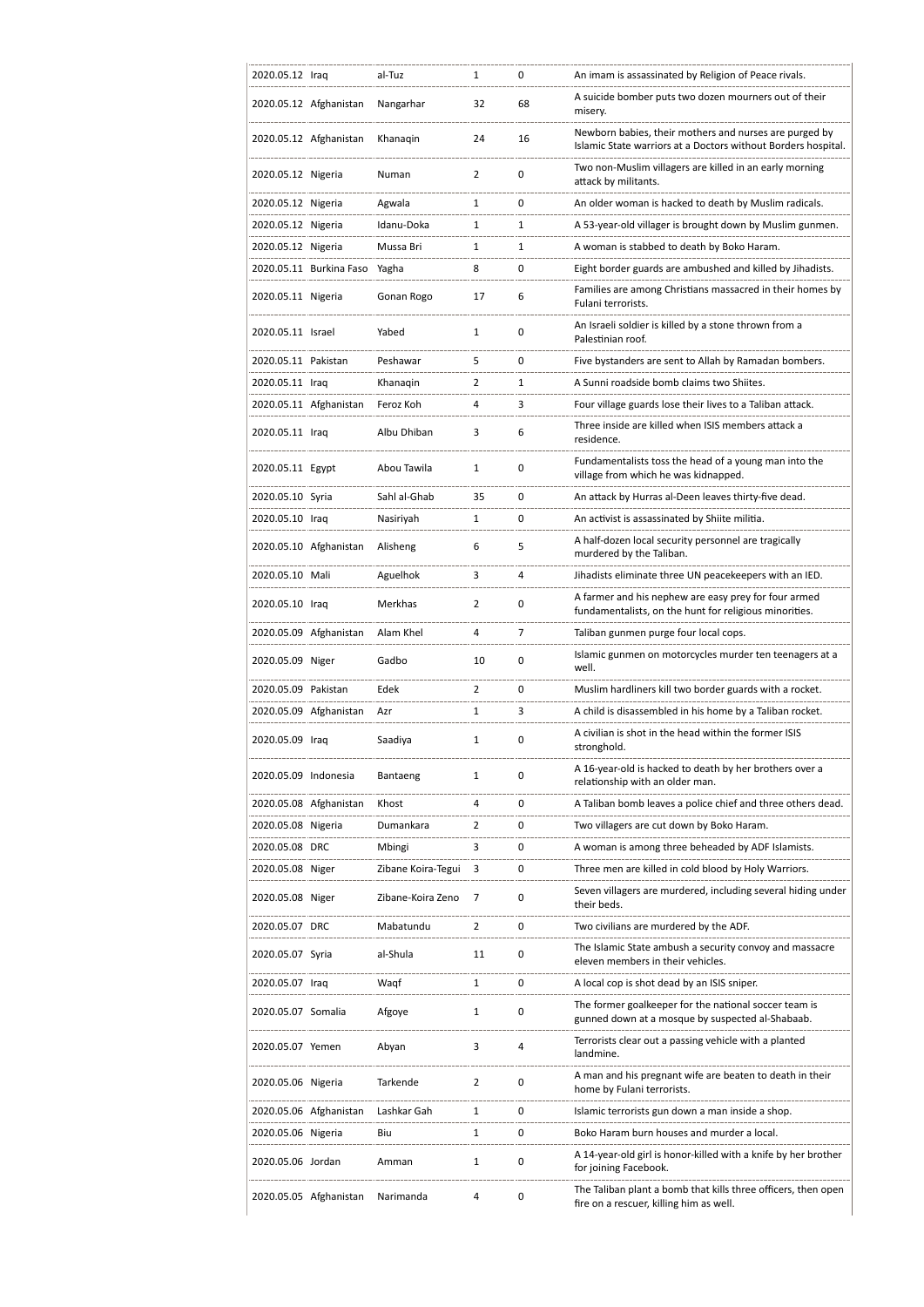| 2020.05.05 Nigeria     |                        | Egbado                  | 1              | 1  | Muslim militants shoot a commuter to death and kidnap a<br>woman.                             |
|------------------------|------------------------|-------------------------|----------------|----|-----------------------------------------------------------------------------------------------|
| 2020.05.05 Iraq        |                        | Kirkuk                  | 4              | 0  | Four police guarding an oil facility are ambushed and killed<br>by the Islamic State.         |
| 2020.05.05 Iraq        |                        | Zab                     | $\overline{2}$ | 0  | An ISIS attack on a village leaves two dead.                                                  |
| 2020.05.05 Egypt       |                        | Marba'at al-<br>Turshan | $\overline{2}$ | 0  | Two apparent juveniles are murdered by armed<br>fundamentalists.                              |
|                        | 2020.05.04 Afghanistan | Parwan                  | $\mathbf{1}$   | 4  | Extremists target a power pylon with a bomb, killing a<br>civilian worker.                    |
| 2020.05.04 Iraq        |                        | Hilwat                  | 2              | 0  | Islamic State members murder two Iraqis.                                                      |
| 2020.05.04 India       |                        | Handwara                | 4              | 0  | A teenage boy is among four Indians killed during an attack<br>by Muslim terrorists.          |
| 2020.05.04 Syria       |                        | Muzayrib                | 9              | 0  | Nine government employees are kidnapped, murdered and<br>dumped.                              |
|                        | 2020.05.04 Afghanistan | Alisheng                | $\mathbf{1}$   | 0  | A resident is killed during a firing by Taliban extremists.                                   |
| 2020.05.03 Iraq        |                        | Rashida                 | 1              | 0  | Mujahid gunmen pick off a civilian outside his house.                                         |
| 2020.05.03 India       |                        | Chanjmulla              | 5              | 0  | Five members of a rescue team are cut down by terrorists.                                     |
| 2020.05.03 Thailand    |                        | Sai Buri                | $\overline{2}$ | 0  | Muslim 'separatists' shoot dead two local rangers.                                            |
| 2020.05.03 Nigeria     |                        | Adu                     | 4              | 0  | Villagers are fired on by Muslim militants. Four are killed.                                  |
| 2020.05.03 Somalia     |                        | Middle Shabelle         | 1              | 0  | A man is publicly executed by al-Shabaab.                                                     |
|                        | 2020.05.03 Afghanistan | Yakhchal                | 11             | 13 | A Fedayeen suicide bomber plows into a local military base,<br>killing eleven.                |
| 2020.05.03 Niger       |                        | Diffa                   | $\overline{2}$ | 3  | Two other people are killed when gunmen screaming<br>praises to Allah attack a town.          |
|                        | 2020.05.03 Afghanistan | Ghoryan                 | 2              | 0  | Two government workers are ruthlessly gunned down by<br>the Taliban.                          |
| 2020.05.03 France      |                        | Toulouse                | 0              | 4  | A Sudanese asylum seeker stabs four bystanders while<br>chanting praises to Allah.            |
| 2020.05.02 Iraq        |                        | Mukeshefah              | 6              | 0  | Six young people are murdered by the Islamic State and<br>then set on fire.                   |
| 2020.05.02 Iraq        |                        | Mukeshefah              | 3              | 4  | First responders to an earlier massacre are decimated by a<br>planted bomb.                   |
| 2020.05.02 Iraq        |                        | Zaghaniya               | 4              | 10 | Mujahid assault a police station, killing four officers.                                      |
|                        | 2020.05.02 Afghanistan | Kandahar                | 1              | 1  | A bomb placed in a shop kills a patron.                                                       |
| 2020.05.02 Thailand    |                        | Narathiwat              | $\overline{2}$ | 0  | Two civilians are gunned down by suspected BRN.                                               |
|                        | 2020.05.02 Afghanistan | Loari                   | 3              | 5  | Three Afghan security personnel are tragically shot to death<br>by the Taliban                |
|                        | 2020.05.02 Afghanistan | Mehtarlam               | 3              | 4  | Three civilian engineers are wasted by a Mujahid bomb<br>planted on a motorcycle.             |
| 2020.05.02 Pakistan    |                        | Wana                    | 1              | 0  | A rights activist is mowed down by drive-by shooters.                                         |
| 2020.05.02 Iraq        |                        | Abbara                  | $\overline{2}$ | 3  | The lives of two Iraqis are cut short by the Islamic State.                                   |
| 2020.05.02 Iraq        |                        | Diyala                  | 11             | 0  | An attack by Sunnis on Shiites preparing for a Ramadan<br>meal leaves eleven dead.            |
| 2020.05.02 Iraq        |                        | Salahudin               | 6              | 6  | Two shooting by ISIS produce a half-dozen bodies.                                             |
| 2020.05.01 Mali        |                        | Bamako                  | 1              | 0  | A French peacekeeper dies from injuries suffered at the<br>hands of Jihadists.                |
|                        | 2020.05.01 Afghanistan | Zari                    | 13             | 25 | Thirteen locals lose their lives to an attack by a<br>fundamentalist group.                   |
|                        | 2020.04.30 Afghanistan | Baraki Barak            | 4              | 0  | The Taliban ambush a remote checkpoint, killing four<br>security personnel.                   |
| 2020.04.30 Syria       |                        | Ma'aret al Na'san       | 1              | 5  | A Hay'at Tahrir al Sham driver rams into a demonstration,<br>killing one protester.           |
| 2020.04.30 Philippines |                        | Matalam                 | 1              | 6  | Moro Islamists are suspected in the ambush and killing of a<br>local official.                |
| 2020.04.30 Syria       |                        | Hmeimeh                 | 6              | 0  | ISIS hits a bus with a roadside bomb, wiping out a half-<br>dozen.                            |
|                        | 2020.04.30 Afghanistan | Nawa                    | 2              | 0  | Two Afghans are aerated by a Taliban explosive.                                               |
| 2020.04.30 Iraq        |                        | Yathrib                 | 1              | 1  | An off-duty border guard is assassinated in his own home by<br>Mujahideen.                    |
| 2020.04.30 Egypt       |                        | Bir al-Abed             | 10             | 0  | Ten local security personnel are blown apart by a bombing<br>conducted by Islamic hardliners. |
|                        | 2020.04.30 Bangladesh  | Keraniganj              | 1              | 0  | A young boy is crushed by a bomb being built by a Jamaat-<br>e-Islami member.                 |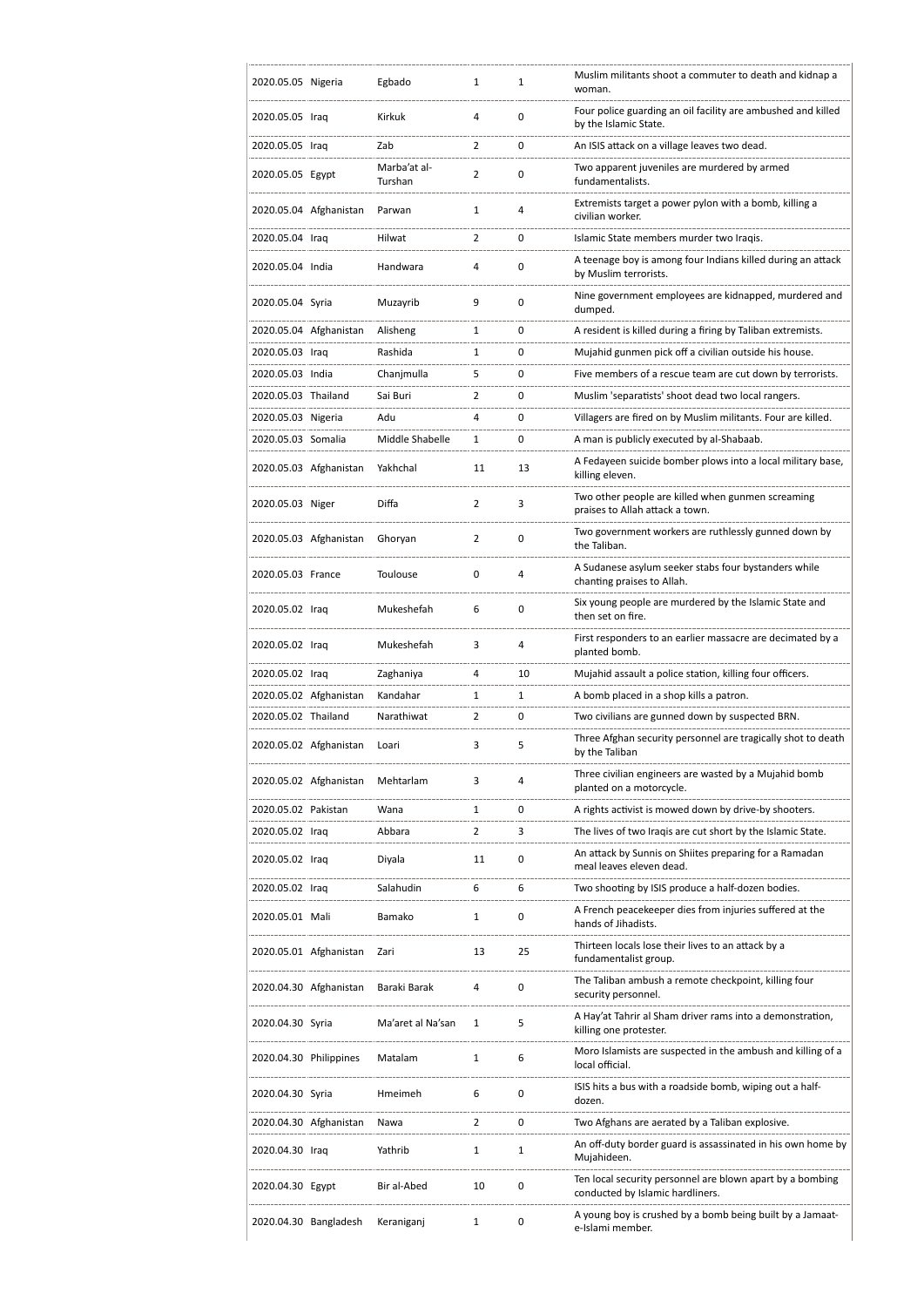|                        | 2020.04.29 Afghanistan | Andar                 | 5              | 0              | Two women and a child are among five family members<br>eliminated by fundamentalist bombers.                 |
|------------------------|------------------------|-----------------------|----------------|----------------|--------------------------------------------------------------------------------------------------------------|
| 2020.04.29 Philippines |                        | Polomolok             | $\overline{2}$ | 0              | Two police officers are smoked by Ansar Al-Khilafah<br>gunmen.                                               |
|                        | 2020.04.29 Afghanistan | Kabul                 | 3              | 15             | A suicide bomber detonates 'among civilians', killing three.                                                 |
| 2020.04.29 Pakistan    |                        | Khyber<br>Pakhtunkhwa | 1              | 0              | The body of a Chinese trader is recovered following his<br>abduction.                                        |
| 2020.04.28 Israel      |                        | Kfar Saba             | 0              | 1              | A 62-year-old woman is stabbed by a Palestinian teen.                                                        |
| 2020.04.28 Somalia     |                        | El Bur                | 3              | 0              | A group fighting for Sharia executes three of its own for<br>helping the government.                         |
| 2020.04.27 Somalia     |                        | Mogadishu             | 1              | 0              | A businessman is assassinated by al-Shabaab.                                                                 |
|                        | 2020.04.27 Afghanistan | Imam Sahib            | 2              | 5              | An attack by Taliban fundamentalists leaves two dead.                                                        |
| 2020.04.27 France      |                        | Colombes              | 0              | 3              | A 'radicalized' man runs down three French police officers<br>with his car.                                  |
|                        | 2020.04.27 Afghanistan | Gardez                | 4              | 0              | Four local cops are gunned down by religious radicals.                                                       |
| 2020.04.26 DRC         |                        | Malambo               | 6              | 0              | A woman is among six cut down by ADF Islamists.                                                              |
|                        | 2020.04.26 Afghanistan | Khwaja Bahauddin      | 7              | 3              | A Ramadan attack by the Taliban kills seven Afghans.                                                         |
| 2020.04.26 Somalia     |                        | Halane                | 4              | 0              | Four members of the same family are extinguished by an al-<br>Shabaab mortar round.                          |
| 2020.04.26 Iraq        |                        | Rutba                 | 1              | 1              | Caliphate members kill a councilman and kidnap his son.                                                      |
|                        | 2020.04.26 Afghanistan | Alisheng              | 1              | 0              | A rickshaw driver is murdered by fundamentalists.                                                            |
| 2020.04.25 Nigeria     |                        | Kikwrari              | 3              | 13             | Three villagers are shot by Muslim raiders.                                                                  |
|                        | 2020.04.25 Afghanistan | Barak-e-Barak         | 7              | 0              | A group fighting for Sharia kills seven local security<br>personnel.                                         |
| 2020.04.25 Pakistan    |                        | Dattakhel             | $\overline{2}$ | 5              | Terrorists attack a border patrol, killing two members.                                                      |
| 2020.04.25 Yemen       |                        | al-Husha              | 5              | 11             | An attack by Ansar Allah on local security personnel leaves<br>five dead.                                    |
| 2020.04.25 Iraq        |                        | Gharbi                | $\overline{2}$ | 0              | A fuel official and his nephew are gunned down by the<br>Islamic State.                                      |
|                        | 2020.04.25 Afghanistan | Almar                 | $\mathbf{1}$   | 1              | A child is exterminated by Taliban bombers.                                                                  |
|                        | 2020.04.25 Afghanistan | Kohi                  | 9              | $\overline{2}$ | Islamic hardliners hit a house with a shell, scattering the<br>parts of nine family members.                 |
|                        | 2020.04.25 Afghanistan | Nachin                | 4              | 5              | Four policemen are ambushed and killed by Islamic<br>extremists.                                             |
|                        | 2020.04.25 Afghanistan | Kunduz                | 4              | 24             | The lives of four civilians are cut short by religious radicals.                                             |
| 2020.04.24 Nigeria     |                        | Maiduguri             | 5              | 3              | Boko Haram gunmen open fire on a vehicle traveling to a<br>funeral, killing five.                            |
| 2020.04.24 Nigeria     |                        | Chikun                | 7              | 1              | Seven residents are killed when Muslim militants attack<br>three communities.                                |
|                        | 2020.04.24 Afghanistan | Sufi Qala             | $\mathbf{1}$   | 0              | A 70-year-old man makes easy picking for the Taliban.                                                        |
| 2020.04.24 Syria       |                        | Idlib                 | 1              | 0              | A teenager is executed by Hayat Tahrir al-Sham for being<br>found with 'blasphemous' text messages on phone. |
| 2020.04.23 Mali        |                        | Bandiagara            | 12             | 6              | A dozen people lose their lives during a raid by Muslim<br>militants.                                        |
| 2020.04.23 Pakistan    |                        | Khanmai               | $\overline{2}$ | 4              | Terrorists open fire on security forces dropping one member<br>and a bystander.                              |
|                        | 2020.04.23 Afghanistan | Qala-e-Naw            | 13             | 10             | Thirteen Afghans preparing for Ramadan are laid out by<br>Taliban fundamentalists.                           |
|                        | 2020.04.23 Afghanistan | Tarin Kot             | 6              | 0              | A half-dozen police are gunned down by the Taliban.                                                          |
| 2020.04.23 Nigeria     |                        | Kujeni                | 1              | 0              | Muslim terrorists kill one person and burn down a church.                                                    |
| 2020.04.23 Nigeria     |                        | Kajuru                | 1              | 0              | A farmer working his field is murdered by Muslim terrorists,<br>leaving a wife and seven children.           |
|                        | 2020.04.22 Afghanistan | Zari                  | 4              | 0              | Four lives are tragically cut short by the Taliban.                                                          |
| 2020.04.22 Nigeria     |                        | Aniocha               | 2              | 0              | Two poultry workers are murdered on the job by Fulani<br>militants.                                          |
| 2020.04.22 Yemen       |                        | Lawdar                | $\mathbf{1}$   | 1              | al-Qaeda militants kill one person and kidnap another.                                                       |
| 2020.04.22 Iraq        |                        | Sura                  | $\overline{2}$ | 0              | A man and his son are exterminated by Mujahid bombers.                                                       |
|                        | 2020.04.22 Afghanistan | Kabul                 | 24             | 13             | Women and children are among two dozen civilians purged<br>by the Taliban in a series of attacks.            |
|                        | 2020.04.22 Afghanistan | Sar-e-pul             | 11             | 19             | A Taliban attack on checkpoints leaves eleven dead.                                                          |
| 2020.04.22 Syria       |                        | Idlib                 | 1              | 0              | A child dies from Hay'at Tahrir al Sham torture.                                                             |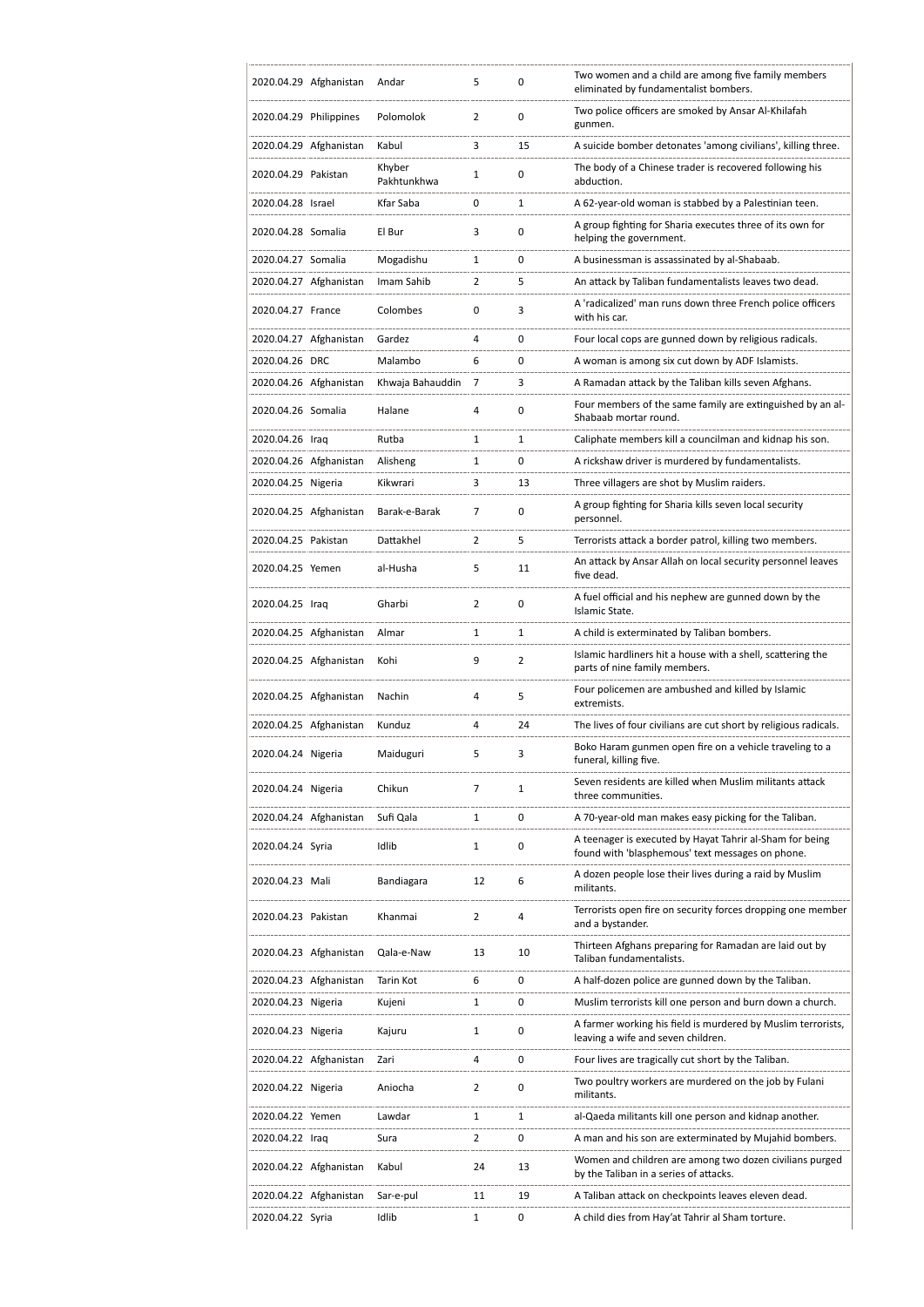|                      | 2020.04.21 Afghanistan | Aynak          | 8              | 7              | Eight guards at a copper mine are murdered by<br>fundamentalists.                      |
|----------------------|------------------------|----------------|----------------|----------------|----------------------------------------------------------------------------------------|
| 2020.04.21 Nigeria   |                        | Mbawa          | 1              | 4              | A middle-aged man is hacked to death and a woman raped<br>by Fulani terrorists.        |
|                      | 2020.04.21 Afghanistan | Kundi          | 3              | 14             | Religious radicals kill three guards in an assassination<br>attempt on a politician.   |
|                      | 2020.04.21 Afghanistan | Peerka         | 4              | 0              | Four civilians are blown to bits by a Taliban IED.                                     |
| 2020.04.21 Iraq      |                        | Baqubah        | 2              | 0              | Two family members are shot by Mujahideen.                                             |
|                      | 2020.04.21 Afghanistan | Barmal         | 6              | 0              | Six civilians are dismantled by Taliban shrapnel.                                      |
| 2020.04.21 Iraq      |                        | Shirquat       | 3              | 3              | Sunni on Shiite violence leaves three dead.                                            |
|                      |                        |                |                |                | Six Somalis are killed when their vehicle runs over an al-                             |
| 2020.04.21 Somalia   |                        | Muri           | 6              | 3              | Shabaab landmine.                                                                      |
| 2020.04.21 Iraq      |                        | Salah al-Din   | 2              | 0              | Two civilians are leveled by a Jihadist IED.                                           |
|                      | 2020.04.21 Afghanistan | Daikundi       | 2              | 3              | A Sunni group plants an IED that kills two people in a<br>passing van.                 |
|                      | 2020.04.21 Afghanistan | Mullah Khel    | 5              | 0              | Five members at a checkpoint are beheaded after<br>surrendering to the Taliban.        |
|                      | 2020.04.20 Afghanistan | Dolaina        | $\overline{2}$ | 0              | A young couple are brutally executed by a Sharia court for<br>marrying by choice.      |
| 2020.04.20 Cameroon  |                        | Talla          | $\overline{2}$ |                | Two villagers are murdered while trying to escape Boko<br>Haram.                       |
|                      | 2020.04.20 Afghanistan | Jabar-e-Shahid | 7              | 7              | Seven locals are exterminated by the Taliban.                                          |
| 2020.04.20 Iraq      |                        | Miriam Bag     | 1              | 0              | Islamic State members murder an Iragi.                                                 |
|                      | 2020.04.20 Afghanistan | Mahmud-e-Raqi  | 1              | 0              | An intelligence official is assassinated by religious<br>extremists.                   |
| 2020.04.20 Somalia   |                        | Awdigle        | 4              | 4              | Twin al-Shabaab bomb blasts in a small town kill four<br>residents near a hotel.       |
| 2020.04.20 Iraq      |                        | Mahbubiya      | 5              | $\overline{2}$ | ISIS extremists stage a double attack on Iraqi security<br>personnel, killing five.    |
| 2020.04.20 Pakistan  |                        | Peshawar       | 3              | 0              | Terrorists attack a village council, killing three members.                            |
| 2020.04.20 Nigeria   |                        | Gidigori       | 2              |                | Two villagers are murdered by Muslim militants.                                        |
| 2020.04.20 Syria     |                        | Aleppo         | 1              | 0              | A civilian captive is executed by Hay'at Tahrir al Sham.                               |
|                      |                        |                |                |                | Three middle-aged women are among four Christians                                      |
| 2020.04.19 Nigeria   |                        | Unguwan Magaji | 4              | 0              | murdered by Miyetti Allah loyalists.                                                   |
| 2020.04.19 India     |                        | Hiller         | 1              | 0              | A local cop is gunned down at close range by Islamic<br>militants.                     |
| 2020.04.19 Iraq      |                        | Bunjenah       | $\overline{2}$ | 0              | Two Iraqis are ambushed and killed by ISIS.                                            |
|                      | 2020.04.19 Afghanistan | Khwaja Ghor    | 19             | 4              | Nineteen local security personnel lose their lives to a<br>Taliban attack.             |
|                      | 2020.04.19 Afghanistan | Sholgara       | 8              | 5              | A child is among eight killed by Sunni radicals.                                       |
|                      | 2020.04.19 Afghanistan | <b>Badghis</b> | 3              | 10             | The Taliban claim an attack that leaves three dead.                                    |
| 2020.04.19 Pakistan  |                        | Boya           | 1              | $\overline{2}$ | Muslim terrorists attack a checkpoint with heavy weapons,<br>killing one member.       |
| 2020.04.19 Indonesia |                        | Poso           | 1              | 0              | Religion of Peace proponents slit the throat of a farmer.                              |
|                      | 2020.04.19 Afghanistan | Tarin Kot      | 11             | 4              | Eleven local police are killed by Muslim extremists in two<br>attacks.                 |
| 2020.04.18 Iraq      |                        | Zaghnia        | 1              | 0              | An ISIS sniper takes care of a police officer.                                         |
|                      | 2020.04.18 Afghanistan | Balabulok      |                |                |                                                                                        |
|                      |                        |                |                |                |                                                                                        |
| 2020.04.18 India     |                        |                | 9              | 6              | Nine Afghans are purged by the Taliban.                                                |
|                      | 2020.04.18 Afghanistan | Tagab          | 1              | 3              | A well-place round kills a resident inside her home.                                   |
|                      |                        | Sopore         | 3              | 2              | An Islamic separatist attacks a group of police, killing three.                        |
|                      | 2020.04.18 Afghanistan | Gardez City    | 3              | $\pmb{0}$      | Two women and a child are disassembled by a Taliban<br>mortar round.                   |
|                      | 2020.04.17 Afghanistan | Imam Saheb     | 5              | 7              | A fundamentalist group machine-guns five local cops.                                   |
|                      | 2020.04.17 Philippines | Patikul        | 11             | 14             | Abu Sayyaf members kill eleven local soldiers.                                         |
|                      | 2020.04.17 Afghanistan | Lashkar Gah    | 3              | 0              | A child is among three cut down at a mosque by Religion of<br>Peace rivals.            |
| 2020.04.17 Iraq      |                        | Baquba         | 1              | 0              | An orchard farmer is aerated by Jihadi shrapnel.                                       |
| 2020.04.17 Yemen     |                        | Hodeidah       | 1              | 0              | A liaison is picked off by a Shiite sniper.                                            |
| 2020.04.17 Yemen     |                        | Bayda          | 3              | 3              | A woman and two children are obliterated in their own<br>home by an Ansar Allah shell. |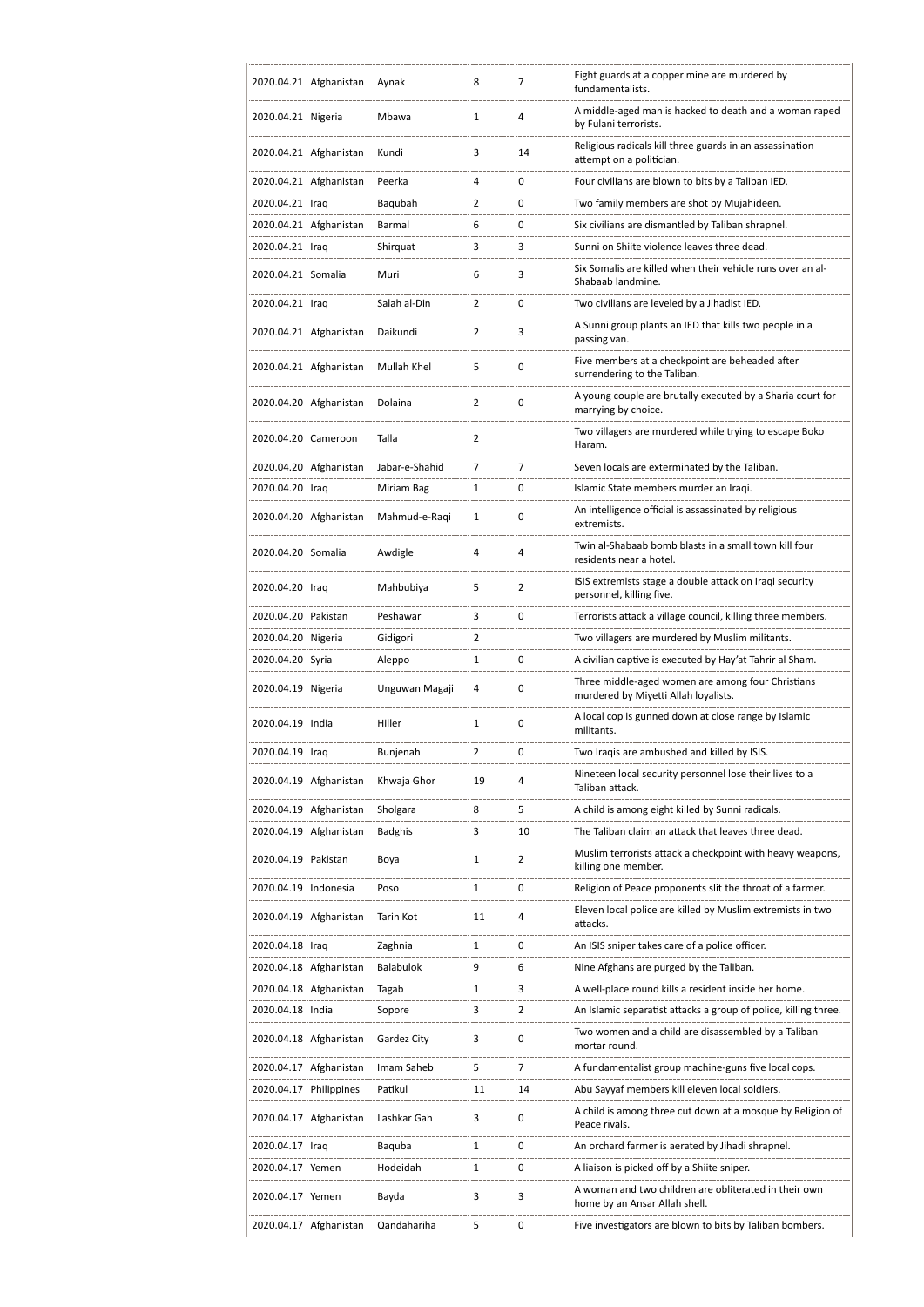|                      | 2020.04.17 Afghanistan         | Rabat            | 1              | 0              | Fundamentalists murder a taxi driver.                                                                           |
|----------------------|--------------------------------|------------------|----------------|----------------|-----------------------------------------------------------------------------------------------------------------|
| 2020.04.16 Nigeria   |                                | Gbagyi Villa     | 1              | 0              | A college student is shot to death by radical Muslims.                                                          |
|                      | 2020.04.16 Afghanistan         | Bagram           | 6              | 4              | Six airport workers are cut down by religious radicals on<br>their way home.                                    |
| 2020.04.16 Yemen     |                                | al-Ghar          | 40             | 0              | Over forty Ethiopian migrants are killed by Shiite militia<br>firing rockets.                                   |
|                      | 2020.04.15 Afghanistan         | Logar            | 9              | 0              | A Taliban terror attack claims the lives of nine local security<br>personnel.                                   |
|                      | 2020.04.15 Afghanistan         | Sherkhan Bandar  | 6              | 0              | Six local security personnel are tragically killed by<br>fundamentalists.                                       |
| 2020.04.15 Nigeria   |                                | Ajodoma          | 1              | 0              | A yam farmer is murdered in his field by Fulani terrorists.                                                     |
| 2020.04.15 Indonesia |                                | Sulawesi         | 1              | 0              | A local cop is gunned down by religious extremists.                                                             |
|                      | 2020.04.15 Afghanistan         | Imam Sahib       | 5              | 0              | A cook poisons five local soldiers after becoming<br>'radicalized'.                                             |
|                      | 2020.04.15 Afghanistan         | Laman            | 1              | 0              | A civilian is shot to death by a group fighting for Islamic law.                                                |
|                      | 2020.04.14 Afghanistan         | Nowrak           | $\overline{2}$ | 2              | Two Afghan lives are snuffed out by the Taliban.                                                                |
| 2020.04.14 Nigeria   |                                | Hura             | 9              | 0              | Nine villagers are killed by Fulani terrorists, including a<br>pregnant woman and two children.                 |
| 2020.04.14 Egypt     |                                | Cairo            | 1              | 3              | Terrorists planning an Easter attack open fire on police,<br>killing one.                                       |
| 2020.04.14 DRC       |                                | Beni             | 3              | 0              | Three Congolese are killed by ADF militants.                                                                    |
| 2020.04.14 Syria     |                                | Idlib            | 5              | 0              | A rights group records the killing of five more civilians by<br>Hay'at Tahrir al Sham.                          |
| 2020.04.14 Nigeria   |                                | Zakkan           | 1              | $\overline{2}$ | Muslim radicals fire on a Christian family, killing a man and<br>injuring two others.                           |
| 2020.04.13 India     |                                | Kishtwar         | 1              | 1              | A local cop is hacked to death with an axe by two Islamic<br>radicals.                                          |
| 2020.04.13 India     |                                | Dachan           | 1              | 1              | Islamic gunmen fire on a border patrol, killing one member.                                                     |
| 2020.04.13 Nigeria   |                                | Obagaji          | 2              | 0              | Muslim militants behead two locals.                                                                             |
| 2020.04.13 Iraq      |                                | Sinjar           | $\overline{2}$ | 4              | Two people are vaporized by an Islamic State landmine.                                                          |
| 2020.04.13 India     |                                | Kulgam           | 1              | 0              | An older man dies after being shot by terrorists the day<br>before.                                             |
| 2020.04.13 Sudan     |                                | Mabouk           | 4              | 3              | Four villagers are killed by Arab militia, suspected to be PDF.                                                 |
|                      | 2020.04.13 Afghanistan         | Shakotay         | 1              | 2              | The Taliban take out a tribal elder.                                                                            |
|                      | 2020.04.12 Afghanistan         | Gardez           | 3              | 0              | A city employee is among three killed by Muslim terrorists.                                                     |
| 2020.04.12 Syria     |                                | Idlib            | 1              | 0              | A child is eliminated by the Islamic State.                                                                     |
| 2020.04.12 Nigeria   |                                | Auno             | 8              | 0              | Boko Haram activists massacre eight travelers along a<br>highway.                                               |
| 2020.04.12 Iraq      |                                | Qara Tabah       | 1              | 3              | Mujahid set off a bomb at a soccer field, taking out a<br>participant.                                          |
| 2020.04.12 Pakistan  |                                | North Waziristan | 1              | 1              | Islamic snipers pick off a border guard.                                                                        |
| 2020.04.12 Iraq      |                                | Hawija           | 1              | 0              | ISIS members open fire on a police checkpoint, killing one.                                                     |
|                      | 2020.04.12 Burkina Faso        | Djibo            | 1              | 0              | Jihadis ambush a local patrol, killing one member.                                                              |
| 2020.04.12 Nigeria   |                                | Tegina Kabata    | 5              | 7              | Muslim terrorists abduct and kill five innocents from a<br>wedding.                                             |
| 2020.04.11 Iraq      |                                | Garmiyan         | 1              | 1              | Terrorists fire on shepherds, successfully killing one.                                                         |
| 2020.04.11 Cameroon  |                                | Achigachia       | $\overline{2}$ | 1              | A suicide bomber takes out two bystanders.                                                                      |
| 2020.04.11 Nigeria   |                                | Maiduna          | 1              | 0              | A 30-year-old farmer is murdered in his home by Muslim<br>terrorists.                                           |
| 2020.04.11 Iraq      |                                | Kirkuk           | 1              | 1              | Jihadis target a passing car with an IED, killing the driver.                                                   |
|                      | 2020.04.11 Afghanistan         | Pushqul          | 3              | 0              | A barbaric attack by the Taliban leaves three dead.                                                             |
|                      | 2020.04.10 Burkina Faso        | Loroum           | 14             | 0              | Fourteen civilians are massacred by al-Qaeda's JNIM.                                                            |
| 2020.04.10 Somalia   |                                | Galkayo          | 1              | 0              | An immigration official is eliminated by al-Shabaab gunmen.                                                     |
| 2020.04.10 Nigeria   |                                | Ibusa            | 1              | 0              | Fulani terrorists storm a church and murder its young<br>pastor.                                                |
|                      | 2020.04.10 Afghanistan         | Spin Boldak      | 3              | $\overline{2}$ | Three civilians are left dead following a terrorist bombing at<br>a picnic site.                                |
| 2020.04.10 Iraq      |                                | <b>Balad Ruz</b> | 1              | 0              | A civilian is purged by Mujahideen.                                                                             |
|                      | 2020.04.10 Mozambique Quirimba |                  | 5              | 60             | A Good Friday attack by Ahlu Sunnah Wa-Jama leaves five<br>dead Christians, including one who was burned alive. |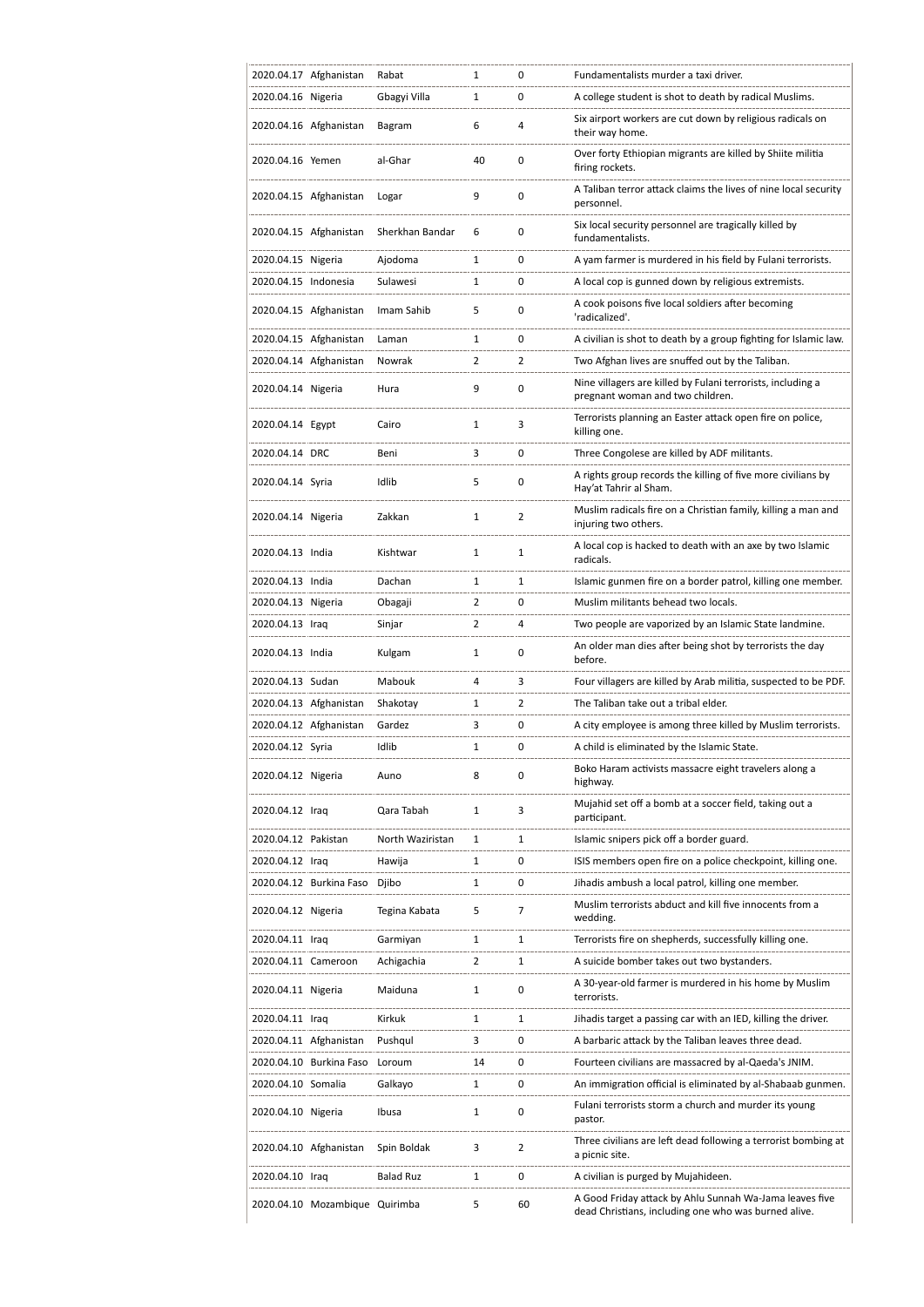| 2020.04.09 Iraq      |                              | Dibis                | 3              | 0              | Three policemen are abducted and murdered in captivity by<br>the Islamic State.                                                           |
|----------------------|------------------------------|----------------------|----------------|----------------|-------------------------------------------------------------------------------------------------------------------------------------------|
| 2020.04.09 Iraq      |                              | Jalawla              | $\overline{2}$ | 2              | Two farmers are shredded by Islamic State shrapnel.                                                                                       |
| 2020.04.09 Iraq      |                              | Tuz Khurmatu         | 2              | 0              | Two guards at an airport are cut down by ISIS gunmen.                                                                                     |
|                      | 2020.04.09 Afghanistan       | Islam Qala           | 5              | 0              | Five bank employees are brutally executed by the Taliban.                                                                                 |
| 2020.04.09 Syria     |                              | Sukhna               | 27             | 0              | Over two dozen defenders are killed when the Islamic State<br>assault a desert town.                                                      |
| 2020.04.09 Mali      |                              | Mopti                | 3              | 0              | Three people traveling in a car are sent to Allah by Jihadi<br>bombers.                                                                   |
| 2020.04.09 Nigeria   |                              | Omala                | $\mathbf{1}$   | 0              | A businesswoman is hacked to death by Miyetti Allah<br>sympathists.                                                                       |
|                      | 2020.04.09 Burkina Faso      | Sollé                | 5              | 4              | A JNIM attack leaves five dead.                                                                                                           |
|                      | 2020.04.08 Afghanistan       | Daman                | 3              | 5              | Terrorists hit a shell with a house, killing three children.                                                                              |
| 2020.04.08 Nigeria   |                              | Bassa                | 4              | 6              | A pastor and a 10-year-old are among four killed by Muslim<br>radicals.                                                                   |
|                      | 2020.04.08 Afghanistan       | Maimana              | 3              | 0              | Three security personnel are murdered by fundamentalists.                                                                                 |
| 2020.04.07 DRC       |                              | Halungupa            | 6              | $\mathbf 0$    | A child is among six cut down by ADF gunmen.                                                                                              |
| 2020.04.07 India     |                              | Anantnag             | 1              |                | Islamic terrorists gun down a cop.                                                                                                        |
| 2020.04.07 Iraq      |                              | Mosul                | 1              | 0              | A civilian is shot to death by suspected ISIS.                                                                                            |
| 2020.04.07 Iraq      |                              | Kolajo               | 2              | 0              | A father of three is among two cut down by Islamic State<br>gunmen.                                                                       |
|                      | 2020.04.07 Afghanistan       | Sholgara             | 8              | 0              | A woman and child are among eight civilians abducted and<br>murdered by the Taliban.                                                      |
|                      | 2020.04.07 Mozambique Xitaxi |                      | 52             | 0              | Fifty-two villagers are massacred in gruesome fashion by a<br>group fighting for Islamic law.                                             |
|                      | 2020.04.07 Afghanistan       | Pul-e-Alam           | 3              | $\mathbf 0$    | Three local cops are ambushed and killed by Islamic<br>extremists.                                                                        |
| 2020.04.07 Cameroon  |                              | Toufou               | 1              | 0              | A civilian is killed when Boko Haram attack a village health<br>clinic.                                                                   |
| 2020.04.07 Nigeria   |                              | Wamdeo               | 5              | 0              | Five are left dead when Boko Haram rampage through a tiny<br>village.                                                                     |
|                      |                              |                      |                |                |                                                                                                                                           |
|                      | 2020.04.06 Afghanistan       | Almar                | 4              | 0              | Four Afghans are slaughtered by the Taliban.                                                                                              |
| 2020.04.06 Iraq      |                              | al-Jazeera           | $\overline{2}$ | 3              | An Islamic State attack on a local patrol leaves two dead.                                                                                |
| 2020.04.06 Mali      |                              | Bamba                | 25             | 6              | At least twenty-five local soldiers lose their lives to an early<br>morning assault by al-Qaeda's JNIM.                                   |
| 2020.04.05 Lebanon   |                              | Hermel               | 3              | 0              | Muslim terrorists open fire on a border guard patrol, killing<br>three members.                                                           |
| 2020.04.05 Iraq      |                              | Nasariya             | 1              | 2              | A woman is shot to death in her own home by suspected<br>Shia militia.                                                                    |
| 2020.04.05 Syria     |                              | Badiya Al-Tebni      | 8              | 0              | Eight kidnapped civilians are executed by the Islamic State.                                                                              |
| 2020.04.05 Syria     |                              | Deir Ezzor           | 1              | 0              | Religion of Peace activists force a captured soldier to dig his<br>own grave, before strapping him with explosives and<br>blowing him up. |
| 2020.04.05 Cameroon  |                              | Amchide              | 10             | 14             | Two teens are among ten villagers blown to bits by two<br>suicide bombers.                                                                |
| 2020.04.05 India     |                              | <b>Uttar Pradesh</b> | 1              | 0              | A Hindu is shot to death after criticizing an Islamist group.                                                                             |
| 2020.04.05 India     |                              | Keran                | 1              | $\overline{2}$ | Muslim terrorists pick off a border guard.                                                                                                |
| 2020.04.05 Iraq      |                              | Rutba                | 4              | $\mathbf{1}$   | Four Iraqis are dropped by ISIS.                                                                                                          |
| 2020.04.05 Yemen     |                              | Taiz                 | 5              | 20             | Five women are killed when Ansar Allah target a prison with<br>shells.                                                                    |
| 2020.04.04 Somalia   |                              | Jowhar               | 1              | 3              | One person is disintegrated by an al-Shabaab landmine.                                                                                    |
|                      | 2020.04.04 Afghanistan       | Muqar                | 6              | $\overline{2}$ | A sick fundamentalist attack on government officials leaves<br>a half-dozen dead.                                                         |
| 2020.04.04 Nigeria   |                              | Rago                 | 3              | 0              | Muslim terrorists fire into a village, killing three, including<br>two housewives.                                                        |
| 2020.04.04 France    |                              | Romans-sur-Isère     | 2              | 5              | A Sudanese asylum seeker is found praying after stabbing<br>two people at random.                                                         |
| 2020.04.04 Indonesia |                              | Poso Pesisir Utara   | 1              | 0              | A farmer is abducted and beheaded by the Eastern<br>Indonesia Mujahideen.                                                                 |
|                      | 2020.04.04 Afghanistan       | Chak Aab             | 1              | 0              | A civilian is abducted and beheaded by the Taliban.                                                                                       |
| 2020.04.04 Syria     |                              | Idlib                | 2              | 0              | Two civilians are murdered by Hay'at Tahrir al Sham.                                                                                      |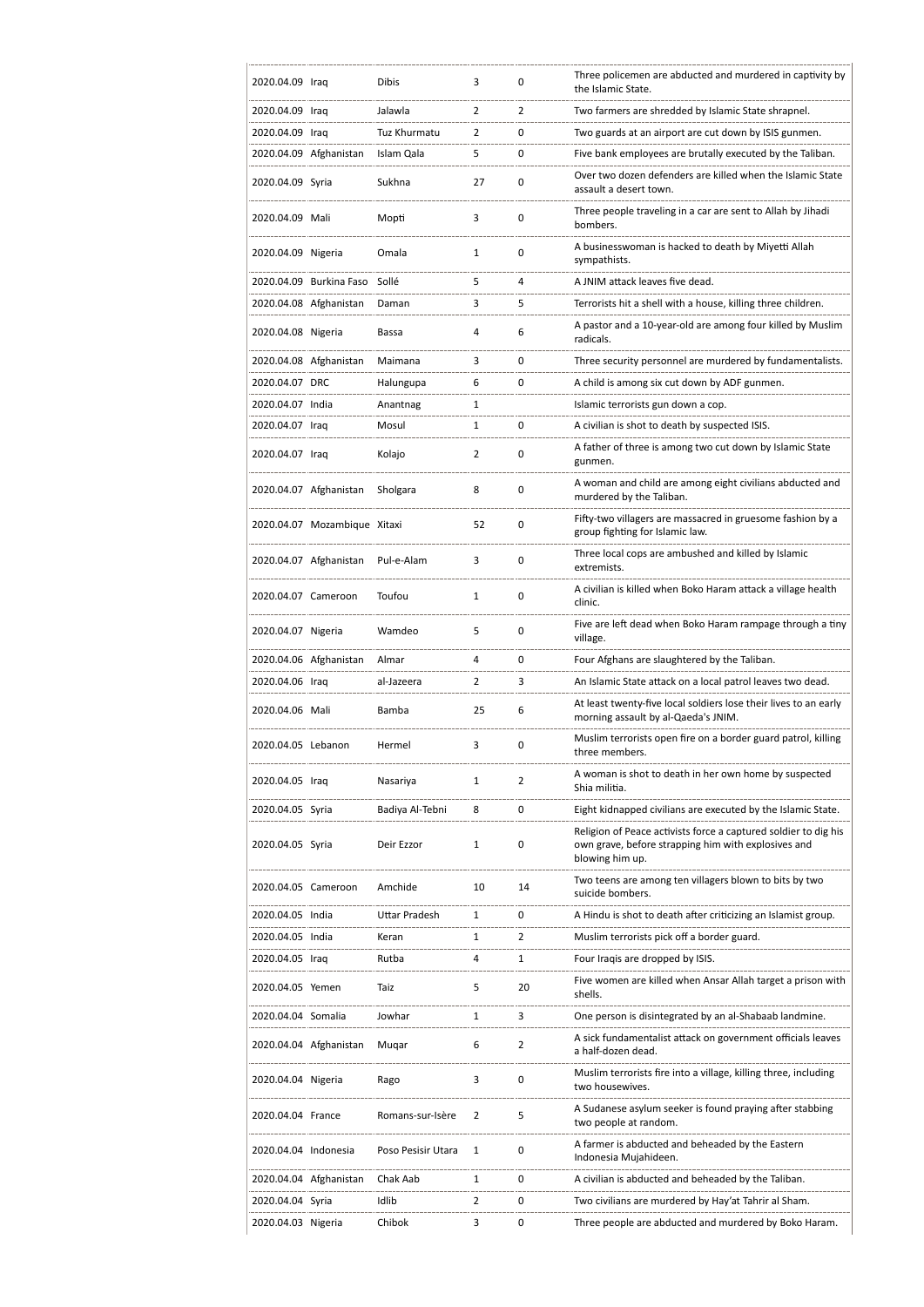|                     | 2020.04.03 Afghanistan  | Chashma-e-Sangi      | 2              | 0              | Two children are dispatched by a Taliban rocket.                                                |
|---------------------|-------------------------|----------------------|----------------|----------------|-------------------------------------------------------------------------------------------------|
| 2020.04.03 Syria    |                         | Badiya Al-Sham       | 6              | 6              | Multiple Islamic State attacks leave six dead.                                                  |
| 2020.04.03 Iraq     |                         | Sergaran             | 3              | 2              | An ISIS roadside bomb blast claims three lives.                                                 |
|                     | 2020.04.03 Afghanistan  | Paghman              | 1              | 1              | A terrorist opens fire on two guards, killing one.                                              |
| 2020.04.02 Nigeria  |                         | Hukke                | 7              | 0              | Fulani burn dozens of homes and hack seven elderly<br>Christians to death.                      |
|                     | 2020.04.02 Afghanistan  | Kapisa               | $\overline{2}$ | 11             | Two people are killed when the Taliban storm a checkpoint.                                      |
| 2020.04.02 Syria    |                         | Idlib                | 3              | 0              | Three civilians are killed by the Islamic State.                                                |
| 2020.04.02 India    |                         | Bijbehara            | 1              | 0              | One person is shot to death by Islamic militants.                                               |
| 2020.04.01 Syria    |                         | Idlib                | 36             | 7              | Two children and two women are among thirty-six civilians<br>killed by Hay'at Tahrir al Sham.   |
| 2020.04.01 Nigeria  |                         | Arimogija            | 2              | 0              | A farmer and his son are brutally murdered by Muslim<br>terrorists.                             |
| 2020.04.01 Syria    |                         | Damascus             | 2              | 0              | Two civilians are reported killed by Hay'at Tahrir al Sham.                                     |
| 2020.04.01 Nigeria  |                         | Ancha                | 3              | 7              | A woman is among three killed during a middle of the night<br>attack by militant Muslims.       |
|                     | 2020.04.01 Burkina Faso | Boucle du<br>Mouhoun | 1              | $\overline{2}$ | Jihadists attack a local security unit, killing one member.                                     |
| 2020.04.01 India    |                         | Damhal Hanjipora     | $\overline{2}$ | 0              | Terrorists shoot and kill two civilians at close range.                                         |
|                     | 2020.04.01 Afghanistan  | Helmand              | 8              | 2              | Six children are among eight family members pulled into<br>pieces by Religion of Peace bombers. |
| 2020.04.01 Iraq     |                         | Nazim Tagsim         | 1              | 4              | A Jihadist group hits a police car with an IED, killing one<br>occupant.                        |
| 2020.03.31 Somalia  |                         | Garbaharey           | $\overline{2}$ | 6              | al-Shabaab kill two Ethiopian peacekeepers with a bomb.                                         |
| 2020.03.31 Nigeria  |                         | Guruku               | 6              | 0              | Six villagers are brought low by Muslim gunmen.                                                 |
| 2020.03.30 Nigeria  |                         | Jigindi              | 2              | 1              | A man and his brother are shot to death in their home by<br>Muslim gunmen.                      |
| 2020.03.30 Pakistan |                         | Mianwali             | $\mathbf{1}$   | 0              | A Shiite doctor is brought down in a targeted attack by<br>Sunni gunmen.                        |
|                     | 2020.03.30 Afghanistan  | Kabul                | $\mathbf{1}$   | 0              | Hardliners target and kill a female intelligence official.                                      |
|                     | 2020.03.30 Afghanistan  | Nave Mazri           | 1              | 1              | A civilian is leveled by Islamic bombers.                                                       |
| 2020.03.30 Iraq     |                         | Abbara               | 1              | 0              | Jihadi bombers obliterate a civilian.                                                           |
| 2020.03.30 Somalia  |                         | <b>Buale</b>         | 6              | 0              | Islamists execute a half-dozen less-committed co-<br>religionists.                              |
|                     | 2020.03.29 Burkina Faso | Gomboro              | 3              | 3              | Three people are killed by Jihadists bombers.                                                   |
| 2020.03.29 Somalia  |                         | Garowe               | 1              | 4              | A suicide bomber takes one other person with him.                                               |
| 2020.03.29 Guinea   |                         | Nzerekore            | 3              | 0              | A Muslim mob burns churches and kills at least three<br>people.                                 |
|                     | 2020.03.29 Afghanistan  | Khwaja Ghar          | 13             | 5              | Thirteen Afghans are purged by the Taliban.                                                     |
|                     | 2020.03.29 Afghanistan  | Arghandab            | 6              | 0              | Fundamentalists attack a checkpoint and kill a half-dozen<br>local soldiers.                    |
|                     | 2020.03.29 Afghanistan  | Sarband              | 2              | 0              | An Islamic scholar and his child are murdered by Religion of<br>Peace rivals.                   |
| 2020.03.28 Nigeria  |                         | Issele-Azagba        | 4              | 0              | Four villagers are murdered in cold blood by Muslim<br>militants.                               |
|                     | 2020.03.28 Afghanistan  | Dara-e-Khostak       | 10             | 5              | Ten Afghan security personnel are killed during a vicious<br>attack by Talibanis.               |
|                     | 2020.03.28 Afghanistan  | Lal Pur              | $\overline{2}$ | $\overline{2}$ | Two religious scholars are blown to bits by Religion of Peace<br>rivals.                        |
| 2020.03.28 Iraq     |                         | Hawi                 | 1              | 0              | A civilian is abducted and tortured to death.                                                   |
| 2020.03.28 Nigeria  |                         | Auno                 | 6              | 14             | Islamists stop vehicles along a highway and hack six people<br>to death.                        |
| 2020.03.27 India    |                         | Redwani              | 1              | 0              | A delivery driver is shot to death by Muslim terrorists.                                        |
|                     | 2020.03.27 Afghanistan  | Qala-e-Kohan         | $\overline{2}$ | 4              | Two people are found dead following a Taliban ambush.                                           |
| 2020.03.26 Nigeria  |                         | Kuduru               | 3              | 2              | Muslim terrorists hack to death three women and severely<br>injure two others.                  |
|                     | 2020.03.26 Afghanistan  | Kabul                | 0              | 1              | Militants bomb a funeral for Sikh victims of an earlier<br>bombing, injuring a child.           |
|                     | 2020.03.26 Afghanistan  | Tagab                | 3              | 3              | Children are among the casualties of a Jihadi mortar attack<br>that leaves three dead.          |
|                     | 2020.03.25 Afghanistan  | Nawabad              | 5              | 3              | A group fighting for Sharia murders five local cops.                                            |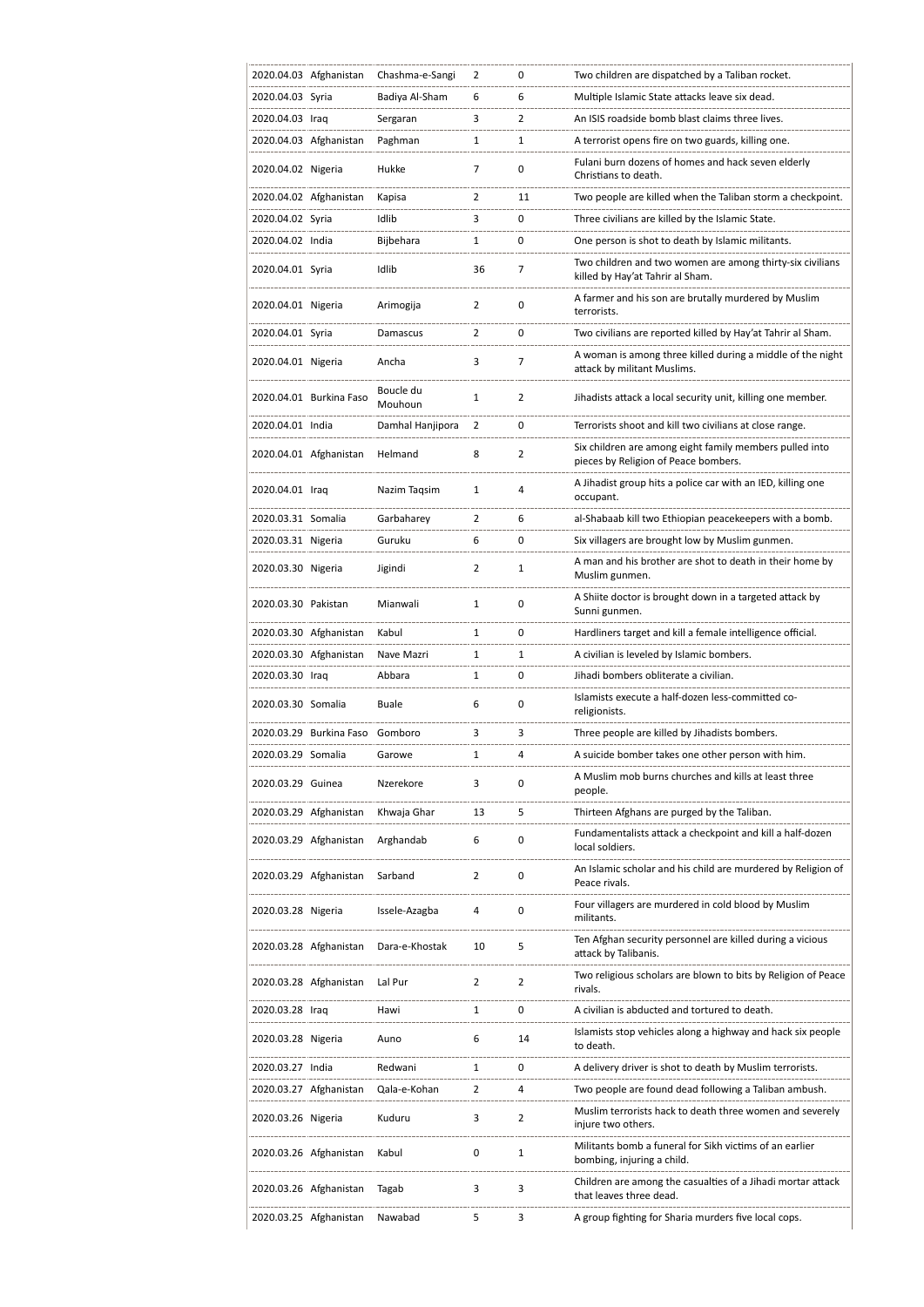|                     | 2020.03.25 Afghanistan             | Deh Yak                                 | 4              | 0  | The Taliban eliminate four Afghans with a landmine.                                                  |
|---------------------|------------------------------------|-----------------------------------------|----------------|----|------------------------------------------------------------------------------------------------------|
| 2020.03.25 Iraq     |                                    | Humaydat                                | 1              | 1  | A local soldier succumbs to injury following a Mujahid<br>bombing.                                   |
|                     | 2020.03.25 Afghanistan             | Kabul                                   | 27             | 11 | Suicide bombers storm a Sikh temple, murdering over two<br>dozen innocents.                          |
| 2020.03.25 Somalia  |                                    | Lower Jubba                             | 5              | 3  | An al-Shabaab landmine takes out a local official and four<br>others.                                |
|                     | 2020.03.25 Afghanistan             | Musa Qala                               | 8              | 0  | Eight civilians are pulled into pieces by fundamentalist<br>bombers.                                 |
| 2020.03.25 Somalia  |                                    | Mogadishu                               | 3              | 3  | A suicide bomber goes off at a restaurant, killing three<br>patrons in mid-bite.                     |
| 2020.03.24 Iraq     |                                    | Tarmiya                                 | 1              | 2  | An Islamic attack on a power station leaves one dead.                                                |
| 2020.03.24 Mali     |                                    | Mopti                                   | $\overline{2}$ | 3  | Jihadists eliminate two local soldiers with a roadside bomb.                                         |
|                     | 2020.03.24 Afghanistan             | Kocha-e-Mullah                          | 3              | 0  | Three Afghans are killed by pro-Sharia terrorists.                                                   |
| 2020.03.24 Chad     |                                    | Boma                                    | 92             | 47 | Ninety-two local soldiers are trapped on their base and cut<br>down in brutal fashion by Boko Haram. |
|                     | 2020.03.24 Burkina Faso Tankwoarou |                                         | 3              | 0  | Three civilians are shot point-blank by terrorists on<br>motorbikes.                                 |
| 2020.03.24 Nigeria  |                                    | Gbra Zongo                              | 3              | 0  | Three children are exterminated by Muslim militants.                                                 |
| 2020.03.24 Nigeria  |                                    | Kperie                                  | $\overline{2}$ | 0  | Muslim radicals murder two women.                                                                    |
| 2020.03.24 DRC      |                                    | Beni                                    | 12             | 0  | A dozen Congolese are killed by ADF Islamists.                                                       |
|                     |                                    | 2020.03.23 Mozambique Mocimboa da Praia | 24             | 0  | Ahlu Sunnah Wa-Jama invade a small village, killing dozens.                                          |
| 2020.03.23 Nigeria  |                                    | Gorgi                                   | 47             | 0  | At least forty-seven are killed when Islamic militants attack a<br>village.                          |
| 2020.03.23 Somalia  |                                    | Janaale                                 | 7              | 0  | Seven are reportedly killed when al-Shabaab detonate an<br>explosive device outside a disputed town. |
| 2020.03.23 Iraq     |                                    | Baqubah                                 | 3              | 0  | Three people are abducted and murdered by Mujahideen.                                                |
|                     | 2020.03.23 Afghanistan             | Bala Murghab                            | 3              | 0  | Three people are laid out by a Taliban landmine.                                                     |
| 2020.03.23 Guinea   |                                    | Conakry                                 | 1              | 0  | A deacon is killed while trying to protect his church from<br>being burned by radical Muslims.       |
| 2020.03.23 Cameroon |                                    | Malika                                  | 5              | 0  | Boko Haram attack a hospital, killing five civilians.                                                |
| 2020.03.22 Nigeria  |                                    | Kwande                                  | 1              | 3  | Militant Muslim hack a man to death and abduct three<br>women.                                       |
| 2020.03.22 Somalia  |                                    | Hawa Abdi                               | 4              | 2  | An al-Shabaab bomb blast claims four lives.                                                          |
| 2020.03.22 Iraq     |                                    | Mukhaisah                               | 1              | 0  | An elderly woman is reduced to pulp by Mujahid bombers.                                              |
| 2020.03.21 Sudan    |                                    | Esheraya                                | 1              | 1  | Militants burn down a farming village, killing a woman and<br>injuring her baby.                     |
|                     | 2020.03.21 Afghanistan             | Najrab                                  | 7              | 0  | A Taliban attack claims seven lives.                                                                 |
| 2020.03.21 Iraq     |                                    | Rutba                                   | 2              | 4  | Jihadists successfully kill two Iraqi soldiers.                                                      |
|                     | 2020.03.21 Afghanistan             | Baghlan                                 | $\overline{2}$ | 0  | A fundamentalist group kills two local security members.                                             |
| 2020.03.20 Yemen    |                                    | Aden                                    | $\overline{2}$ | 0  | Radicals kidnap and kill two aid workers.                                                            |
|                     | 2020.03.20 Afghanistan             | Talogan                                 | 2              | 13 | Two children are exterminated by a Taliban bomb.                                                     |
|                     | 2020.03.20 Afghanistan             | Zabul                                   | 27             | 24 | Over two dozen local security personnel are killed when the<br>Taliban storm a base.                 |
| 2020.03.20 Turkey   |                                    | Kovankaya                               | 1              | 0  | The elderly mother of a priest is kidnapped and murdered.                                            |
| 2020.03.19 Mali     |                                    | Tarkint                                 | 29             | 5  | Twenty-nine local soldiers are massacred during an attack<br>by religious extremists.                |
| 2020.03.19 Pakistan |                                    | Mamuzai                                 | $\overline{2}$ | 0  | Two traffic cops are ambushed and killed by Muslim<br>gunmen.                                        |
| 2020.03.19 Yemen    |                                    | Marib                                   | $\overline{2}$ | 6  | Two people are brought down by an Ansar Allah missile.                                               |
| 2020.03.19 Nigeria  |                                    | Manini                                  | 1              | 0  | A 50-year-old farmer is murdered by Miyetti Allah.                                                   |
| 2020.03.19 Syria    |                                    | Azaz                                    | 2              | 3  | A Sunni group is suspected to be responsible for a car<br>bombing that kills two bystanders.         |
| 2020.03.18 Nigeria  |                                    | Chikun                                  | 3              | 0  | Three villagers are killed by Muslim militants.                                                      |
|                     | 2020.03.18 Afghanistan             | Gharchi                                 | 3              | 0  | A Taliban attack leaves three dead.                                                                  |
|                     | 2020.03.18 Afghanistan             | Chahar Bolak                            | $\overline{2}$ | 0  | Two people are cut down by fundamentalists.                                                          |
|                     | 2020.03.18 Afghanistan             | Kapisa                                  | $\overline{2}$ | 1  | A Taliban roadside bomb claims two Afghans.                                                          |
| 2020.03.17 Nigeria  |                                    | Birnin Magaji                           | 2              | 0  | Twin brothers are killed at a market by Muslim terrorists.                                           |
|                     | 2020.03.17 Afghanistan             | Dara Ashraf                             | 1              | 0  | A woman accused of adultery is shot to death by strict<br>Muslims.                                   |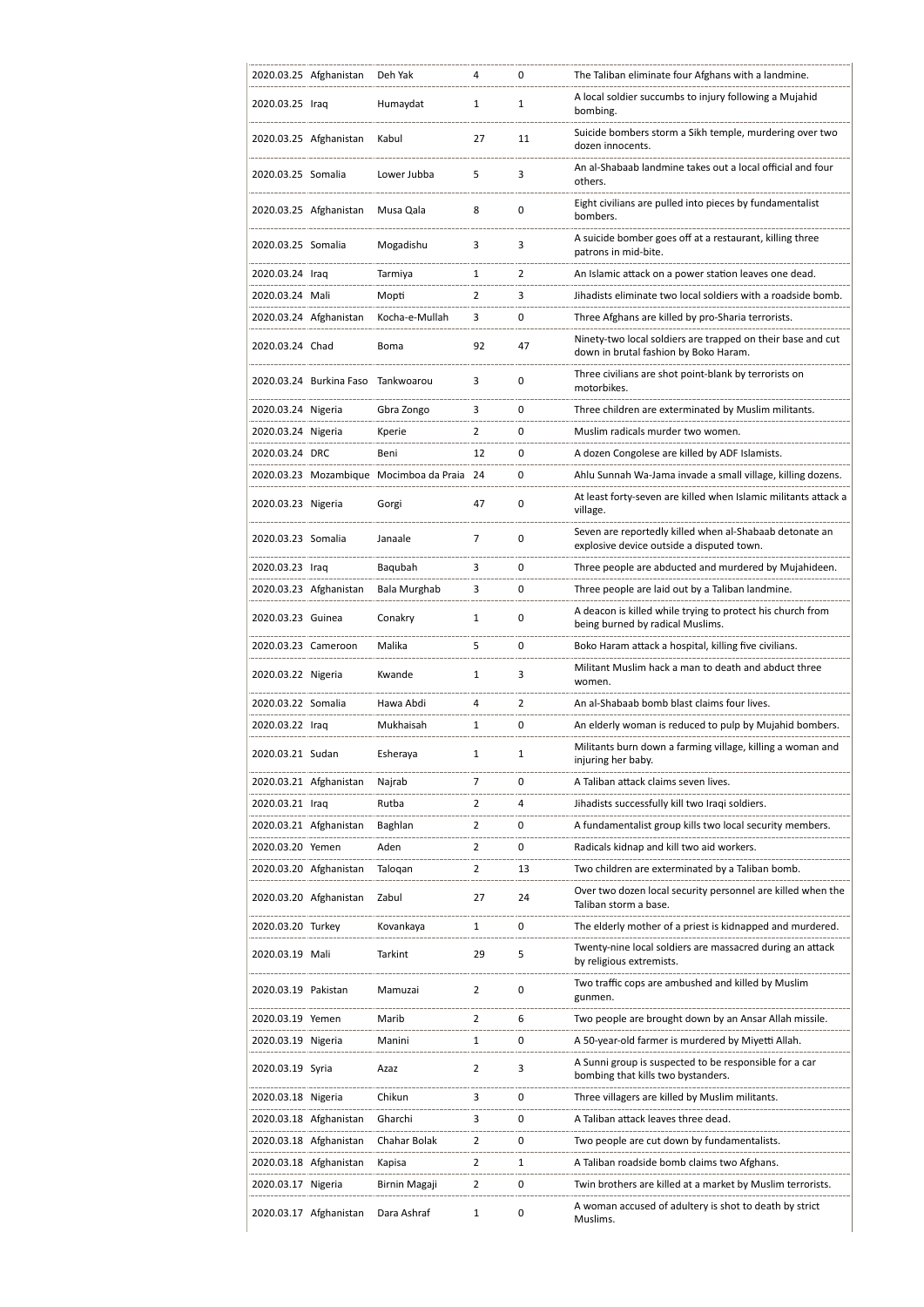| 2020.03.17 Thailand    |                        | Yala             | 0              | 25 | Barusi Revolusi Nasional members throw a grenade at an<br>office building, then set off a car bomb. |
|------------------------|------------------------|------------------|----------------|----|-----------------------------------------------------------------------------------------------------|
| 2020.03.17 Iraq        |                        | Sheikhi          | 2              | 0  | Two Iraqis are shredded by a Mujahid shrapnel.                                                      |
| 2020.03.16 Iraq        |                        | Abi Saida        | 1              | 7  | A shooting and a motorcycle bomb leave one woman dead<br>and seven injured.                         |
| 2020.03.16 Pakistan    |                        | South Waziristan | 2              | 0  | Two members of a peace committee are eliminated by<br>Mujahideen.                                   |
| 2020.03.16 Yemen       |                        | Dhalea           | $\overline{2}$ | 0  | Two 13-year-olds on a motorcycle are vaporized by a<br>roadside blast.                              |
| 2020.03.16 Pakistan    |                        | Mama Ziarat      | 4              | 1  | Islamic terrorists open fire on police, killing four.                                               |
| 2020.03.16 Egypt       |                        | Bir al-Abed      | 1              | 0  | Extremists open fire on a passing car, killing the driver.                                          |
| 2020.03.16 Syria       |                        | Shaddadi         | 1              | 4  | Muslim terrorists kill a civilian with a motorcycle bomb.                                           |
|                        | 2020.03.16 Afghanistan | Dojoi            | 1              | 3  | A Sunni group kills a passing civilian with a roadside bomb.                                        |
|                        | 2020.03.15 Afghanistan | Charshakhi       | 7              | 0  | Seven policemen are killed in gruesome fashion by a Taliban<br>insider.                             |
| 2020.03.15 Kenya       |                        | Garissa          | 3              | 0  | Terrorists stop an ambulance with a landmine, killing three<br>including a critically-ill woman.    |
| 2020.03.15 Nigeria     |                        | Banki Junction   | 6              | 0  | Boko Haram attack a rescue patrol, killing six members.                                             |
| 2020.03.15 Philippines |                        | Maluso           | 1              | 2  | Abu Sayyaf set an IED that claims the life of a local soldier.                                      |
| 2020.03.15 Kenya       |                        | Sangailu         | 2              | 0  | Two rescue personnel are killed by an IED while traveling to<br>the scene of an earlier bombing.    |
| 2020.03.15 Sudan       |                        | Kadugli          | 1              | 0  | The PDF is suspected of assassinating a rival Islamic leader.                                       |
|                        | 2020.03.14 Afghanistan | Shahrak          | 11             | 20 | Eleven local security personnel lose their lives to a Taliban<br>attack.                            |
| 2020.03.14 Yemen       |                        | Zahraa           | 8              | 0  | Eight civilians are killed when Shiite rebels bomb a<br>neighborhood and hospital.                  |
| 2020.03.14 Nigeria     |                        | Ngururi          | 3              | 5  | Boko Haram set fire to a village, killing three residents.                                          |
| 2020.03.14 Iraq        |                        | Zour al-Tharthar | 4              | 0  | Four Shiites are killed in targeted attacks by ISIS.                                                |
| 2020.03.14 Yemen       |                        | Taiz             | 5              | 0  | A woman is among five civilians dismantled by an Ansar<br>Allah rocket.                             |
| 2020.03.14 Nigeria     |                        | Guma             | 7              | 3  | Militant Muslims attack a funeral, killing seven and maiming<br>others.                             |
| 2020.03.13 Pakistan    |                        | Kotwali          | 1              | 0  | A woman is honor-killed in her home by two relatives over<br>'suspicion'.                           |
| 2020.03.13 Nigeria     |                        | Tarhembe         | 3              | 0  | Muslim militants shoot sporadically into a village, bringing<br>down three residents.               |
| 2020.03.13 Iraq        |                        | Mosul            | 5              | 0  | The Islamic State releases a video showing the beheading of<br>five captured Iraqis.                |
| 2020.03.13 Pakistan    |                        | Mian Channu      | 1              | 0  | A servant is beaten to death for trying to quit his Muslim<br>employer after religious abuse.       |
| 2020.03.12 Niger       |                        | Tillaberi        | 9              | 0  | Nine border guards lose their lives to Jihadists.                                                   |
| 2020.03.12 Iraq        |                        | Khalis           | 1              | 0  | Mujahid place a bomb under a car, which kills the driver.                                           |
| 2020.03.11 Iraq        |                        | Camp Taji        | 3              | 12 | A female medical worker at a military base is among three<br>killed by an Iranian missile.          |
| 2020.03.11 Kenya       |                        | Jabibar          | $\overline{2}$ | 1  | Islamists ambush and kill two commuters.                                                            |
|                        | 2020.03.10 Afghanistan | Kandahar         | 7              | 28 | The Taliban kill seven Afghans in a series of attacks.                                              |
| 2020.03.10 Iraq        |                        | Amara            | 1              | 0  | Terrorists assassinate a civil activist.                                                            |
| 2020.03.09 Pakistan    |                        | Shahdara         | 1              | 0  | A private school teacher is gunned down by terrorists<br>disguised with burgas.                     |
|                        | 2020.03.09 Afghanistan | Azra             | 1              | 8  | A child is disassembled by a terrorist bomb blast.                                                  |
| 2020.03.08 Niger       |                        | Chetima Wangou   | 8              | 3  | Boko Haram kill eight hospitalized soldiers.                                                        |
| 2020.03.08 Iraq        |                        | Kirkuk           | 1              | 0  | A man is abducted and tortured to death by suspected ISIS.                                          |
| 2020.03.08 Iraq        |                        | Khanagin         | 3              | 0  | Three Iraqis are eliminated by the Islamic State.                                                   |
|                        | 2020.03.08 Afghanistan | Kabul            | 3              | 1  | A secular politician and his two bodyguards are<br>assassinated.                                    |
| 2020.03.07 Algeria     |                        | Chlef            | 2              | 0  | Terrorists kill two local soldiers with a homemade bomb.                                            |
|                        | 2020.03.07 Afghanistan | Lashkar Gah      | 1              | 0  | An Afghan is vaporized by a Taliban landmine.                                                       |
| 2020.03.07 Iraq        |                        | Bagubah          | 1              | 0  | Jihadis open fire on a passing truck, killing the driver.                                           |
| 2020.03.07 Iraq        |                        | Abu al-Khasib    | 1              | 0  | Shiite militia is suspected in the death of a tribal leader.                                        |
| 2020.03.06 Thailand    |                        | Sri Sakhon       | 1              | 2  | Muslim 'insurgents' cut down a local cop in a hail of gunfire.                                      |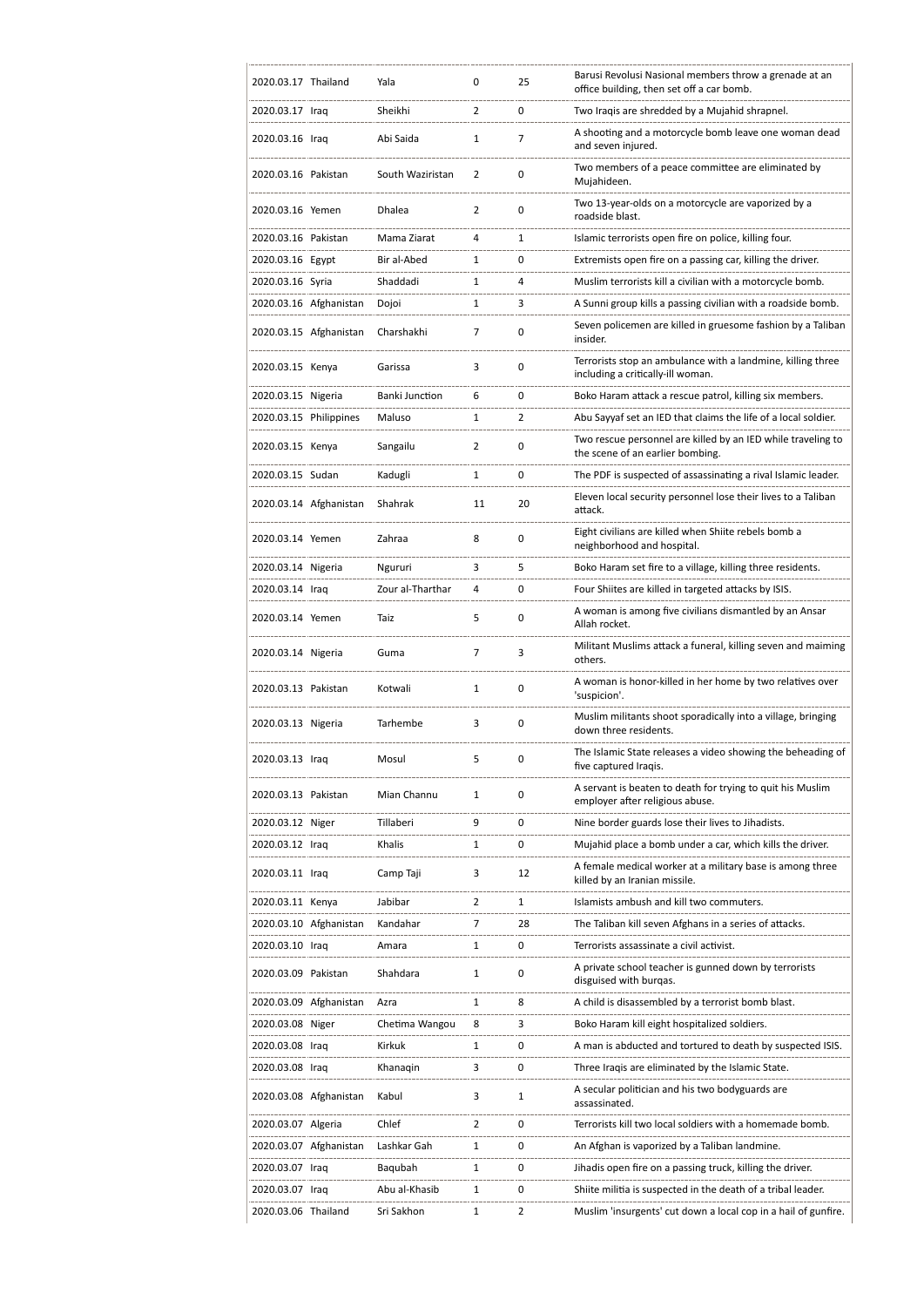|                     | 2020.03.06 Afghanistan      | Kushk Rubat Sangi | 7              | 17             | A teacher is among seven civilians murdered by the Taliban.                                           |
|---------------------|-----------------------------|-------------------|----------------|----------------|-------------------------------------------------------------------------------------------------------|
|                     | 2020.03.06 Afghanistan      | Kabul             | 32             | 180            | Islamic State members open fire on a memorial for a Shia<br>leader, slaughtering at least thirty-two. |
| 2020.03.06 Tunisia  |                             | Tunis             | $\mathbf{1}$   | 4              | Two suicide bombers go off outside the US embassy, killing<br>a guard.                                |
| 2020.03.06 India    |                             | Tral              | $\mathbf{1}$   | 0              | Muslim Terrorists shoot a young man outside his home.                                                 |
| 2020.03.06 India    |                             | Srinagar          | $\mathbf{1}$   | $\overline{2}$ | Jihadists toss a grenade into the street, purging a 62-year-<br>old man.                              |
| 2020.03.06 DRC      |                             | Semiliki River    | 4              | 0              | ADF Islamists dispatch four local security personnel.                                                 |
| 2020.03.05 Nigeria  |                             | Dapchi            | 7              | 0              | Seven cops guarding a village are cut down by Boko Haram<br>gunmen.                                   |
| 2020.03.05 Egypt    |                             | Sinai             | $\overline{2}$ | 0              | ISIS releases a video, showing the beheading of two<br>Egyptian captives.                             |
|                     | 2020.03.05 Afghanistan      | Washer            | 2              | 6              | A vicious attack by the Taliban leaves two dead.                                                      |
|                     | 2020.03.05 Afghanistan      | Sangin            | 4              | 0              | Four cops are picked off like ducks at a carnival by religious<br>snipers.                            |
|                     | 2020.03.05 Afghanistan      | Sahib             | 4              | 2              | The Taliban attack a police checkpoint, killing four officers.                                        |
| 2020.03.05 Nigeria  |                             | Borno             | $\mathbf{1}$   | 0              | A targeted Muslim attack on a Christian village kills a father<br>of five.                            |
| 2020.03.04 Iraq     |                             | Makhmour          | 2              | 1              | ISIS members shoot two civilians and stab another.                                                    |
|                     | 2020.03.04 Afghanistan      | Tarin Kot         | 9              | 4              | Nine Afghans are laid out by Islamic terrorists.                                                      |
| 2020.03.04 Iraq     |                             | Hamrin Lake       | $\overline{2}$ | 0              | Two fishermen are murdered by the Islamic State.                                                      |
| 2020.03.04 Nigeria  |                             | Damboa            | 14             | 47             | Fourteen civilians and security personnel are killed during<br>an attack by Boko Haram.               |
| 2020.03.04 India    |                             | Sopore            | $\overline{2}$ | 0              | Two people are shot to death by Islamic militants.                                                    |
| 2020.03.04 Nigeria  |                             | Waya              | 4              | 0              | Militant Muslims butcher four innocents, including two<br>women.                                      |
|                     | 2020.03.03 Burkina Faso     | Banh              | 4              | 8              | A bomb planted by Muslim extremists claims four lives.                                                |
| 2020.03.03 Iraq     |                             | Baquba            | 1              | 0              | A farmer working in his grove is vaporized by a Religion of<br>Peace bomb blast.                      |
|                     | 2020.03.03 Afghanistan      | Hasan Khil        | 5              | 0              | An attack by the Taliban leaves five dead.                                                            |
|                     | 2020.03.03 Afghanistan      | Nachin            | 6              | 11             | Six local cops are laid out by the Taliban.                                                           |
| 2020.03.03 Iraq     |                             | Jawala            | $\overline{2}$ | 0              | Terrorists murder two civilians.                                                                      |
|                     | 2020.03.03 Afghanistan      | Imam Sahib        | 16             | 10             | Sixteen Afghan are cut down by Taliban gunmen.                                                        |
| 2020.03.03 Nigeria  |                             | Abaji             | 6              | 0              | Six villagers are hacked to death by Muslim militants.                                                |
|                     | 2020.03.02 Afghanistan      | Yahya Khil        | 1              | 0              | Islamists shoot dead a village head.                                                                  |
| 2020.03.02 Iraq     |                             | Tal Afar          | 1              | 0              | Mujahid gunmen take down a civilian.                                                                  |
|                     | 2020.03.02 Afghanistan      | Khost             | 3              | 11             | Fundamentalists send shrapnel through fans at a soccer<br>match, killing three.                       |
| 2020.03.01 Mali     |                             | Mondoro           | 6              | 10             | Jihadists fire point-blank into a checkpoint, killing five local<br>personnel.                        |
| 2020.03.01 Somalia  |                             | Warmahan          | 4              | 4              | a-Shabaab take down four Somalis with a bomb.                                                         |
| 2020.03.01 Syria    |                             | Deir ez-Zor       | 3              | 1              | Three lives are claimed by a Mujahid bomb blast.                                                      |
|                     | 2020.02.29 Mozambique Pemba |                   | $\overline{2}$ | 0              | Two young men are beheaded by Islamic extremists after<br>refusing to join.                           |
|                     | 2020.02.29 Burkina Faso     | Sebba             | 10             | 3              | Islamic extremists attack a police station, killing at least ten.                                     |
| 2020.02.29 Iraq     |                             | Hour al-Basha     | 3              | 0              | An attack by Islamic State militants leaves three dead.                                               |
| 2020.02.29 Nigeria  |                             | Rumirgo           | 7              | 0              | Seven people are shot to death by Boko Haram.                                                         |
| 2020.02.28 Iraq     |                             | Dhi Qar           | 2              | 0              | A man and wife are shot to death in their home by<br>terrorists.                                      |
| 2020.02.28 Thailand |                             | Bacho             | 1              | 5              | Muslim 'insurgents' scatter body parts with a bomb blast.                                             |
| 2020.02.28 Iraq     |                             | Baquba            | 1              | 0              | A farmer is plowed under by ISIS shrapnel.                                                            |
| 2020.02.28 Pakistan |                             | Shadra            | $\mathbf{1}$   | 0              | An Ahmadi child is murdered by a neighbor in a suspected<br>sectarian incident.                       |
| 2020.02.28 DRC      |                             | North Kivu        | 10             | 0              | ADF Islamists slaughter ten villagers.                                                                |
| 2020.02.27 Iraq     |                             | Mahmoudiya        | $\overline{2}$ | 5              | Mujahideen set off a bomb at a market that leaves two<br>patrons dead.                                |
|                     | 2020.02.27 Afghanistan      | Kabul             | 1              | 10             | A bomb blast claims the life of a civilian.                                                           |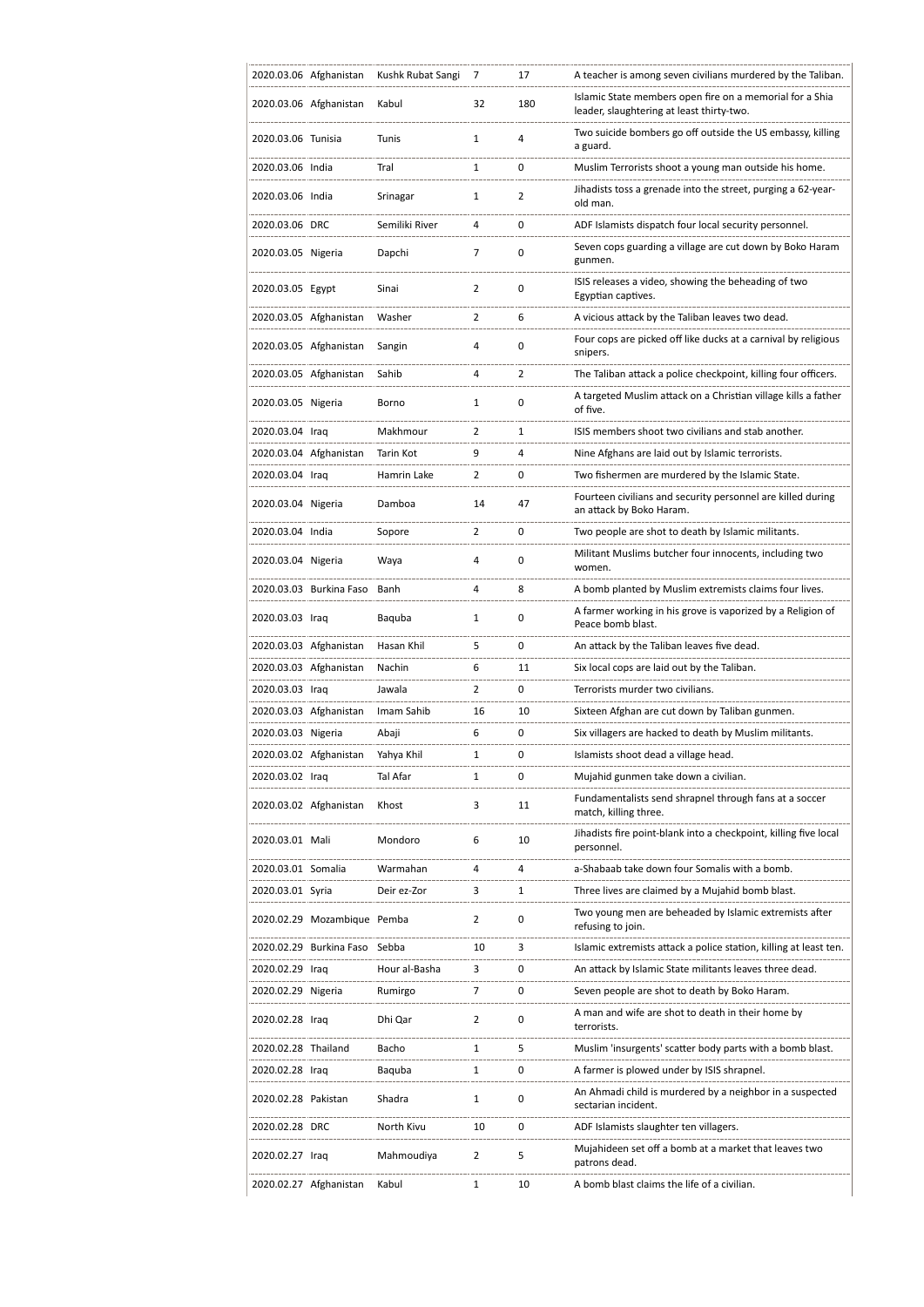| 2020.02.27 Pakistan  |                                | Kasur                              | 1              | 0  | A 22-year-old laborer is called a "filthy Christian," chained to<br>a tree and tortured for "polluting" the community bathing<br>water. |
|----------------------|--------------------------------|------------------------------------|----------------|----|-----------------------------------------------------------------------------------------------------------------------------------------|
| 2020.02.26 India     |                                | Gokulpuri                          | $\mathbf{1}$   | 0  | A 15-year-old Hindu is bludgeoned to death while trying to<br>buy food.                                                                 |
| 2020.02.26 India     |                                | Delhi                              | 1              | 0  | A Hindu father of two is slaughtered outside a mosque.                                                                                  |
|                      | 2020.02.26 Afghanistan         | Logar                              | 4              | 0  | Four civilians are killed by the Taliban in various attacks.                                                                            |
| 2020.02.26 Iraq      |                                | Mahalabiya                         | 1              | 1  | A village head is gunned down by ISIS, who also seriously<br>injure his son.                                                            |
|                      |                                | 2020.02.26 Mozambique Cabo Delgado | 9              | 0  | Nine local soldiers are ambushed and killed by Islamic<br>radicals.                                                                     |
| 2020.02.25 Pakistan  |                                | Swat                               | 1              | 0  | A journalist is assassinated by Sharia extremists.                                                                                      |
| 2020.02.25 India     |                                | Chand Bagh                         | 1              | 0  | A young security guard is beaten to death by Muslim<br>protesters.                                                                      |
| 2020.02.25 Thailand  |                                | Songkhla                           | 0              | 8  | Schoolchildren are among the casualties of a Muslim bomb<br>planted outside a park.                                                     |
| 2020.02.24 Syria     |                                | Damascus                           | 1              | 2  | A terrorist bombing kills a civilian.                                                                                                   |
|                      | 2020.02.24 Burkina Faso        | Pissila-Gibga                      | 4              | 0  | Four people are dispatched by Islamic radicals.                                                                                         |
| 2020.02.24 Iraq      |                                | Sadr City                          | 1              | 0  | Terrorists on motorbikes murder a government employee.                                                                                  |
|                      | 2020.02.24 Afghanistan         | Chahar Kint                        | 7              | 4  | A fundamentalists attack leaves seven dead, including a<br>woman.                                                                       |
| 2020.02.24 India     |                                | Delhi                              | 1              | 0  | Muslim protesters throw rocks and shoot at police, killing<br>one.                                                                      |
| 2020.02.24 India     |                                | Brahmapuri                         | $\mathbf{1}$   | 0  | A Muslim mob murders a Hindu activist and drags his body<br>to shouts of 'Allah Akbar'.                                                 |
| 2020.02.23 Australia |                                | <b>Brisbane</b>                    | 0              | 1  | An Muslim migrant is shot dead by police after stabbing a<br>tourist.                                                                   |
|                      | 2020.02.23 Afghanistan         | Kabul                              | 5              | 13 | A wave of Taliban attacks across the country leaves five<br>dead.                                                                       |
| 2020.02.23 Mali      |                                | Bambara Maoude                     | 4              | 8  | Four security personnel are killed in a Jihadist assault on<br>their camp.                                                              |
| 2020.02.23 Iraq      |                                | Juba                               | 1              | 0  | A civilian is shot to death outside his home by caliphate<br>members.                                                                   |
| 2020.02.23 Iraq      |                                | Baghdad                            | 2              | 17 | A series of Mujahid bomb blasts and shootings leave two<br>dead.                                                                        |
|                      | 2020.02.23 Afghanistan         | Dih Yak                            | 5              | 0  | Sharia fanatics set off a bomb as a police car passes,<br>obliterating five occupants.                                                  |
| 2020.02.22 Sudan     |                                | South Kordofan                     | 1              | 0  | Three PDF members gun down a local official.                                                                                            |
|                      | 2020.02.22 Afghanistan         | Tarinkot                           | 1              | 0  | A Taliban mine takes out a local cop.                                                                                                   |
| 2020.02.21 Nigeria   |                                | Garkida                            | 2              | 0  | At least two guards are killed when Boko Haram burn<br>churches and a hospital.                                                         |
| 2020.02.21 Iran      |                                | Sistan                             | $\overline{2}$ | 0  | Jaish ul-Adl are accused of killing two border guards.                                                                                  |
| 2020.02.21 Canada    |                                | Scarborough, ON                    | 1              | 0  | A 64-year-old woman is bludgeoned to death with a<br>hammer by a Muslim terrorist.                                                      |
| 2020.02.21 Iraq      |                                | Karbala                            | 1              | 0  | A vegetable seller is shot execution-style by a terrorist.                                                                              |
| 2020.02.20 Iraq      |                                | Wadi Hajar                         | 1              | 0  | A civilian is dropped by Mujahideen gunmen.                                                                                             |
| 2020.02.20 Cameroon  |                                | Bamenda                            | 1              | 0  | Jihadists shoot a caregiver to death and destroy hospital<br>property.                                                                  |
| 2020.02.19 Somalia   |                                | Qoryooley                          | 20             | 18 | Two suicide bombers destroy a bridge and a dozen people.                                                                                |
| 2020.02.19 Syria     |                                | Dar'a                              | $\overline{2}$ | 0  | Two aid workers are killed when terrorists attack their<br>vehicle.                                                                     |
| 2020.02.19 Kenya     |                                | Moyale                             | 3              | 6  | Islamists stop a bus, single out two non-Muslims and then<br>shoot them along with another passenger.                                   |
| 2020.02.19 Yemen     |                                | Serwah                             | 6              | 0  | A half-dozen people are destroyed by an Ansar Allah<br>landmine.                                                                        |
| 2020.02.19 Nigeria   |                                | Bang                               | 1              | 1  | Muslim radicals hack an older man to death with machetes.                                                                               |
|                      | 2020.02.19 Mozambique Chiculua |                                    | 4              | 0  | Four locals are killed by Jihadists.                                                                                                    |
| 2020.02.18 Iraq      |                                | Chakhmakha                         | 4              | 7  | Islamic State members attack a group of houses, killing four<br>younger Kurds.                                                          |
|                      | 2020.02.18 Afghanistan         | Kapisa                             | 9              | 0  | An attack by the Taliban kills nine.                                                                                                    |
| 2020.02.18 DRC       |                                | Alungupa                           | 15             | 0  | Fifteen villagers are massacred by the ADF.                                                                                             |
|                      | 2020.02.17 Afghanistan         | Injil                              | 1              | 0  | A secular judge is dispatched by Islamic extremists.                                                                                    |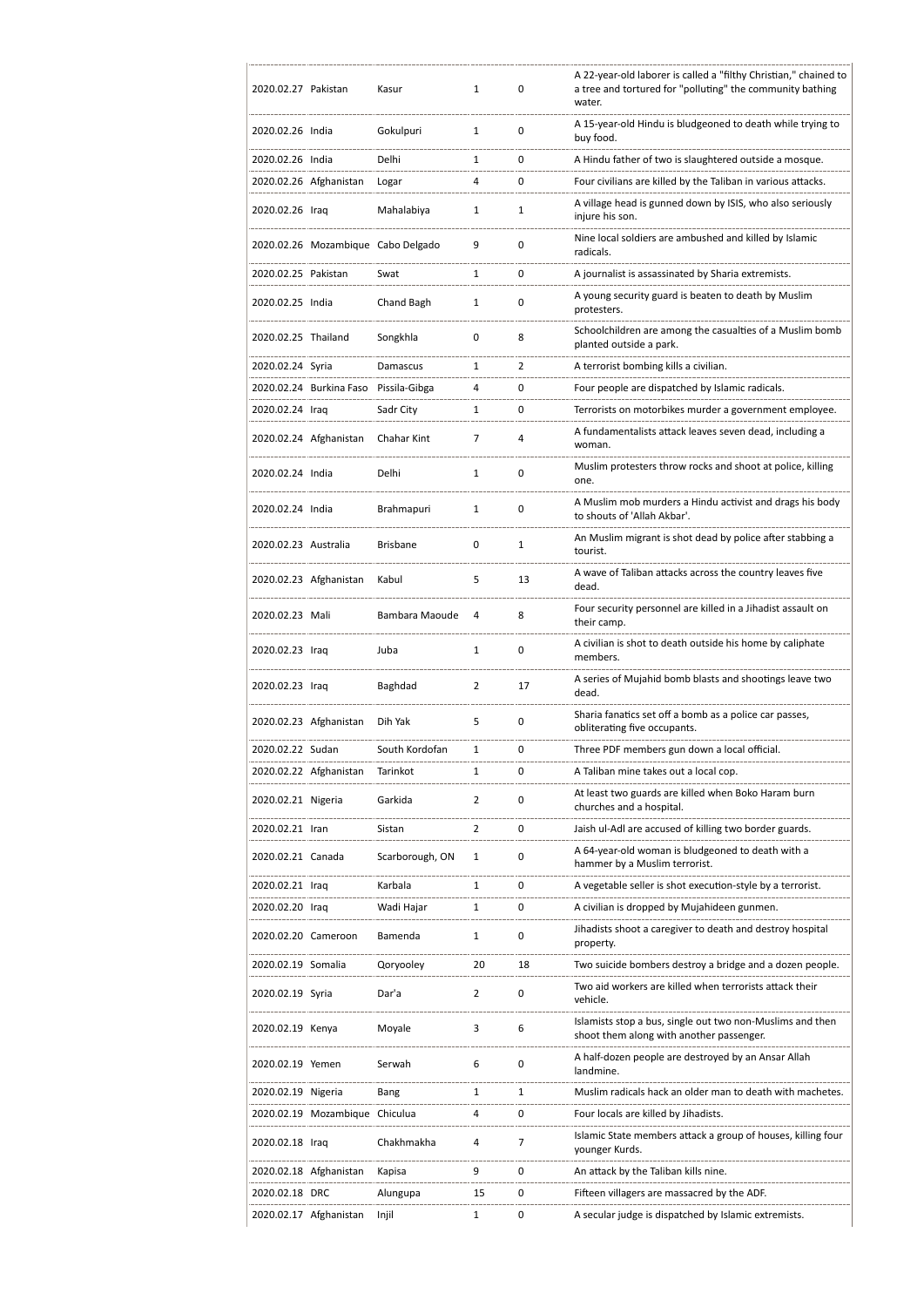| 2020.02.17 Iraq     |                               | Mosul                                      | 32             | 0  | Eleven women are among thirty-two civilians discovered in<br>a mass grave created by ISIS.                 |
|---------------------|-------------------------------|--------------------------------------------|----------------|----|------------------------------------------------------------------------------------------------------------|
| 2020.02.17 Pakistan |                               | Khyber<br>Pakhtunkhwa                      | 1              | 3  | A guard assigned to a polio vaccination team is<br>disintegrated by hardline bombers.                      |
| 2020.02.17 Thailand |                               | Na Pradu                                   | 1              | 0  | Muslim 'insurgents' shoot an employee to death outside a<br>school.                                        |
| 2020.02.17 Pakistan |                               | Quetta                                     | 10             | 35 | A suicide bomber attacks an opposition religious rally, killing<br>at least ten.                           |
|                     | 2020.02.16 Burkina Faso Pansi |                                            | 24             | 18 | Jihadists stage a Sunday morning attack at a church, killing<br>two dozen innocents, including the pastor. |
| 2020.02.16 Somalia  |                               | Mogadishu                                  | 3              | 4  | An Islamic bomb blast lays out three Somalis.                                                              |
| 2020.02.16 Somalia  |                               | Afgoye                                     | 1              | 0  | A journalist is assassinated by al-Shabaab.                                                                |
|                     | 2020.02.16 Afghanistan        | Shora Khak                                 | 5              | 3  | A group of fundamentalists attack a local security camp,<br>killing five members.                          |
|                     | 2020.02.15 Afghanistan        | Rand                                       | 2              | 0  | Two local cops are murdered by Muslim extremists.                                                          |
| 2020.02.15 Nigeria  |                               | Gwosa                                      | 100            | 0  | A purported attack by Boko Haram Islamists on a village<br>leaves 100 dead.                                |
| 2020.02.15 Nigeria  |                               | Dankar                                     | 9              | 0  | Nine villagers are shot to death by Fulani terrorists.                                                     |
|                     |                               | 2020.02.15 Mozambique Mocimboa da Praia 17 |                | 0  | Seventeen security personnel are ambushed and killed by<br>local fundamentalists.                          |
| 2020.02.14 Nigeria  |                               | Tsauwa                                     | 21             | 0  | Militant Muslims burn twenty-one people to death in their<br>homes.                                        |
| 2020.02.14 Iraq     |                               | Abbara                                     | 2              | 0  | ISIS snipers pick off two local cops.                                                                      |
| 2020.02.14 Iraq     |                               | Baghdad                                    | 1              | 0  | Suspected Shiite militia assassinate a protest leader.                                                     |
| 2020.02.14 Mali     |                               | Bintia                                     | 8              | 4  | Jihadists ambush a security patrol outside a village, killing<br>eight.                                    |
| 2020.02.14 Uganda   |                               | Iwemba                                     | 1              | 0  | An imam is shot dead in his home by suspected radicals.                                                    |
| 2020.02.14 Germany  |                               | Rendsburg                                  | 1              | 0  | A woman is strangled in part for baptizing her son.                                                        |
| 2020.02.13 India    |                               | Russu Beerwah                              | 1              | 0  | A militant kills a former Tehreek-ul-Mujahideen inside a<br>mosque.                                        |
| 2020.02.13 Nigeria  |                               | Malul                                      | 1              | 6  | A potato farmer is hacked to death by militant Muslims.                                                    |
|                     |                               |                                            |                |    |                                                                                                            |
|                     | 2020.02.13 Burkina Faso Sebba |                                            | 4              | 0  | A pastor is murdered in captivity, along with three family<br>members.                                     |
| 2020.02.12 Iraq     |                               | Najaf                                      | 1              | 0  | A protester dies a few days after being shot in the head by<br>Shiite loyalists.                           |
| 2020.02.12 Iraq     |                               | Kahnagin                                   | 3              | 10 | An ISIS attack on a village leaves three dead.                                                             |
|                     | 2020.02.12 Burkina Faso       | Yagha                                      | 1              | 1  | Jihadists kill one pastor and abduct another.                                                              |
| 2020.02.12 DRC      |                               | Mangina                                    | 12             | 0  | Islamists 'rebels' hack a dozen innocents to death.                                                        |
| 2020.02.11 Yemen    |                               | Abyan                                      | 3              | 15 | An Ansar Allah missile claims three lives.                                                                 |
|                     | 2020.02.11 Afghanistan        | Kabul                                      | 6              | 12 | A Fedayeen suicide bomber snuffs out a half-dozen souls.                                                   |
|                     | 2020.02.11 Afghanistan        | Qurji                                      | 5              | 3  | Five children are disassembled by a fundamentalist land<br>mine.                                           |
| 2020.02.11 Iraq     |                               | Baghdad                                    | 1              | 0  | Terrorists shoot the CEO of a TV channel to death.                                                         |
| 2020.02.11 Yemen    |                               | Wadi Al Khayalah                           | 2              | 0  | A civilian is among two killed in an al-Qaeda ambush.                                                      |
| 2020.02.10 Niger    |                               | Tillaberi                                  | 2              | 1  | Jihadists attack a police station and kill two officers.                                                   |
| 2020.02.10 Mali     |                               | Diema                                      | 1              | 0  | A local cop loses his life to a barbaric attack by Jihadists.                                              |
| 2020.02.10 Somalia  |                               | Sinka Dheer                                | $\overline{2}$ | 7  | Two Somalis are aerated by al-Shabaab shrapnel.                                                            |
| 2020.02.10 Somalia  |                               | Lower Shabelle                             | 3              | 0  | Three civilians are sent to Allah by Religion of Peace<br>bombers.                                         |
| 2020.02.10 Iraq     |                               | Basra                                      | 1              | 0  | An off-duty officer is assassinated in his home by suspected<br>ISIS.                                      |
|                     | 2020.02.10 Burkina Faso       | Tanwalbougou                               | 2              | 14 | Two civilians are killed when Jihadists attack a police station.                                           |
| 2020.02.10 Nigeria  |                               | Tungushe                                   | 1              | 1  | A village guard is picked off by Boko Haram.                                                               |
| 2020.02.10 Nigeria  |                               | Gajiganna                                  | 1              | 0  | One person is brought down in a hail of Boko Haram bullets.                                                |
| 2020.02.10 Nigeria  |                               | Rann                                       | 3              | 0  | Three people are laid out by heavy Boko Haram machine-<br>guns.                                            |
| 2020.02.09 Nigeria  |                               | Tyana                                      | 3              | 1  | Militant Muslims attack a small village, killing three<br>residents.                                       |
| 2020.02.09 DRC      |                               | Makeke                                     | 7              | 0  | Seven unarmed villagers make easy pickings for sixty ADF<br>Islamists.                                     |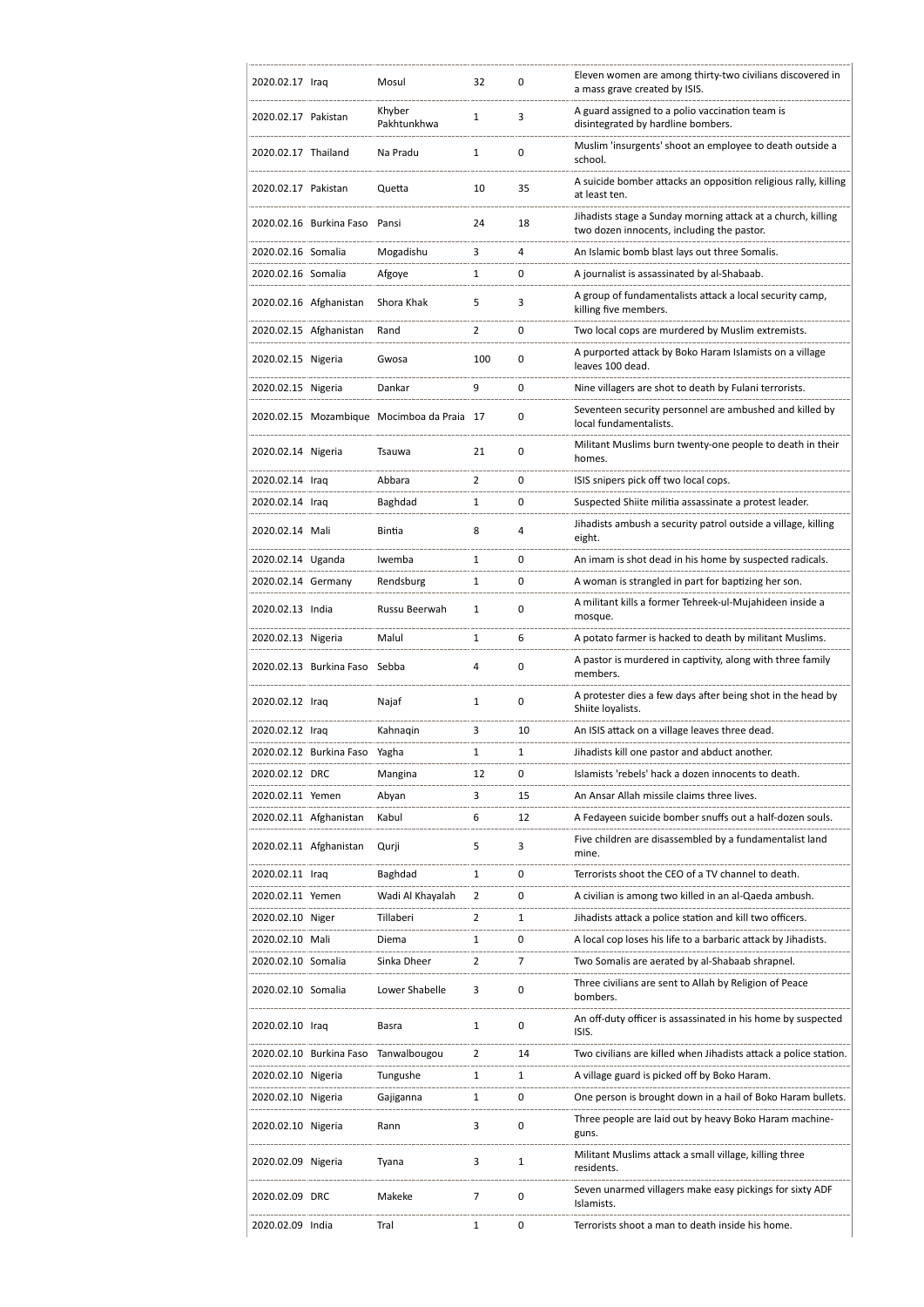| 2020.02.09 Nigeria  |                         | Auno               | 30             | 18             | Thirty motorists are burned alive in their cars by Islamists<br>who also kidnap women and children. |
|---------------------|-------------------------|--------------------|----------------|----------------|-----------------------------------------------------------------------------------------------------|
| 2020.02.09 Egypt    |                         | North Sinai        | 7              | 0              | Islamic hardliners attack a security patrol, killing seven<br>members.                              |
| 2020.02.09 Algeria  |                         | Bordi Baji Mokhtar | 1              | 0              | A suicide bomber kills one other person.                                                            |
| 2020.02.09 Pakistan |                         | Muzaffargarh       | 2              | 0              | A young woman is buried alive along with her child in an<br>honor killing.                          |
| 2020.02.08 Iraq     |                         | Mosul              | $\overline{2}$ | 0              | ISIS is suspected in the gunshot deaths of two women.                                               |
| 2020.02.07 Niger    |                         | Boso               | 6              | 0              | Six civilians are slaughtered by Boko Haram.                                                        |
| 2020.02.07 DRC      |                         | Mangina            | 8              | 20             | ADF Islamists slit the throats of eight villagers.                                                  |
|                     | 2020.02.07 Afghanistan  | Gereshk            | 6              | 0              | A half-dozen Afghan are reduced to rubble by a powerful<br>Taliban bomb blast.                      |
| 2020.02.07 Somalia  |                         | Sangole            | 1              | 0              | An elderly man is pulled out of his home and executed by<br>holy warriors.                          |
| 2020.02.06 Iraq     |                         | Karbala            | 10             | 72             | Ten more protesters are massacred by followers of a Shiite<br>cleric.                               |
| 2020.02.06 Iraq     |                         | Khanagin           | $\overline{2}$ | $\overline{2}$ | Islamic State members gun down two Iraqi civilians.                                                 |
|                     | 2020.02.06 Afghanistan  | Qaysar             | 4              | 1              | Three children and a woman are exterminated by the<br>Taliban.                                      |
| 2020.02.06 Israel   |                         | West Bank          | 0              | 14             | Three Palestinian terror attacks leave fourteen injured.                                            |
| 2020.02.06 Yemen    |                         | Dhalea             | $\mathbf{1}$   | 0              | A political leader is assassinated by suspected al-Qaeda.                                           |
| 2020.02.06 Niger    |                         | Tillaberi          | 4              | 0              | Suspected Jihadists machine-gun four locals.                                                        |
|                     | 2020.02.06 Afghanistan  | Khost              | 1              | 1              | An Afghan is blown to bits by a Taliban landmine.                                                   |
| 2020.02.06 Maldives |                         | Hulhimale          | 0              | 3              | Three tourists are stabbed by Islamic State sympathists.                                            |
| 2020.02.06 Nigeria  |                         | Malia              | $\mathbf{1}$   | 0              | A village schoolteacher is murdered by ISGS.                                                        |
| 2020.02.05 Pakistan |                         | Harnai             | 1              | 1              | Terrorists shoot a security guard at a rival mosque.                                                |
| 2020.02.05 Nigeria  |                         | Madagali           | 2              | 1              | A man and woman are shot to death when Boko Haram<br>invade a peaceful farming community.           |
| 2020.02.05 India    |                         | Lawaypora          | $\mathbf{1}$   | 0              | Terrorists open fire from a vehicle, killing a local cop.                                           |
|                     | 2020.02.05 Afghanistan  | Greshk             | $\overline{2}$ | 5              | A Taliban bomb claims two Afghans.                                                                  |
| 2020.02.05 Iraq     |                         | Najaf              | 23             | 197            | Two dozen protesters are burned and shot to death when<br>set on by Shiite radicals.                |
| 2020.02.05 Yemen    |                         | Marib              | $\overline{2}$ | 6              | A 7-year-old child is disassembled by an Ansar Allah missile.                                       |
| 2020.02.05 Iraq     |                         | Basra              | 1              | 0              | A Shiite cleric is assassinated by Religion of Peace rivals.                                        |
| 2020.02.04 Cameroon |                         | Mozogo             | 2              | 0              | Jihadists burn down a village and murder two residents.                                             |
| 2020.02.04 Somalia  |                         | Bosaso             | 1              | 1              | Islamic militants open fire on two Somalis, killing one.                                            |
| 2020.02.04 Iraq     |                         | Khatouniya         | $\overline{2}$ | 0              | Two shepherds are abducted and murdered in captivity by<br>ISIS.                                    |
|                     | 2020.02.03 Afghanistan  | Jawzjan            | $\overline{2}$ | 0              | At least two members of a civilian defense militia are<br>ambushed and killed by fundamentalists.   |
| 2020.02.03 Syria    |                         | Aleppo             | 1              | 1              | Terrorists kill a 9-year-old girl with a 'projectile' that also<br>blows the hand off a musician.   |
| 2020.02.03 France   |                         | Moselle            | 0              | 1              | A man claiming allegiance to the Islamic State stabs a police<br>officer.                           |
|                     | 2020.02.03 Afghanistan  | Kuhsan             | 1              | 0              | A cleric is assassinated by Religion of Peace rivals.                                               |
| 2020.02.02 Pakistan |                         | Batwar             | 7              | 0              | Four children are among a family of seven exterminated by<br>religious extremists.                  |
| 2020.02.02 England  |                         | London             | 0              | 2              | An Islamic terrorist goes on a stabbing spree.                                                      |
| 2020.02.02 Somalia  |                         | Qalimow            | 8              | 13             | Islamists attack a base housing AU peacekeepers, killing at<br>least eight.                         |
|                     | 2020.02.02 Afghanistan  | Kisatopak          | 3              | 4              | An early morning attack by religious extremists leaves three<br>dead.                               |
|                     | 2020.02.02 Burkina Faso | Bani               | 18             | 0              | A nurse is among eighteen Christians selectively executed in<br>cold blood by Jihadists.            |
| 2020.02.02 Iraq     |                         | Makhmour           | 1              | 3              | A guard at a refugee camp is murdered by ISIS.                                                      |
| 2020.02.01 Nigeria  |                         | Kaduna             | 1              | 0              | Muslim radicals kidnap and murder an 18-year-old Catholic<br>seminary student.                      |
|                     | 2020.02.01 Afghanistan  | Ghor               | 1              | 0              | A woman is stoned to death by fundamentalists.                                                      |
| 2020.02.01 Syria    |                         | Aleppo             | $\overline{2}$ | 0              | Hayat Tahrir al Sham suicide bombers detonate explosive-<br>packed vehicles.                        |
| 2020.02.01 Somalia  |                         | Kahda              | 3              | 3              | Three people are disintegrated by al-Shabaab bombers.                                               |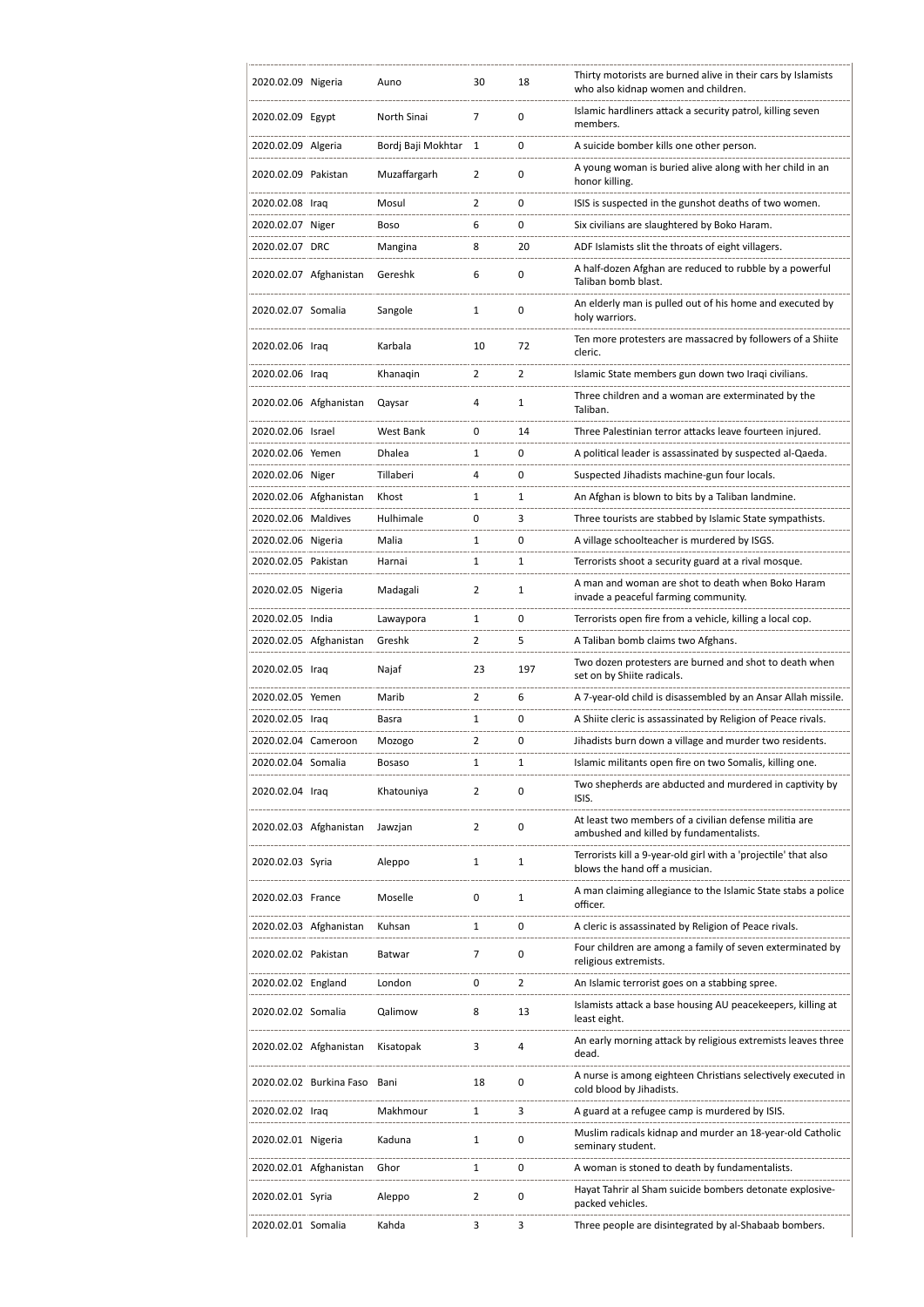| 2020.02.01 DRC      |                               | Biakato       | 7              | 0              | ADF militia attack a hospital treating Ebola, killing seven.                                                                             |
|---------------------|-------------------------------|---------------|----------------|----------------|------------------------------------------------------------------------------------------------------------------------------------------|
| 2020.02.01 Syria    |                               | Aleppo        | 1              | 3              | A woman is liquidated by a terrorist projectile.                                                                                         |
| 2020.02.01 DRC      |                               | Oicha         | 22             | 0              | Government workers report an additional twenty-two<br>civilians slaughtered by the ADF.                                                  |
| 2020.01.31 Nigeria  |                               | Askira        | 3              | 5              | A group fighting for Sharia kills three during an attack on a<br>small town.                                                             |
|                     | 2020.01.31 Afghanistan        | Kabul         | 2              | 1              | A bomb hidden in a handcart sends two souls to Allah.                                                                                    |
| 2020.01.31 DRC      |                               | Mandima       | 14             | 0              | Women and children are among fourteen innocents<br>massacred by Islamists.                                                               |
| 2020.01.31 Nigeria  |                               | Kaduna        | $\mathbf{1}$   | 0              | A doctor's wife is kidnapped and murdered by 'radicalized'<br>Muslims.                                                                   |
| 2020.01.30 Iraq     |                               | Qara Tapa     | 1              | 7              | Eight civilians are kidnapped by the Islamic State - one of<br>whom is murdered.                                                         |
| 2020.01.30 Chad     |                               | Lake Chad     | 4              | 0              | A woman is among four murdered by a group fighting for<br>Sharia.                                                                        |
| 2020.01.30 DRC      |                               | Oicha         | 24             | 0              | Two dozen more villagers are slaughtered by the ADF.                                                                                     |
| 2020.01.30 Nigeria  |                               | Muna Dalti    | 3              | 4              | A 12-year-old female suicide bomber kills three boys at a<br>school.                                                                     |
| 2020.01.30 Cameroon |                               | Blaram        | 5              | 0              | Five locals are machine-gunned by Boko Haram.                                                                                            |
| 2020.01.30 Egypt    |                               | Bir al-Abd    | 2              | 0              | Religious extremists shoot a child and behead a man.                                                                                     |
| 2020.01.29 Iraq     |                               | Hammad        | 1              | 3              | A bomb blast kills a father in front of his three children.                                                                              |
| 2020.01.29 Pakistan |                               | Parmoli       | $\overline{2}$ | 0              | Terrorists open fire on polio workers, killing two.                                                                                      |
| 2020.01.29 DRC      |                               | Manzingi      | 36             | 0              | Three dozen villagers are hacked to death by Islamic<br>militants.                                                                       |
|                     | 2020.01.28 Afghanistan        | Kunduz        | 15             | 0              | A Taliban attack leaves fifteen dead.                                                                                                    |
| 2020.01.28 DRC      |                               | Eringeti      | 1              | 0              | A pastor is murdered by ADF Islamists after refusing to<br>convert.                                                                      |
| 2020.01.28 Iraq     |                               | Daquq         | 2              | 0              | A vicious attack by ISIS leaves two dead.                                                                                                |
|                     | 2020.01.28 Afghanistan        | Pul-e Khumri  | 11             | 6              | Fundamentalists storm a police compound and murder<br>eleven officers.                                                                   |
|                     | 2020.01.28 Burkina Faso       | Kompienga     | 6              | 5              | Jihadists kill six local soldiers in a passing vehicle.                                                                                  |
| 2020.01.28 Nigeria  |                               | Maiduguri     | 2              | 0              | Two fish delivery drivers are murdered by Boko Haram.                                                                                    |
|                     | 2020.01.27 Burkina Faso Kelbo |               | 1              | 3              | Islamic gunmen on motorcycles take out a nurse on her way<br>to work.                                                                    |
| 2020.01.27 Iraq     |                               | Nassiriya     | $\overline{2}$ | 0              | Suspected Shiite militia gun down two protesters.                                                                                        |
| 2020.01.27 Yemen    |                               | Taiz          | 3              | 9              | Three people succumb to injury following an Ansar Allah<br>attack on a market.                                                           |
| 2020.01.27 Pakistan |                               | Shahpur       | $\overline{2}$ | 0              | A young couple are honor killed shortly after marrying<br>against their parents' wishes.                                                 |
| 2020.01.27 Chad     |                               | Tetewa Island | 6              | 10             | Boko Haram radicals ambush a local security patrol, killing<br>six members.                                                              |
| 2020.01.27 Nigeria  |                               | Ruboi         | 17             | 5              | A pregnant woman is among seventeen innocents shot or<br>burned alive by militant Muslims.                                               |
|                     | 2020.01.27 Bangladesh         | Kutupalong    | 1              | 12             | The Arakan Rohingya Salvation Army is believed to have<br>killed a pastor after abducting him during an attack on<br>Christian refugees. |
| 2020.01.26 Mali     |                               | Sokolo        | 24             | 5              | Two dozen police are reported dead following a surprise al-<br>Qaeda attack.                                                             |
| 2020.01.26 Nigeria  |                               | Gwoza         | 3              | 13             | A 12-year-old boy is among three worshippers purged by a<br>suicide bomber at a rival mosque.                                            |
| 2020.01.26 Pakistan |                               | Dara          | 1              | $\overline{2}$ | Mujahideen bomb blasts take down a local cop.                                                                                            |
| 2020.01.26 Nigeria  |                               | Kwatas        | 15             | 3              | Two women are among the dead when fundamentalists hit<br>a bar.                                                                          |
|                     | 2020.01.25 Afghanistan        | Kabul         | 1              | 4              | A civilian is taken out by Taliban explosives.                                                                                           |
| 2020.01.25 Somalia  |                               | Mogadishu     | 2              | 0              | An early-morning al-Shabaab bomb blast claims two lives.                                                                                 |
|                     | 2020.01.25 Burkina Faso       | Silgadji      | 39             | 0              | Forty villagers are massacred by Islamic militants.                                                                                      |
| 2020.01.25 Nigeria  |                               | Owan          | 1              | 1              | A farmer is shot to death by Muslim terrorists.                                                                                          |
|                     | 2020.01.24 Afghanistan        | Lashkar Gah   | 1              | 0              | A media official is assassinated by suspected extremists.                                                                                |
|                     | 2020.01.24 Bangladesh         | Kishoreganj   | 1              | 0              | A Hindu is brutally killed by a Muslim gang.                                                                                             |
| 2020.01.23 Nigeria  |                               | Kaga          | 8              | 0              | Eight members of an engineering crew are ambushed and<br>murdered by Boko Haram.                                                         |
| 2020.01.23 Iraq     |                               | Basra         | 1              | 0              | Shiite militia shoot a young protester to death.                                                                                         |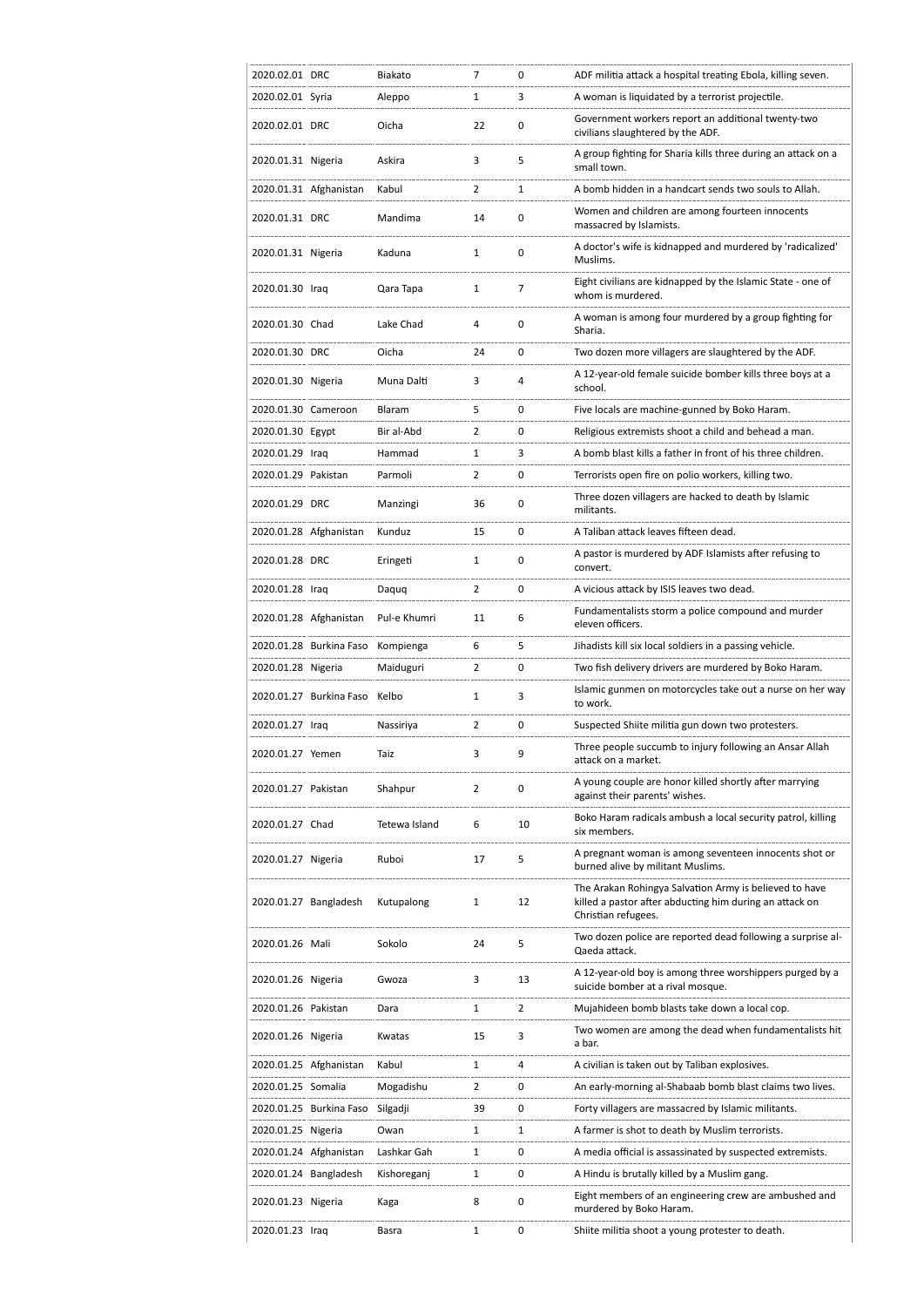| 2020.01.23 Nigeria  |                         | Dikwa           | 5              | 4              | Islamists open fire on a group collecting firewood, killing<br>five.                                                                                           |
|---------------------|-------------------------|-----------------|----------------|----------------|----------------------------------------------------------------------------------------------------------------------------------------------------------------|
| 2020.01.22 Nigeria  |                         | Maiduguri       | $\mathbf{1}$   | 0              | A university student is abducted and murdered a few weeks<br>later by Islamists.                                                                               |
|                     | 2020.01.22 Afghanistan  | Khwaja Sabzposh | 3              | 0              | Three people riding in a car are vaporized by Taliban<br>shrapnel.                                                                                             |
|                     | 2020.01.22 Afghanistan  | Baharak         | $\overline{2}$ | 0              | Two Afghans are laid out by Taliban gunmen.                                                                                                                    |
| 2020.01.22 Somalia  |                         | <b>Buurane</b>  | 1              | 0              | An AU peacekeeper is murdered by al-Shabaab.                                                                                                                   |
|                     | 2020.01.22 Afghanistan  | Helmand         | 1              | 0              | A man walking home from work is picked off by the Taliban.                                                                                                     |
| 2020.01.22 Yemen    |                         | Marib           | $\overline{2}$ | 0              | A 16-year-old girl is among two people killed in their home<br>by Shiite militia.                                                                              |
|                     | 2020.01.22 Afghanistan  | Baghlan         | 8              | 8              | Two civilians are among eight killed when fundamentalists<br>storm a police checkpoint.                                                                        |
| 2020.01.22 Mali     |                         | Dioungani       | 6              | 3              | At least a half-dozen Malians are laid out by Jihadis.                                                                                                         |
|                     | 2020.01.22 Afghanistan  | Dawlatabad      | 1              | 6              | An Islamic radical throws a grenade into a medical shop,<br>killing the owner.                                                                                 |
|                     | 2020.01.22 South Sudan  | Kolom           | 32             | 24             | Thirty-two are left dead after Arab militia cross the border<br>to attack a Dinka village.                                                                     |
| 2020.01.22 DRC      |                         | Beni            | 6              | 0              | A child is among six innocents slain by ADF Islamists.                                                                                                         |
| 2020.01.22 Thailand |                         | Mayo            | $\mathbf{1}$   | 1              | Muslim terrorists fire on a pickup, killing a man and injuring<br>his 5-year-old son.                                                                          |
| 2020.01.21 Mali     |                         | Douentza        | 2              | 0              | Jihadists drop two members of a passing security patrol.                                                                                                       |
| 2020.01.21 India    |                         | Khrew           | 3              | 0              | Islamic militants open fire on local cops, mortally injuring<br>three.                                                                                         |
| 2020.01.21 Nigeria  |                         | Mainok          | $\overline{7}$ | $\overline{7}$ | Jihadists roll through a village in trucks fitted with machine-<br>guns, slaughtering at least seven.                                                          |
| 2020.01.21 Yemen    |                         | Marib City      | 1              | 3              | Ansar Allah is suspected of a missile strike that leaves one<br>dead.                                                                                          |
|                     | 2020.01.20 Burkina Faso | Nagraogo        | 32             | 3              | Dozens at a market are butchered and burned by Islamic<br>militants.                                                                                           |
| 2020.01.20 Syria    |                         | Aleppo          | 1              | 0              | Terrorists fire missiles into a neighborhood, killing at least<br>one resident.                                                                                |
| 2020.01.20 Nigeria  |                         | Abebe           | 4              | $\overline{2}$ | A church leader is among four innocents slain by militant<br>Muslims.                                                                                          |
|                     | 2020.01.20 Burkina Faso | Alamou          | 4              | 0              | Four villagers are murdered by Islamic fanatics.                                                                                                               |
| 2020.01.20 Nigeria  |                         | Torko           | 1              | 0              | A church members is cut down by Fulani mercenaries.                                                                                                            |
| 2020.01.19 Chad     |                         | Kaiga-Kindjiria | 9              | 0              | Two women are among nine innocents sent to Allah by a<br>Shahid suicide bomber.                                                                                |
| 2020.01.19 Nigeria  |                         | Michika         | $\mathbf{1}$   | 0              | A Christian pastor is abducted and beheaded in captivity by<br>Islamic radicals.                                                                               |
| 2020.01.19 Nigeria  |                         | Borno           | 17             | 0              | Seventeen Nigerians are reported dead following a Boko<br>Haram ambush.                                                                                        |
| 2020.01.19 Iraq     |                         | Baghdad         | 1              | 4              | A bomb placed inside a bus takes out a passenger.                                                                                                              |
| 2020.01.18 Somalia  |                         | Afgoye          | 4              | 15             | A Fedayeen suicide bomber targets a construction site,<br>purging four workers.                                                                                |
| 2020.01.18 Yemen    |                         | Marib           | 116            | 120            | Over one-hundred are laid out when Shiite radicals send<br>missiles into a Sunni mosque at a local training camp.                                              |
| 2020.01.18 Thailand |                         | Sai Buri        | $\mathbf{1}$   | 0              | Muslim 'insurgents' shoot an official in the back of the head<br>outside a mosque.                                                                             |
|                     | 2020.01.18 Afghanistan  | Andkhoy         | 6              | $\overline{2}$ | An infant is among six family members exterminated by<br>fundamentalists for alleged involvement in immoral<br>activities.                                     |
| 2020.01.18 Cameroon |                         | Ganse           | 6              | $\overline{2}$ | Six are killed when Boko Haram members set fire to a<br>sleeping village in the middle of the night.                                                           |
| 2020.01.18 Nigeria  |                         | Ngala           | 20             | $\overline{2}$ | Twenty refugees are reportedly killed by Boko Haram during<br>a suicide attack on an aid station.                                                              |
| 2020.01.17 Cameroon |                         | Hidouwa         | 5              | 0              | Five are left dead following a Boko Haram attack on a<br>Christian village.                                                                                    |
| 2020.01.17 Nigeria  |                         | Firgi           | 13             | 4              | A Boko Haram attacks leaves at least thirteen dead.                                                                                                            |
| 2020.01.17 Syria    |                         | Aleppo          | 2              | 0              | Two Greek Orthodox archbishops, kidnapped by Nour al-Din<br>al-Zenki in April of 2016 and held for ransom, are confirmed<br>to have been murdered in December. |
| 2020.01.17 Nigeria  |                         | Gora-Gan        | 2              | 3              | Two Catholic girls are gunned down by militant Muslims.                                                                                                        |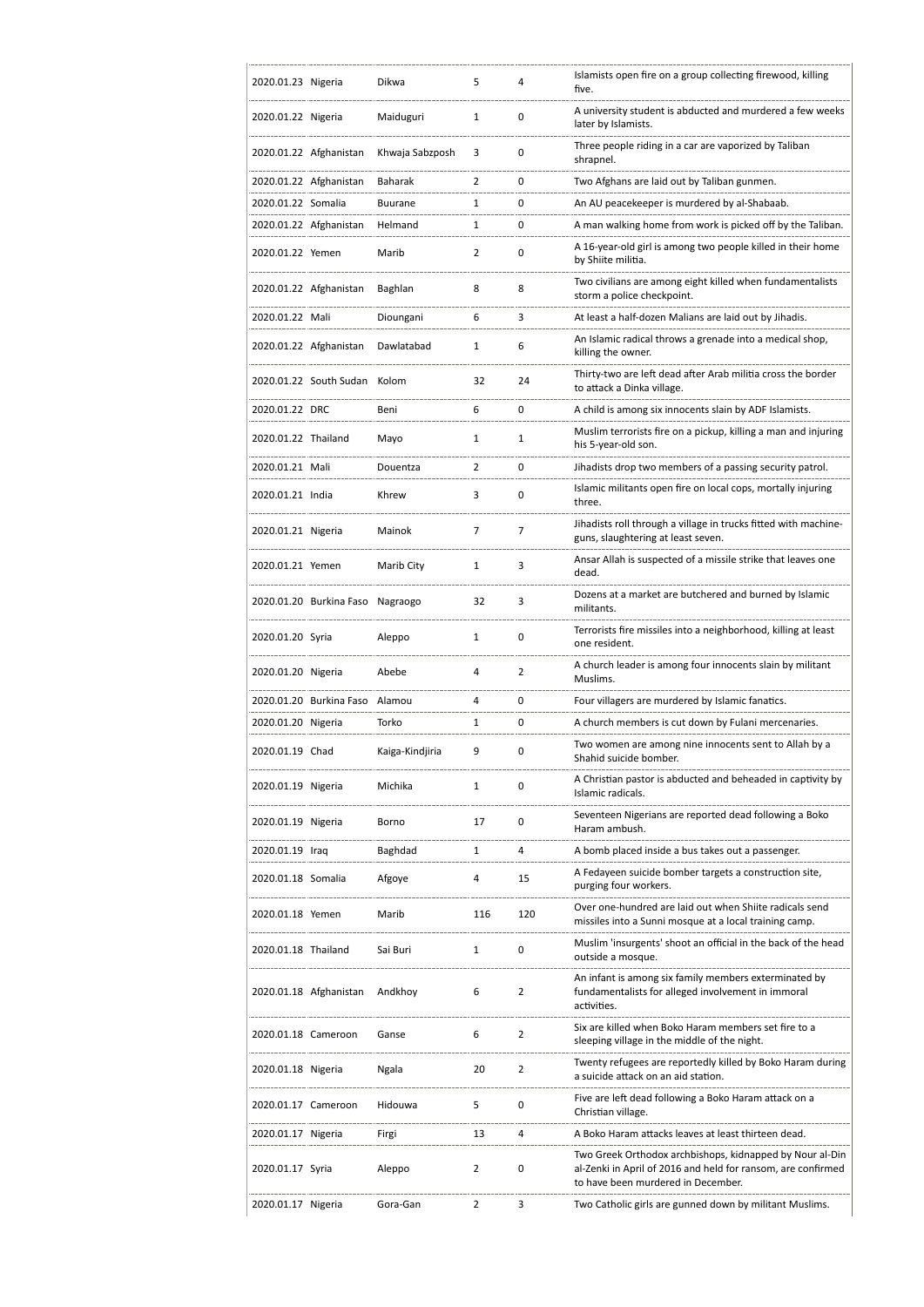| 2020.01.17 Iraq     |                         | Rafiya          | 1              | 0            | A young man is dragged out of his home and executed in<br>front of his parents over their refusal to pay zagat. |
|---------------------|-------------------------|-----------------|----------------|--------------|-----------------------------------------------------------------------------------------------------------------|
| 2020.01.17 Somalia  |                         | Hosingow        | 1              | 4            | One person is left dead following an al-Shabaab attack.                                                         |
| 2020.01.17 Somalia  |                         | Haji Ali        | 5              | 2            | Five are killed when a local security base is overrun by<br>Sharia proponents.                                  |
|                     | 2020.01.17 Burkina Faso | Gorguel         | 6              | 1            | Jihadists use a crude explosive to claim six lives.                                                             |
|                     | 2020.01.17 Burkina Faso | Rofénèga        | 16             | 0            | Fifteen villagers are killed, including a mentally-challanged<br>boy shot while trying to flee Jihadists.       |
|                     | 2020.01.16 Afghanistan  | Shahr-e-Safa    | 5              | 0            | Five people riding in a car are wiped out by Taliban<br>shrapnel.                                               |
|                     | 2020.01.15 Afghanistan  | Kunduz          | 12             | 2            | A fundamentalist group attacks and kills a dozen local cops.                                                    |
| 2020.01.15 Iraq     |                         | Zgiton          | $\overline{2}$ | 0            | Two brothers from a poor farming family are murdered by<br>ISIS.                                                |
| 2020.01.15 Egypt    |                         | Sinai           | 1              | 0            | A 48-year-old man is captured and executed by the Islamic<br>State.                                             |
| 2020.01.15 Nigeria  |                         | Auno            | 4              | 7            | Islamic State members fires heavy weapons into a village,<br>killing four.                                      |
| 2020.01.14 Iraq     |                         | Dujail          | 2              | 5            | Two Iraqis succumb to injuries following an ISIS shooting.                                                      |
| 2020.01.14 Pakistan |                         | Swabi           | 1              | 0            | Terrorists assassinate a refugee.                                                                               |
|                     | 2020.01.14 Afghanistan  | Mazar-e Sharif  | 2              | 9            | Two children are exterminated by fundamentalist bombers.                                                        |
| 2020.01.14 Somalia  |                         | Elasha Biyaha   | 3              | 2            | Three Somalis are disassembled by an al-Qaeda linked<br>bomb blast.                                             |
| 2020.01.14 Nigeria  |                         | Kaduna-Zaria    | 30             | 100          | Ansuru terrorists open fire on an emir's convoy, killing at<br>least thirty others.                             |
| 2020.01.13 Kenya    |                         | Kamuthe         | 3              | 0            | Three teachers are dropped by al-Shabaab at their school.                                                       |
| 2020.01.13 Thailand |                         | Rom Sai         | 1              | 7            | A Muslim 'insurgent' fires on a group of volunteer guards,<br>killing one.                                      |
| 2020.01.13 Iraq     |                         | Soug Al-Shuyukh | 1              | 0            | A 58-year-old activist is shot to death by Shiite militia.                                                      |
| 2020.01.13 Nigeria  |                         | Borno           | 1              | 0            | A Christian man is executed by a child member of the<br>Islamic State.                                          |
| 2020.01.12 Egypt    |                         | Giza            | $\mathbf 0$    | $\mathbf{1}$ | A 63-year-old Coptic woman's throat is slashed in a targeted<br>attack.                                         |
| 2020.01.12 Iran     |                         | Tehran          | $\mathbf{1}$   | 0            | A Basiji militia member takes out a female protester with a<br>shotgun.                                         |
| 2020.01.12 Sudan    |                         | Saraf Omra      | 1              | 1            | A refugee working on a farm is killed and mutilated by<br>suspected Arab militia.                               |
| 2020.01.12 Iraq     |                         | Wadi Hajar      | 2              | 0            | Two young Iraqis are murdered by ISIS loyalists.                                                                |
| 2020.01.11 Chad     |                         | Alom            | 4              | 4            | Islamists murder four villagers and kidnap four women.                                                          |
|                     | 2020.01.11 Afghanistan  | Lashkargah      | 3              | 0            | Three Afghans are eviscerated by Taliban shrapnel.                                                              |
| 2020.01.10 Pakistan |                         | Quetta          | 15             | 18           | An Islamic State bomb blast rips through a rival mosque<br>during prayers, killing fifteen.                     |
| 2020.01.10 Iraq     |                         | Basra           | 2              | 0            | Shiite militia assassinate two journalists in their car.                                                        |
| 2020.01.10 Nigeria  |                         | Gajiram         | 5              | 0            | Five hunters are machine-gunned by Boko Haram.                                                                  |
| 2020.01.10 India    |                         | Poonch          | $\overline{2}$ | 0            | Pakistani radicals cross the border and murder two<br>unarmed citizens, one by beheading.                       |
| 2020.01.09 DRC      |                         | Madina          | 30             | 70           | Thirty people are reported killed by the ADF.                                                                   |
| 2020.01.09 Nigeria  |                         | Monguno         | 8              | 0            | An Islamic State attack leaves eight dead.                                                                      |
| 2020.01.09 Iraq     |                         | Anbar           | 2              | 2            | Two local border guards are murdered by the Islamic State.                                                      |
| 2020.01.09 Niger    |                         | Chinagodrar     | 89             | 30           | Dozens are left dead following a Jihadist assault on a local<br>security base.                                  |
| 2020.01.08 India    |                         | Kanniyakumari   | 1              | 0            | Two Islamic State gunmen murder a policeman at a remote<br>post.                                                |
| 2020.01.08 Iraq     |                         | Hadar           | 1              | 1            | ISIS is suspected of shooting a civilian to death at a farming<br>community.                                    |
| 2020.01.08 Pakistan |                         | Lakki Marwat    | 1              | 0            | A border guard is picked off by Mujahid snipers.                                                                |
| 2020.01.08 Nigeria  |                         | Kulben          | 19             | 1            | Militant Muslims attack a local village and slaughter<br>nineteen.                                              |
| 2020.01.08 Somalia  |                         | Mogadishu       | 4              | 15           | At least four are killed when a Shahid suicide bomber goes<br>off near the parliament.                          |
| 2020.01.08 Nigeria  |                         | Kaduna          | 4              | 0            | Militant Muslims are suspected in an attack on a Catholic<br>seminary that leaves four dead.                    |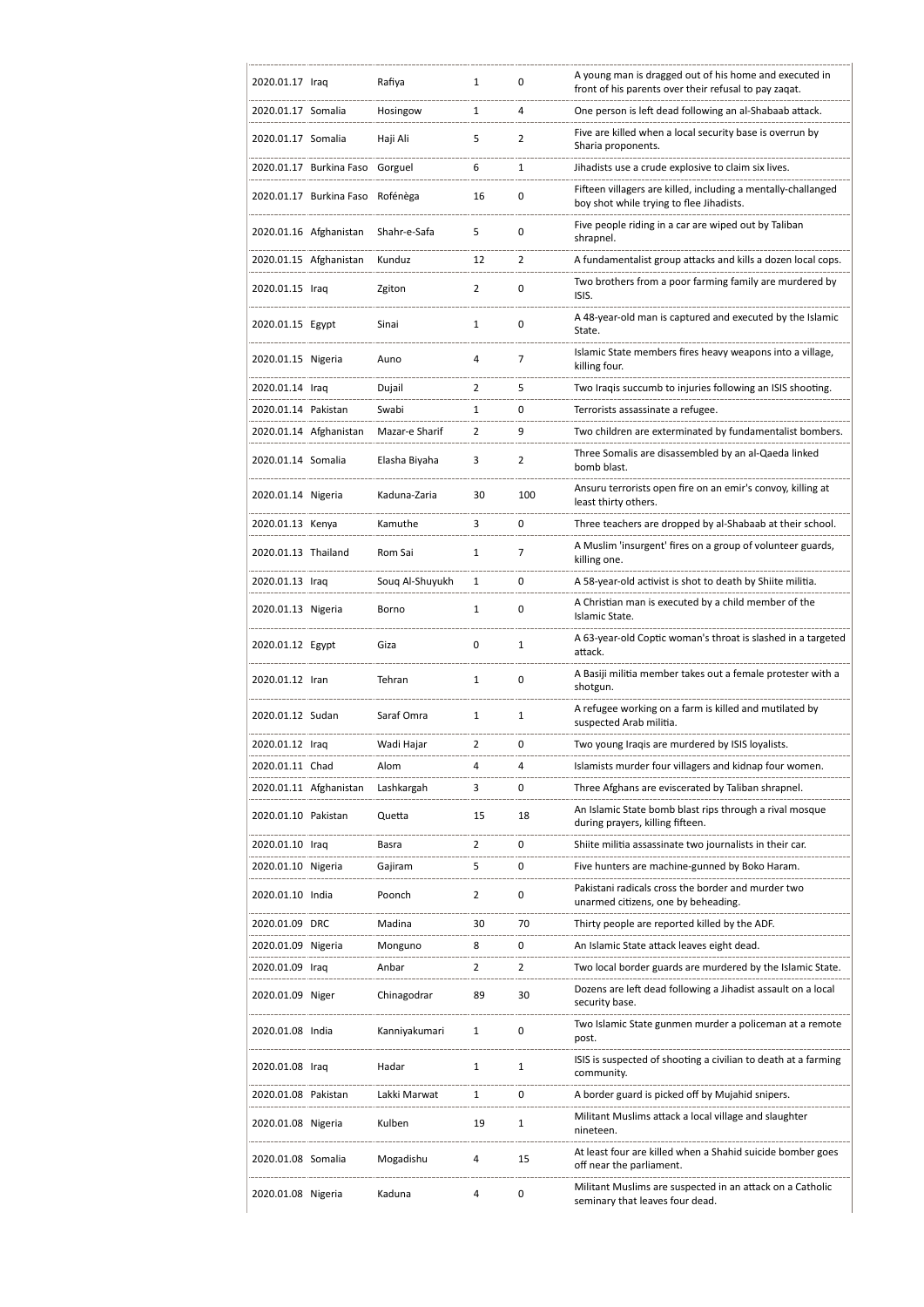| 2020.01.07 Yemen       |                                | Ad-Dali                 | 11             | 22             | Ansar Allah send a rocket into a local security base, killing<br>eleven residents.                                                   |
|------------------------|--------------------------------|-------------------------|----------------|----------------|--------------------------------------------------------------------------------------------------------------------------------------|
| 2020.01.07 Cameroon    |                                | Guedielé                | $\mathbf{1}$   | 0              | Islamists rampage through a village, killing at least one<br>resident.                                                               |
| 2020.01.07 Kenya       |                                | Saretho                 | 4              | $\mathbf 0$    | Four children are shot to death by al-Shabaab near a cell<br>phone tower.                                                            |
| 2020.01.07 Pakistan    |                                | Quetta                  | 2              | 14             | Two civilians are blown to bits by a Hizbul Ahrar motorcycle<br>bomb.                                                                |
| 2020.01.07 Iraq        |                                | Baghdad                 | 4              | 3              | Shiite militia kill four civilians with rockets.                                                                                     |
| 2020.01.07 Pakistan    |                                | Saddar                  | 2              | 4              | Jamaatul Ahrar gunmen waste two local cops along a city<br>street.                                                                   |
| 2020.01.06 Nigeria     |                                | Gamboru                 | 30             | 35             | Boko Haram set off a bomb on a crowded bridge leading<br>into a market, killing thirty innocents.                                    |
| 2020.01.06 Mali        |                                | Alatona                 | 5              | 4              | Jihadis kill five local security personnel with a roadside<br>bomb.                                                                  |
| 2020.01.06 Iraq        |                                | Tell Ziab               | $\overline{2}$ | 3              | An Islamic State attack leaves two dead Iraqis.                                                                                      |
|                        | 2020.01.06 Afghanistan         | Faryab                  | $\mathbf{1}$   | $\overline{2}$ | A local police officer loses his life when the Taliban attack<br>his post.                                                           |
| 2020.01.06 India       |                                | Kumarganj               | 1              | 0              | A Hindu girl is raped and murdered in a suspected targeted<br>attack by Muslim radicals.                                             |
| 2020.01.06 Cameroon    |                                | Hitere                  | 2              | $\overline{2}$ | Boko Haram raid a Christian village, killing two men and<br>kidnapping two children.                                                 |
| 2020.01.06 Cameroon    |                                | Moudokou                | 3              | $\mathbf{1}$   | Boko Haram burn a church and kill three residents.                                                                                   |
| 2020.01.06 Cameroon    |                                | Guitsenad               | 1              | 0              | One villager is murdered during a raid by Islamists.                                                                                 |
| 2020.01.05 Syria       |                                | Ma'adan                 | 21             | 0              | Twenty-one shepherds are massacred by Islamic extremists<br>after being shackled.                                                    |
| 2020.01.05 Sudan       |                                | Jebel Marra             | 1              | $\mathbf 0$    | Arab militia kill a man trying to protect his daughters from<br>rape.                                                                |
| 2020.01.05 Pakistan    |                                | Peshawar                | 1              | $\mathbf 0$    | A Sikh youth is taken down in a targeted killing by Muslim<br>radicals.                                                              |
| 2020.01.05 Kenya       |                                | Manda Bay               | 3              | $\overline{2}$ | al-Shabaab attack an airfield, killing three Americans.                                                                              |
| 2020.01.04 Nigeria     |                                | Jakana                  | 4              | 11             | Jihadists sneak onto a base and machine-gun four local<br>soldiers.                                                                  |
|                        | 2020.01.04 Afghanistan         | Khashrod                | 2              | 0              | Two civilians are vaporized in their own car by the Taliban.                                                                         |
|                        | 2020.01.04 Afghanistan         | Mazar-e-Sharif          | 1              | 3              | A civilian succumbs instantly to a fundamentalist bomb<br>blast.                                                                     |
|                        | 2020.01.04 Burkina Faso Sourou |                         | 14             | 9              | A group fighting for Sharia blows up a bus full of<br>schoolchildren, killing fourteen.                                              |
| 2020.01.04 Philippines |                                | <b>Fuente Maluso</b>    | 1              | 0              | A village guard is killed by suspected Islamic radicals.                                                                             |
| 2020.01.03 India       |                                | Etawah                  | $\overline{2}$ | 0              | Two young lovers are honor-killed with an axe by the girl's<br>family.                                                               |
|                        | 2020.01.03 Mozambique Macomia  |                         | 10             | 10             | Two children burned alive and a another beheaded along<br>with a man in front of his family are among ten butchered<br>by Islamists. |
| 2020.01.03 Nigeria     |                                | Payasatan<br>Bilaburdar | 3              | 0              | A farmer and two siblings are murdered by Boko Haram.                                                                                |
|                        | 2020.01.03 Afghanistan         | Gulran                  | 1              | 1              | The Taliban kill a man with a landmine and injure his child.                                                                         |
| 2020.01.03 Nigeria     |                                | Tawari                  | 19             | 0              | Fulani mercenaries burn down a village, killing nineteen.                                                                            |
| 2020.01.03 France      |                                | Villejuif               | 1              | 3              | A convert yelling praises to Allah stabs three people at a<br>park, killing a man trying to protect his wife.                        |
| 2020.01.03 Nigeria     |                                | Bila-Amboldar           | 3              | 0              | Boko Haram burn down homes and kill three villagers.                                                                                 |
| 2020.01.02 Kenya       |                                | Lamu                    | 3              | 3              | Three bus passengers are murdered at close range by al-<br>Shabaab.                                                                  |
| 2020.01.02 Kenya       |                                | Lamu                    | 1              | 0              | A second attack on another passenger bus leaves one dead.                                                                            |
| 2020.01.02 Iraq        |                                | Maqdadiyah              | 1              | 2              | ISIS members fire into a security checkpoint, killing a local<br>cop.                                                                |
| 2020.01.02 Iraq        |                                | Baghdad                 | 1              | 0              | Shiite militia are suspected of shooting a student protester<br>in the head.                                                         |
| 2020.01.01 India       |                                | Rajouri                 | 2              | 0              | Two border guards are ambushed and killed by Islamic<br>'separatists'.                                                               |
|                        | 2020.01.01 Afghanistan         | Dasht-e- Archi          | 14             | 6              | A Taliban attack leaves fourteen dead.                                                                                               |
|                        | 2020.01.01 Afghanistan         | Lashkargah              | 1              | 0              | A radio station employee is assassinated by religious<br>radicals.                                                                   |